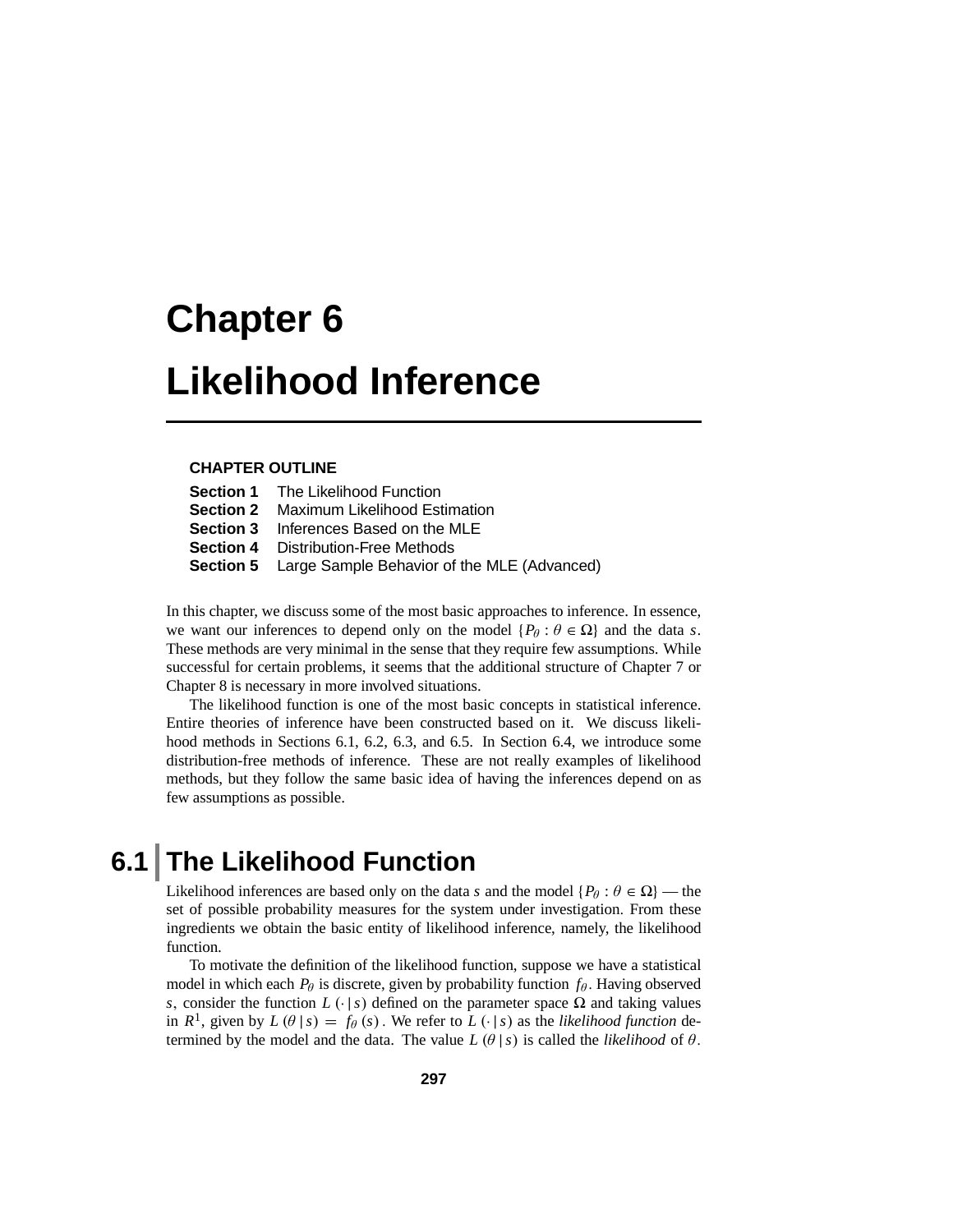Note that for the likelihood function, we are fixing the data and varying the value of the parameter.

We see that  $f_{\theta}(s)$  is just the probability of obtaining the data *s* when the true value of the parameter is  $\theta$ . This imposes a belief ordering on  $\Omega$ , namely, we believe in  $\theta_1$  as the true value of  $\theta$  over  $\theta_2$  whenever  $f_{\theta_1}(s) > f_{\theta_2}(s)$ . This is because the inequality says that the data are more likely under  $\theta_1$  than  $\theta_2$ . We are indifferent between  $\theta_1$  and  $\theta_2$  whenever  $f_{\theta_1}(s) = f_{\theta_2}(s)$ . Likelihood inference about  $\theta$  is based on this ordering.

It is important to remember the correct interpretation of  $L(\theta | s)$ . The value  $L(\theta | s)$ is the probability of *s* given that  $\theta$  is the true value — it is *not* the probability of  $\theta$  given that we have observed *s*. Also, it is possible that the value of  $L(\theta | s)$  is very small for every value of  $\theta$ . So it is not the actual value of the likelihood that is telling us how much support to give to a particular  $\theta$ , but rather its value relative to the likelihoods of other possible parameter values.

#### **EXAMPLE 6.1.1**

Suppose  $S = \{1, 2, ...\}$  and that the statistical model is  $\{P_{\theta} : \theta \in \{1, 2\}\}\,$ , where  $P_1$  is the uniform distribution on the integers  $\{1, \ldots, 10^3\}$  and  $P_2$  is the uniform distribution on  $\{1, ..., 10^6\}$ . Further suppose that we observe  $s = 10$ . Then  $L(1 | 10) = 1/10^3$ and  $L(2|10) = 1/10^6$ . Both values are quite small, but note that the likelihood supports  $\theta = 1$  a thousand times more than it supports  $\theta = 2$ .

Accordingly, we are only interested in *likelihood ratios L*  $(\theta_1 | s) / L (\theta_2 | s)$  for  $\theta_1, \theta_2 \in \Omega$  when it comes to determining inferences for  $\theta$  based on the likelihood function. This implies that any function that is a positive multiple of  $L(\cdot | s)$ , i.e.,  $L^*$  (· |*s*) =  $cL$  (· |*s*) for some fixed  $c > 0$ , can serve equally well as a likelihood function. We call two likelihoods equivalent if they are proportional in this way. In general, we refer to any positive multiple of  $L(\cdot | s)$  as a likelihood function.

#### **EXAMPLE 6.1.2**

Suppose that a coin is tossed  $n = 10$  times and that  $s = 4$  heads are observed. With no knowledge whatsoever concerning the probability of getting a head on a single toss, the appropriate statistical model for the data is the Binomial(10,  $\theta$ ) model with  $\theta \in \Omega = [0, 1]$ . The likelihood function is given by

$$
L(\theta | 4) = \binom{10}{4} \theta^4 (1 - \theta)^6,
$$
\n(6.1.1)

which is plotted in Figure 6.1.1.

This likelihood peaks at  $\theta = 0.4$  and takes the value 0.2508 there. We will examine uses of the likelihood to estimate the unknown  $\theta$  and assess the accuracy of the estimate. Roughly speaking, however, this is based on where the likelihood takes its maximum and how much spread there is in the likelihood about its peak.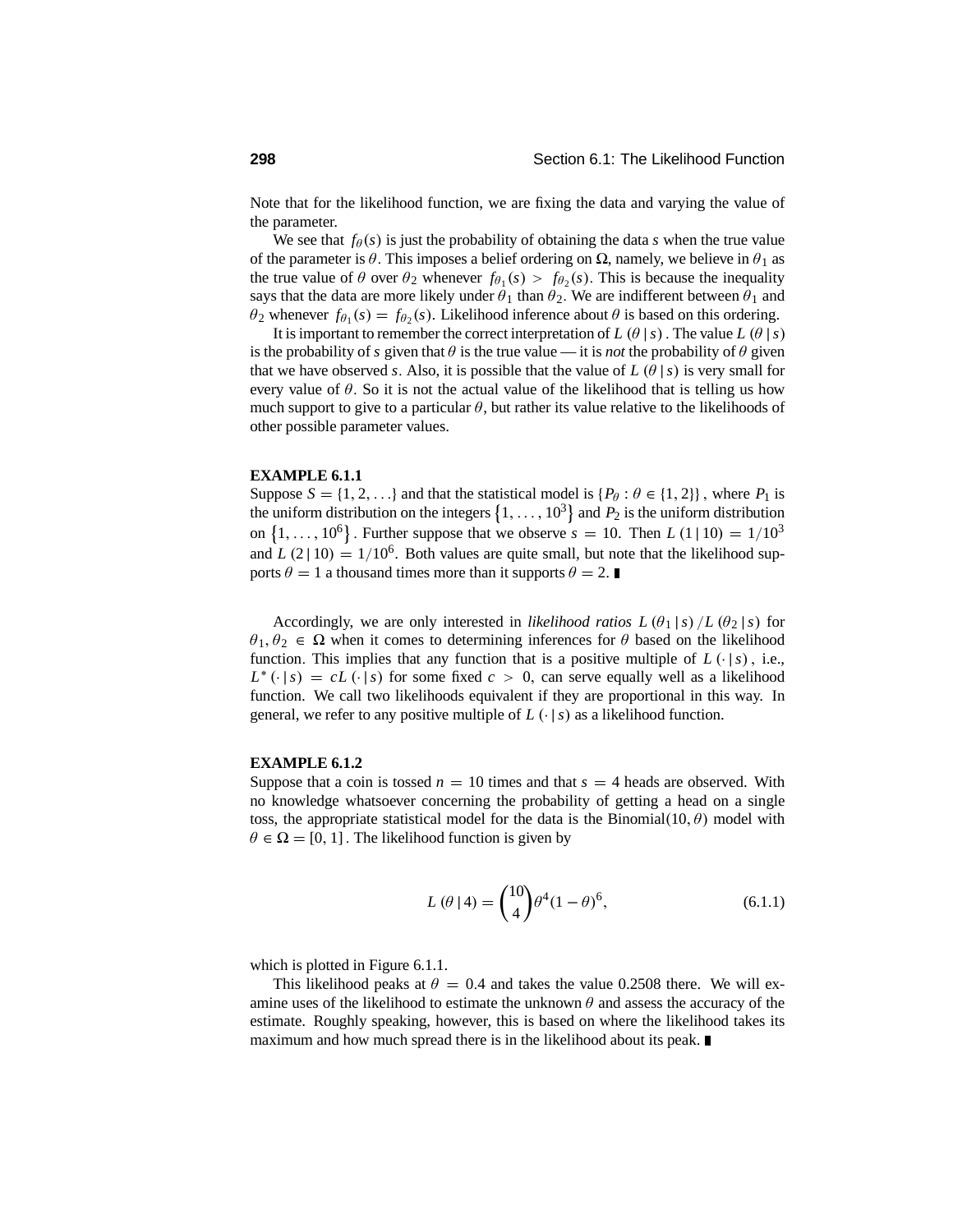

Figure 6.1.1: Likelihood function from the Binomial(10,  $\theta$ ) model when  $s = 4$  is observed.

There is a range of approaches to obtaining inferences via the likelihood function. At one extreme is the likelihood principle.

*Likelihood Principle*: If two model and data combinations yield equivalent likelihood functions, then inferences about the unknown parameter must be the same.

This principle dictates that anything we want to say about the unknown value of  $\theta$ must be based only on  $L(\cdot | s)$ . For many statisticians, this is viewed as a very severe proscription. Consider the following example.

#### **EXAMPLE 6.1.3**

Suppose a coin is tossed in independent tosses until four heads are obtained and the number of tails observed until the fourth head is  $s = 6$ . Then *s* is distributed Negative-Binomial $(4, \theta)$ , and the likelihood specified by the observed data is

$$
L(\theta | 6) = {9 \choose 6} \theta^4 (1 - \theta)^6.
$$

Note that this likelihood function is a positive multiple of (6.1.1).

So the likelihood principle asserts that these two model and data combinations must yield the same inferences about the unknown  $\theta$ . In effect, the likelihood principle says we must ignore the fact that the data were obtained in entirely different ways. If, however, we take into account additional model features beyond the likelihood function, then it turns out that we can derive different inferences for the two situations. In particular, assessing a hypothesized value  $\theta = \theta_0$  can be carried out in different ways when the sampling method is taken into account. Many statisticians believe this additional information should be used when deriving inferences.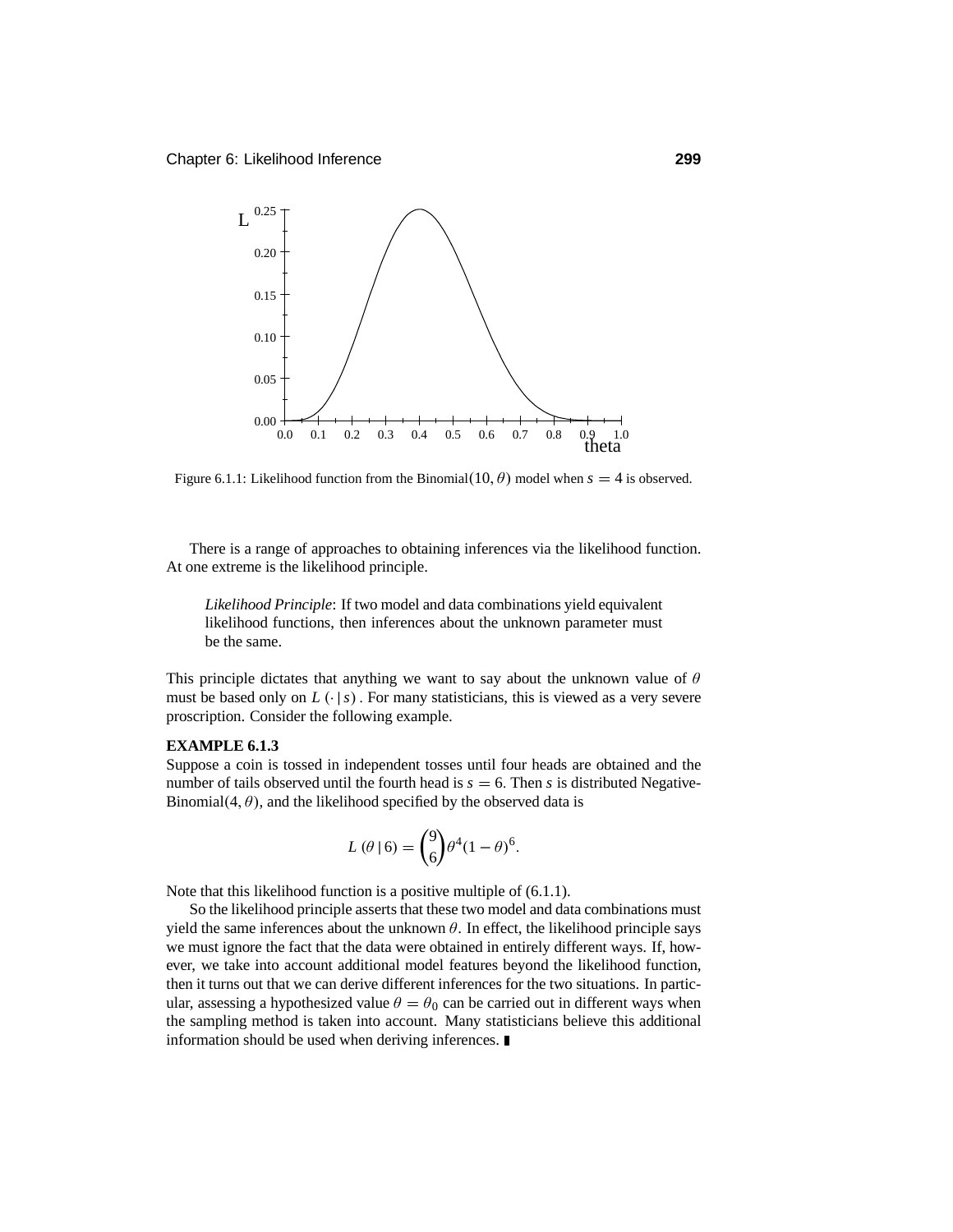As an example of an inference derived from a likelihood function, consider a set of the form

$$
C(s) = \{\theta : L(\theta \mid s) \geq c\},\
$$

for some  $c \geq 0$ . The set  $C(s)$  is referred to as a *likelihood region*. It contains all those  $\theta$  values for which their likelihood is at least *c*. A likelihood region, for some *c*, seems like a sensible set to quote as possibly containing the true value of  $\theta$ . For, if  $\theta^* \notin C(s)$ , then  $L(\theta^* | s) < L(\theta | s)$  for every  $\theta \in C(s)$  and so is not as well-supported by the observed data as any value in  $C(s)$ . The size of  $C(s)$  can then be taken as a measure of how uncertain we are about the true value of  $\theta$ .

We are left with the problem, however, of choosing a suitable value for *c* and, as Example 6.1.1 seems to indicate, the likelihood itself does not suggest a natural way to do this. In Section 6.3.2, we will discuss a method for choosing *c* that is based upon additional model properties beyond the likelihood function.

So far in this section, we have assumed that our statistical models are comprised of discrete distributions. The definition of the likelihood is quite natural, as  $L(\theta | s)$ is simply the probability of *s* occurring when  $\theta$  is the true value. This interpretation is clearly not directly available, however, when we have a continuous model because every data point has probability 0 of occurring. Imagine, however, that  $f_{\theta_1}(s) > f_{\theta_2}(s)$ and that  $s \in R^1$ . Then, assuming the continuity of every  $f_\theta$  at *s*, we have

$$
P_{\theta_1}(V) = \int_a^b f_{\theta_1}(s) \, dx > P_{\theta_2}(V) = \int_a^b f_{\theta_2}(s) \, dx
$$

for every interval  $V = (a, b)$  containing *s* that is small enough. We interpret this to mean that the probability of *s* occurring when  $\theta_1$  is true is greater than the probability of *s* occurring when  $\theta_2$  is true. So the data *s* support  $\theta_1$  more than  $\theta_2$ . A similar interpretation applies when  $s \in \mathbb{R}^n$  for  $n > 1$  and V is a region containing *s*.

Therefore, in the continuous case, we again define the likelihood function by  $L(\theta | s)$  $= f_{\theta}(s)$  and interpret the ordering this imposes on the values of  $\theta$  exactly as we do in the discrete case.<sup>1</sup> Again, two likelihoods will be considered equivalent if one is a positive multiple of the other.

Now consider a very important example.

#### **EXAMPLE 6.1.4** *Location Normal Model*

Suppose that  $(x_1, \ldots, x_n)$  is an observed independently and identically distributed (i.i.d.) sample from an  $N(\theta, \sigma_0^2)$  distribution where  $\theta \in \Omega = R^1$  is unknown and  $\sigma_0^2 > 0$  is known. The likelihood function is given by

$$
L(\theta | x_1, ..., x_n) = \prod_{i=1}^n f_\theta(x_i) = \prod_{i=1}^n (2\pi \sigma_0^2)^{-1/2} \exp \left(-\frac{1}{2\sigma_0^2} (x_i - \theta)^2\right)
$$

<sup>&</sup>lt;sup>1</sup>Note, however, that whenever we have a situation in which  $f_{\theta_1}(s) = f_{\theta_2}(s)$ , we could still have  $P_{\theta_1}(V) > P_{\theta_2}(V)$  for every *V* containing *s*, and small enough. This implies that  $\theta_1$  is supported more than  $\theta_2$  rather than these two values having equal support, as implied by the likelihood. This phenomenon does not occur in the examples we discuss, so we will ignore it here.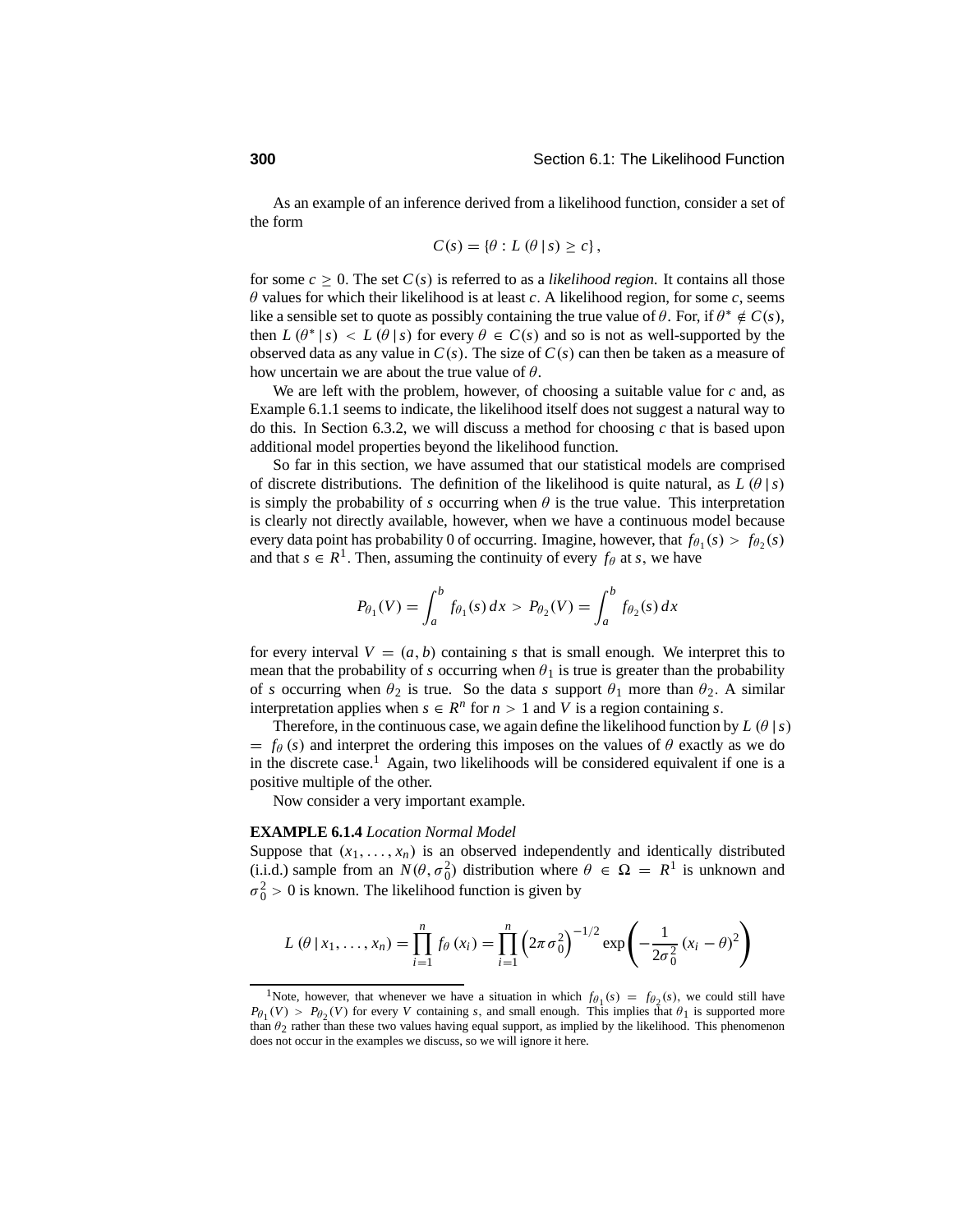and clearly this simplifies to

$$
L(\theta | x_1, ..., x_n) = (2\pi \sigma_0^2)^{-n/2} \exp\left(-\frac{1}{2\sigma_0^2} \sum_{i=1}^n (x_i - \theta)^2\right)
$$
  
=  $(2\pi \sigma_0^2)^{-n/2} \exp\left(-\frac{n}{2\sigma_0^2} (\bar{x} - \theta)^2\right) \exp\left(-\frac{n-1}{2\sigma_0^2} s^2\right)$ 

An equivalent, simpler version of the likelihood function is then given by

$$
L(\theta \mid x_1,\ldots,x_n) = \exp\left(-\frac{n}{2\sigma_0^2}(\bar{x}-\theta)^2\right),\,
$$

and we will use this version.

For example, suppose  $n = 25$ ,  $\sigma_0^2 = 1$ , and we observe  $\bar{x} = 3.3$ . This function is plotted in Figure 6.1.2.



Figure 6.1.2: Likelihood from a location normal model based on a sample of 25 with  $\bar{x} = 3.3$ .

The likelihood peaks at  $\theta = \bar{x} = 3.3$ , and the plotted function takes the value 1 there. The likelihood interval

$$
C(x) = \{\theta : L(\theta \mid x_1, \dots, x_n) \ge 0.5\} = (3.0645, 3.53548)
$$

contains all those  $\theta$  values whose likelihood is at least 0.5 of the value of the likelihood at its peak.

The location normal model is impractical for many applications, as it assumes that the variance is known, while the mean is unknown. For example, if we are interested in the distribution of heights in a population, it seems unlikely that we will know the population variance but not know the population mean. Still, it is an important statistical model, as it is a context where inference methods can be developed fairly easily.

.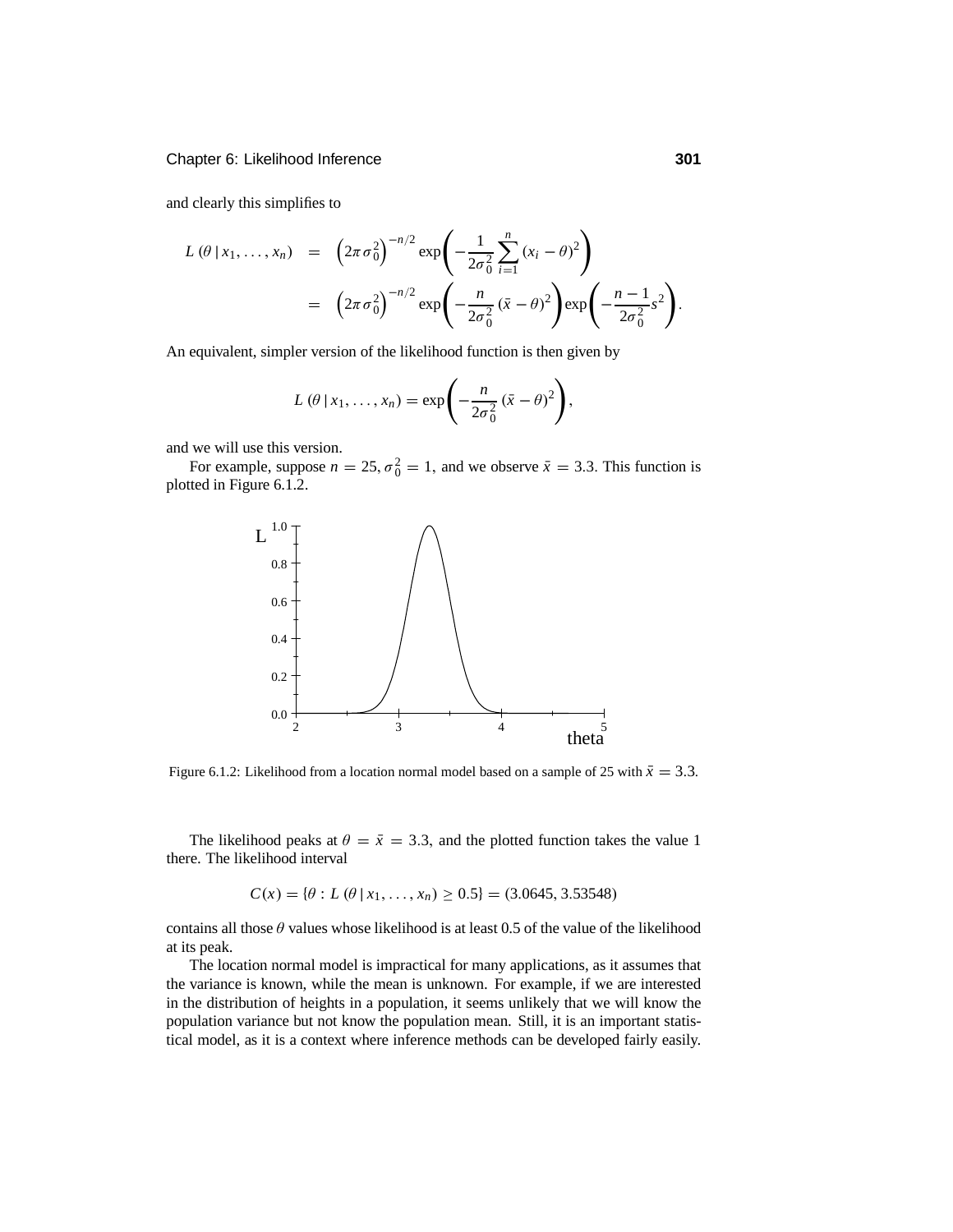The methodology developed for this situation is often used as a paradigm for inference methods in much more complicated models.

The parameter  $\theta$  need not be one-dimensional. The interpretation of the likelihood is still the same, but it is not possible to plot it — at least not when the dimension of  $\theta$ is greater than 2.

#### **EXAMPLE 6.1.5** *Multinomial Models*

In Example 2.8.5, we introduced multinomial distributions. These arise in applications when we have a categorical response variable *s* that can take a finite number *k* of values, say,  $\{1, ..., k\}$ , and  $P(s = i) = \theta_i$ .

Suppose, then, that  $k = 3$  and we do not know the value of  $(\theta_1, \theta_2, \theta_3)$ . In this case, the parameter space is given by

$$
\Omega = \{(\theta_1, \theta_2, \theta_3) : \theta_i \ge 0, \text{ for } i = 1, 2, 3, \text{ and } \theta_1 + \theta_2 + \theta_3 = 1\}.
$$

Notice that it is really only two-dimensional, because as soon as we know the value of any two of the  $\theta_i$ 's, say,  $\theta_1$  and  $\theta_2$ , we immediately know the value of the remaining parameter, as  $\theta_3 = 1 - \theta_1 - \theta_2$ . This fact should always be remembered when we are dealing with multinomial models.

Now suppose we observe a sample of *n* from this distribution, say,  $(s_1, \ldots, s_n)$ . The likelihood function for this sample is given by

$$
L(\theta_1, \theta_2, \theta_3 \, | \, s_1, \dots, s_n) = \theta_1^{x_1} \theta_2^{x_2} \theta_3^{x_3}, \tag{6.1.2}
$$

where  $x_i$  is the number of *i*'s in the sample.

Using the fact that we can treat positive multiples of the likelihood as being equivalent, we see that the likelihood based on the observed counts  $(x_1, x_2, x_3)$  (since they arise from a Multinomial $(n, \theta_1, \theta_2, \theta_3)$  distribution) is given by

$$
L(\theta_1, \theta_2, \theta_3 | x_1, x_2, x_3) = \theta_1^{x_1} \theta_2^{x_2} \theta_3^{x_3}.
$$

This is identical to the likelihood (as functions of  $\theta_1$ ,  $\theta_2$ , and  $\theta_3$ ) for the original sample. It is certainly simpler to deal with the counts rather than the original sample. This is a very important phenomenon in statistics and is characterized by the concept of sufficiency, discussed in the next section.

### **6.1.1 Sufficient Statistics**

The equivalence for inference of positive multiples of the likelihood function leads to a useful equivalence amongst possible data values coming from the same model. For example, suppose data values  $s_1$  and  $s_2$  are such that  $L(\cdot | s_1) = cL(\cdot | s_2)$  for some  $c > 0$ . From the point of view of likelihood, we are indifferent as to whether we obtained the data  $s_1$  or the data  $s_2$ , as they lead to the same likelihood ratios.

This leads to the definition of a sufficient statistic.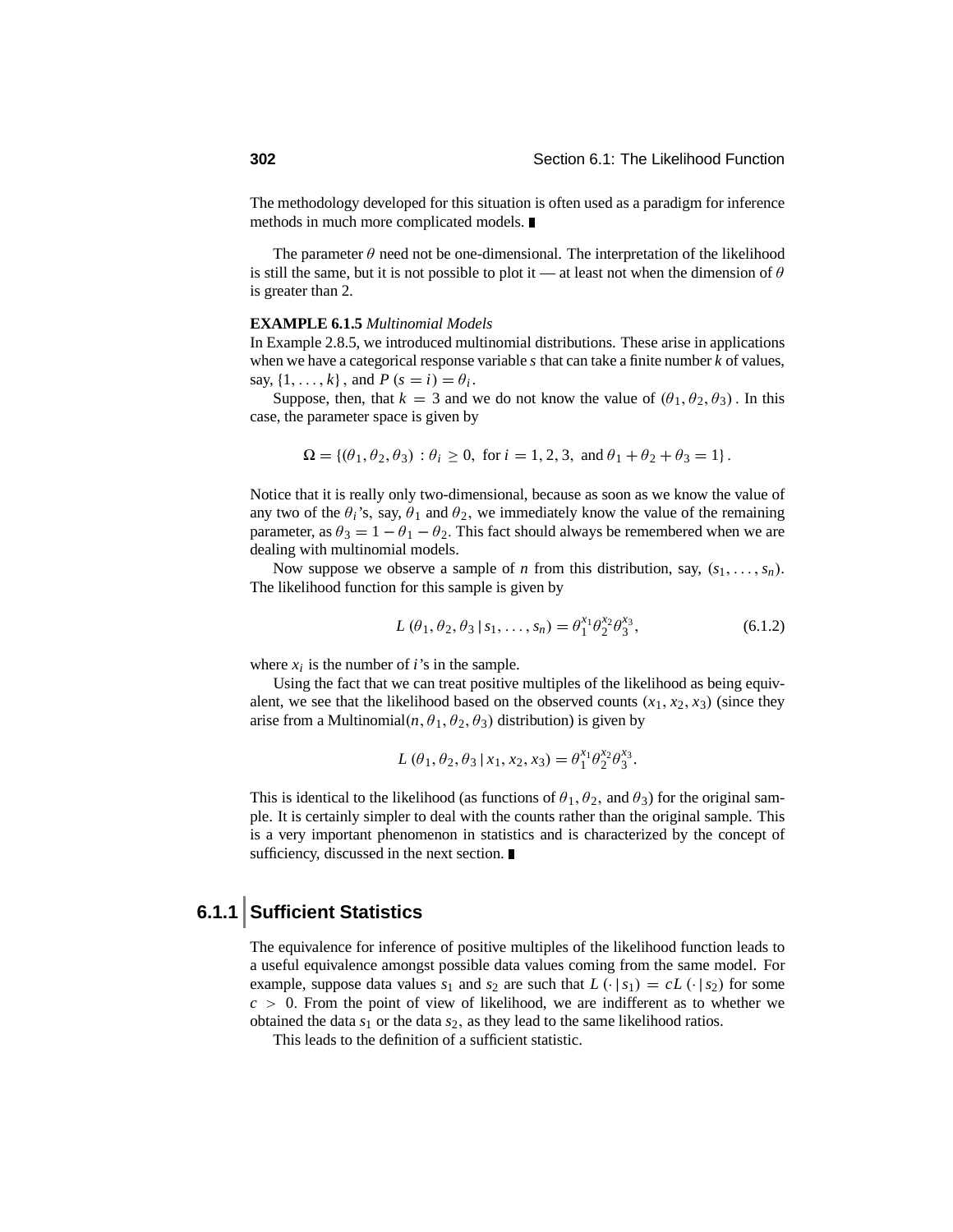**Definition 6.1.1** A function *T* defined on the sample space *S* is called a *sufficient statistic* for the model if, whenever  $T(s_1) = T(s_2)$ , then

$$
L(\cdot | s_1) = c(s_1, s_2) L(\cdot | s_2)
$$

for some constant  $c(s_1, s_2) > 0$ .

The terminology is motivated by the fact that we need only observe the value *t* for the function  $T$ , as we can pick any value

$$
s \in T^{-1}\{t\} = \{s : T(s) = t\}
$$

and use the likelihood based on *s*. All of these choices give the same likelihood ratios. Typically, *T*(*s*) will be of lower dimension than *s*, so we can consider replacing *s* by *T* (*s*) as a *data reduction* which simplifies the analysis somewhat.

We illustrate the computation of a sufficient statistic in a simple context.

#### **EXAMPLE 6.1.6**

Suppose that  $S = \{1, 2, 3, 4\}, \Omega = \{a, b\}$ , and the two probability distributions are given by the following table.

|              | $s=1$ | $s=2$ | $s=3$ | $s = 4$ |
|--------------|-------|-------|-------|---------|
| $\theta = a$ | 1/2   | 1/6   | 1/6   | 1/6     |
| $\theta = b$ | 1/4   | 1/4   | 1/4   | 1/4     |

Then  $L(\cdot | 2) = L(\cdot | 3) = L(\cdot | 4)$  (e.g.,  $L(a | 2) = 1/6$  and  $L(b | 2) = 1/4$ ), so the data values in  $\{2, 3, 4\}$  all give the same likelihood ratios. Therefore,  $T : S \longrightarrow \{0, 1\}$ given by  $T(1) = 0$  and  $T(2) = T(3) = T(4) = 1$  is a sufficient statistic. The model has simplified a bit, as now the sample space for *T* has only two elements instead of four for the original model.  $\blacksquare$ 

The following result helps identify sufficient statistics.

**Theorem 6.1.1** (*Factorization theorem*) If the density (or probability function) for a model factors as  $f_{\theta}(s) = h(s)g_{\theta}(T(s))$ , where  $g_{\theta}$  and *h* are nonnegative, then *T* is a sufficient statistic.

**PROOF** By hypothesis, it is clear that, when  $T(s_1) = T(s_2)$ , we have

$$
L(\cdot | s_1) = h(s_1)g_{\theta}(T(s_1)) = \frac{h(s_1)g_{\theta}(T(s_1))}{h(s_2)g_{\theta}(T(s_2))}h(s_2)g_{\theta}(T(s_2))
$$
  
= 
$$
\frac{h(s_1)}{h(s_2)}h(s_2)g_{\theta}(T(s_2)) = c(s_1, s_2) L(\cdot | s_2)
$$

because  $g_{\theta}(T(s_1)) = g_{\theta}(T(s_2))$ .

Note that the name of this result is motivated by the fact that we have factored  $f_{\theta}$ as a product of two functions. The important point about a sufficient statistic *T* is that we are indifferent, at least when considering inferences about  $\theta$ , between observing the full data *s* or the value of  $T(s)$ . We will see in Chapter 9 that there is information in the data, beyond the value of  $T(s)$ , that is useful when we want to check assumptions.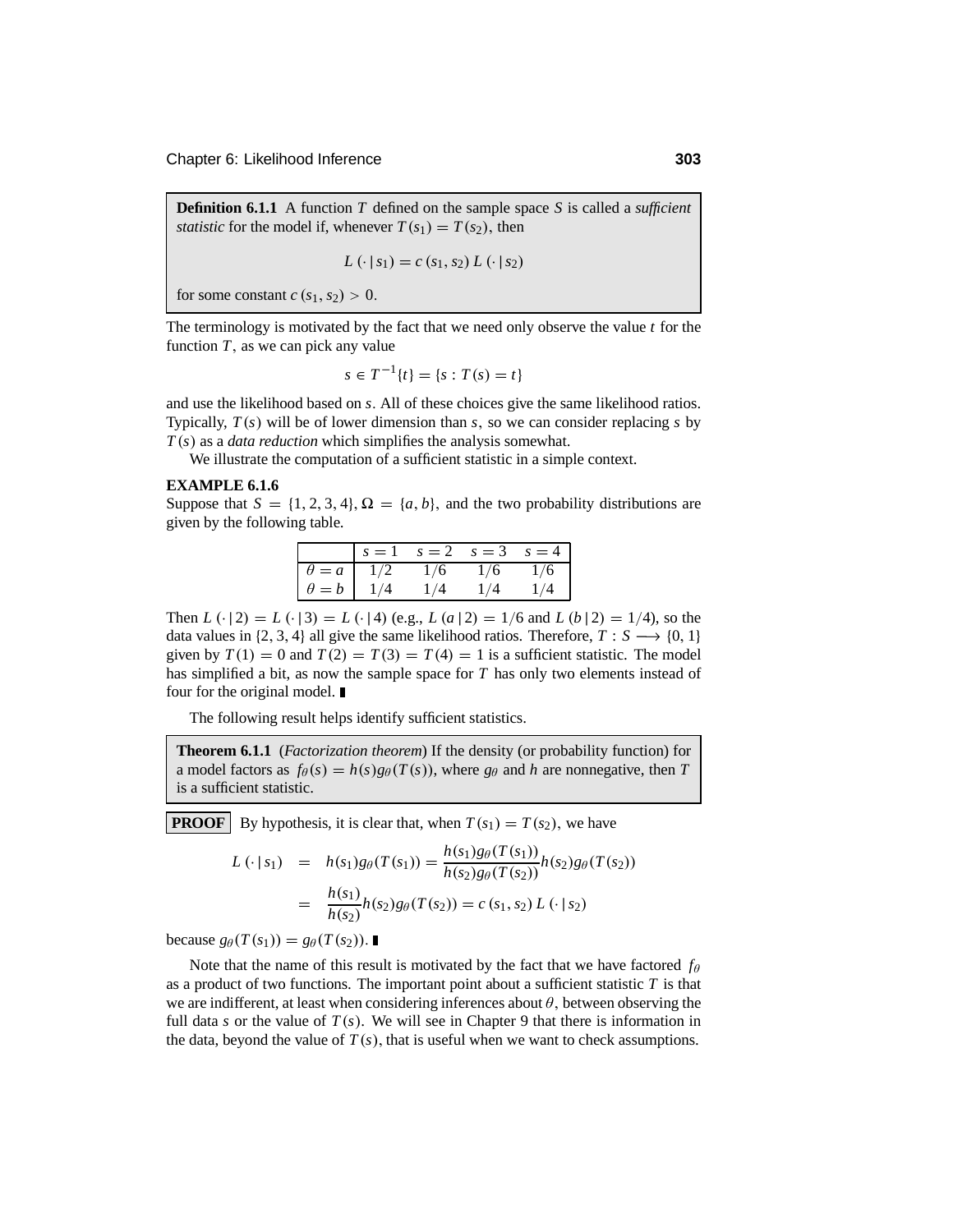#### **Minimal Sufficient Statistics**

Given that a sufficient statistic makes a reduction in the data, without losing relevant information in the data for inferences about  $\theta$ , we look for a sufficient statistic that makes the greatest reduction. Such a statistic is called a minimal sufficient statistic.

**Definition 6.1.2** A sufficient statistic *T* for a model is a *minimal sufficient statistic*, whenever the value of  $T(s)$  can be calculated once we know the likelihood function  $L(\cdot | s)$ .

So a relevant likelihood function can always be obtained from the value of any sufficient statistic  $T$ , but if  $T$  is minimal sufficient as well, then we can also obtain the value of *T* from any likelihood function. It can be shown that a minimal sufficient statistic gives the greatest reduction of the data in the sense that, if *T* is minimal sufficient and *U* is sufficient, then there is a function *h* such that  $T = h(U)$ . Note that the definitions of sufficient statistic and minimal sufficient statistic depend on the model, i.e., different models can give rise to different sufficient and minimal sufficient statistics.

While the idea of a minimal sufficient statistic is a bit subtle, it is usually quite simple to find one, as the following examples illustrate.

#### **EXAMPLE 6.1.7** *Location Normal Model*

By the factorization theorem we see immediately, from the discussion in Example 6.1.4, that  $\bar{x}$  is a sufficient statistic. Now any likelihood function for this model is a positive multiple of

$$
\exp\left(-\frac{n}{2\sigma_0^2}(\bar{x}-\theta)^2\right).
$$

Notice that any such function of  $\theta$  is completely specified by the point where it takes its maximum, namely, at  $\theta = \bar{x}$ . So we have that  $\bar{x}$  can be obtained from any likelihood function for this model, and it is therefore a minimal sufficient statistic.

#### **EXAMPLE 6.1.8** *Location***-***Scale Normal Model*

Suppose that  $(x_1, \ldots, x_n)$  is a sample from an  $N(\mu, \sigma^2)$  distribution in which  $\mu \in$  $R<sup>1</sup>$  and  $\sigma > 0$  are unknown. Recall the discussion and application of this model in Examples 5.3.4 and 5.5.6.

The parameter in this model is two-dimensional and is given by  $\theta = (\mu, \sigma^2) \in$  $\Omega = R^1 \times (0, \infty)$ . Therefore, the likelihood function is given by

$$
L(\theta | x_1,...,x_n) = (2\pi \sigma^2)^{-n/2} \exp\left(-\frac{1}{2\sigma^2} \sum_{i=1}^n (x_i - \mu)^2\right)
$$
  
=  $(2\pi \sigma^2)^{-n/2} \exp\left(-\frac{n}{2\sigma^2} (\bar{x} - \mu)^2\right) \exp\left(-\frac{n-1}{2\sigma^2} s^2\right).$ 

We see immediately, from the factorization theorem, that  $(\bar{x}, s^2)$  is a sufficient statistic.

Now, fixing  $\sigma^2$ , any positive multiple of  $L(\cdot | x_1, \ldots, x_n)$  is maximized, as a function of  $\mu$ , at  $\mu = \bar{x}$ . This is independent of  $\sigma^2$ . Fixing  $\mu$  at  $\bar{x}$ , we have that

$$
L\left(\left(\bar{x},\sigma^2\right)|x_1,\ldots,x_n\right)=\left(2\pi\sigma^2\right)^{-n/2}\exp\left(-\frac{n-1}{2\sigma^2}s^2\right)
$$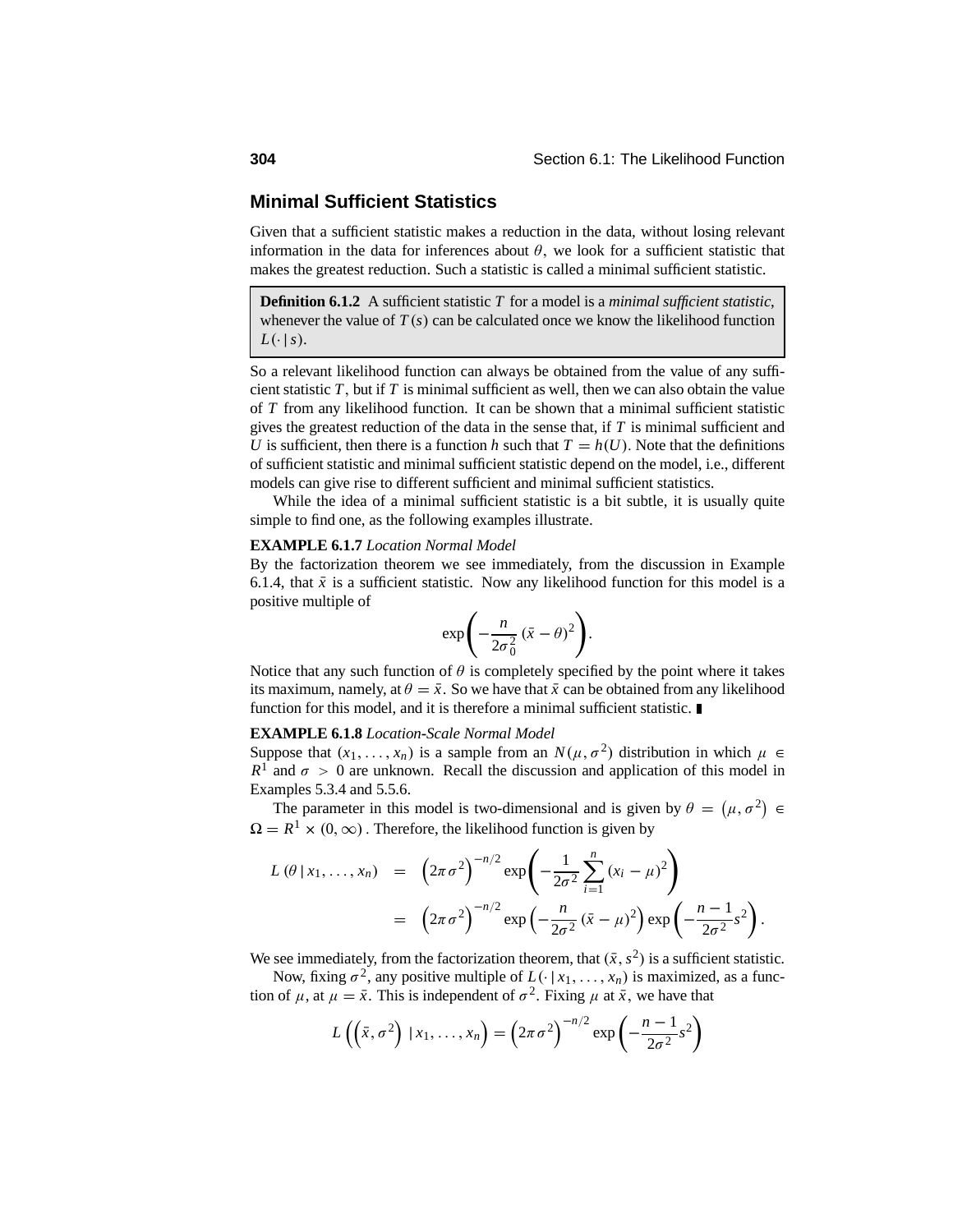is maximized, as a function of  $\sigma^2$ , at the same point as  $\ln L((\bar{x}, \sigma^2) | x_1, \ldots, x_n)$  because ln is a strictly increasing function. Now

$$
\frac{\partial \ln L\left(\left(\bar{x}, \sigma^2\right) \mid x\right)}{\partial \sigma^2} = \frac{\partial}{\partial \sigma^2} \left(-\frac{n}{2} \ln \sigma^2 - \frac{n-1}{2\sigma^2} s^2\right)
$$

$$
= -\frac{n}{2\sigma^2} + \frac{n-1}{2\sigma^4} s^2.
$$

Setting this equal to 0 yields the solution

$$
\hat{\sigma}^2 = \frac{n-1}{n} s^2,
$$

which is a  $1-1$  function of  $s^2$ . So, given any likelihood function for this model, we can compute  $(\bar{x}, s^2)$ , which establishes that  $(\bar{x}, s^2)$  is a minimal sufficient statistic for the model. In fact, the likelihood is maximized at  $(\bar{x}, \hat{\sigma}^2)$  (Problem 6.1.22).

#### **EXAMPLE 6.1.9** *Multinomial Models*

We saw in Example 6.1.5 that the likelihood function for a sample is given by  $(6.1.2)$ . This makes clear that if two different samples have the same counts, then they have the same likelihood, so the counts  $(x_1, x_2, x_3)$  comprise a sufficient statistic.

Now it turns out that this likelihood function is maximized by taking

$$
(\theta_1, \theta_2, \theta_3) = \left(\frac{x_1}{n}, \frac{x_2}{n}, \frac{x_3}{n}\right).
$$

So, given the likelihood, we can compute the counts (the sample size *n* is assumed known). Therefore,  $(x_1, x_2, x_3)$  is a minimal sufficient statistic.

#### **Summary of Section 6.1**

- The likelihood function for a model and data shows how the data support the various possible values of the parameter. It is not the actual value of the likelihood that is important but the ratios of the likelihood at different values of the parameter.
- A sufficient statistic *<sup>T</sup>* for a model is any function of the data *<sup>s</sup>* such that once we know the value of  $T(s)$ , then we can determine the likelihood function  $L(\cdot | s)$ (up to a positive constant multiple).
- A minimal sufficient statistic *<sup>T</sup>* for a model is any sufficient statistic such that once we know a likelihood function  $L(\cdot | s)$  for the model and data, then we can determine *T*(*s*).

#### **EXERCISES**

**6.1.1** Suppose a sample of *n* individuals is being tested for the presence of an antibody in their blood and that the number with the antibody present is recorded. Record an appropriate statistical model for this situation when we assume that the responses from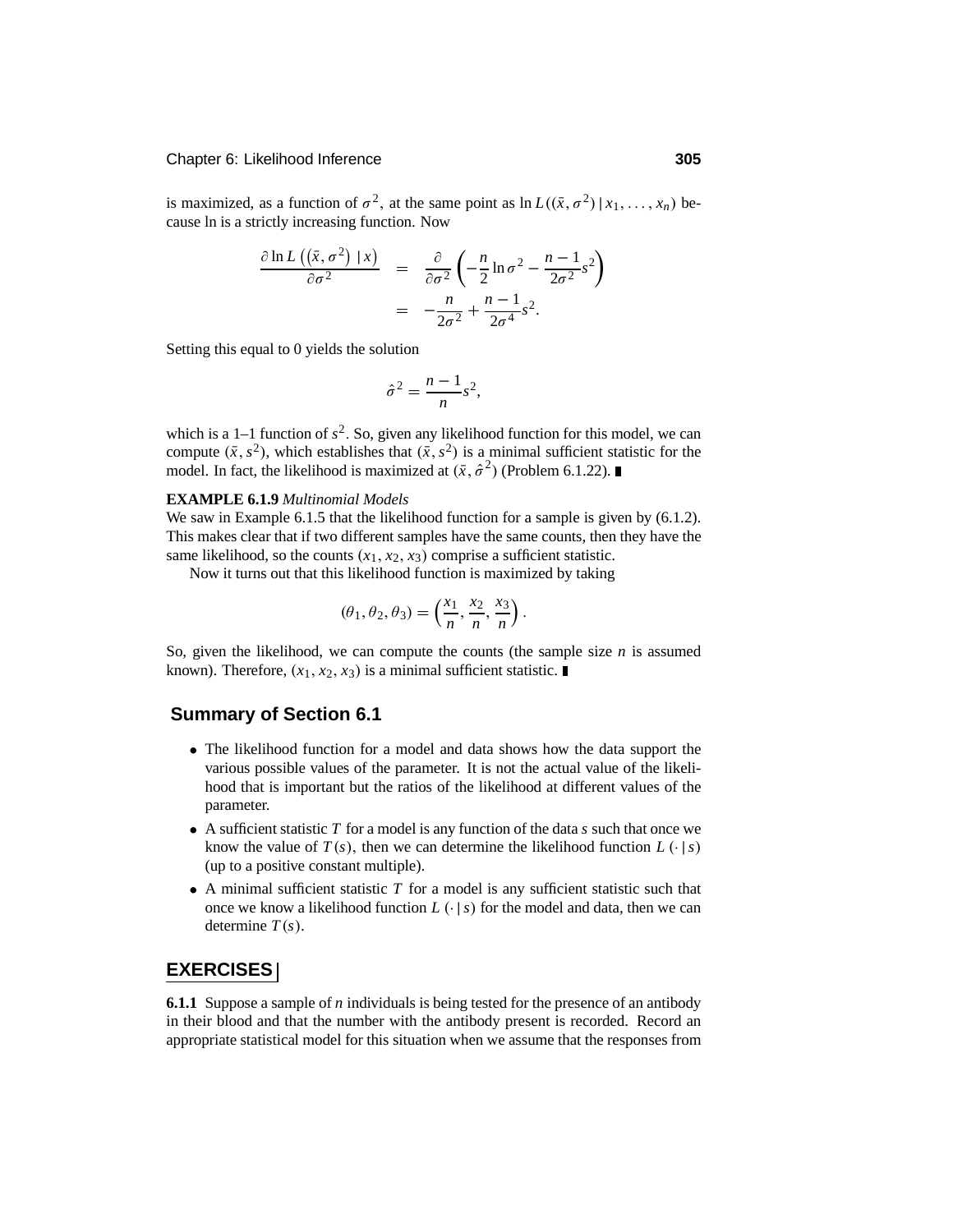individuals are independent. If we have a sample of 10 and record 3 positives, graph a representative likelihood function.

**6.1.2** Suppose that suicides occur in a population at a rate *p* per person year and that *p* is assumed completely unknown. If we model the number of suicides observed in a population with a total of  $N$  person years as  $Poisson(Np)$ , then record a representative likelihood function for *p* when we observe 22 suicides with  $N = 30, 345$ .

**6.1.3** Suppose that the lifelengths (in thousands of hours) of light bulbs are distributed Exponential( $\theta$ ), where  $\theta > 0$  is unknown. If we observe  $\bar{x} = 5.2$  for a sample of 20 light bulbs, record a representative likelihood function. Why is it that we only need to observe the sample average to obtain a representative likelihood?

**6.1.4** Suppose we take a sample of  $n = 100$  students from a university with over 50, 000 students enrolled. We classify these students as either living on campus, living off campus with their parents, or living off campus independently. Suppose we observe the counts  $(x_1, x_2, x_3) = (34, 44, 22)$ . Determine the form of the likelihood function for the unknown proportions of students in the population that are in these categories.

**6.1.5** Determine the constant that makes the likelihood functions in Examples 6.1.2 and 6.1.3 equal.

**6.1.6** Suppose that  $(x_1, \ldots, x_n)$  is a sample from the Bernoulli( $\theta$ ) distribution, where  $\theta \in [0, 1]$  is unknown. Determine the likelihood function and a minimal sufficient statistic for this model. (Hint: Use the factorization theorem and maximize the logarithm of the likelihood function.)

**6.1.7** Suppose  $(x_1, \ldots, x_n)$  is a sample from the Poisson( $\theta$ ) distribution where  $\theta > 0$ is unknown. Determine the likelihood function and a minimal sufficient statistic for this model. (Hint: the Factorization Theorem and maximization of the logarithm of the likelihood function.)

**6.1.8** Suppose that a statistical model is comprised of two distributions given by the following table:

|                   | $=$ | $s=2$ | $=$ 3 |
|-------------------|-----|-------|-------|
| $f_1(s)$          | 0.3 |       | 0.6   |
| $\mathfrak{h}(s)$ | 0.1 | 97 T  | 04    |

(a) Plot the likelihood function for each possible data value *s*.

(b) Find a sufficient statistic that makes a reduction in the data.

**6.1.9** Suppose a statistical model is given by  $\{f_1, f_2\}$ , where  $f_i$  is an  $N(i, 1)$  distribution. Compute the likelihood ratio  $L(1 | 0) / L(2 | 0)$  and explain how you interpret this number.

**6.1.10** Explain why a likelihood function can never take negative values. Can a likelihood function be equal to 0 at a parameter value?

**6.1.11** Suppose we have a statistical model  $\{f_{\theta} : \theta \in [0, 1]\}$  and we observe  $x_0$ . Is it true that  $\int_0^1 L(\theta | x_0) d\theta = 1$ ? Explain why or why not.

**6.1.12** Suppose that  $(x_1, \ldots, x_n)$  is a sample from a Geometric( $\theta$ ) distribution, where  $\theta \in [0, 1]$  is unknown. Determine the likelihood function and a minimal sufficient statistic for this model. (Hint: Use the factorization theorem and maximize the logarithm of the likelihood.)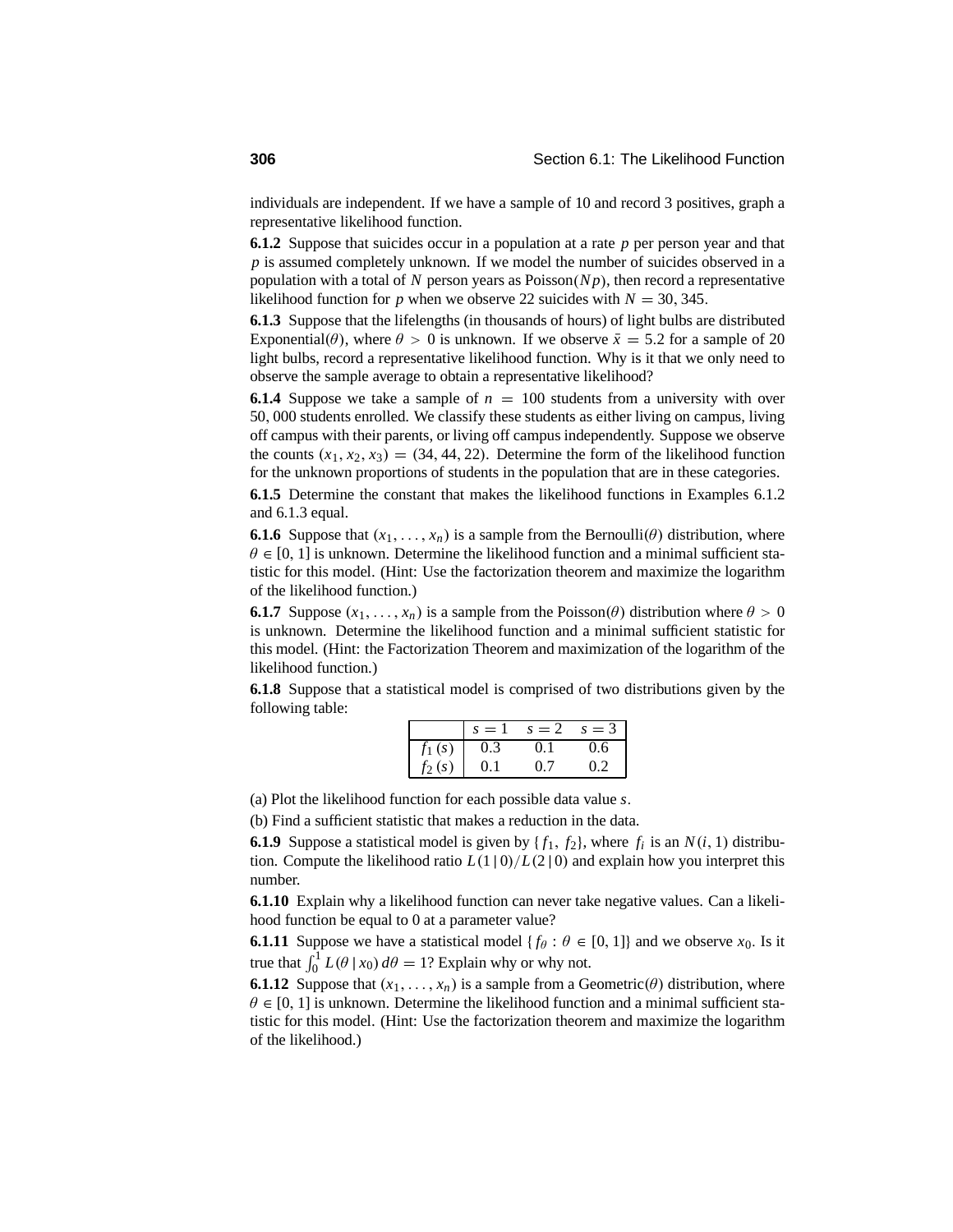**6.1.13** Suppose you are told that the likelihood of a particular parameter value is  $10^9$ . Is it possible to interpret this number in any meaningful way? Explain why or why not.

**6.1.14** Suppose one statistician records a likelihood function as  $\theta^2$  for  $\theta \in [0, 1]$  while another statistician records a likelihood function as  $100\theta^2$  for  $\theta \in [0, 1]$ . Explain why these likelihood functions are effectively the same.

#### **PROBLEMS**

**6.1.15** Show that *T* defined in Example 6.1.6 is a minimal sufficient statistic. (Hint: Show that once you know the likelihood function, you can determine which of the two possible values for *T* has occurred.)

**6.1.16** Suppose that  $S = \{1, 2, 3, 4\}, \Omega = \{a, b, c\}$ , where the three probability distributions are given by the following table.

|              | $s = 1$ | $s=2$ | $s=3$ | $s = 4$ |
|--------------|---------|-------|-------|---------|
| $\theta = a$ | 1/2     | 1/6   | 1/6   | 1/6     |
| $\theta = b$ | 1/4     | 1/4   | 1/4   | 1/4     |
| $= c$        | 1/2     | 1/4   | 174   |         |

Determine a minimal sufficient statistic for this model. Is the minimal sufficient statistic in Example 6.1.6 sufficient for this model?

**6.1.17** Suppose that  $(x_1, \ldots, x_n)$  is a sample from the  $N(\mu, \sigma_0^2)$  distribution where  $\mu \in R^1$  is unknown. Determine the form of likelihood intervals for this model.

**6.1.18** Suppose that  $(x_1, \ldots, x_n) \in R^n$  is a sample from  $f_\theta$ , where  $\theta \in \Omega$  is unknown. Show that the order statistics  $(x_{(1)},...,x_{(n)})$  is a sufficient statistic for the model.

**6.1.19** Determine a minimal sufficient statistic for a sample of *n* from the rate gamma model, i.e.,

$$
f_{\theta}(x) = \frac{\theta^{\alpha_0}}{\Gamma(\alpha_0)} x^{\alpha_0 - 1} \exp \{-\theta x\}
$$

for  $x > 0$ ,  $\theta > 0$  and where  $\alpha_0 > 0$  is fixed.

**6.1.20** Determine the form of a minimal sufficient statistic for a sample of size *n* from the Uniform[0,  $\theta$ ] model where  $\theta > 0$ .

**6.1.21** Determine the form of a minimal sufficient statistic for a sample of size *n* from the Uniform $[\theta_1, \theta_2]$  model where  $\theta_1 < \theta_2$ .

**6.1.22** For the location-scale normal model, establish that the point where the likelihood is maximized is given by  $(\bar{x}, \hat{\sigma}^2)$  as defined in Example 6.1.8. (Hint: Show that the second derivative of ln  $L((\bar{x}, \sigma^2) | x)$ , with respect to  $\sigma^2$ , is negative at  $\hat{\sigma}^2$  and then argue that  $(\bar{x}, \hat{\sigma}^2)$  is the maximum.)

**6.1.23** Suppose we have a sample of *n* from a Bernoulli( $\theta$ ) distribution where  $\theta \in$ [0, 0.5]. Determine a minimal sufficient statistic for this model. (Hint: It is easy to establish the sufficiency of  $\bar{x}$ , but this point will not maximize the likelihood when  $\bar{x} > 0.5$ , so  $\bar{x}$  cannot be obtained from the likelihood by maximization, as in Exercise 6.1.6. In general, consider the second derivative of the log of the likelihood at any point  $\theta \in (0, 0.5)$  and note that knowing the likelihood means that we can compute any of its derivatives at any values where these exist.)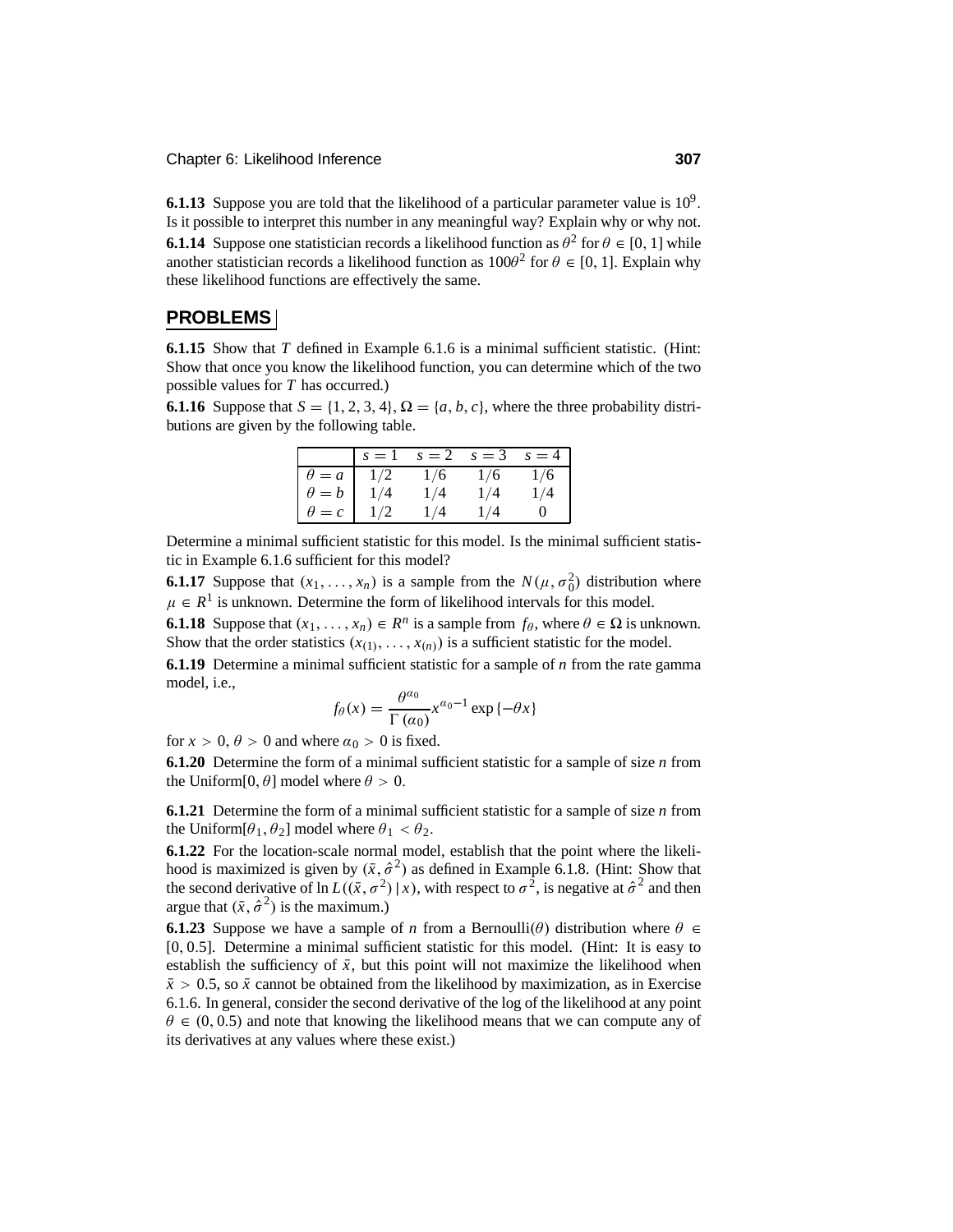**6.1.24** Suppose we have a sample of *n* from the Multinomial(1,  $\theta$ ,  $2\theta$ , 1 – 3 $\theta$ ) distribution, where  $\theta \in [0, 1/3]$  is unknown. Determine the form of the likelihood function and show that  $x_1 + x_2$  is a minimal sufficient statistic where  $x_i$  is the number of sample values corresponding to an observation in the *i*th category. (Hint: Problem 6.1.23.)

**6.1.25** Suppose we observe *s* from a statistical model with two densities  $f_1$  and  $f_2$ . Show that the likelihood ratio  $T(s) = f_1(s)/f_2(s)$  is a minimal sufficient statistic. (Hint: Use the definition of sufficiency directly.)

#### **CHALLENGES**

**6.1.26** Consider the location-scale gamma model, i.e.,

$$
f_{(\mu,\sigma)}(x) = \frac{1}{\Gamma(\alpha_0)} \left(\frac{x-\mu}{\sigma}\right)^{\alpha_0-1} \exp\left\{-\frac{x-\mu}{\sigma}\right\} \frac{1}{\sigma}
$$

for  $x > \mu \in R^1$ ,  $\sigma > 0$  and where  $\alpha_0 > 0$  is fixed.

(a) Determine the minimal sufficient statistic for a sample of *n* when  $a_0 = 1$ . (Hint: Determine where the likelihood is positive and calculate the partial derivative of the log of the likelihood with respect to  $\mu$ .)

(b) Determine the minimal sufficient statistic for a sample of *n* when  $a_0 \neq 1$ . (Hint: Use Problem 6.1.18, the partial derivative of the log of the likelihood with respect to  $\mu$ , and determine where it is infinite.)

#### **DISCUSSION TOPICS**

**6.1.27** How important do you think it is for a statistician to try to quantify how much error there is in an inference drawn? For example, if an estimate is being quoted for some unknown quantity, is it important that the statistician give some indication about how accurate (or inaccurate) this inference is?

### **6.2 Maximum Likelihood Estimation**

In Section 6.1, we introduced the likelihood function  $L(\cdot | s)$  as a basis for making inferences about the unknown true value  $\theta \in \Omega$ . We now begin to consider the specific types of inferences discussed in Section 5.5.3 and start with estimation.

When we are interested in a point estimate of  $\theta$ , then a value  $\hat{\theta}(s)$  that maximizes  $L(\theta | s)$  is a sensible choice, as this value is the best supported by the data, i.e.,

$$
L(\hat{\theta}(s) \mid s) \ge L(\theta \mid s) \tag{6.2.1}
$$

for every  $\theta \in \Omega$ .

**Definition 6.2.1** We call  $\hat{\theta}$  :  $S \to \Omega$  satisfying (6.2.1) for every  $\theta \in \Omega$  a *maximum likelihood estimator*, and the value  $\hat{\theta}(s)$  is called a *maximum likelihood estimate*, or *MLE* for short.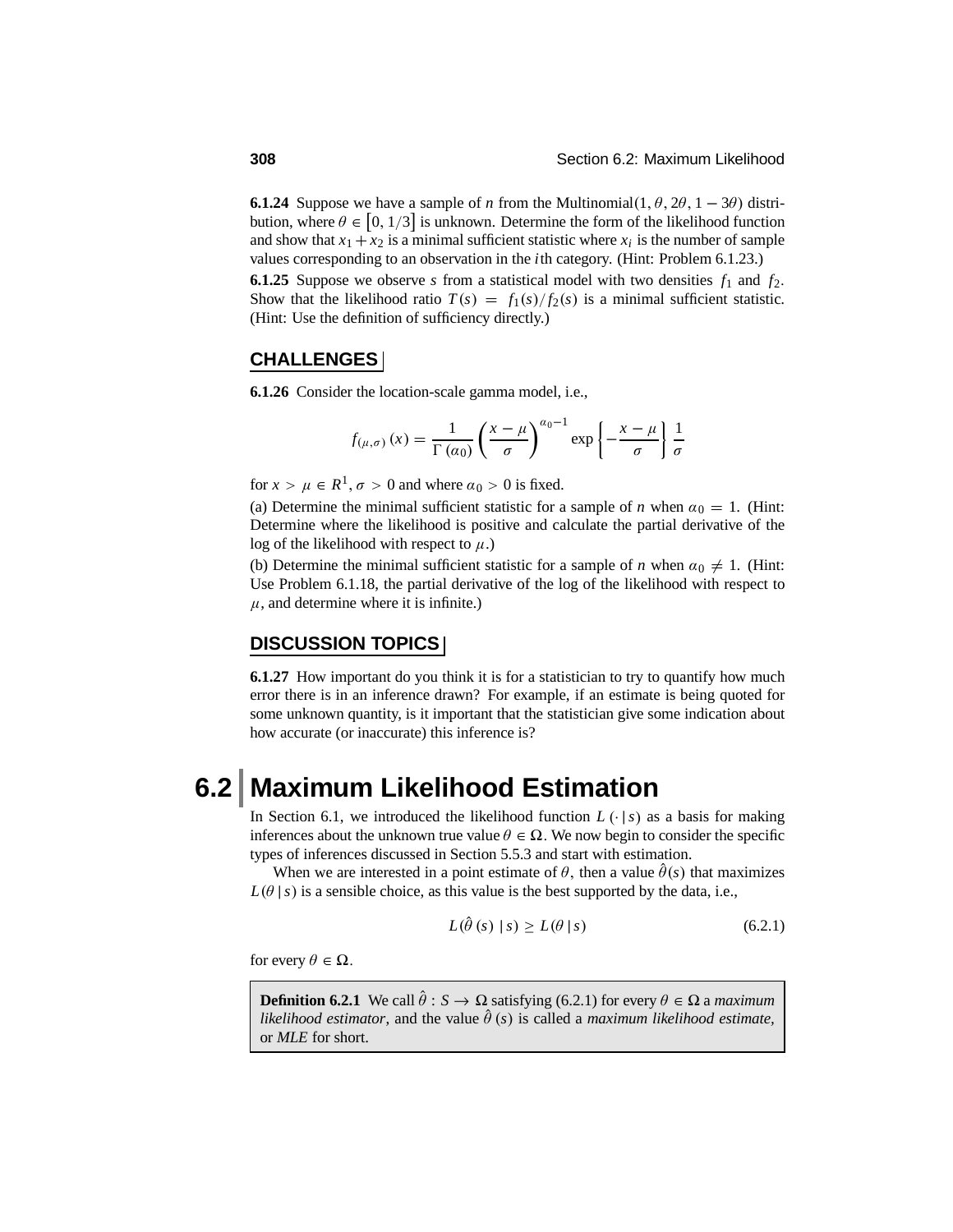Notice that, if we use  $cL(\cdot | s)$  as the likelihood function, for fixed  $c > 0$ , then  $\hat{\theta}(s)$ is also an MLE using this version of the likelihood. So we can use any version of the likelihood to calculate an MLE.

#### **EXAMPLE 6.2.1**

Suppose the sample space is  $S = \{1, 2, 3\}$ , the parameter space is  $\Omega = \{1, 2\}$ , and the model is given by the following table.

|                           | $= 1$ | $s=2$ | $=3$ |
|---------------------------|-------|-------|------|
| $f_1(s)$                  | 0.3   | 0.4   |      |
| (s)<br>$\mathfrak{f}_{2}$ |       | 07    | 02   |

Further suppose we observe  $s = 1$ . So, for example, we could be presented with one of two bowls of chips containing these proportions of chips labeled 1, 2, and 3. We draw a chip, observe that it is labelled 1, and now want to make inferences about which bowl we have been presented with.

In this case, the MLE is given by  $\hat{\theta}(1) = 1$ , since  $0.3 = L(1 | 1) > 0.1 = L(2 | 1)$ . If we had instead observed  $s = 2$ , then  $\hat{\theta}(2) = 2$ ; if we had observed  $s = 3$ , then  $\hat{\theta}(3) = 1$ .

Note that an MLE need not be unique. For example, in Example 6.2.1, if  $f_2$  was defined by  $f_2(1) = 0$ ,  $f_2(2) = 0.7$  and  $f_2(3) = 0.3$ , then an MLE is as given there, but putting  $\theta(3) = 2$  also gives an MLE.

The MLE has a very important invariance property. Suppose we *reparameterize* a model via a 1–1 function  $\Psi$  defined on  $\Omega$ . By this we mean that, instead of labelling the individual distributions in the model using  $\theta \in \Omega$ , we use  $\psi \in \Upsilon = {\Psi(\theta) : \theta \in \Omega}.$ For example, in Example 6.2.1, we could take  $\Psi(1) = a$  and  $\Psi(2) = b$  so that  $\Upsilon =$  ${a, b}$ . So the model is now given by  ${g_\psi : \psi \in \Upsilon}$ , where  $g_\psi = f_\theta$  for the unique value  $\theta$  such that  $\Psi(\theta) = \psi$ . We have a new parameter  $\psi$  and a new parameter space ϒ. Nothing has changed about the probability distributions in the statistical model, only the way they are labelled. We then have the following result.

**Theorem 6.2.1** If  $\hat{\theta}(s)$  is an MLE for the original parameterization and, if  $\Psi$  is a 1–1 function defined on  $\Omega$ , then  $\hat{\psi}(s) = \Psi(\hat{\theta}(s))$  is an MLE in the new parameterization.

**PROOF** If we select the likelihood function for the new parameterization to be  $L^*(\psi | s) = g_{\psi}(s)$ , and the likelihood for the original parameterization to be  $L(\theta | s)$  $= f_{\theta}(s)$ , then we have

$$
L^*(\hat{\psi}(s) \mid s) = g_{\Psi(\hat{\theta}(s))}(s) = f_{\hat{\theta}(s)}(s) = L(\hat{\theta}(s) \mid s) \ge L(\theta \mid s) = L^*(\Psi(\theta) \mid s)
$$

for every  $\theta \in \Omega$ . This implies that  $L^*(\hat{\psi}(s) | s) \geq L^*(\psi | s)$  for every  $\psi \in \Upsilon$  and establishes the result.

Theorem 6.2.1 shows that no matter how we parameterize the model, the MLE behaves in a consistent way under the reparameterization. This is an important property, and not all estimation procedures satisfy this.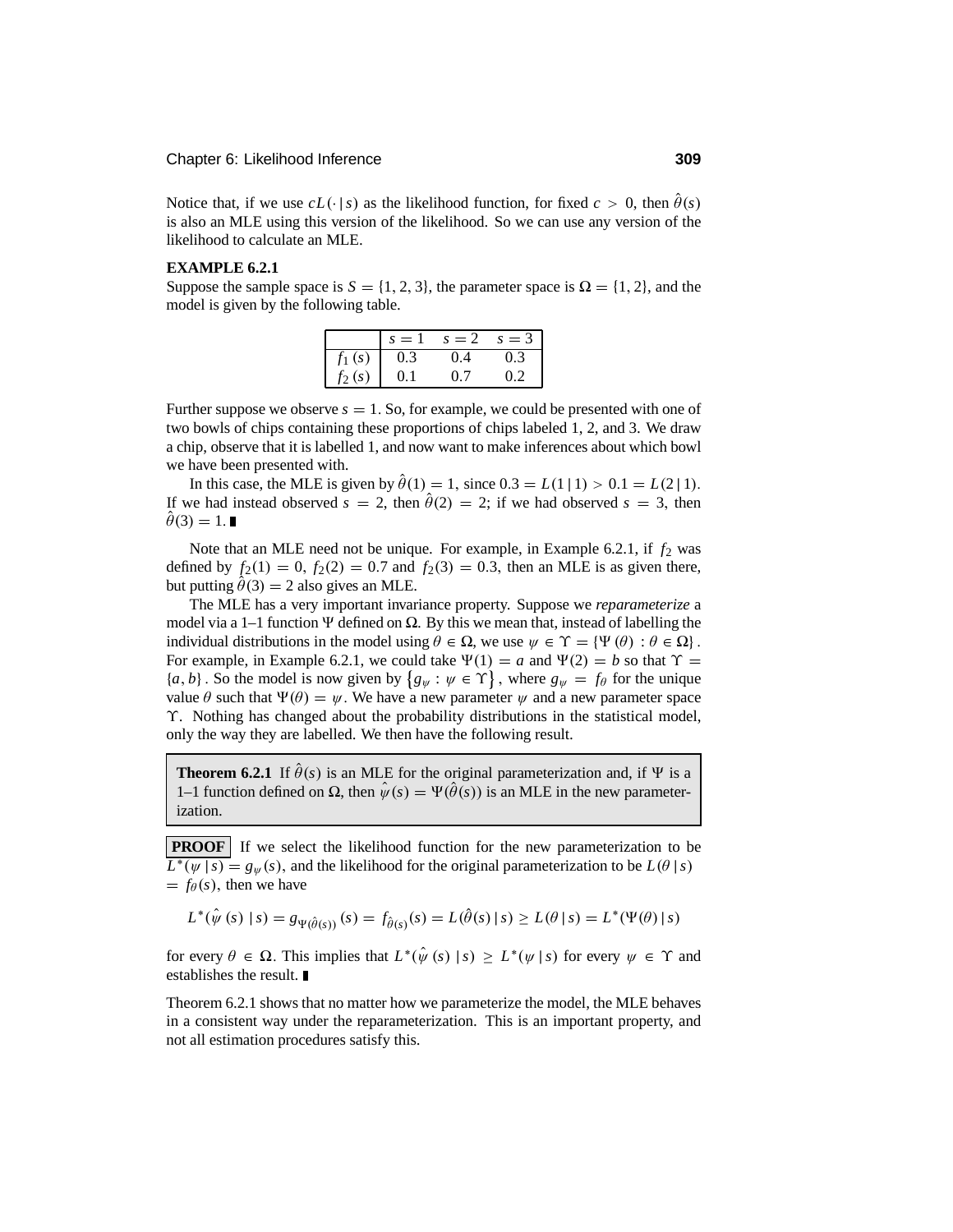### **6.2.1 Computation of the MLE**

An important issue is the computation of MLEs. In Example 6.2.1, we were able to do this by simply examining the table giving the distributions. With more complicated models, this approach is not possible. In many situations, however, we can use the methods of calculus to compute  $\hat{\theta}(s)$ . For this we require that  $f_{\theta}(s)$  be a continuously differentiable function of  $\theta$  so that we can use optimization methods from calculus.

Rather than using the likelihood function, it is often convenient to use the loglikelihood function.

**Definition 6.2.2** For likelihood function  $L(\cdot | s)$ , the *log-likelihood function*  $l(\cdot | s)$ defined on  $\Omega$ , is given by  $l(|s) = \ln L(\cdot | s)$ .

Note that  $\ln(x)$  is a 1–1 increasing function of  $x > 0$  and this implies that  $L(\hat{\theta}(s) | s) \ge$  $L(\theta | s)$  for every  $\theta \in \Omega$  if and only if  $l(\hat{\theta}(s) | s) > l(\theta | s)$  for every  $\theta \in \Omega$ . So we can maximize  $l(\cdot | s)$  instead when computing an MLE. The convenience of the loglikelihood arises from the fact that, for a sample  $(s_1, \ldots, s_n)$  from  $\{f_\theta : \theta \in \Omega\}$ , the likelihood function is given by

$$
L(\theta \mid s_1, \ldots, s_n) = \prod_{i=1}^n f_{\theta}(s_i)
$$

whereas the log-likelihood is given by

$$
l(\theta \mid s_1,\ldots,s_n) = \sum_{i=1}^n \ln f_\theta(s_i).
$$

It is typically much easier to differentiate a sum than a product.

Because we are going to be differentiating the log-likelihood, it is convenient to give a name to this derivative. We define the *score function*  $S(\theta | s)$  of a model to be the derivative of its log-likelihood function whenever this exists. So when  $\theta$  is a one-dimensional real-valued parameter, then

$$
S(\theta \mid s) = \frac{\partial l(\theta \mid s)}{\partial \theta},
$$

provided this partial derivative exists (see Appendix A.5 for a definition of partial derivative). We restrict our attention now to the situation in which  $\theta$  is one-dimensional.

To obtain the MLE, we must then solve the *score equation*

$$
S(\theta \mid s) = 0 \tag{6.2.2}
$$

for  $\theta$ . Of course, a solution to (6.2.2) is not necessarily an MLE, because such a point may be a local minimum or only a local maximum rather than a global maximum. To guarantee that a solution  $\hat{\theta}(s)$  is at least a local maximum, we must also check that

$$
\left. \frac{\partial S(\theta \mid s)}{\partial \theta} \right|_{\theta = \hat{\theta}(s)} = \left. \frac{\partial^2 l(\theta \mid s)}{\partial \theta^2} \right|_{\theta = \hat{\theta}(s)} < 0. \tag{6.2.3}
$$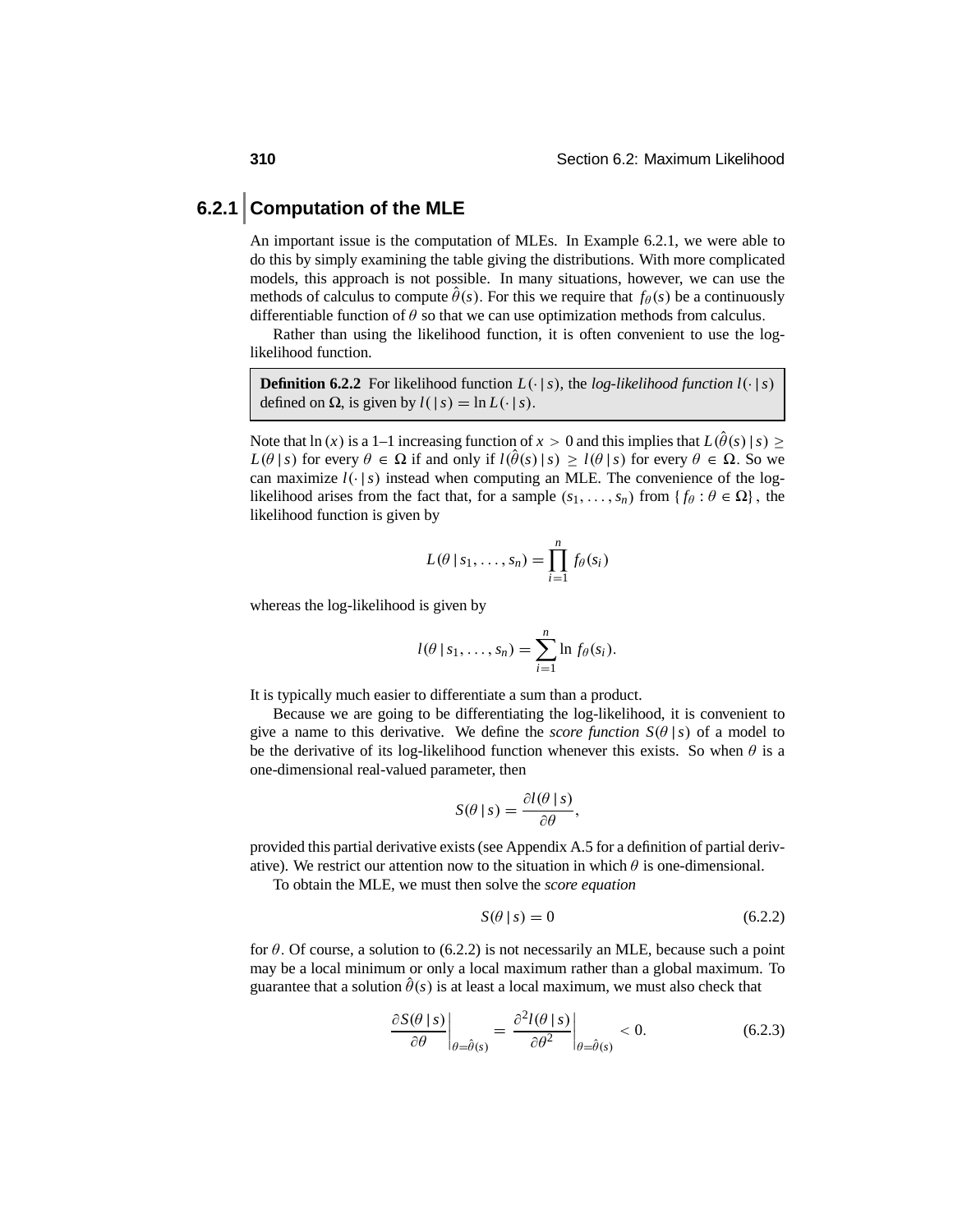Then we must evaluate  $l(\cdot | s)$  at each local maximum in order to determine the global maximum.

Let us compute some MLEs using calculus.

**EXAMPLE 6.2.2** *Location Normal Model* Consider the likelihood function

$$
L(\theta \mid x_1, \ldots, x_n) = \exp\left(-\frac{n}{2\sigma_0^2}(\bar{x} - \theta)^2\right),
$$

 $\ddot{\phantom{0}}$ 

obtained in Example 6.1.4 for a sample  $(x_1, \ldots, x_n)$  from the  $N(\theta, \sigma_0^2)$  model where  $\theta \in R^1$  is unknown and  $\sigma_0^2$  is known. The log-likelihood function is then

$$
l(\theta \mid x_1,\ldots,x_n)=-\frac{n}{2\sigma_0^2}(\bar{x}-\theta)^2,
$$

and the score function is

$$
S(\theta \mid x_1, \ldots, x_n) = \frac{n}{\sigma_0^2} (\bar{x} - \theta).
$$

The score equation is given by

$$
\frac{n}{\sigma_0^2}(\bar{x}-\theta)=0.
$$

Solving this for  $\theta$  gives the unique solution  $\hat{\theta}(x_1,...,x_n) = \bar{x}$ . To check that this is a local maximum, we calculate

$$
\left.\frac{\partial S(\theta\mid x_1,\ldots,x_n)}{\partial \theta}\right|_{\theta=\bar{x}_\cdot}=-\frac{n}{\sigma_0^2},
$$

which is negative, and thus indicates that  $\bar{x}$  is a local maximum. Because we have only one local maximum, it is also the global maximum and we have indeed obtained the MLE.

#### **EXAMPLE 6.2.3** *Exponential Model*

Suppose that a lifetime is known to be distributed Exponential( $1/\theta$ ), where  $\theta > 0$  is unknown. Then based on a sample  $(x_1, \ldots, x_n)$ , the likelihood is given by

$$
L(\theta \mid x_1, \ldots, x_n) = \frac{1}{\theta^n} \exp \left(-\frac{n\bar{x}}{\theta}\right),
$$

the log-likelihood is given by

$$
l(\theta \mid x_1,\ldots,x_n)=-n\ln\theta-\frac{n\bar{x}}{\theta},
$$

and the score function is given by

$$
S(\theta \mid x_1, \ldots, x_n) = -\frac{n}{\theta} + \frac{n\bar{x}}{\theta^2}.
$$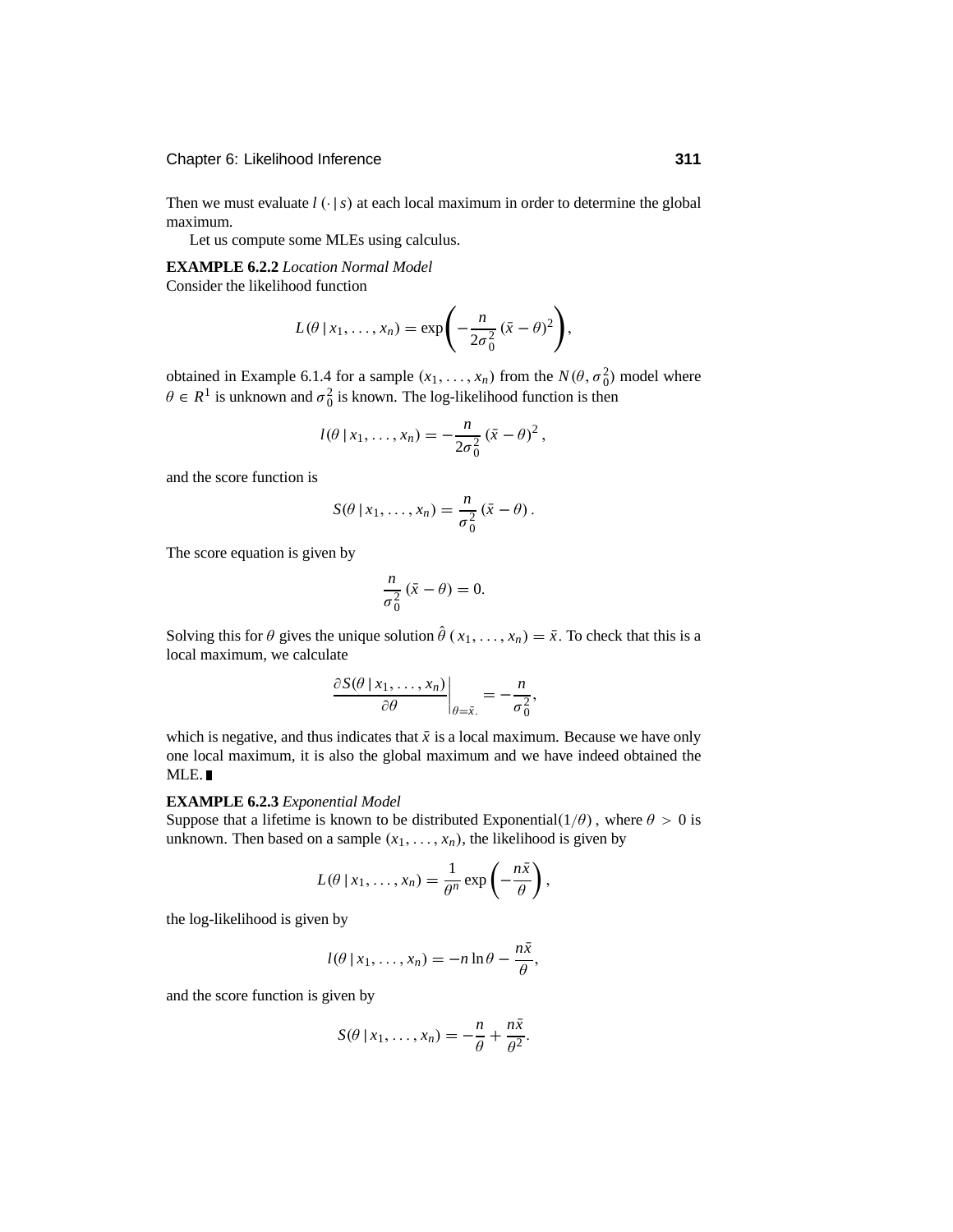Solving the score equation gives  $\hat{\theta}(x_1, \ldots, x_n) = \bar{x}$ , and because  $\bar{x} > 0$ ,

$$
\left.\frac{\partial S(\theta\mid x_1,\ldots,x_n)}{\partial \theta}\right|_{\theta=\bar{x}}=\left.\frac{n}{\theta^2}-2\frac{n\bar{x}}{\theta^3}\right|_{\theta=\bar{x}}=-\frac{n}{\bar{x}^2}<0,
$$

so  $\bar{x}$  is indeed the MLE.

In both examples just considered, we were able to derive simple formulas for the MLE. This is not always possible. Consider the following example.

#### **EXAMPLE 6.2.4**

Consider a population in which individuals are classified according to one of three types labelled 1, 2, and 3, respectively. Further suppose that the proportions of individuals falling in these categories are known to follow the law  $p_1 = \theta$ ,  $p_2 = \theta^2$ ,  $p_3 = 1 - \theta$  $\theta^2$ , where

$$
\theta \in [0, (\sqrt{5} - 1)/2] = [0, 0.61803]
$$

is unknown. Here, *pi* denotes the proportion of individuals in the *i*th class. Note that the requirement that  $0 \le \theta + \theta^2 \le 1$  imposes the upper bound on  $\theta$ , and the precise bound is obtained by solving  $\theta + \theta^2 - 1 = 0$  for  $\theta$  using the formula for the roots of a quadratic. Relationships like this, amongst the proportions of the distribution of a categorical variable, often arise in genetics. For example, the categorical variable might serve to classify individuals into different genotypes.

For a sample of *n* (where *n* is small relative to the size of the population so that we can assume observations are i.i.d.), the likelihood function is given by

$$
L(\theta \mid x_1,\ldots,x_n) = \theta^{x_1} \theta^{2x_2} \left(1 - \theta - \theta^2\right)^{x_3},
$$

where  $x_i$  denotes the sample count in the *i*th class. The log-likelihood function is then

$$
l(\theta \mid s_1,\ldots,s_n) = (x_1+2x_2) \ln \theta + x_3 \ln \left(1-\theta-\theta^2\right),
$$

and the score function is

$$
S(\theta \,|\, s_1,\ldots,s_n) = \frac{(x_1+2x_2)}{\theta} - \frac{x_3(1+2\theta)}{1-\theta-\theta^2}.
$$

The score equation then leads to a solution  $\hat{\theta}$  being a root of the quadratic

$$
(x_1 + 2x_2) (1 - \theta - \theta^2) - x_3 (\theta + 2\theta^2)
$$
  
=  $-(x_1 + 2x_2 + 2x_3)\theta^2 - (x_1 + 2x_2 + x_3)\theta + (x_1 + 2x_2).$ 

Using the formula for the roots of a quadratic, we obtain

$$
\hat{\theta} = \frac{1}{2(x_1 + 2x_2 + 2x_3)} \times \left( -x_1 - 2x_2 - x_3 \pm \sqrt{5x_1^2 + 20x_1x_2 + 10x_1x_3 + 20x_2^2 + 20x_2x_3 + x_3^2} \right).
$$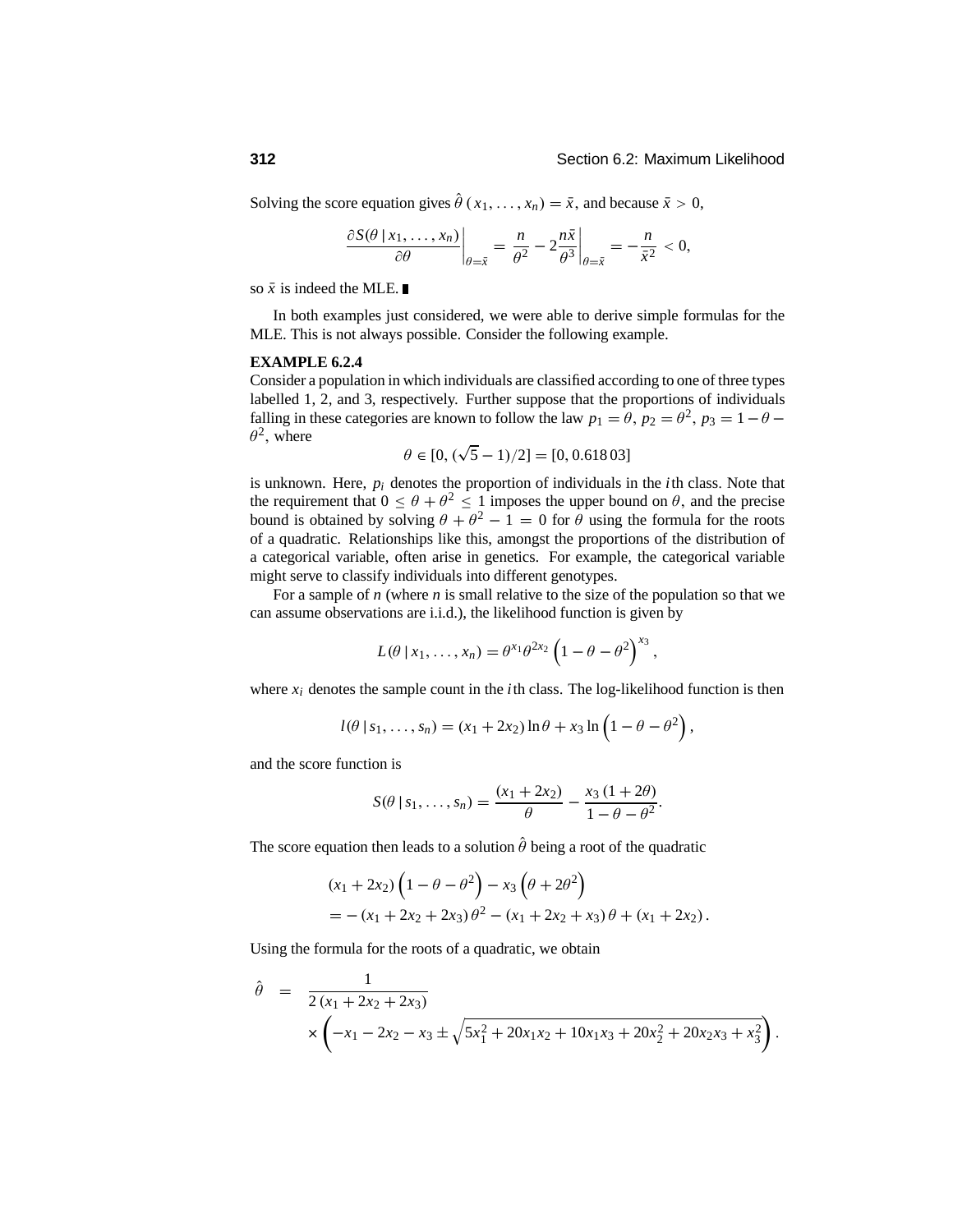Notice that the formula for the roots does not determine the MLE in a clear way. In fact, we cannot even tell if either of the roots lies in [0, 1]! So there are four possible values for the MLE at this point — either of the roots or the boundary points 0 and 0.61803.

We can resolve this easily in an application by simply numerically evaluating the likelihood at the four points. For example, if  $x_1 = 70$ ,  $x_2 = 5$ , and  $x_3 = 25$ , then the roots are  $-1.28616$  and 0.47847, so it is immediate that the MLE is  $\hat{\theta}(x_1,...,x_n)$  = 0.47847. We can see this graphically in the plot of the log-likelihood provided in Figure  $6.2.1$ .



Figure 6.2.1: The log-likelihood function in Example 6.2.4 when  $x_1 = 70$ ,  $x_2 = 5$ , and  $x_3 = 25.$ 

In general, the score equation (6.2.2) must be solved numerically, using an iterative routine like Newton–Raphson. Example 6.2.4 demonstrates that we must be very careful not to just accept a solution from such a procedure as the MLE, but to check that the fundamental defining property (6.2.1) is satisfied. We also have to be careful that the necessary smoothness conditions are satisfied so that calculus can be used. Consider the following example.

#### **EXAMPLE 6.2.5** *Uniform*[0, θ] *Model*

Suppose  $(x_1,...,x_n)$  is a sample from the Uniform[0,  $\theta$ ] model where  $\theta > 0$  is unknown. Then the likelihood function is given by

$$
L(\theta \mid x_1, \dots, x_n) = \begin{cases} \theta^{-n} & x_i \le \theta \text{ for } i = 1, \dots, n \\ 0 & x_i > \theta \text{ for some } i \end{cases}
$$
  
=  $\theta^{-n} I_{[x_{(n)}, \infty)}(\theta)$ ,

where  $x_{(n)}$  is the largest order statistic from the sample. In Figure 6.2.2, we have graphed this function when  $n = 10$  and  $x_{(n)} = 1.916$ . Notice that the maximum clearly occurs at  $x_{(n)}$ ; we cannot obtain this value via differentiation, as  $L(\cdot | x_1, \ldots, x_n)$  is not differentiable there.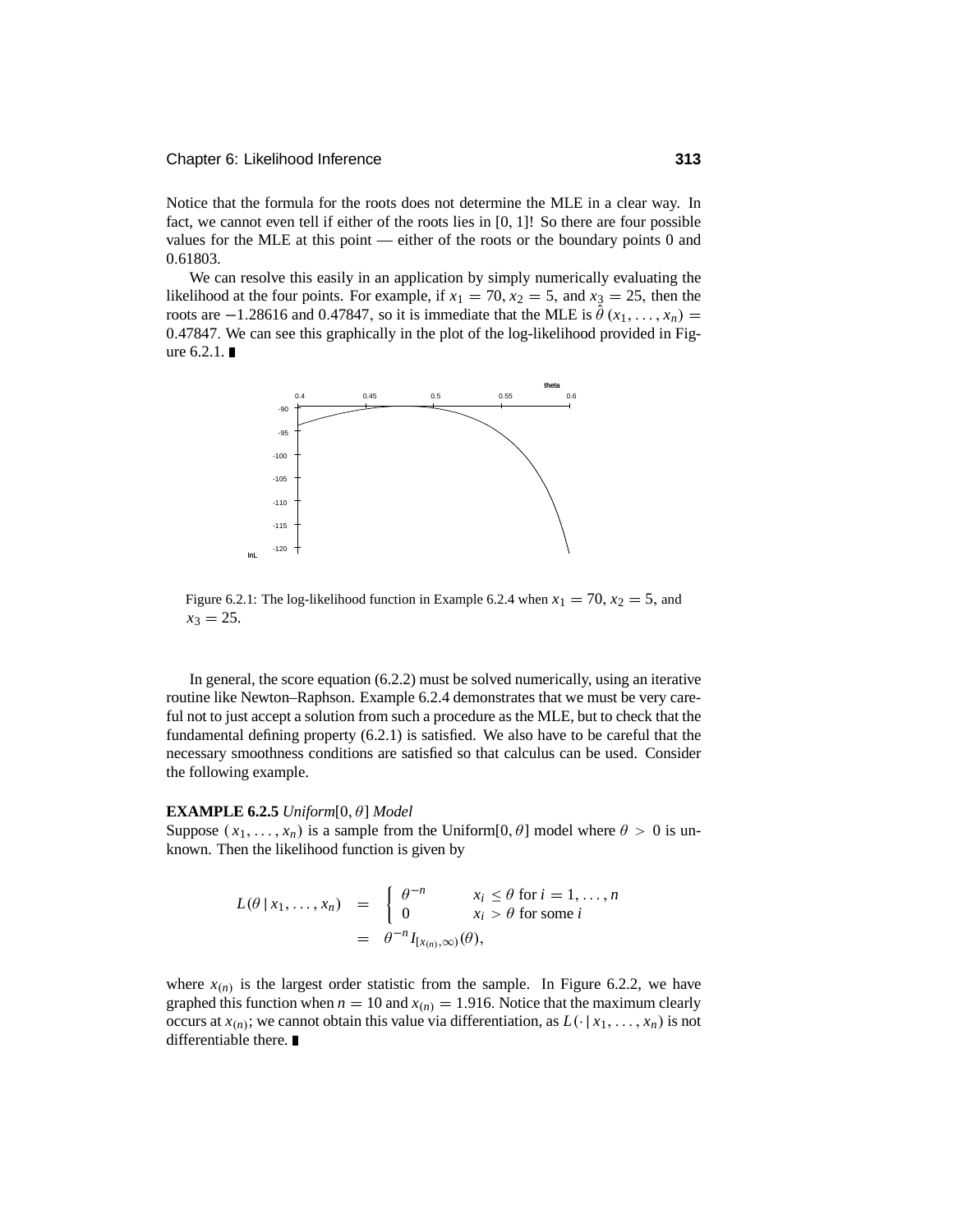

Figure 6.2.2: Plot of the likelihood function in Example 6.2.5 when  $n = 10$  and  $x_{(10)} = 1.916.$ 

The lesson of Examples 6.2.4 and 6.2.5 is that we have to be careful when computing MLEs. We now look at an example of a two-dimensional problem in which the MLE can be obtained using one-dimensional methods.

#### **EXAMPLE 6.2.6** *Location***-***Scale Normal Model*

Suppose that  $(x_1, \ldots, x_n)$  is a sample from an  $N(\mu, \sigma^2)$  distribution, where  $\mu \in R^1$ and  $\sigma > 0$  are unknown. The parameter in this model is two-dimensional, given by  $\theta = (\mu, \sigma^2) \in \Omega = R^1 \times (0, \infty)$ . The likelihood function is then given by

$$
L\left(\mu, \sigma^2 \mid x_1,\ldots,x_n\right) = \left(2\pi\sigma^2\right)^{-n/2} \exp\left(-\frac{n}{2\sigma^2}\left(\bar{x} - \mu\right)^2\right) \exp\left(-\frac{n-1}{2\sigma^2}s^2\right),
$$

as shown in Example 6.1.8. The log-likelihood function is given by

$$
l\left(\mu, \sigma^2 \,|\, x_1, \ldots, x_n\right) = -\frac{n}{2} \ln 2\pi - \frac{n}{2} \ln \sigma^2 - \frac{n}{2\sigma^2} \left(\bar{x} - \mu\right)^2 - \frac{n-1}{2\sigma^2} s^2. \tag{6.2.4}
$$

As discussed in Example 6.1.8, it is clear that, for fixed  $\sigma^2$ , (6.2.4) is maximized, as a function of  $\mu$ , by  $\hat{\mu} = \bar{x}$ . Note that this does not involve  $\sigma^2$ , so this must be the first coordinate of the MLE.

Substituting  $\mu = \bar{x}$  into (6.2.4), we obtain

$$
-\frac{n}{2}\ln 2\pi - \frac{n}{2}\ln \sigma^2 - \frac{n-1}{2\sigma^2}s^2,
$$
\t(6.2.5)

and the second coordinate of the MLE must be the value of  $\sigma^2$  that maximizes (6.2.5). Differentiating (6.2.5) with respect to  $\sigma^2$  and setting this equal to 0 gives

$$
-\frac{n}{2\sigma^2} + \frac{n-1}{2(\sigma^2)^2} s^2 = 0.
$$
 (6.2.6)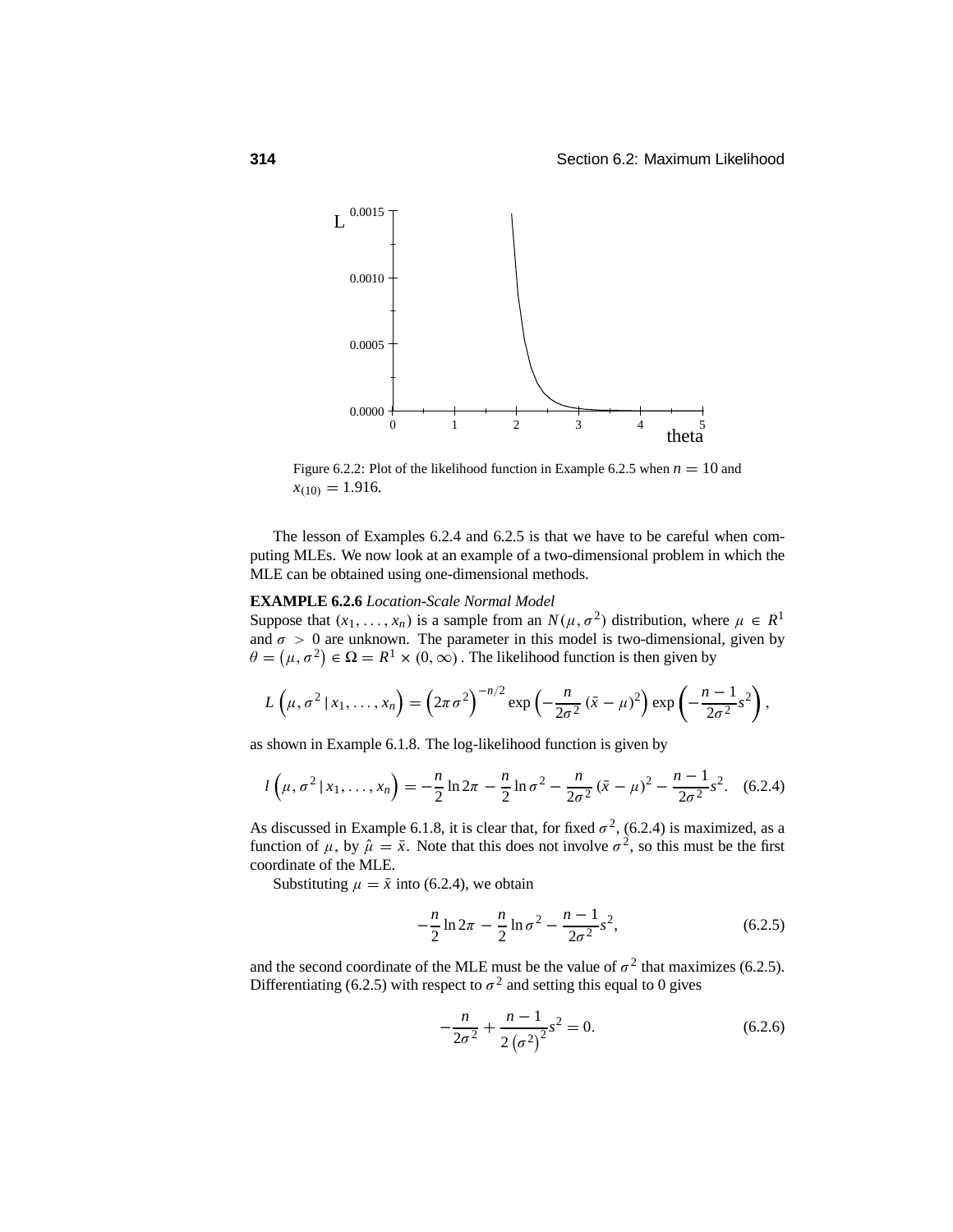Solving (6.2.6) for  $\sigma^2$  leads to the solution

$$
\hat{\sigma}^2 = \frac{n-1}{n} s^2 = \frac{1}{n} \sum_{i=1}^n (x_i - \bar{x})^2.
$$

Differentiating (6.2.6) with respect to  $\sigma^2$ , and substituting in  $\hat{\sigma}^2$ , we see that the second derivative is negative, hence  $\hat{\sigma}^2$  is a point where the maximum is attained.

Therefore, we have shown that the MLE of  $(\mu, \sigma^2)$  is given by

$$
\left(\bar{x},\frac{1}{n}\sum_{i=1}^n(x_i-\bar{x})^2\right).
$$

In the following section we will show that this result can also be obtained using multidimensional calculus.

So far we have talked about estimating only the full parameter  $\theta$  for a model. What about estimating a general characteristic of interest  $\psi(\theta)$  for some function  $\psi$  defined on the parameter space  $\Omega$ ? Perhaps the obvious answer here is to use the estimate  $\psi(s) = \psi(\hat{\theta}(s))$  where  $\hat{\theta}(s)$  is an MLE of  $\theta$ . This is sometimes referred to as the *plugin MLE* of  $\psi$ . Notice, however, that the plug-in MLE is not necessarily a true MLE, in the sense that we have a likelihood function for a model indexed by  $\psi$  and that takes its maximum value at  $\hat{\psi}(s)$ . If  $\psi$  is a 1–1 function defined on  $\Omega$ , then Theorem 6.2.1 establishes that  $\hat{\psi}(s)$  is a true MLE but not otherwise.

If  $\psi$  is not 1–1, then we can often find a *complementing function*  $\lambda$  defined on  $\Omega$  so that  $(\psi, \lambda)$  is a 1–1 function of  $\theta$ . Then, by Theorem 6.2.1,

$$
\left(\hat{\psi}(s),\hat{\lambda}(s)\right) = \left(\psi(\hat{\theta}(s)),\lambda(\hat{\theta}(s))\right)
$$

is the joint MLE, but  $\hat{\psi}(s)$  is still not formally an MLE. Sometimes a plug-in MLE can perform badly, as it ignores the information in  $\lambda(\hat{\theta}(s))$  about the true value of  $\psi$ . An example illustrates this phenomenon.

#### **EXAMPLE 6.2.7** *Sum of Squared Means*

Suppose that  $X_i \sim N(\mu_i, 1)$  for  $i = 1, \ldots, n$  and that these are independent with the  $\mu_i$  completely unknown. So here,  $\theta = (\mu_1, \dots, \mu_n)$  and  $\Omega = R^n$ . Suppose we want to estimate  $\psi(\theta) = \mu_1^2 + \cdots + \mu_n^2$ .

The log-likelihood function is given by

$$
l(\theta \,|\, x_1,\ldots,x_n)=-\frac{1}{2}\sum_{i=1}^n(x_i-\mu_i)^2.
$$

Clearly this is maximized by  $\hat{\theta}(x_1, \ldots, x_n) = (x_1, \ldots, x_n)$ . So the plug-in MLE of  $\psi$ is given by  $\hat{\psi} = \sum_{i=1}^{n} x_i^2$ .

Now observe that

$$
E_{\theta}\left(\sum_{i=1}^{n} X_{i}^{2}\right) = \sum_{i=1}^{n} E_{\theta}(X_{i}^{2}) = \sum_{i=1}^{n} \left(\text{Var}_{\theta}(X_{i}) + \mu_{i}^{2}\right) = n + \psi(\theta),
$$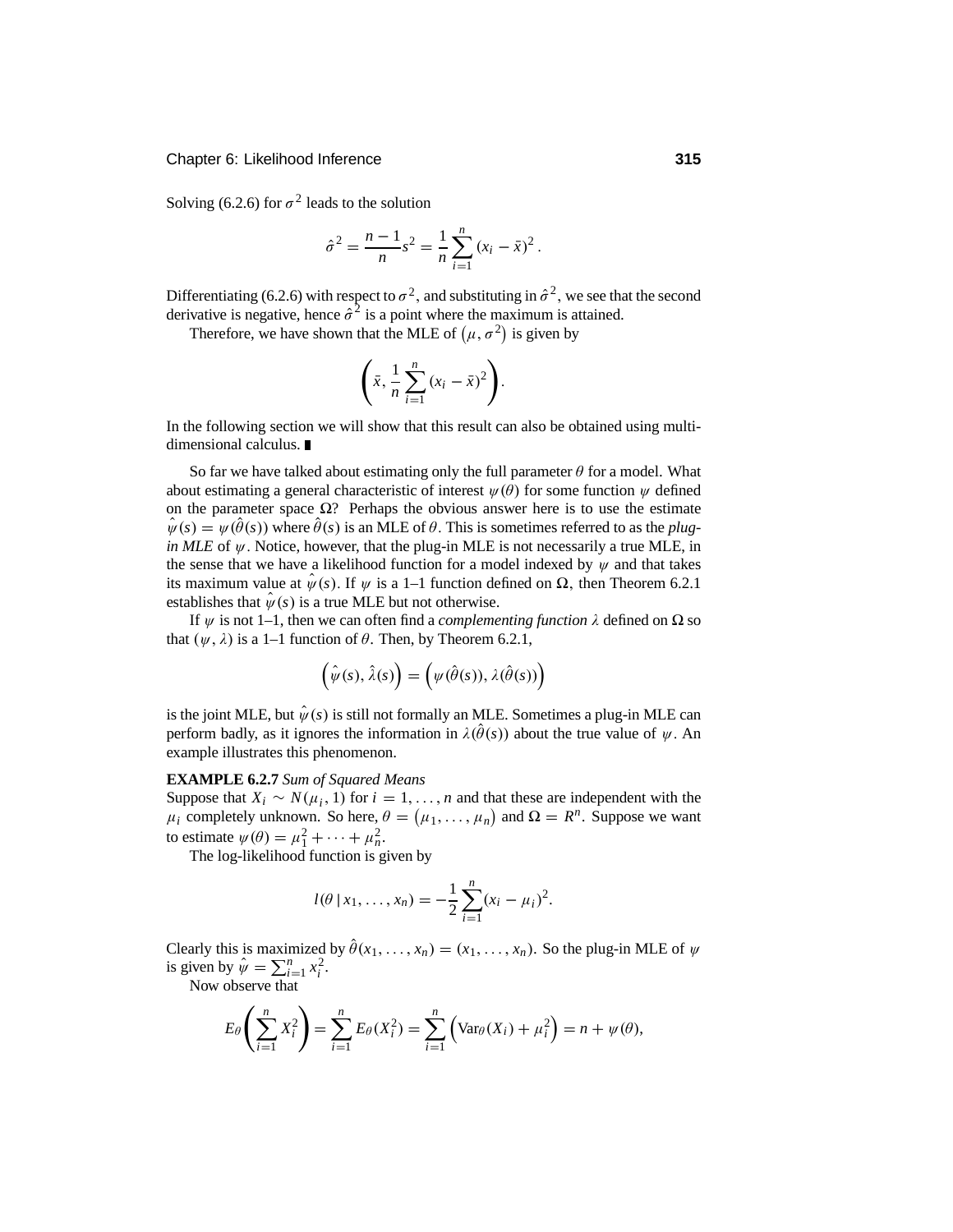where  $E_{\theta}(g)$  refers to the expectation of  $g(s)$  when  $s \sim f_{\theta}$ . So when *n* is large, it is likely that  $\psi$  is far from the true value. An immediate improvement in this estimator is to use  $\sum_{i=1}^{n} x_i^2 - n$  instead.

There have been various attempts to correct problems such as the one illustrated in Example 6.2.7. Typically, these involve modifying the likelihood in some way. We do not pursue this issue further in this text but we do advise caution when using plug-in MLEs. Sometimes, as in Example 6.2.6, where we estimate  $\mu$  by  $\bar{x}$  and  $\sigma^2$  by  $s^2$ , they seem appropriate; other times, as in Example 6.2.7, they do not.

### **6.2.2 The Multidimensional Case (Advanced)**

We now consider the situation in which  $\theta = (\theta_1, \dots, \theta_k) \in R^k$  is multidimensional, i.e.,  $k > 1$ . The likelihood and log-likelihood are then defined just as before, but the score function is now given by

$$
S(\theta \mid s) = \begin{pmatrix} \frac{\partial l(\theta \mid s)}{\partial \theta_1} \\ \frac{\partial l(\theta \mid s)}{\partial \theta_2} \\ \vdots \\ \frac{\partial l(\theta \mid s)}{\partial \theta_k} \end{pmatrix}
$$

,

provided all these partial derivatives exist. For the score equation, we get

$$
\begin{pmatrix}\n\frac{\partial l(\theta \mid s)}{\partial \theta_1} \\
\frac{\partial l(\theta \mid s)}{\partial \theta_2} \\
\vdots \\
\frac{\partial l(\theta \mid s)}{\partial \theta_k}\n\end{pmatrix} = \begin{pmatrix}\n0 \\
0 \\
\vdots \\
0\n\end{pmatrix},
$$

and we must solve this *k*-dimensional equation for  $(\theta_1, \ldots, \theta_k)$ . This is often much more difficult than in the one-dimensional case, and we typically have to resort to numerical methods.

A necessary and sufficient condition for  $(\hat{\theta}_1, \ldots, \hat{\theta}_k)$  to be a local maximum, when the log-likelihood has continuous second partial derivatives, is that the matrix of second partial derivatives of the log-likelihood, evaluated at  $(\hat{\theta}_1, \dots, \hat{\theta}_k)$ , must be negative definite (equivalently, all of its eigenvalues must be negative). We then must evaluate the likelihood at each of the local maxima obtained to determine the global maximum or MLE.

We will not pursue the numerical computation of MLEs in the multidimensional case any further here, but we restrict our attention to a situation in which we carry out the calculations in closed form.

#### **EXAMPLE 6.2.8** *Location***-***Scale Normal Model*

We determined the log-likelihood function for this model in (6.2.4). The score function is then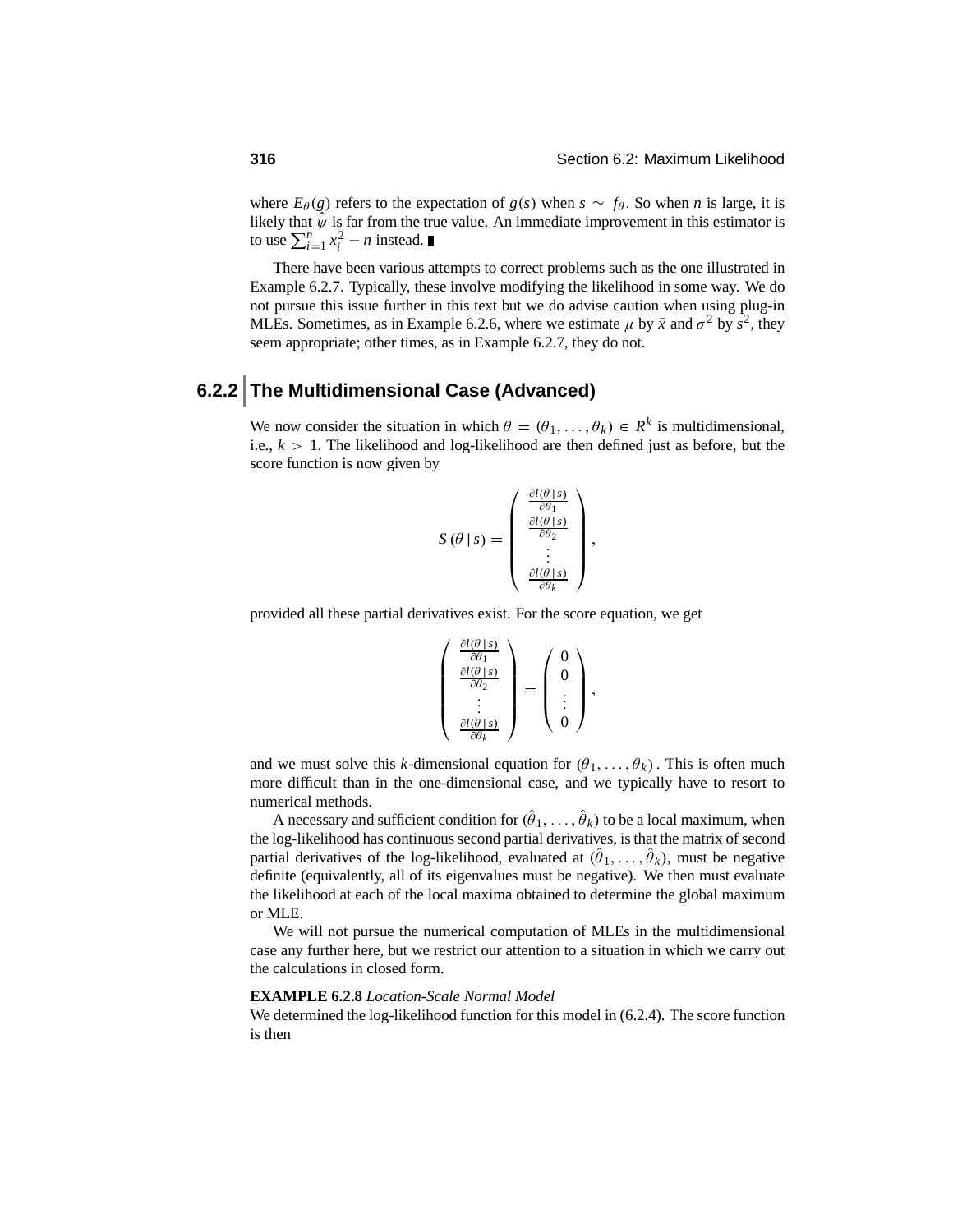$$
S\left(\mu, \sigma^2 | x_1, \ldots, x_n\right) = \left(\begin{array}{c} \frac{\partial S(\theta | x_1, \ldots, x_n)}{\partial \mu} \\ \frac{\partial S(\theta | x_1, \ldots, x_n)}{\partial \sigma^2} \end{array}\right)
$$
  
= 
$$
\left(\begin{array}{c} \frac{n}{\sigma^2} (\bar{x} - \mu) \\ -\frac{n}{2\sigma^2} + \frac{n}{2\sigma^4} (\bar{x} - \mu)^2 + -\frac{n-1}{2\sigma^4} s^2 \end{array}\right).
$$

The score equation is

$$
\left(\begin{array}{c} \frac{n}{\sigma^2}(\bar{x} - \mu) \\ -\frac{n}{2\sigma^2} + \frac{n}{2\sigma^4}(\bar{x} - \mu)^2 + \frac{n-1}{2\sigma^4}s^2 \end{array}\right) = \left(\begin{array}{c} 0 \\ 0 \end{array}\right),
$$

and the first of these equations immediately implies that  $\hat{\mu} = \bar{x}$ . Substituting this value for  $\mu$  into the second equation and solving for  $\sigma^2$  leads to the solution

$$
\hat{\sigma}^2 = \frac{n-1}{n} s^2 = \frac{1}{n} \sum_{i=1}^n (x_i - \bar{x})^2.
$$

From Example 6.2.6, we know that this solution does indeed give the MLE.

#### **Summary of Section 6.2**

- An MLE (maximum likelihood estimator) is a value of the parameter  $\theta$  that maximizes the likelihood function. It is the value of  $\theta$  that is best supported by the model and data.
- We can often compute an MLE by using the methods of calculus. When applicable, this leads to solving the score equation for  $\theta$  either explicitly or using numerical algorithms. Always be careful to check that these methods are applicable to the specific problem at hand. Furthermore, always check that any solution to the score equation is a maximum and indeed an absolute maximum.

### **EXERCISES**

**6.2.1** Suppose that  $S = \{1, 2, 3, 4\}, \Omega = \{a, b\}$ , where the two probability distributions are given by the following table.

|              | $s=1$ | $s=2$ | $s=3$ | $s = 4$ |
|--------------|-------|-------|-------|---------|
| $\theta = a$ | 1/2   | 1/6   | 1/6   | /6      |
| $\theta = b$ |       |       |       |         |

Determine the MLE of  $\theta$  for each possible data value.

**6.2.2** If  $(x_1, \ldots, x_n)$  is a sample from a Bernoulli( $\theta$ ) distribution, where  $\theta \in [0, 1]$  is unknown, then determine the MLE of  $\theta$ .

**6.2.3** If  $(x_1, \ldots, x_n)$  is a sample from a Bernoulli( $\theta$ ) distribution, where  $\theta \in [0, 1]$  is unknown, then determine the MLE of  $\theta^2$ .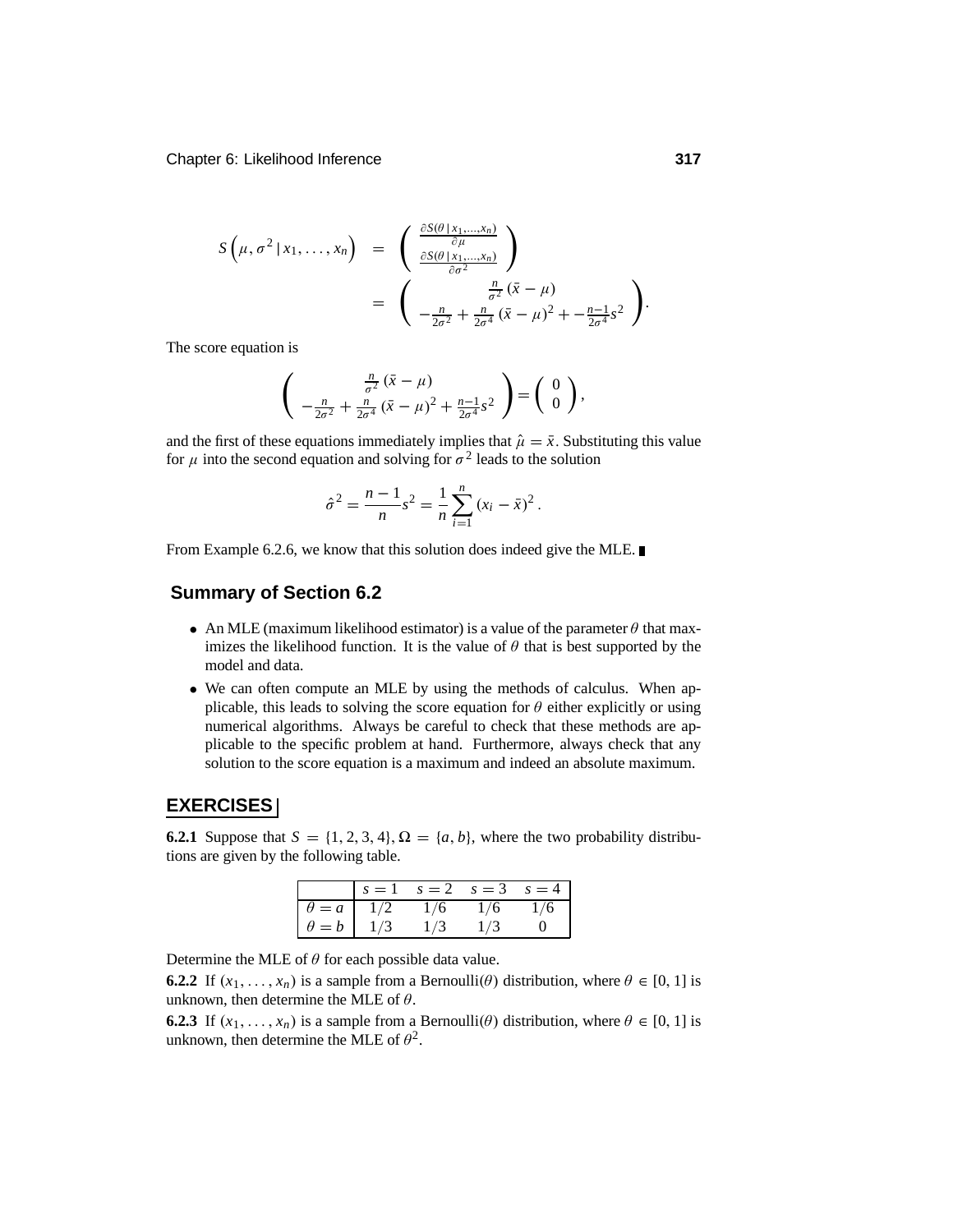**6.2.4** If  $(x_1, \ldots, x_n)$  is a sample from a Poisson $(\theta)$  distribution, where  $\theta \in (0, \infty)$  is unknown, then determine the MLE of  $\theta$ .

**6.2.5** If  $(x_1, \ldots, x_n)$  is a sample from a Gamma $(\alpha_0, \theta)$  distribution, where  $\alpha_0 > 0$  and  $\theta \in (0, \infty)$  is unknown, then determine the MLE of  $\theta$ .

**6.2.6** Suppose that  $(x_1, \ldots, x_n)$  is the result of independent tosses of a coin where we toss until the first head occurs and where the probability of a head on a single toss is  $\theta \in (0, 1]$ . Determine the MLE of  $\theta$ .

**6.2.7** If  $(x_1, \ldots, x_n)$  is a sample from a Beta $(\alpha, 1)$  distribution (see Problem 2.4.24) where  $\alpha > 0$  is unknown, then determine the MLE of  $\alpha$ . (Hint: Assume  $\Gamma(\alpha)$  is a differentiable function of  $\alpha$ .)

**6.2.8** If  $(x_1, \ldots, x_n)$  is a sample from a Weibull( $\beta$ ) distribution (see Problem 2.4.19), where  $\beta > 0$  is unknown, then determine the score equation for the MLE of  $\beta$ .

**6.2.9** If  $(x_1, \ldots, x_n)$  is a sample from a Pareto( $\alpha$ ) distribution (see Problem 2.4.20), where  $\alpha > 0$  is unknown, then determine the MLE of  $\alpha$ .

**6.2.10** If  $(x_1, \ldots, x_n)$  is a sample from a Log-normal( $\tau$ ) distribution (see Problem 2.6.12), where  $\tau > 0$  is unknown, then determine the MLE of  $\tau$ .

**6.2.11** Suppose you are measuring the volume of a cubic box in centimeters by taking repeated independent measurements of one of the sides. Suppose it is reasonable to assume that a single measurement follows an  $N(\mu, \sigma_0^2)$  distribution, where  $\mu$  is unknown and  $\sigma_0^2$  is known. Based on a sample of measurements, you obtain the MLE of  $\mu$  as 3.2 cm. What is your estimate of the volume of the box? How do you justify this in terms of the likelihood function?

**6.2.12** If  $(x_1, \ldots, x_n)$  is a sample from an  $N(\mu_0, \sigma^2)$  distribution, where  $\sigma^2 > 0$  is unknown and  $\mu_0$  is known, then determine the MLE of  $\sigma^2$ . How does this MLE differ from the plug-in MLE of  $\sigma^2$  computed using the location-scale normal model?

**6.2.13** Explain why it is not possible that the function  $\theta^3$  exp( $-(\theta - 5.3)^2$ ) for  $\theta \in R^1$ is a likelihood function.

**6.2.14** Suppose you are told that a likelihood function has local maxima at the points <sup>−</sup>2.2, <sup>4</sup>.6 and 9.2, as determined using calculus. Explain how you would determine the MLE.

**6.2.15** If two functions of  $\theta$  are equivalent versions of the likelihood when one is a positive multiple of the other, then when are two log-likelihood functions equivalent? **6.2.16** Suppose you are told that the likelihood of  $\theta$  at  $\theta = 2$  is given by 1/4. Is this the probability that  $\theta = 2$ ? Explain why or why not.

#### **COMPUTER EXERCISES**

**6.2.17** A likelihood function is given by  $exp(-(\theta - 1)^2/2) + 3exp(-(\theta - 2)^2/2)$ for  $\theta \in R^1$ . Numerically approximate the MLE by evaluating this function at 1000 equispaced points in (−10, 10]. Also plot the likelihood function.

**6.2.18** A likelihood function is given by  $exp(-(\theta - 1)^2/2) + 3exp(-(\theta - 5)^2/2)$ for  $\theta \in R^1$ . Numerically approximate the MLE by evaluating this function at 1000 equispaced points in (−10, 10]. Also plot the likelihood function. Comment on the form of likelihood intervals.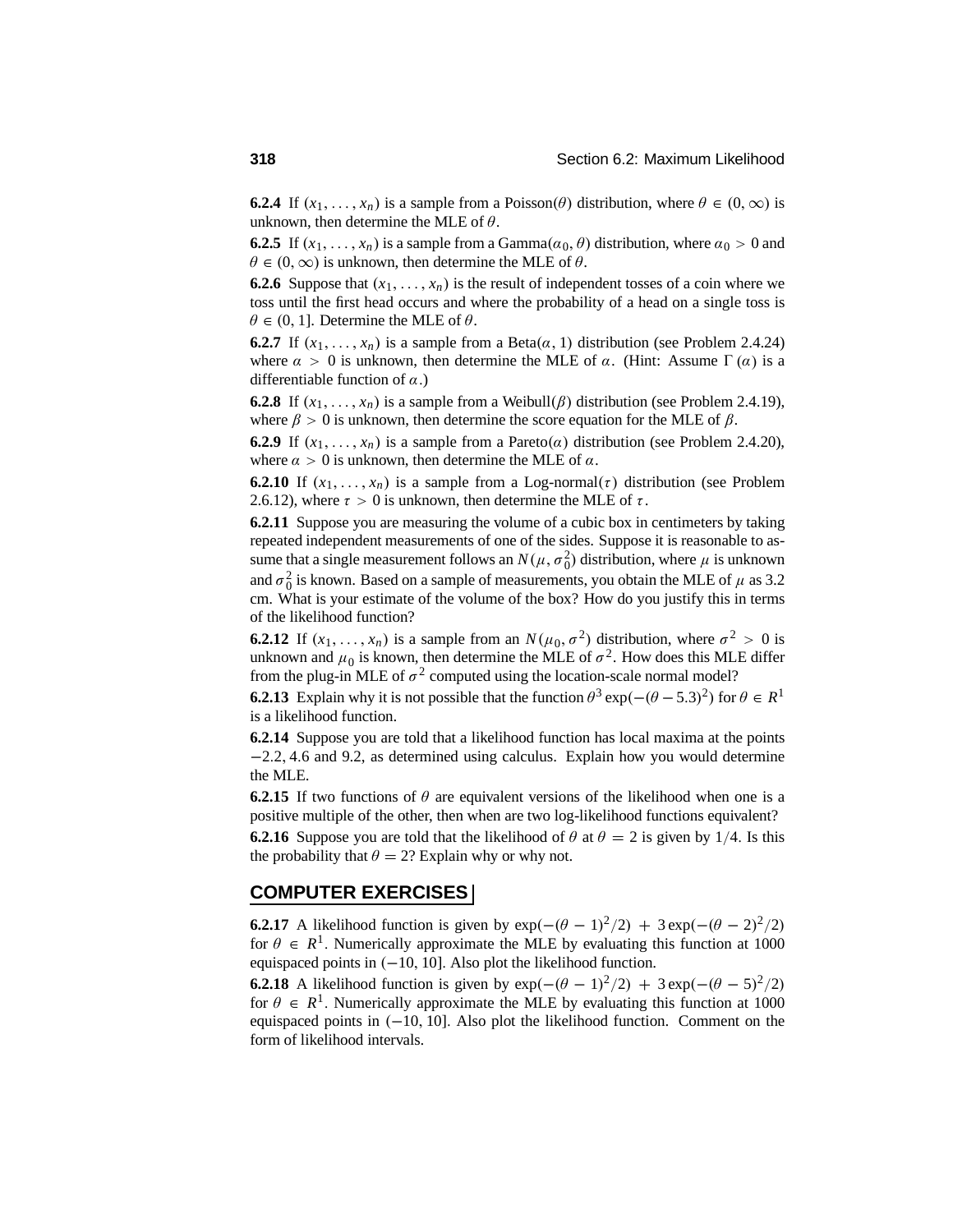#### **PROBLEMS**

**6.2.19** (*Hardy–Weinberg law*) The Hardy–Weinberg law in genetics says that the proportions of genotypes *AA*, *Aa*, and *aa* are  $\theta^2$ ,  $2\theta$  (1 −  $\theta$ ), and (1 −  $\theta$ )<sup>2</sup>, respectively, where  $\theta \in [0, 1]$ . Suppose that in a sample of *n* from the population (small relative to the size of the population), we observe  $x_1$  individuals of type AA,  $x_2$  individuals of type *Aa*, and *x*<sup>3</sup> individuals of type *aa*.

(a) What distribution do the counts  $(X_1, X_2, X_3)$  follow?

(b) Record the likelihood function, the log-likelihood function, and the score function for  $\theta$ .

(c) Record the form of the MLE for  $\theta$ .

**6.2.20** If  $(x_1, \ldots, x_n)$  is a sample from an  $N(\mu, 1)$  distribution where  $\mu \in R^1$  is unknown, determine the MLE of the probability content of the interval  $(-\infty, 1)$ . Justify your answer.

**6.2.21** If  $(x_1, \ldots, x_n)$  is a sample from an  $N(\mu, 1)$  distribution where  $\mu \geq 0$  is unknown, determine the MLE of  $\mu$ .

**6.2.22** Prove that, if  $\hat{\theta}(s)$  is the MLE for a model for response *s* and if *T* is a sufficient statistic for the model, then  $\hat{\theta}(s)$  is also the MLE for the model for  $T(s)$ .

**6.2.23** Suppose that  $(X_1, X_2, X_3) \sim \text{Multinomial}(n, \theta_1, \theta_2, \theta_3)$  (see Example 6.1.5), where

$$
\Omega = \{(\theta_1, \theta_2, \theta_3) : 0 \le \theta_i \le 1, \theta_1 + \theta_2 + \theta_3 = 1\}
$$

and we observe  $(X_1, X_2, X_3) = (x_1, x_2, x_3)$ .

(a) Determine the MLE of  $(\theta_1, \theta_2, \theta_3)$ .

(b) What is the plug-in MLE of  $\theta_1 + \theta_2^2 - \theta_3^2$ ?

**6.2.24** If  $(x_1, \ldots, x_n)$  is a sample from a Uniform $[\theta_1, \theta_2]$  distribution with

$$
\Omega = \left\{ (\theta_1, \theta_2) \in R^2 : \theta_1 < \theta_2 \right\},\
$$

determine the MLE of  $(\theta_1, \theta_2)$ . (Hint: You cannot use calculus. Instead, directly determine the maximum over  $\theta_1$  when  $\theta_2$  is fixed, and then vary  $\theta_2$ .)

#### **COMPUTER PROBLEMS**

**6.2.25** Suppose the proportion of left-handed individuals in a population is  $\theta$ . Based on a simple random sample of 20, you observe four left-handed individuals.

(a) Assuming the sample size is small relative to the population size, plot the loglikelihood function and determine the MLE.

(b) If instead the population size is only 50, then plot the log-likelihood function and determine the MLE. (Hint: Remember that the number of left-handed individuals follows a hypergeometric distribution. This forces  $\theta$  to be of the form  $i/50$  for some integer *i* between 4 and 34. From a tabulation of the log-likelihood, you can obtain the MLE.)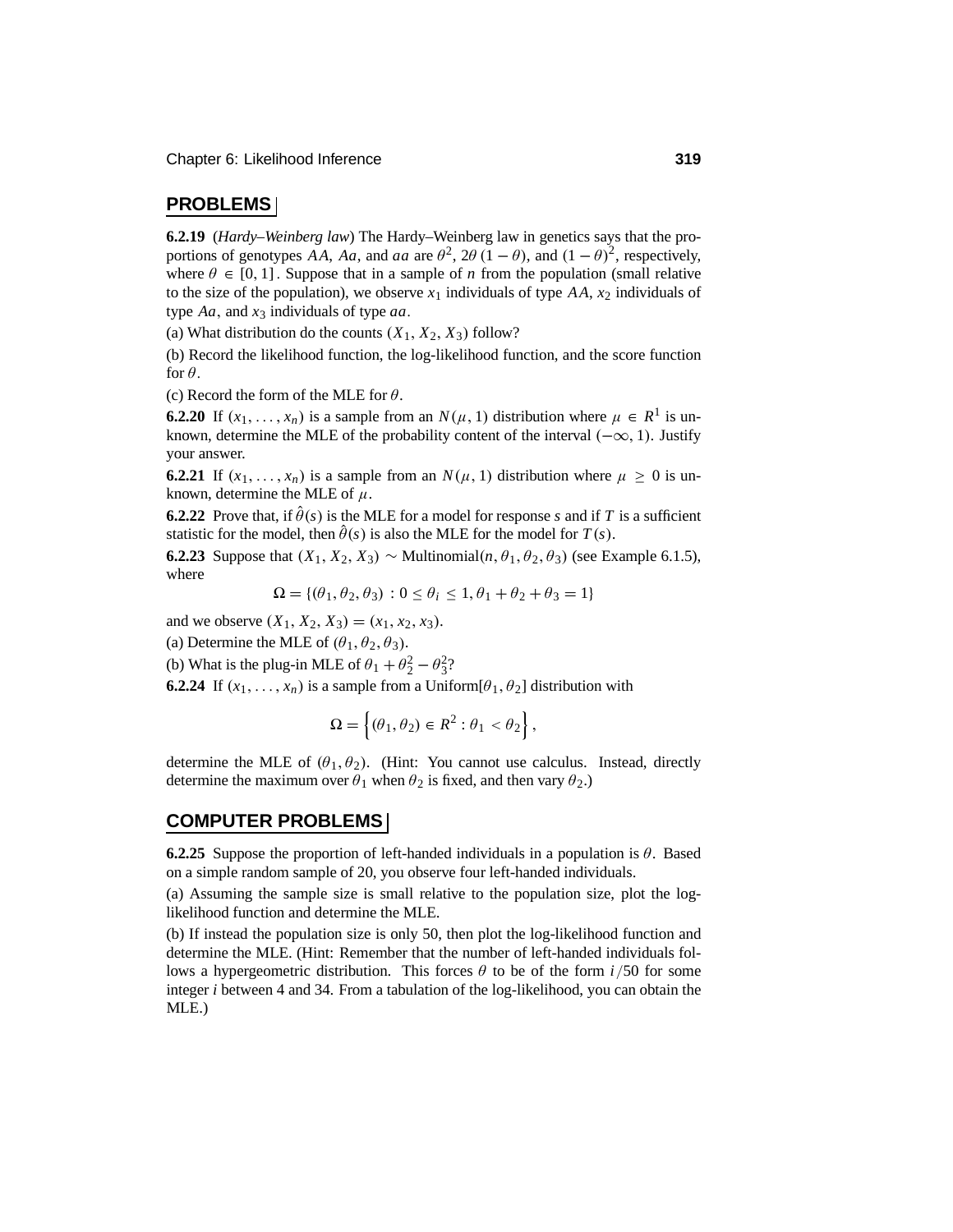#### **CHALLENGES**

**6.2.26** If  $(x_1, \ldots, x_n)$  is a sample from a distribution with density

$$
f_{\theta}(x) = (1/2) \exp(-|x - \theta|)
$$

for  $x \in R^1$  and where  $\theta \in R^1$  is unknown, then determine the MLE of  $\theta$ . (Hint: You cannot use calculus. Instead, maximize the log-likelihood in each of the intervals  $(-∞, x<sub>(1)</sub>), [x<sub>(1)</sub> ≤ θ < x<sub>(2)</sub>), etc.)$ 

### **DISCUSSION TOPICS**

**6.2.27** One approach to quantifying the uncertainty in an MLE  $\hat{\theta}(s)$  is to report the MLE together with a liklihood interval  $\{\theta : L(\theta | s) \ge cL(\hat{\theta}(s) | s)\}$  for some constant  $c \in (0, 1)$ . What problems do you see with this approach? In particular, how would you choose *c*?

## **6.3 Inferences Based on the MLE**

In Table 6.3.1. we have recorded  $n = 66$  measurements of the speed of light (passage time recorded as deviations from 24, 800 nanoseconds between two mirrors 7400 meters apart) made by A. A. Michelson and S. Newcomb in 1882.

|                  |  |  | 28 26 33 24 34 -44 27 16 40 -2 29  |  |                   |  |
|------------------|--|--|------------------------------------|--|-------------------|--|
|                  |  |  | 1 22 24 21 25 30 23 29 31 19 24 20 |  |                   |  |
| 36 32 36 28 25   |  |  | 21 28 29 37 25 28                  |  |                   |  |
| 26 30 32 36 26   |  |  |                                    |  | 30 22 36 23 27 27 |  |
| 28 27 31 27 26   |  |  | 33 26 32 32                        |  | 24 39             |  |
| 1 28 24 25 32 25 |  |  |                                    |  | 29 27 28 29 16 23 |  |

Table 6.3.1: Speed of light measurements.

Figure 6.3.1 is a boxplot of these data with the variable labeled as *x*. Notice there are two outliers at  $x = -2$  and  $x = -44$ . We will presume there is something very special about these observations and discard them for the remainder of our discussion.



Figure 6.3.1: Boxplot of the data values in Table 6.3.1.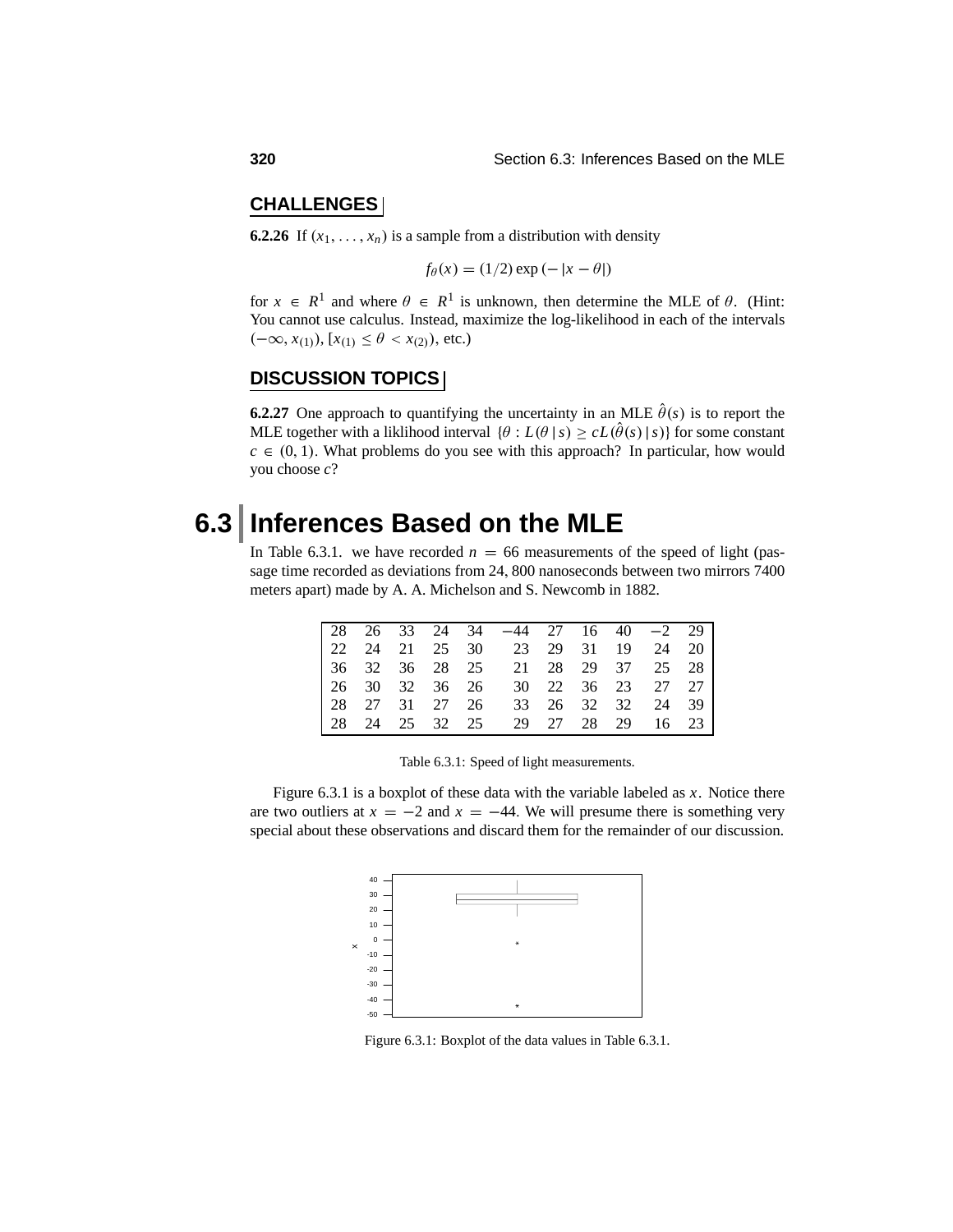Figure 6.3.2 presents a histogram of these data minus the two data values identified as outliers. Notice that the histogram looks reasonably symmetrical, so it seems plausible to assume that these data are from an  $N(\mu, \sigma^2)$  distribution for some values of  $\mu$ and  $\sigma^2$ . Accordingly, a reasonable statistical model for these data would appear to be the location-scale normal model. In Chapter 9, we will discuss further how to assess the validity of the normality assumption.



Figure 6.3.2: Density histogram of the data in Table 6.3.1 with the outliers removed.

If we accept that the location-scale normal model makes sense, the question arises concerning how to make inferences about the unknown parameters  $\mu$  and  $\sigma^2$ . The purpose of this section is to develop methods for handling problems like this. The methods developed in this section depend on special features of the MLE in a given context. In Section 6.5, we develop a more general approach based on the MLE.

### **6.3.1 Standard Errors, Bias, and Consistency**

Based on the justification for the likelihood, the MLE  $\hat{\theta}(s)$  seems like a natural estimate of the true value of  $\theta$ . Let us suppose that we will then use the plug-in MLE estimate  $\hat{\psi}(s) = \psi(\hat{\theta}(s))$  for a characteristic of interest  $\psi(\theta)$  (e.g.,  $\psi(\theta)$  might be the first quartile or the variance).

In an application, we want to know how reliable the estimate  $\hat{\psi}(s)$  is. In other words, can we expect  $\psi(s)$  to be close to the true value of  $\psi(\theta)$ , or is there a reasonable chance that  $\hat{\psi}(s)$  is far from the true value? This leads us to consider the sampling distribution of  $\psi$  (*s*), as this tells us how much variability there will be in  $\psi$  (*s*) under repeated sampling from the true distribution  $f_{\theta}$ . Because we do not know what the true value of  $\theta$  is, we have to look at the sampling distribution of  $\psi(s)$  for every  $\theta \in \Omega$ .

To simplify this, we substitute a numerical measure of how concentrated these sampling distributions are about  $\psi(\theta)$ . Perhaps the most commonly used measure of the accuracy of a general estimator  $T(s)$  of  $\psi(\theta)$ , i.e., we are not restricting ourselves to plug-in MLEs, is the mean-squared error.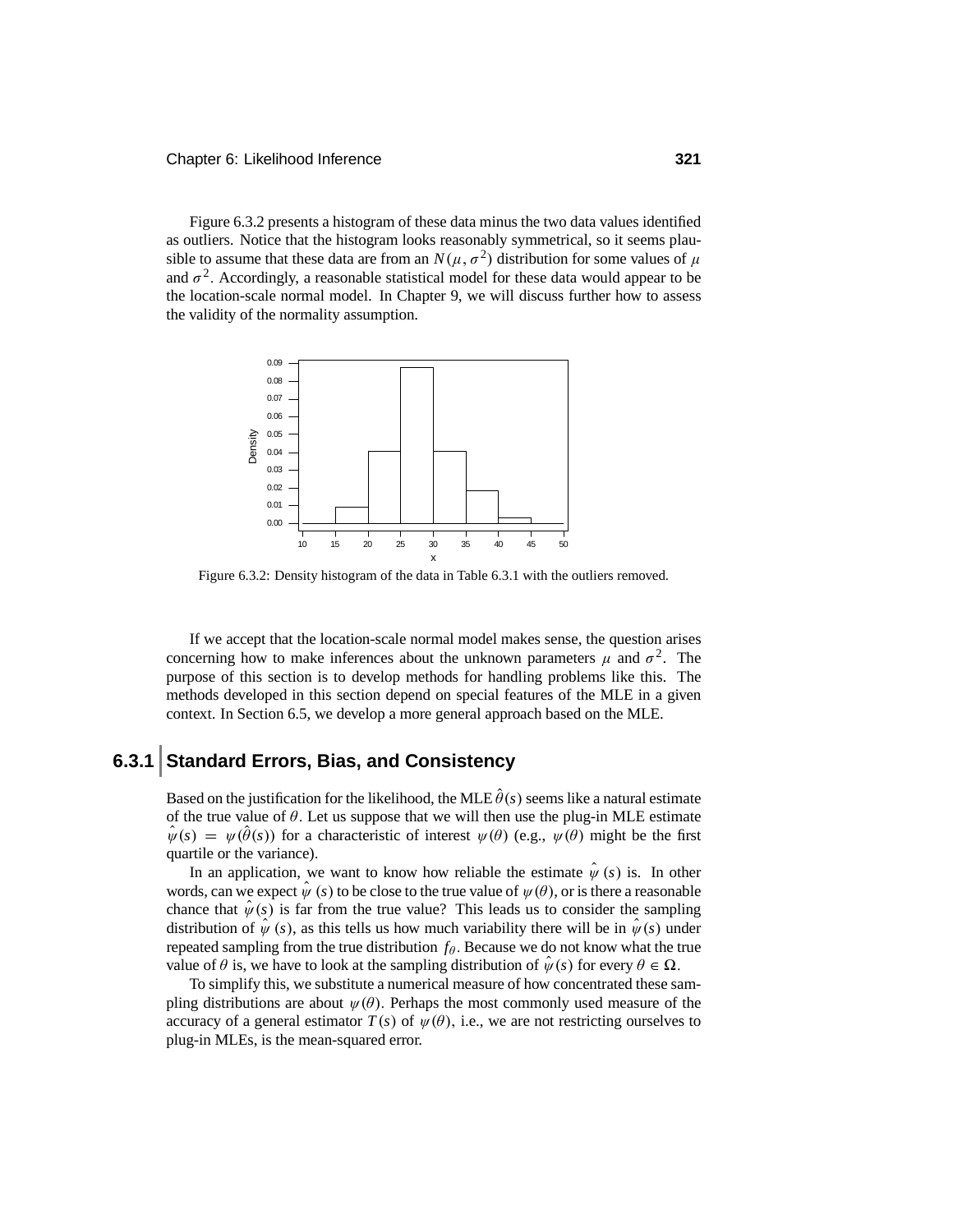**Definition 6.3.1** The *mean-squared error (MSE)* of the estimator *T* of  $\psi(\theta) \in R^1$ , is given by  $MSE_{\theta}(T) = E_{\theta}((T - \psi(\theta))^2)$  for each  $\theta \in \Omega$ .

Clearly, the smaller  $MSE_{\theta}(T)$  is, the more concentrated the sampling distribution of *T*(*s*) is about the value  $\psi(\theta)$ .

Looking at  $MSE_{\theta}(T)$  as a function of  $\theta$  gives us some idea of how reliable  $T(s)$ is as an estimate of the true value of  $\psi(\theta)$ . Because we do not know the true value of  $\theta$ , and thus the true value of  $MSE_{\theta}(T)$ , statisticians record an estimate of the meansquared error at the true value. Often

$$
\text{MSE}_{\hat{\theta}(s)}(T)
$$

is used for this. In other words, we evaluate  $MSE_{\theta}(T)$  at  $\theta = \hat{\theta}(s)$  as a measure of the accuracy of the estimate *T* (*s*).

The following result gives an important identity for the MSE.

**Theorem 6.3.1** If  $\psi(\theta) \in R^1$ and *T* is a real-valued function defined on *S* such that  $E_{\theta}(T)$  exists, then

$$
MSE_{\theta}(T) = Var_{\theta}(T) + (E_{\theta}(T) - \psi(\theta))^2.
$$
 (6.3.1)

**PROOF** We have

$$
E_{\theta}((T - \psi(\theta)))^{2} = E_{\theta}((T - E_{\theta}(T) + E_{\theta}(T) - \psi(\theta))^{2})
$$
  
=  $E_{\theta}((T - E_{\theta}(T))^{2})$   
+  $2E_{\theta}((T - E_{\theta}(T)) (E_{\theta}(T) - \psi(\theta))) + (E_{\theta}(T) - \psi(\theta))^{2}$   
=  $Var_{\theta}(T) + (E_{\theta}(T) - \psi(\theta))^{2}$ 

because

$$
E_{\theta}((T - E_{\theta}(T)) (E_{\theta}(T) - \psi(\theta))) = (E_{\theta}(T - E_{\theta}(T))) (E_{\theta}(T) - \psi(\theta))
$$
  
= 0.

The second term in (6.3.1) is the square of the bias in the estimator *T*.

**Definition 6.3.2** The *bias* in the estimator *T* of  $\psi(\theta)$  is given by  $E_{\theta}(T) - \psi(\theta)$ whenever  $E_{\theta}(T)$  exists. When the bias in an estimator *T* is 0 for every  $\theta$ , we call *T* an *unbiased estimator* of  $\psi$ , i.e., *T* is unbiased whenever  $E_{\theta}(T) = \psi(\theta)$  for every  $\theta \in \Omega$ .

Note that when the bias in an estimator is 0, then the MSE is just the variance.

Unbiasedness tells us that, in a sense, the sampling distribution of the estimator is centered on the true value. For unbiased estimators,

$$
MSE_{\hat{\theta}(s)}(T) = \text{Var}_{\hat{\theta}(s)}(T)
$$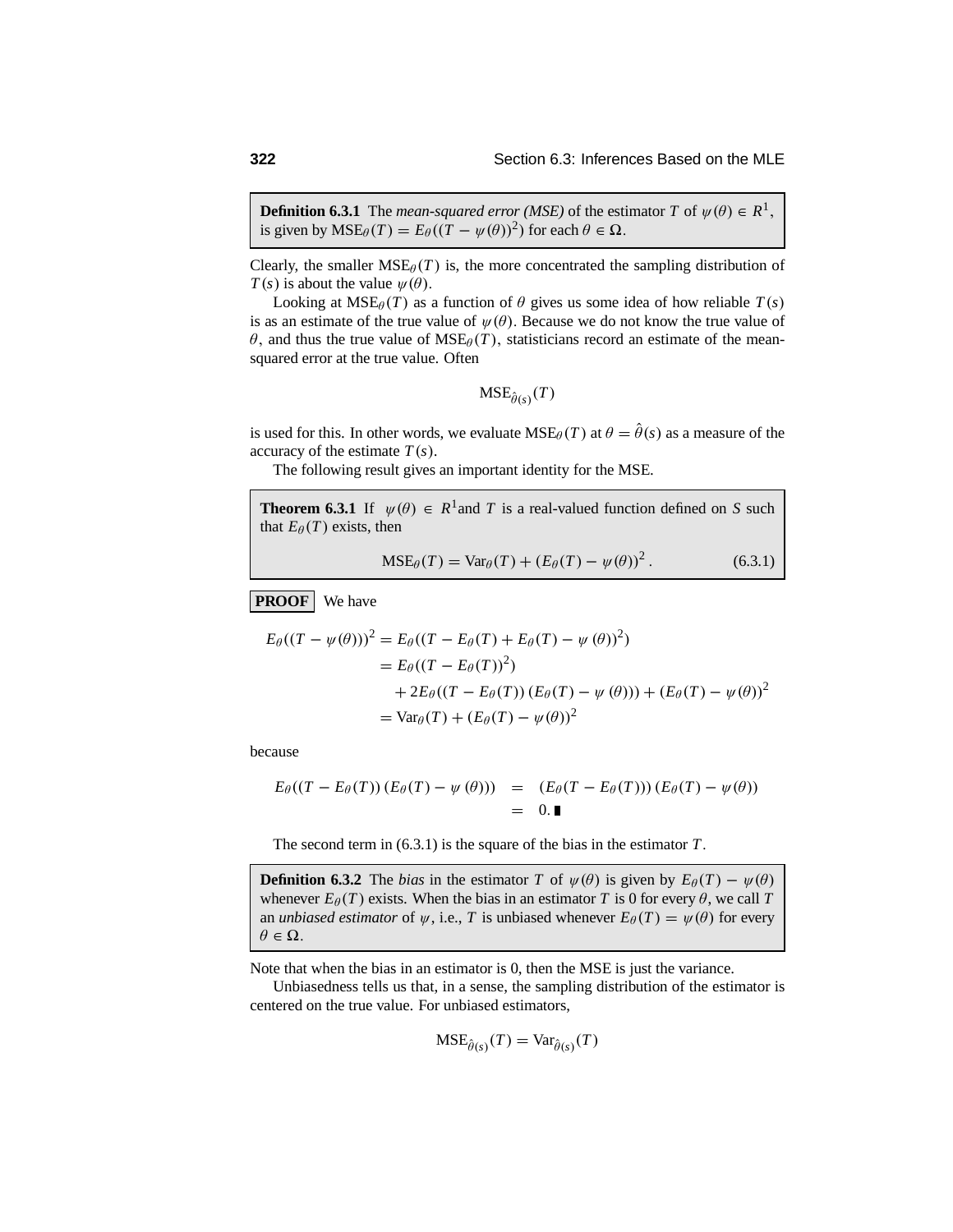and

$$
\mathrm{Sd}_{\hat{\theta}(s)}(T) = \sqrt{\mathrm{Var}_{\hat{\theta}(s)}(T)}
$$

is an estimate of the standard deviation of *T* and is referred to as the *standard error of the estimate*  $T(s)$ . As a principle of good statistical practice, whenever we quote an estimate of a quantity, we should also provide its standard error — at least when we have an unbiased estimator, as this tells us something about the accuracy of the estimate.

We consider some examples.

**EXAMPLE 6.3.1** *Location Normal Model* Consider the likelihood function

$$
L(\mu | x_1,\ldots,x_n)=\exp\left(-\frac{n}{2\sigma_0^2}(\bar{x}-\mu)^2\right),\,
$$

obtained in Example 6.1.4 for a sample  $(x_1, \ldots, x_n)$  from the  $N(\mu, \sigma_0^2)$  model, where  $\mu \in R^1$  is unknown and  $\sigma_0^2 > 0$  is known. Suppose we want to estimate  $\mu$ . The MLE of  $\mu$  was computed in Example 6.2.2 to be  $\bar{x}$ .

In this case, we can determine the sampling distribution of the MLE exactly from the results in Section 4.6. We have that  $\bar{X} \sim N(\mu, \sigma_0^2/n)$  and so  $\bar{X}$  is unbiased, and

$$
MSE_{\mu}(\bar{X}) = Var_{\mu}(\bar{X}) = \frac{\sigma_0^2}{n},
$$

which is independent of  $\mu$ . So we do not need to estimate the MSE in this case. The standard error of the estimate is given by

$$
\mathrm{Sd}_{\mu}(\bar{X}) = \frac{\sigma_0}{\sqrt{n}}.
$$

Note that the standard error decreases as the population variance  $\sigma_0^2$  decreases and as the sample size  $n$  increases.

#### **EXAMPLE 6.3.2** *Bernoulli Model*

Suppose  $(x_1, \ldots, x_n)$  is a sample from a Bernoulli( $\theta$ ) distribution where  $\theta \in [0, 1]$  is unknown. Suppose we wish to estimate  $\theta$ . The likelihood function is given by

$$
L(\theta \mid x_1,\ldots,x_n)=\theta^{n\bar{x}}\left(1-\theta\right)^{n(1-\bar{x})},
$$

and the MLE of  $\theta$  is  $\bar{x}$  (Exercise 6.2.2), the proportion of successes in the *n* performances. We have  $E_{\theta}(\bar{X}) = \theta$  for every  $\theta \in [0, 1]$ , so the MLE is an unbiased estimator of  $\theta$ .

Therefore,

$$
MSE_{\theta}(\bar{X}) = Var_{\theta}(\bar{X}) = \frac{\theta (1 - \theta)}{n},
$$

and the estimated MSE is

$$
MSE_{\hat{\theta}}(\bar{X}) = \frac{\bar{x}(1-\bar{x})}{n}.
$$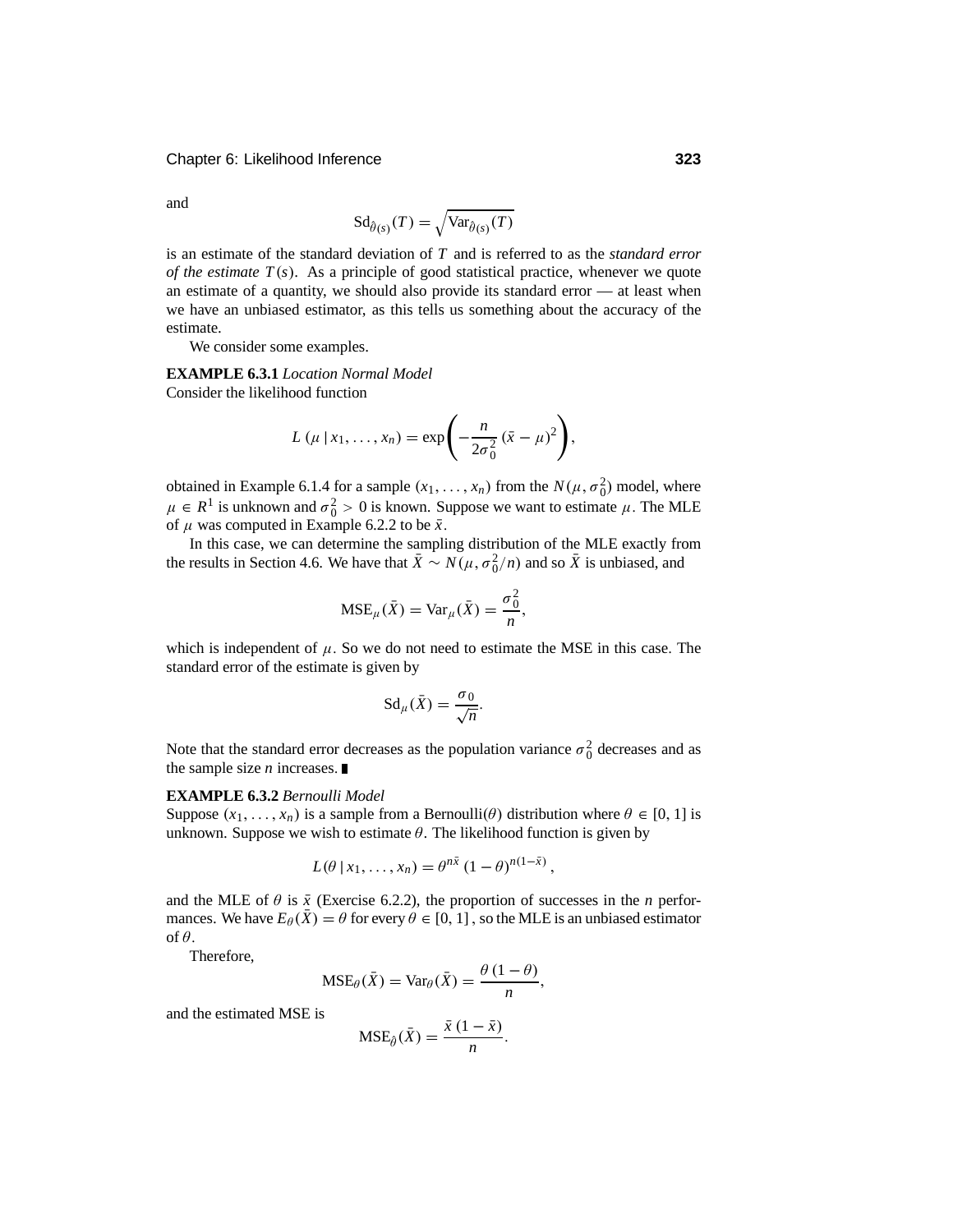The standard error of the estimate  $\bar{x}$  is then given by

$$
\mathrm{Sd}_{\hat{\theta}}(\bar{X}) = \sqrt{\frac{\bar{x}(1-\bar{x})}{n}}.
$$

Note how this standard error is quite different from the standard error of  $\bar{x}$  in Example  $6.3.1.$ 

#### **EXAMPLE 6.3.3** *Application of the Bernoulli Model*

A polling organization is asked to estimate the proportion of households in the population in a specific district who will participate in a proposed recycling program by separating their garbage into various components. The pollsters decided to take a sample of  $n = 1000$  from the population of approximately 1.5 million households (we will say more on how to choose this number later).

Each respondent will indicate either yes or no to a question concerning their participation. Given that the sample size is small relative to the population size, we can assume that we are sampling from a Bernoulli( $\theta$ ) model where  $\theta \in [0, 1]$  is the proportion of individuals in the population who will respond yes.

After conducting the sample, there were 790 respondents who replied yes and 210 who responded no. Therefore, the MLE of  $\theta$  is

$$
\hat{\theta} = \bar{x} = \frac{790}{1000} = 0.79
$$

and the standard error of the estimate is

$$
\sqrt{\frac{\bar{x}(1-\bar{x})}{1000}} = \sqrt{\frac{0.79(1-0.79)}{1000}} = 0.01288.
$$

Notice that it is not entirely clear how we should interpret the value 0.01288. Does it mean our estimate 0.79 is highly accurate, modestly accurate, or not accurate at all? We will discuss this further in Section 6.3.2.

#### **EXAMPLE 6.3.4** *Location***-***Scale Normal Model*

Suppose that  $(x_1, \ldots, x_n)$  is a sample from an  $N(\mu, \sigma^2)$  distribution where  $\mu \in R^1$ and  $\sigma^2 > 0$  are unknown. The parameter in this model is given by  $\theta = (\mu, \sigma^2) \in$  $\Omega = R^1 \times (0, \infty)$ . Suppose that we want to estimate  $\mu = \psi(\mu, \sigma^2)$ , i.e., just the first coordinate of the full model parameter.

In Example 6.1.8, we determined that the likelihood function is given by

$$
L\left(\mu, \sigma^2 \mid x_1,\ldots,x_n\right) = \left(2\pi\sigma^2\right)^{-n/2} \exp\left(-\frac{n}{2\sigma^2}(\bar{x}-\mu)^2\right) \exp\left(-\frac{n-1}{2\sigma^2}s^2\right).
$$

In Example 6.2.6 we showed that the MLE of  $\theta$  is

$$
\left(\bar{x},\frac{n-1}{n}s^2\right).
$$

Furthermore, from Theorem 4.6.6, the sampling distribution of the MLE is given by  $\bar{X} \sim N(\mu, \sigma^2/n)$  independent of  $(n-1) S^2/\sigma^2 \sim \chi^2(n-1)$ .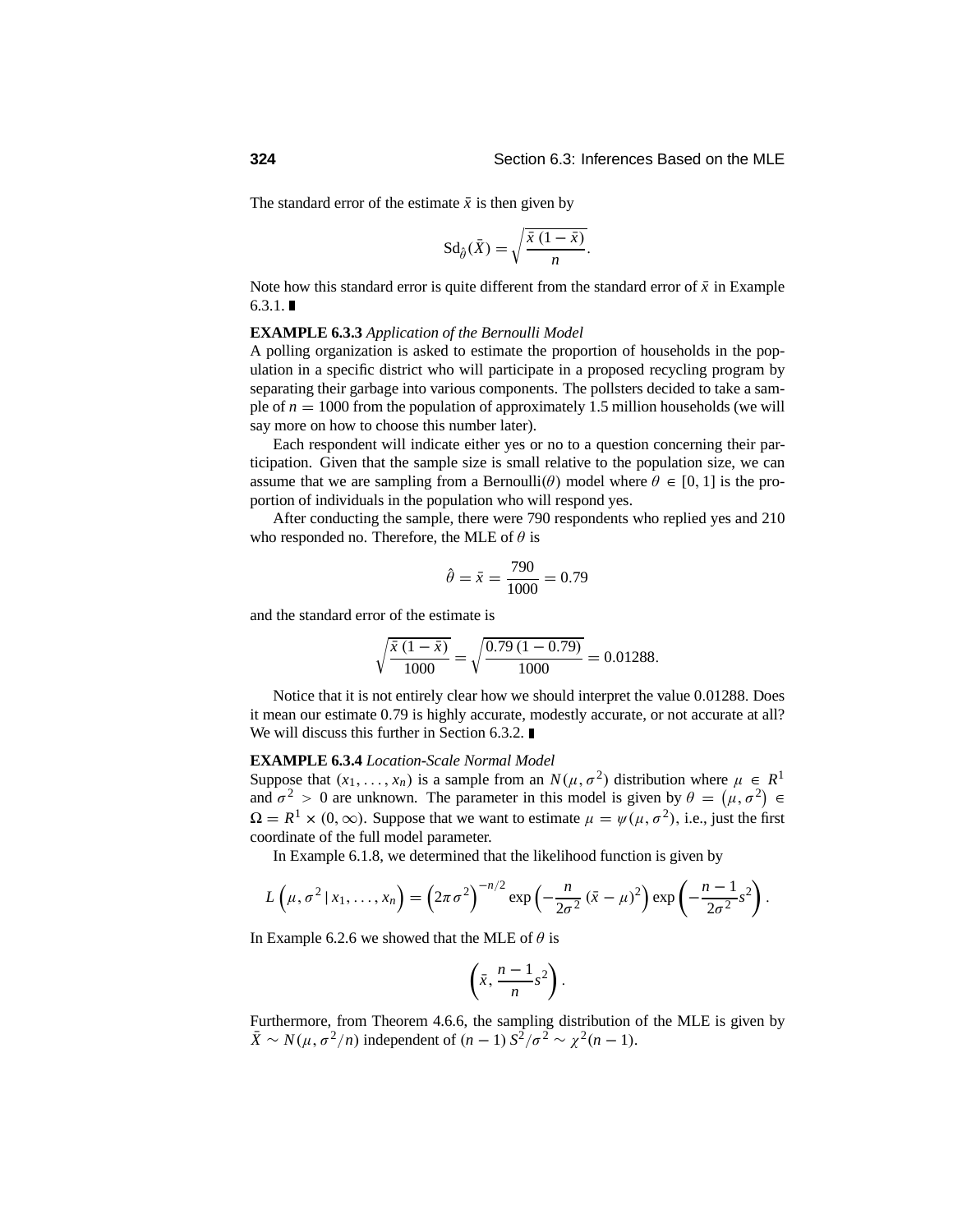The plug-in MLE of  $\mu$  is  $\bar{x}$ . This estimator is unbiased and has

$$
MSE_{\theta}(\bar{X}) = Var_{\theta}(\bar{X}) = \frac{\sigma^2}{n}.
$$

Since  $\sigma^2$  is unknown we estimate  $MSE_\theta(\bar{X})$  by

$$
MSE_{\theta}(\bar{X}) = \frac{\frac{n-1}{n}s^2}{n} = \frac{n-1}{n^2}s^2 \approx \frac{s^2}{n}.
$$

The value  $s^2/n$  is commonly used instead of  $MSE_{\hat{a}}(\bar{X})$ , because (Corollary 4.6.2)

$$
E_{\theta}(S^2) = \sigma^2,
$$

i.e.,  $S^2$  is an unbiased estimator of  $\sigma^2$ . The quantity  $s/\sqrt{n}$  is referred to as the *standard error* of the estimate  $\bar{x}$ .

#### **EXAMPLE 6.3.5** *Application of the Location-Scale Normal Model*

In Example 5.5.6, we have a sample of  $n = 30$  heights (in inches) of students. We calculated  $\bar{x} = 64.517$  as our estimate of the mean population height  $\mu$ . In addition, we obtained the estimate  $s = 2.379$  of  $\sigma$ . Therefore, the standard error of the estimate  $\bar{x} =$ 64.517 is  $s/\sqrt{30} = 2.379/\sqrt{30} = 0.43434$ . As in Example 6.3.3, we are faced with interpreting exactly what this number means in terms of the accuracy of the estimate.

#### **Consistency of Estimators**

Perhaps the most important property that any estimator *T* of a characteristic  $\psi(\theta)$  can have is that it be consistent. Broadly speaking, this means that as we increase the amount of data we collect, then the sequence of estimates should converge to the true value of  $\psi(\theta)$ . To see why this is a necessary property of any estimation procedure, consider the finite population sampling context discussed in Section 5.4.1. When the sample size is equal to the population size, then of course we have the full information and can compute exactly every characteristic of the distribution of any measurement defined on the population. So it would be an error to use an estimation procedure for a characteristic of interest that did not converge to the true value of the characteristic as we increase the sample size.

Fortunately, we have already developed the necessary mathematics in Chapter 4 to define precisely what we mean by consistency.

**Definition 6.3.3** A sequence of of estimates  $T_1, T_2, \ldots$  is said to be *consistent* (in probability) for  $\psi(\theta)$  if  $T_n \stackrel{P_\theta}{\to} \psi(\theta)$  as  $n \to \infty$  for every  $\theta \in \Omega$ . A sequence of of estimates  $T_1, T_2, \ldots$  is said to be *consistent* (almost surely) for  $\psi(\theta)$  if  $T_n \stackrel{a.s.}{\rightarrow} \psi(\theta)$ as  $n \to \infty$  for every  $\theta \in \Omega$ .

Notice that Theorem 4.3.1 says that if the sequence is consistent almost surely, then it is also consistent in probability.

Consider now a sample  $(x_1, \ldots, x_n)$  from a model  $\{f_\theta : \theta \in \Omega\}$  and let  $T_n$  $n^{-1} \sum_{i=1}^{n} x_i$  be the *n*th sample average as an estimator of  $\psi(\theta) = E_{\theta}(X)$ , which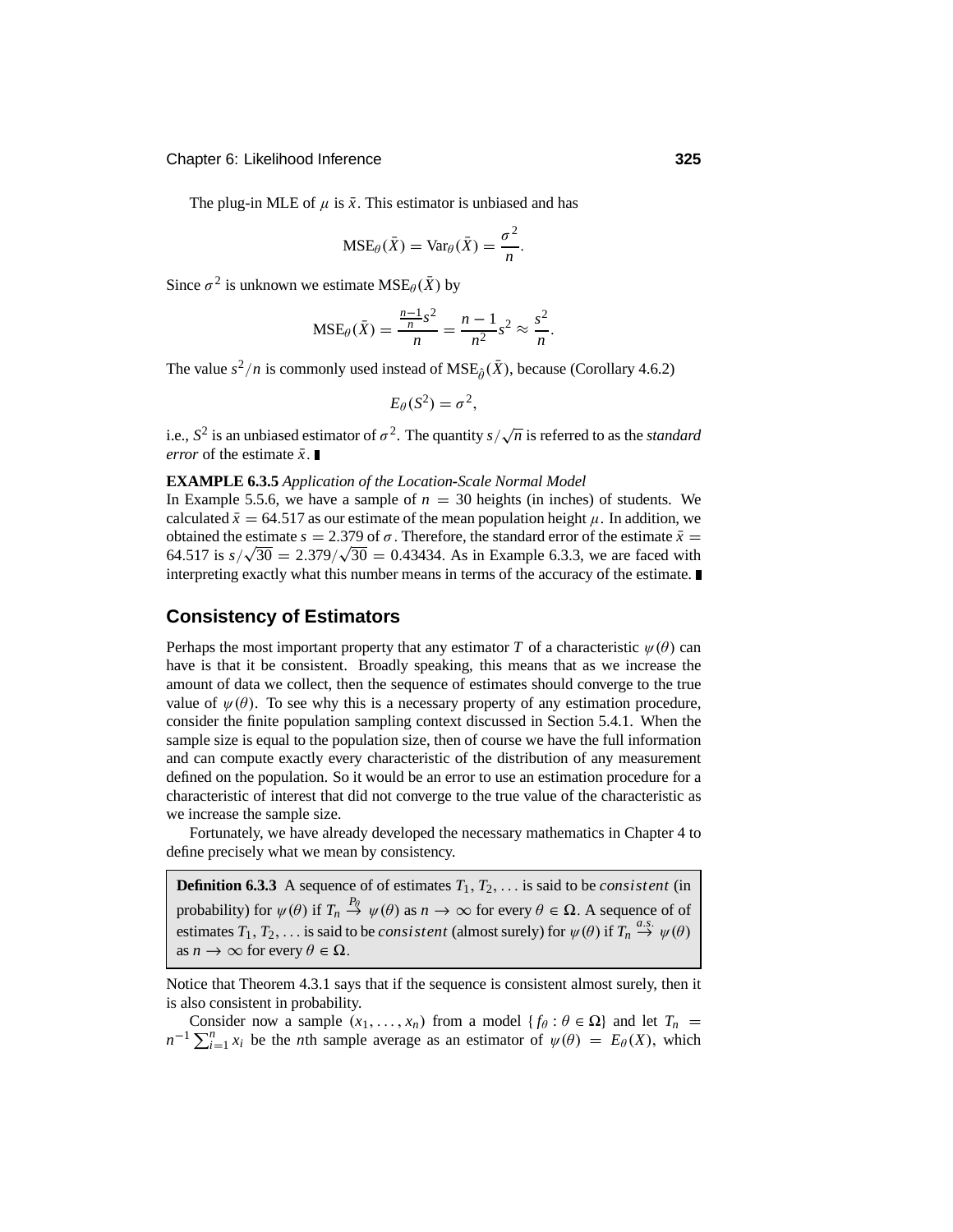we presume exists. The weak and strong laws of large numbers immediately give us the consistency of the sequence  $T_1, T_2, \ldots$  for  $\psi(\theta)$ . We see immediately that this gives the consistency of some of the estimators discussed in this section. In fact, Theorem 6.5.2 gives the consistency of the MLE in very general circumstances. Furthermore, the plug-in MLE will also be consistent under weak restrictions on  $\psi$ . Accordingly, we can think of maximum likelihood estimation as doing the right thing in a problem at least from the point of view of consistency.

More generally, we should always restrict our attention to statistical procedures that perform correctly as the amount of data increases. Increasing the amount of data means that we are acquiring more information and thus reducing our uncertainty so that in the limit we know everything. A statistical procedure that was inconsistent would be potentially misleading.

### **6.3.2 Confidence Intervals**

While the standard error seems like a reasonable quantity for measuring the accuracy of an estimate of  $\psi(\theta)$ , its interpretation is not entirely clear at this point. It turns out that this is intrinsically tied up with the idea of a *confidence interval*.

Consider the construction of an interval

$$
C(s) = (l(s), u(s)),
$$

based on the data *s*, that we believe is likely to contain the true value of  $\psi(\theta)$ . To do this, we have to specify the lower endpoint  $l(s)$  and upper endpoint  $u(s)$  for each data value *s*. How should we do this?

One approach is to specify a probability  $\gamma \in [0, 1]$  and then require that random interval *C* have the *confidence property*, as specified in the following definition.

**Definition 6.3.4** An interval 
$$
C(s) = (l(s), u(s))
$$
 is a  $\gamma$ -confidence interval for  $\psi(\theta)$  if  $P_{\theta}(\psi(\theta) \in C(s)) = P_{\theta}(l(s) \leq \psi(\theta) \leq u(s)) \geq \gamma$  for every  $\theta \in \Omega$ .  
We refer to  $\gamma$  as the confidence level of the interval.

So *C* is a *γ*-confidence interval for  $\psi(\theta)$  if, whenever we are sampling from  $P_{\theta}$ , the probability that  $\psi(\theta)$  is in the interval is at least equal to  $\gamma$ . For a given data set, such an interval either covers  $\psi(\theta)$  or it does not. So note that it is not correct to say that a particular instance of a  $\gamma$ -confidence region has probability  $\gamma$  of containing the true value of  $\psi(\theta)$ .

If we choose  $\gamma$  to be a value close to 1, then we are highly confident that the true value of  $\psi(\theta)$  is in *C*(*s*). Of course, we can always take *C*(*s*) =  $R^1$  (a very big interval!), and we are then 100% confident that the interval contains the true value. But this tells us nothing we did not already know. So the idea is to try to make use of the information in the data to construct an interval such that we have a high confidence, say,  $\gamma = 0.95$  or  $\gamma = 0.99$ , that it contains the true value and is not any longer than necessary. We then interpret the length of the interval as a measure of how accurately the data allow us to know the true value of  $\psi(\theta)$ .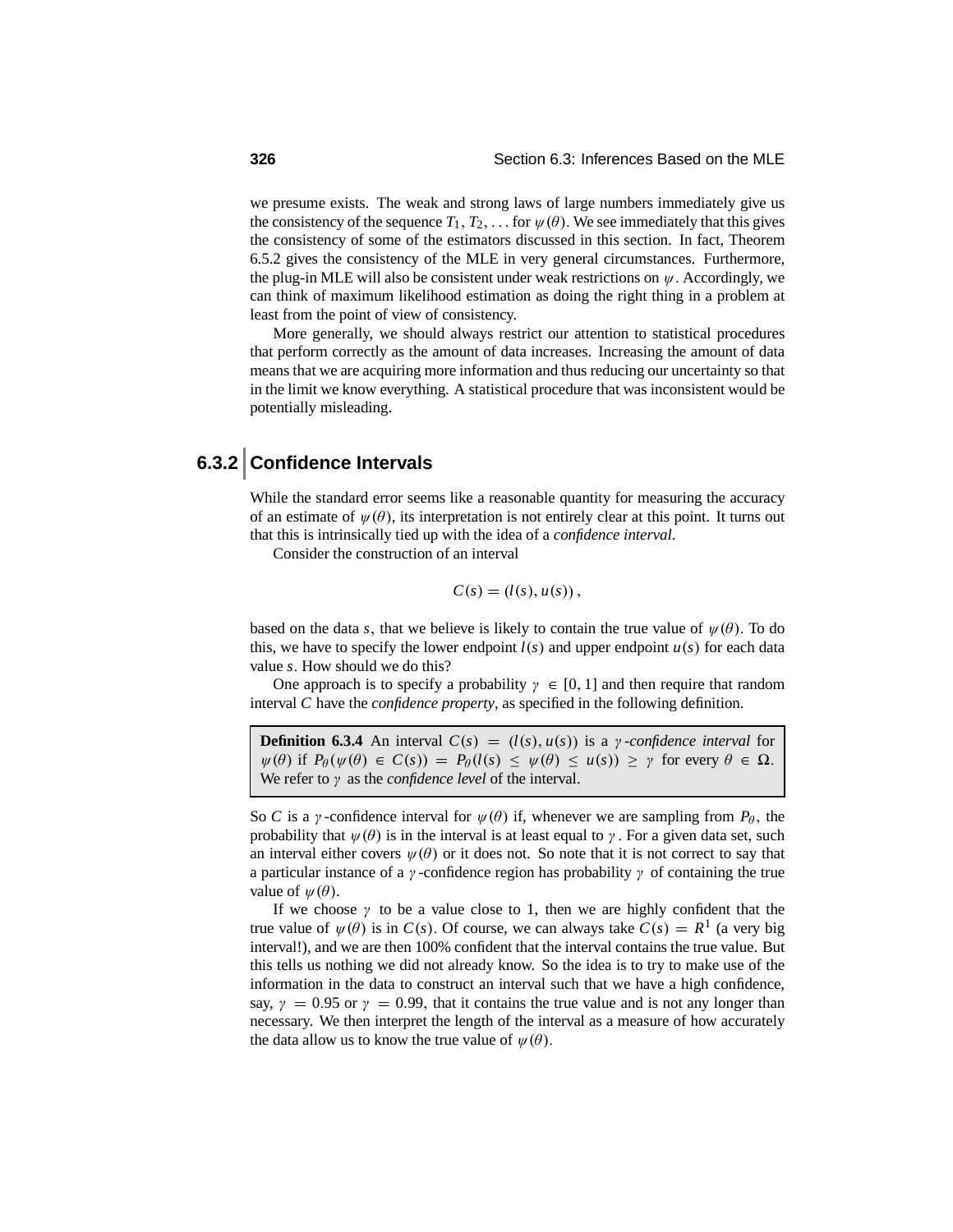#### *z***-Confidence Intervals**

Consider the following example, which provides one approach to the construction of confidence intervals.

#### **EXAMPLE 6.3.6** *Location Normal Model and z-Confidence Intervals*

Suppose we have a sample  $(x_1, \ldots, x_n)$  from the  $N(\mu, \sigma_0^2)$  model, where  $\mu \in R^1$  is unknown and  $\sigma_0^2 > 0$  is known. The likelihood function is as specified in Example 6.3.1. Suppose we want a confidence interval for  $\mu$ .

The reasoning that underlies the likelihood function leads naturally to the following restriction for such a region: If  $\mu_1 \in C(x_1, \ldots, x_n)$  and

$$
L(\mu_2 \mid x_1, \ldots, x_n) \ge L(\mu_1 \mid x_1, \ldots, x_n),
$$

then we should also have  $\mu_2 \in C(x_1, \ldots, x_n)$ . This restriction is implied by the likelihood because the model and the data support  $\mu_2$  at least as well as  $\mu_1$ . Thus, if we conclude that  $\mu_1$  is a plausible value, so is  $\mu_2$ .

Therefore,  $C(x_1, \ldots, x_n)$  is of the form

$$
C(x_1,...,x_n) = \{ \mu : L(\mu \mid x_1,...,x_n) \geq k(x_1,...,x_n) \}
$$

for some  $k$  ( $x_1, \ldots, x_n$ ), i.e.,  $C(x_1, \ldots, x_n)$  is a likelihood interval for  $\mu$ . Then

$$
C(x_1, ..., x_n) = \left\{ \mu : \exp\left( -\frac{n}{2\sigma_0^2} (\bar{x} - \mu)^2 \right) \ge k(x_1, ..., x_n) \right\}
$$
  
= 
$$
\left\{ \mu : -\frac{n}{2\sigma_0^2} (\bar{x} - \mu)^2 \ge \ln k(x_1, ..., x_n) \right\}
$$
  
= 
$$
\left\{ \mu : (\bar{x} - \mu)^2 \le -\frac{2\sigma_0^2}{n} \ln k(x_1, ..., x_n) \right\}
$$
  
= 
$$
\left[ \bar{x} - k^*(x_1, ..., x_n) \frac{\sigma_0}{\sqrt{n}}, \bar{x} + k^*(x_1, ..., x_n) \frac{\sigma_0}{\sqrt{n}} \right]
$$

where  $k^*(x_1, \ldots, x_n) = \sqrt{-2 \ln k(x_1, \ldots, x_n)}$ .

We are now left to choose  $k$ , or equivalently  $k^*$ , so that the interval  $C$  is a  $\gamma$ confidence interval for  $\mu$ . Perhaps the simplest choice is to try to choose  $k^*$  so that  $k^*(x_1, \ldots, x_n)$  is constant and is such that the interval as short as possible. Because

$$
Z = \frac{\bar{X} - \mu}{\sigma_0 / \sqrt{n}} \sim N(0, 1),
$$
 (6.3.2)

we have

$$
\gamma \leq P_{\mu} \left( \mu \in C(x_1, \dots, x_n) \right) = P_{\mu} \left( \bar{X} - k^* \frac{\sigma_0}{\sqrt{n}} \leq \mu \leq \bar{X} + k^* \frac{\sigma_0}{\sqrt{n}} \right)
$$
  
= 
$$
P_{\mu} \left( -k^* \leq \frac{\bar{X} - \mu}{\sigma_0/\sqrt{n}} \leq c \right) = P_{\mu} \left( \left| \frac{\bar{X} - \mu}{\sigma_0/\sqrt{n}} \right| \leq k^* \right)
$$
  
= 
$$
1 - 2 \left( 1 - \Phi \left( k^* \right) \right) \tag{6.3.3}
$$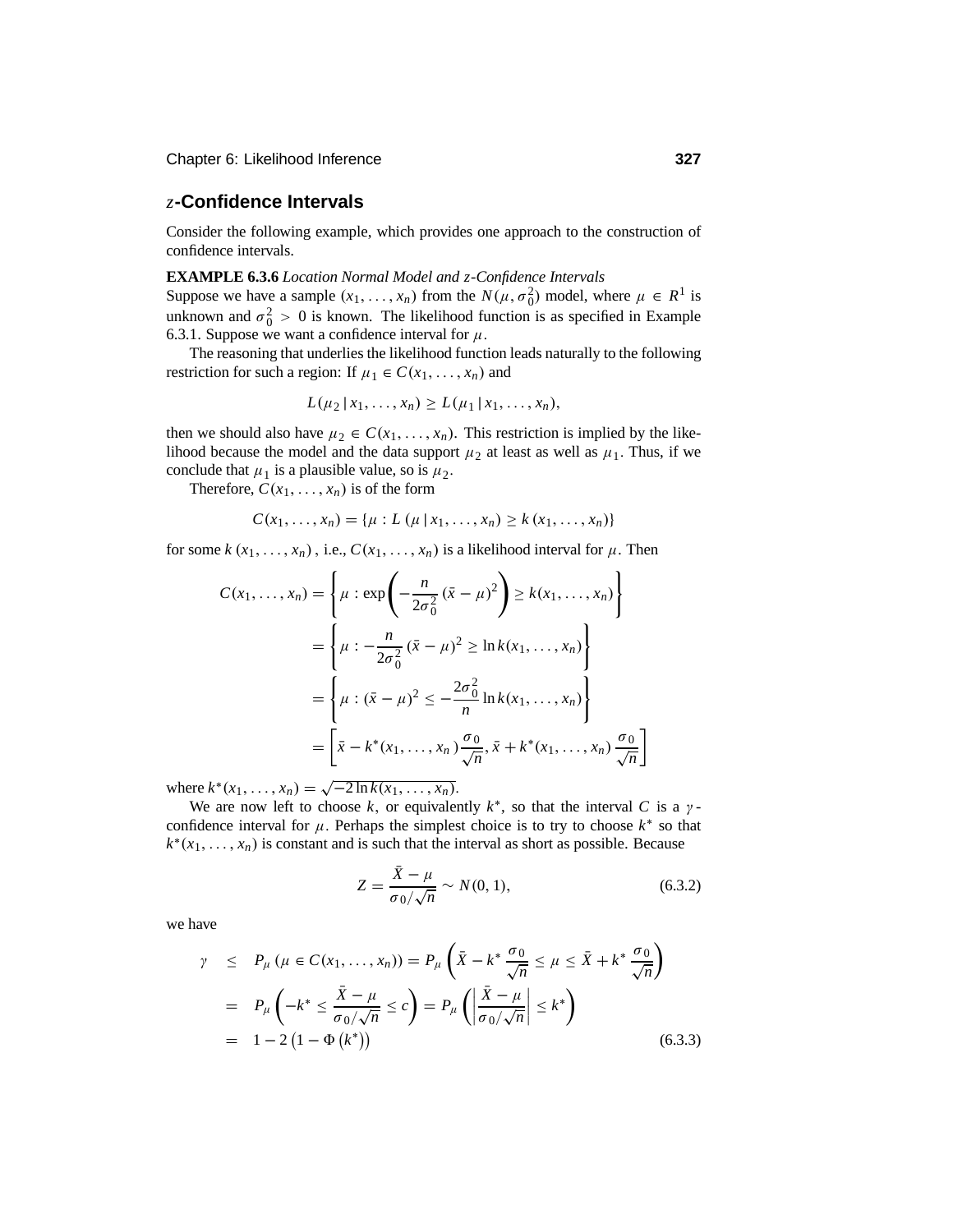for every  $\mu \in R^1$ , where  $\Phi$  is the  $N(0, 1)$  cumulative distribution function. We have equality in (6.3.3) whenever

$$
\Phi\left(k^*\right) = \frac{1+\gamma}{2},
$$

and so  $k^* = z_{(1+\gamma)/2}$ , where  $z_\alpha$  denotes the  $\alpha$ th quantile of the  $N(0, 1)$  distribution. This is the smallest constant *k*∗ satisfying (6.3.3).

We have shown that the likelihood interval given by

$$
\left[\bar{x} - z_{(1+\gamma)/2} \frac{\sigma_0}{\sqrt{n}}, \bar{x} + z_{(1+\gamma)/2} \frac{\sigma_0}{\sqrt{n}}\right]
$$
(6.3.4)

is an exact  $\gamma$ -confidence interval for  $\mu$ . As these intervals are based on the *z*-statistic, given by (6.3.2), they are called *z-confidence intervals*. For example, if we take  $\gamma$  = 0.95, then  $(1 + \gamma)/2 = 0.975$ , and, from a statistical package (or Table D.2 in Appendix D), we obtain  $z_{0.975} = 1.96$ . Therefore, in repeated sampling, 95% of the intervals of the form

$$
\left[\bar{x} - 1.96 \frac{\sigma_0}{\sqrt{n}}, \bar{x} + 1.96 \frac{\sigma_0}{\sqrt{n}}\right]
$$

will contain the true value of  $\mu$ .

This is illustrated in Figure 6.3.3. Here we have plotted the upper and lower endpoints of the 0.95-confidence intervals for  $\mu$  for each of  $N = 25$  samples of size  $n = 10$  generated from an  $N(0, 1)$  distribution. The theory says that when N is large, approximately 95% of these intervals will contain the true value  $\mu = 0$ . In the plot, coverage means that the lower endpoint (denoted by •) must be below the horizontal line at 0 and that the upper endpoint (denoted by  $\circ$ ) must be above this horizontal line. We see that only the fourth and twenty-third confidence intervals do not contain 0, so  $23/25 = 92\%$  of the intervals contain 0. As  $N \to \infty$ , this proportion will converge to 0.95.



Figure 6.3.3: Plot of 0.95-confidence intervals for  $\mu = 0$  (lower endpoint  $= \bullet$ , upper endpoint  $=$   $\circ$ ) for *N* = 25 samples of size *n* = 10 from an *N*(0, 1) distribution.

Notice that interval (6.3.4) is symmetrical about  $\bar{x}$ . Accordingly, the half-length of this interval,

$$
z_{(1+\gamma)/2}\frac{\sigma_0}{\sqrt{n}},
$$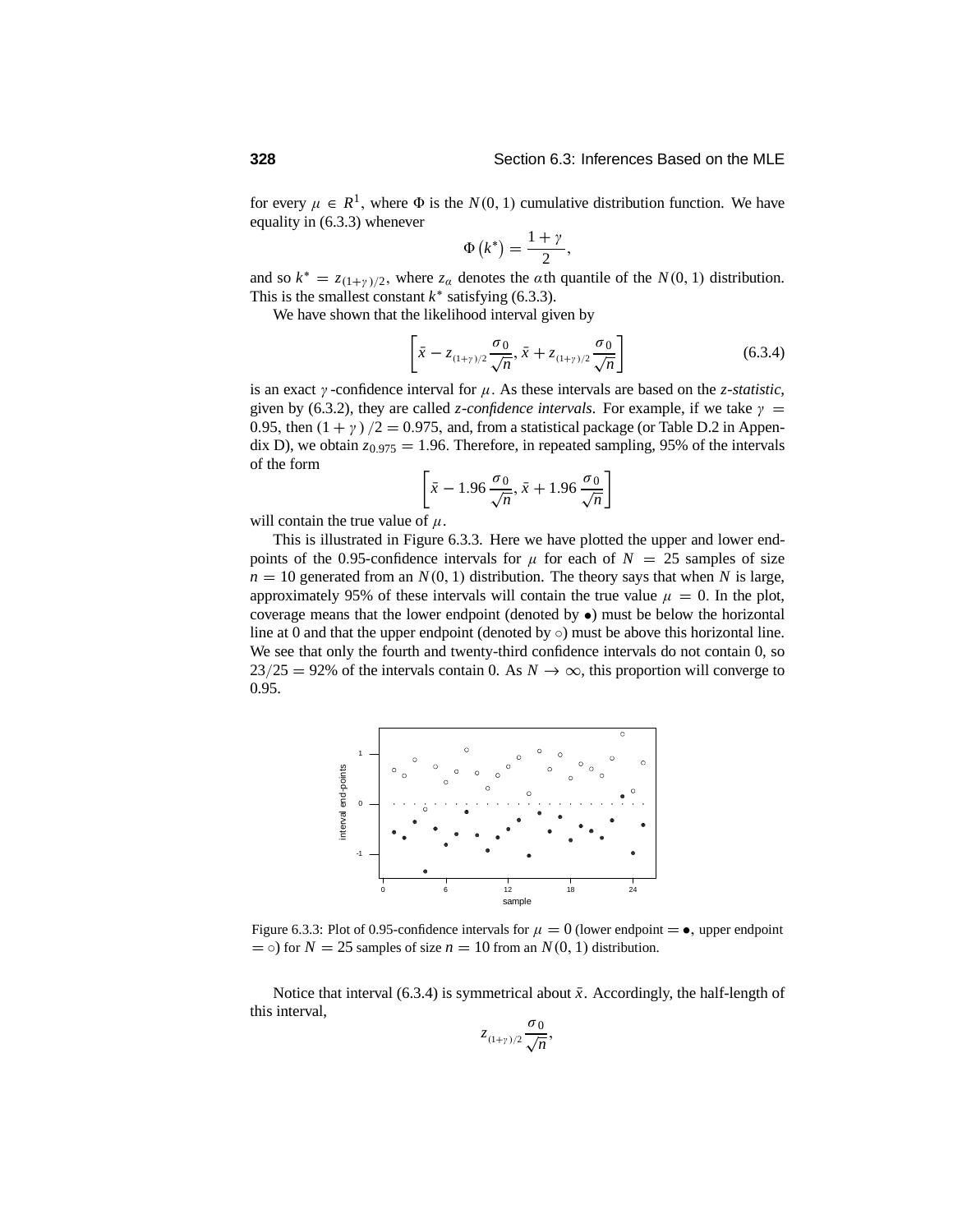is a measure of the accuracy of the estimate  $\bar{x}$ . The half-length is often referred to as the *margin of error*.

From the margin of error, we now see how to interpret the standard error; the standard error controls the lengths of the confidence intervals for the unknown  $\mu$ . For example, we know that with probability approximately equal to 1 (actually  $\gamma = 0.9974$ ), the interval  $\left[\bar{x} \pm 3\sigma_0/\sqrt{n}\right]$  contains the true value of  $\mu$ .

Example 6.3.6 serves as a standard example for how confidence intervals are often constructed in statistics. Basically, the idea is that we take an estimate and then look at the intervals formed by taking symmetrical intervals around the estimate via multiples of its standard error. We illustrate this via some further examples.

#### **EXAMPLE 6.3.7** *Bernoulli Model*

Suppose that  $(x_1, \ldots, x_n)$  is a sample from a Bernoulli( $\theta$ ) distribution where  $\theta \in [0, 1]$ is unknown and we want a  $\gamma$ -confidence interval for  $\theta$ . Following Example 6.3.2, we have that the MLE is  $\bar{x}$  (see Exercise 6.2.2) and the standard error of this estimate is

$$
\sqrt{\frac{\bar{x}(1-\bar{x})}{n}}.
$$

For this model, likelihood intervals take the form

$$
C(x_1,...,x_n) = \{\theta : \theta^{n\bar{x}} (1-\theta)^{n(1-\bar{x})} \ge k(x_1,...,x_n)\}\
$$

for some  $k(x_1, \ldots, x_n)$ . Again restricting to constant *k*, we see that to determine these intervals, we have to find the roots of equations of the form

$$
\theta^{n\bar{x}} (1-\theta)^{n(1-\bar{x})} = k(x_1,\ldots,x_n).
$$

While numerical root-finding methods can handle this quite easily, this approach is not very tractable when we want to find the appropriate value of  $k(x_1, \ldots, x_n)$  to give a γ -confidence interval.

To avoid these computational complexities, it is common to use an approximate likelihood and confidence interval based on the central limit theorem. The central limit theorem (see Example 4.4.9) implies that

$$
\frac{\sqrt{n}(\bar{X}-\theta)}{\sqrt{\theta(1-\theta)}} \stackrel{D}{\to} N(0,1)
$$

as  $n \to \infty$ . Furthermore, a generalization of the central limit theorem (see Section 4.4.2), shows that

$$
Z = \frac{\sqrt{n} \left( \bar{X} - \theta \right)}{\sqrt{\bar{X} \left( 1 - \bar{X} \right)}} \stackrel{D}{\rightarrow} N(0, 1).
$$

Therefore, we have

$$
\gamma = \lim_{n \to \infty} P_{\theta} \left( -z_{(1+\gamma)/2} \le \frac{\sqrt{n} (\bar{X} - \theta)}{\sqrt{\bar{X} (1 - \bar{X})}} \le z_{(1+\gamma)/2} \right)
$$
  
= 
$$
\lim_{n \to \infty} P_{\theta} \left( \bar{X} - z_{(1+\gamma)/2} \sqrt{\frac{\bar{X} (1 - \bar{X})}{n}} \le \theta \le \bar{X} + z_{(1+\gamma)/2} \sqrt{\frac{\bar{X} (1 - \bar{X})}{n}} \right),
$$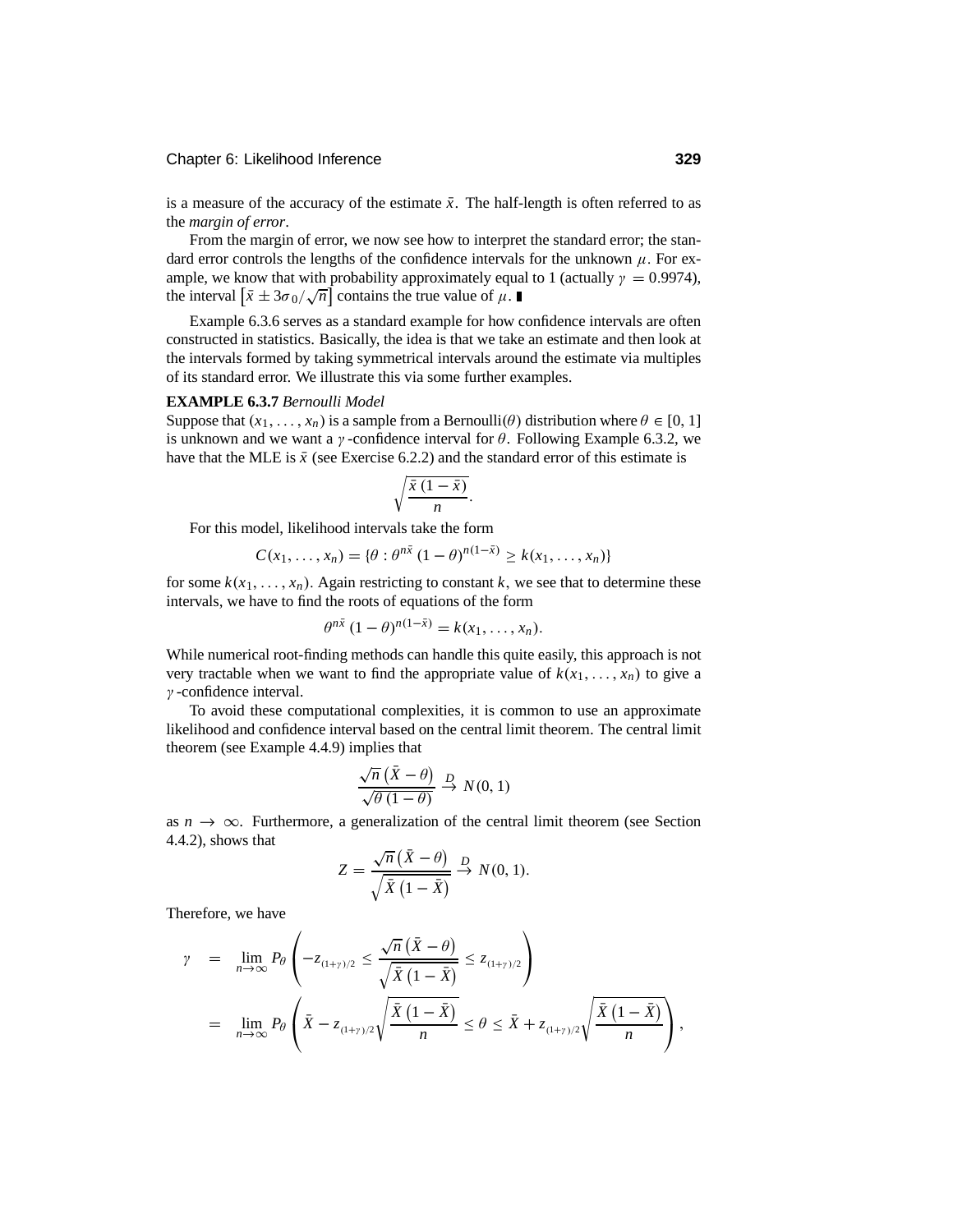and

$$
\left[\bar{x} - z_{(1+\gamma)/2} \sqrt{\frac{\bar{x}(1-\bar{x})}{n}}, \bar{x} + z_{(1+\gamma)/2} \sqrt{\frac{\bar{x}(1-\bar{x})}{n}}\right]
$$
(6.3.5)

is an approximate  $\gamma$ -confidence interval for  $\theta$ . Notice that this takes the same form as the interval in Example 6.3.6, except that the standard error has changed.

For example, if we want an approximate 0.95-confidence interval for  $\theta$  in Example 6.3.3, then based on the observed  $\bar{x} = 0.79$ , we obtain

$$
\[0.79 \pm 1.96 \sqrt{\frac{0.79 (1 - 0.79)}{1000}}\] = [0.76475, 0.81525].
$$

The margin of error in this case equals 0.025245, so we can conclude that we know the true proportion with reasonable accuracy based on our sample. Actually, it may be that this accuracy is not good enough or is even too good. We will discuss methods for ensuring that we achieve appropriate accuracy in Section 6.3.5.

The *γ*-confidence interval derived here for  $\theta$  is one of many that you will see recommended in the literature. Recall that (6.3.5) is only an approximate  $\gamma$ -confidence interval for  $\theta$ , and *n* may need to be large for the approximation to be accurate. In other words, the true confidence level for (6.3.5) will not equal  $\gamma$  and could be far from that value if *n* is too small. In particular, if the true  $\theta$  is near 0 or 1, then *n* may need to be very large. In an actual application, we usually have some idea of a small range of possible values a population proportion  $\theta$  can take. Accordingly, it is advisable to carry out some simulation studies to assess whether or not (6.3.5) is going to provide an acceptable approximation for  $\theta$  in that range (see Computer Exercise 6.3.21).

#### *t***-Confidence Intervals**

Now we consider confidence intervals for  $\mu$  in an  $N(\mu, \sigma^2)$  model when we drop the unrealistic assumption that we know the population variance.

**EXAMPLE 6.3.8** *Location-Scale Normal Model and t-Confidence Intervals* Suppose that  $(x_1, \ldots, x_n)$  is a sample from an  $N(\mu, \sigma^2)$  distribution, where  $\mu \in R^1$ and  $\sigma > 0$  are unknown. The parameter in this model is given by  $\theta = (\mu, \sigma^2) \in \Omega =$  $R^1 \times (0, \infty)$ . Suppose we want to form confidence intervals for  $\mu = \psi(\mu, \sigma^2)$ .

The likelihood function in this case is a function of two variables,  $\mu$  and  $\sigma^2$ , and so the reasoning we employed in Example 6.3.6 to determine the form of the confidence interval is not directly applicable. In Example 6.3.4, we developed  $s/\sqrt{n}$  as the standard error of the estimate  $\bar{x}$  of  $\mu$ . Accordingly, we restrict our attention to confidence intervals of the form

$$
C(x_1,\ldots,x_n) = \left[\bar{x} - k\frac{s}{\sqrt{n}}, \bar{x} + k\frac{s}{\sqrt{n}}\right]
$$

for some constant *k*.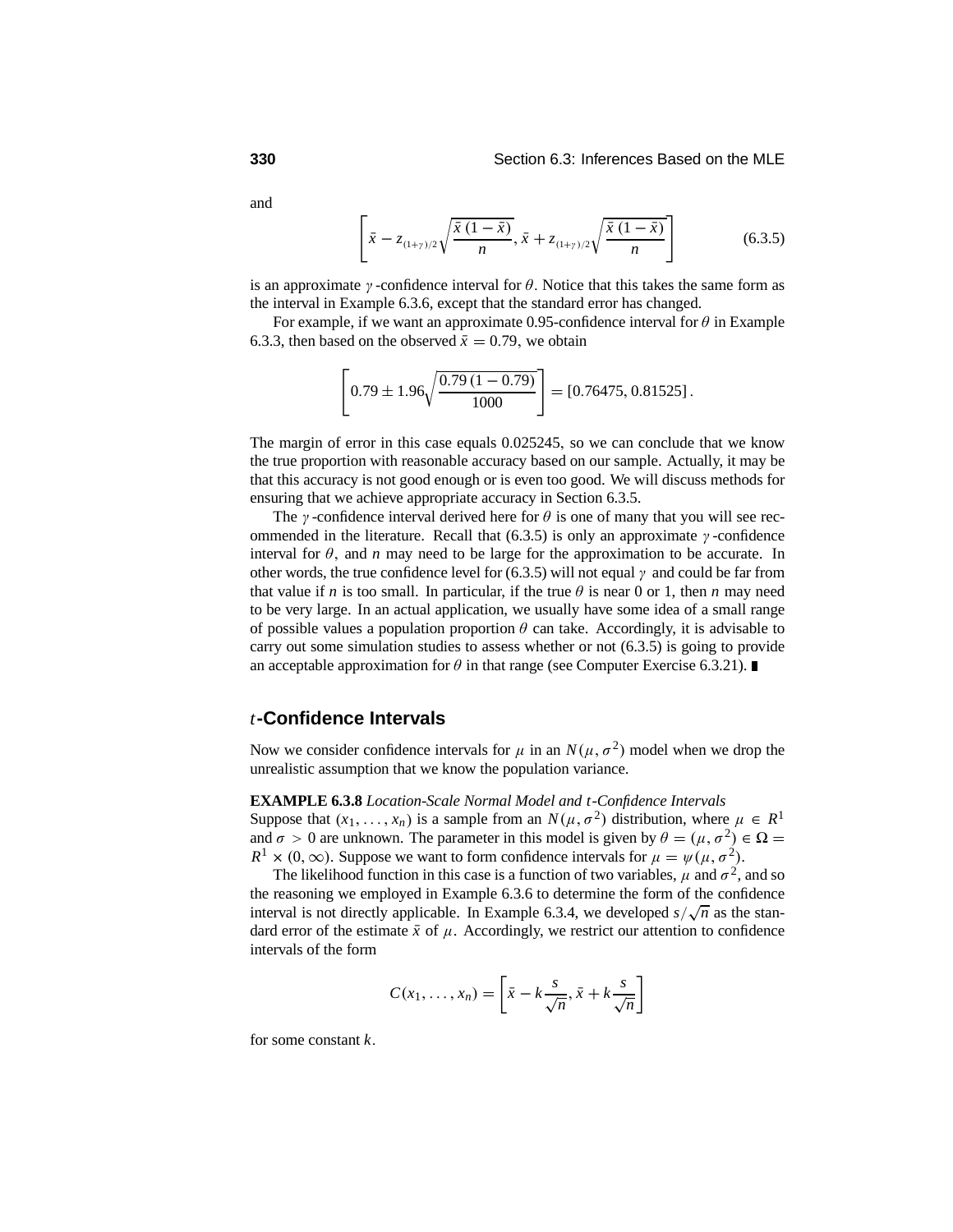We then have

$$
P_{(\mu,\sigma^2)}\left(\bar{X} - k\frac{S}{\sqrt{n}} \le \mu \le \bar{X} + k\frac{S}{\sqrt{n}}\right) = P_{(\mu,\sigma^2)}\left(-k \le \frac{\bar{X} - \mu}{S/\sqrt{n}} \le k\right)
$$

$$
= P_{(\mu,\sigma^2)}\left(\left|\frac{\bar{X} - \mu}{S/\sqrt{n}}\right| \le k\right) = 1 - 2\left(1 - G\left(k; n-1\right)\right),
$$

where  $G(\cdot; n-1)$  is the distribution function of

$$
T = \frac{\bar{X} - \mu}{S/\sqrt{n}}.\tag{6.3.6}
$$

Now, by Theorem 4.6.6,

$$
\frac{\bar{X} - \mu}{\sigma / \sqrt{n}} \sim N(0, 1)
$$

independent of  $(n-1) S^2/\sigma^2 \sim \chi^2 (n-1)$ . Therefore, by Definition 4.6.2,

$$
T = \left(\frac{\bar{X} - \mu}{\sigma/\sqrt{n}}\right) / \sqrt{\frac{(n-1) S^2}{\sigma^2}} = \frac{\bar{X} - \mu}{S/\sqrt{n}} \sim t(n-1).
$$

So if we take

$$
k=t_{(1+\gamma)/2}\left( n-1\right) ,
$$

where  $t_{\alpha}$  ( $\lambda$ ) is the  $\alpha$ <sup>th</sup> quantile of the *t* ( $\lambda$ ) distribution,

$$
\[ \bar{x} - t_{(1+\gamma)/2} (n-1) \frac{s}{\sqrt{n}}, \bar{x} + t_{(1+\gamma)/2} (n-1) \frac{s}{\sqrt{n}} \]
$$

is an exact  $\gamma$ -confidence interval for  $\mu$ . The quantiles of the *t* distributions are available from a statistical package (or Table D.4 in Appendix D). As these intervals are based on the *t-statistic*, given by (6.3.6), they are called *t-confidence intervals*.

These confidence intervals for  $\mu$  tend to be longer than those obtained in Example 6.3.6, and this reflects the greater uncertainty due to  $\sigma$  being unknown. When  $n = 5$ , then it can be shown that  $\bar{x} \pm 3s/\sqrt{n}$  is a 0.97-confidence interval. When we replace *s* by the true value of  $\sigma$ , then  $\bar{x} \pm 3\sigma/\sqrt{n}$  is a 0.9974-confidence interval.

As already noted, the intervals  $\bar{x} \pm ks / \sqrt{n}$  are not likelihood intervals for  $\mu$ . So the justification for using these must be a little different from that given in Example 6.3.6. In fact, the likelihood is defined for the full parameter  $\theta = (\mu, \sigma^2)$ , and it is not entirely clear how to extract inferences from it when our interest is in a marginal parameter like  $\mu$ . There are a number of different attempts at resolving this issue. Here, however, we rely on the intuitive reasonableness of these intervals. In Chapter 7, we will see that these intervals also arise from another approach to inference, which reinforces our belief that the use of these intervals is appropriate.

In Example 6.3.5, we have a sample of  $n = 30$  heights (in inches) of students. We calculated  $\bar{x} = 64.517$  as our estimate of  $\mu$  with standard error  $s/\sqrt{30} = 0.43434$ . Using software (or Table D.4), we obtain  $t_{0.975}$  (29) = 2.0452. So a 0.95-confidence interval for  $\mu$  is given by

$$
[64.517 \pm 2.0452 (0.43434)] = [63.629, 65.405].
$$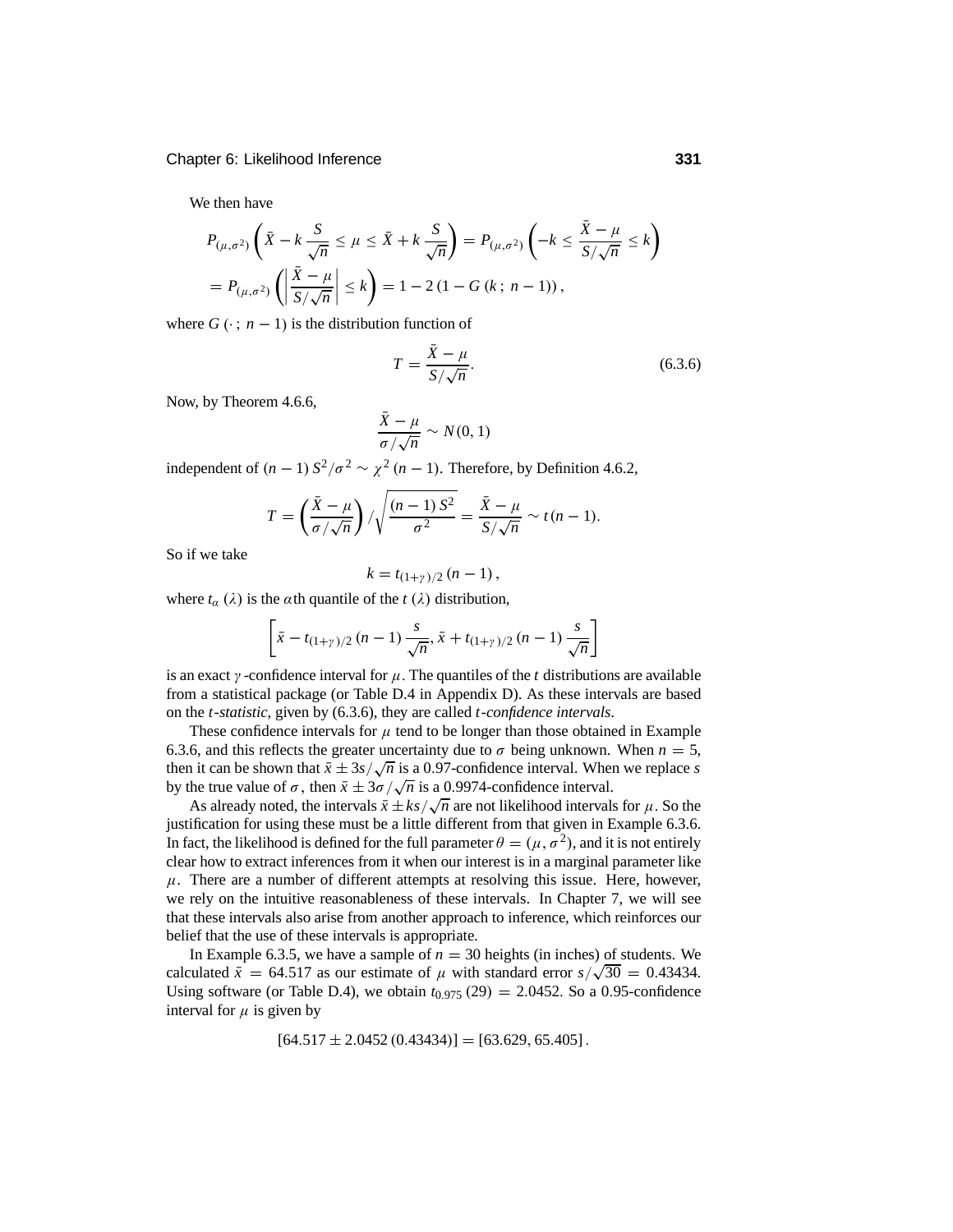The margin of error is 0.888, so we are very confident that the estimate  $\bar{x} = 64.517$  is within an inch of the true mean height.

### **6.3.3 Testing Hypotheses and P-Values**

As discussed in Section 5.5.3, another class of inference procedures is concerned with what we call *hypothesis assessment*. Suppose there is a theory, conjecture, or hypothesis, that specifies a value for a characteristic of interest  $\psi(\theta)$ , say  $\psi(\theta) = \psi_0$ . Often this hypothesis is written  $H_0$ :  $\psi(\theta) = \psi_0$  and is referred to as the *null hypothesis*.

The word *null* is used because, as we will see in Chapter 10, the value specified in  $H_0$  is often associated with a treatment having no effect. For example, if we want to assess whether or not a proposed new drug does a better job of treating a particular condition than a standard treatment does, the null hypothesis will often be equivalent to the new drug providing no improvement. Of course, we have to show how this can be expressed in terms of some characteristic  $\psi(\theta)$  of an unknown distribution, and we will do so in Chapter 10.

The statistician is then charged with assessing whether or not the observed *s* is in accord with this hypothesis. So we wish to assess the evidence in *s* for  $\psi(\theta) = \psi_0$  being true. A statistical procedure that does this can be referred to as a hypothesis assessment, a *test of significance*, or a *test of hypothesis*. Such a procedure involves measuring how surprising the observed *s* is when we assume  $H_0$  to be true. It is clear that *s* is surprising whenever *s* lies in a region of low probability for each of the distributions specified by the null hypothesis, i.e., for each of the distributions in the model for which  $\psi(\theta) = \psi_0$ is true. If we decide that the data are surprising under  $H_0$ , then this is evidence against *H*0. This assessment is carried out by calculating a probability, called a *P-value*, so that small values of the P-value indicate that *s* is surprising.

It is important to always remember that while a P-value is a probability, this probability is a measure of surprise. Small values of the P-value indicate to us that a surprising event has occurred *if* the null hypothesis  $H_0$  was true. A large P-value is not evidence that the null hypothesis is true. Moreover, a P-value is not the probability that the null hypothesis is true. The power of a hypothesis assessment method (see Section 6.3.6) also has a bearing on how we interpret a P-value.

#### *z-***Tests**

We now illustrate the computation and use of P-values via several examples.

#### **EXAMPLE 6.3.9** *Location Normal Model and the z-Test*

Suppose we have a sample  $(x_1, \ldots, x_n)$  from the  $N(\mu, \sigma_0^2)$  model, where  $\mu \in R^1$  is unknown and  $\sigma_0^2 > 0$  is known, and we have a theory that specifies a value for the unknown mean, say,  $H_0$ :  $\mu = \mu_0$ . Note that, by Corollary 4.6.1, when  $H_0$  is true, the sampling distribution of the MLE is given by  $\bar{X} \sim N(\mu_0, \sigma_0^2/n)$ .

So one method of assessing whether or not the hypothesis  $H_0$  makes sense is to compare the observed value  $\bar{x}$  with this distribution. If  $\bar{x}$  is in a region of low probability for the  $N(\mu_0, \sigma_0^2/n)$  distribution, then this is evidence that  $H_0$  is false. Because the density of the  $N(\mu_0, \sigma_0^2/n)$  distribution is unimodal, the regions of low probability for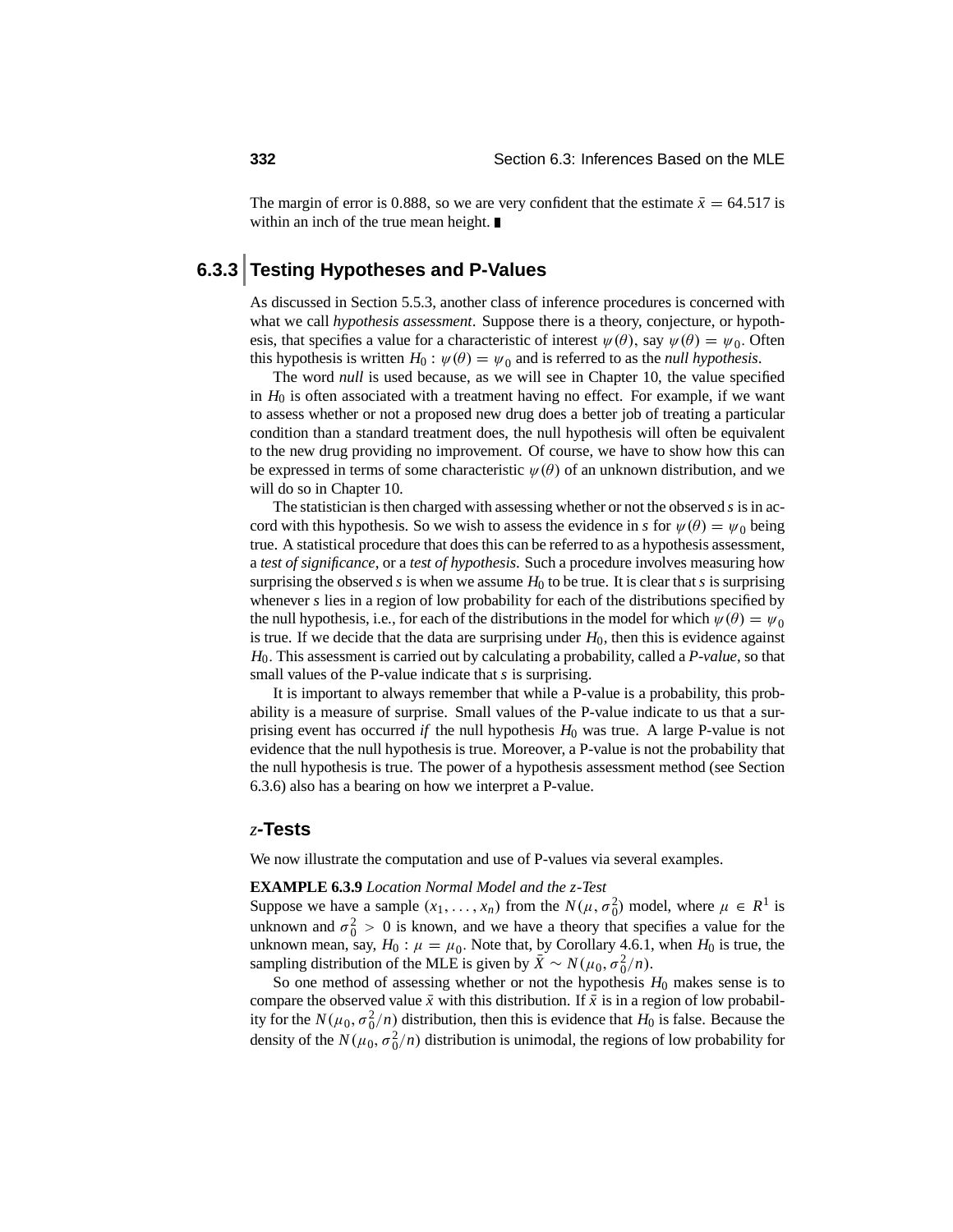this distribution occur in its tails. The farther out in the tails  $\bar{x}$  lies, the more surprising this will be when  $H_0$  is true, and thus the more evidence we will have against  $H_0$ .

In Figure 6.3.4, we have plotted a density of the MLE together with an observed value  $\bar{x}$  that lies far in the right tail of the distribution. This would clearly be a surprising value from this distribution.

So we want to measure how far out in the tails of the  $N(\mu_0, \sigma_0^2/n)$  distribution the value  $\bar{x}$  is. We can do this by computing the probability of observing a value of  $\bar{x}$  as far, or farther, away from the center of the distribution under  $H_0$  as  $\bar{x}$ . The center of this distribution is given by  $\mu_0$ . Because

$$
Z = \frac{\bar{X} - \mu_0}{\sigma_0 / \sqrt{n}} \sim N(0, 1)
$$
 (6.3.7)

under  $H_0$ , the P-value is then given by

$$
P_{\mu_0}(|\bar{X} - \mu_0| \geq |\bar{x} - \mu_0|) = P_{\mu_0} \left( \left| \frac{\bar{X} - \mu_0}{\sigma_0 / \sqrt{n}} \right| \geq \left| \frac{\bar{x} - \mu_0}{\sigma_0 / \sqrt{n}} \right| \right)
$$
  
=  $2 \left[ 1 - \Phi \left( \left| \frac{\bar{x} - \mu_0}{\sigma_0 / \sqrt{n}} \right| \right) \right],$ 

where  $\Phi$  denotes the  $N(0, 1)$  distribution function. If the P-value is small, then we have evidence that  $\bar{x}$  is a surprising value because this tells us that  $\bar{x}$  is out in a tail of the  $N(\mu_0, \sigma_0^2/n)$  distribution. Because this P-value is based on the statistic *Z* defined in (6.3.7), this is referred to as the *z-test* procedure.



Figure 6.3.4: Plot of the density of the MLE in Example 6.3.9 when  $\mu_0 = 3$ ,  $\sigma_0^2 = 1$ , and  $n = 10$  together with the observed value  $\bar{x} = 4.2$  ( $\bullet$ ).

### **EXAMPLE 6.3.10** *Application of the z-Test*

We generated the following sample of  $n = 10$  from an  $N(26, 4)$  distribution.

|  |  | 29.0651 27.3980 23.4346 26.3665 23.4994 |
|--|--|-----------------------------------------|
|  |  | 28.6592 25.5546 29.4477 28.0979 25.2850 |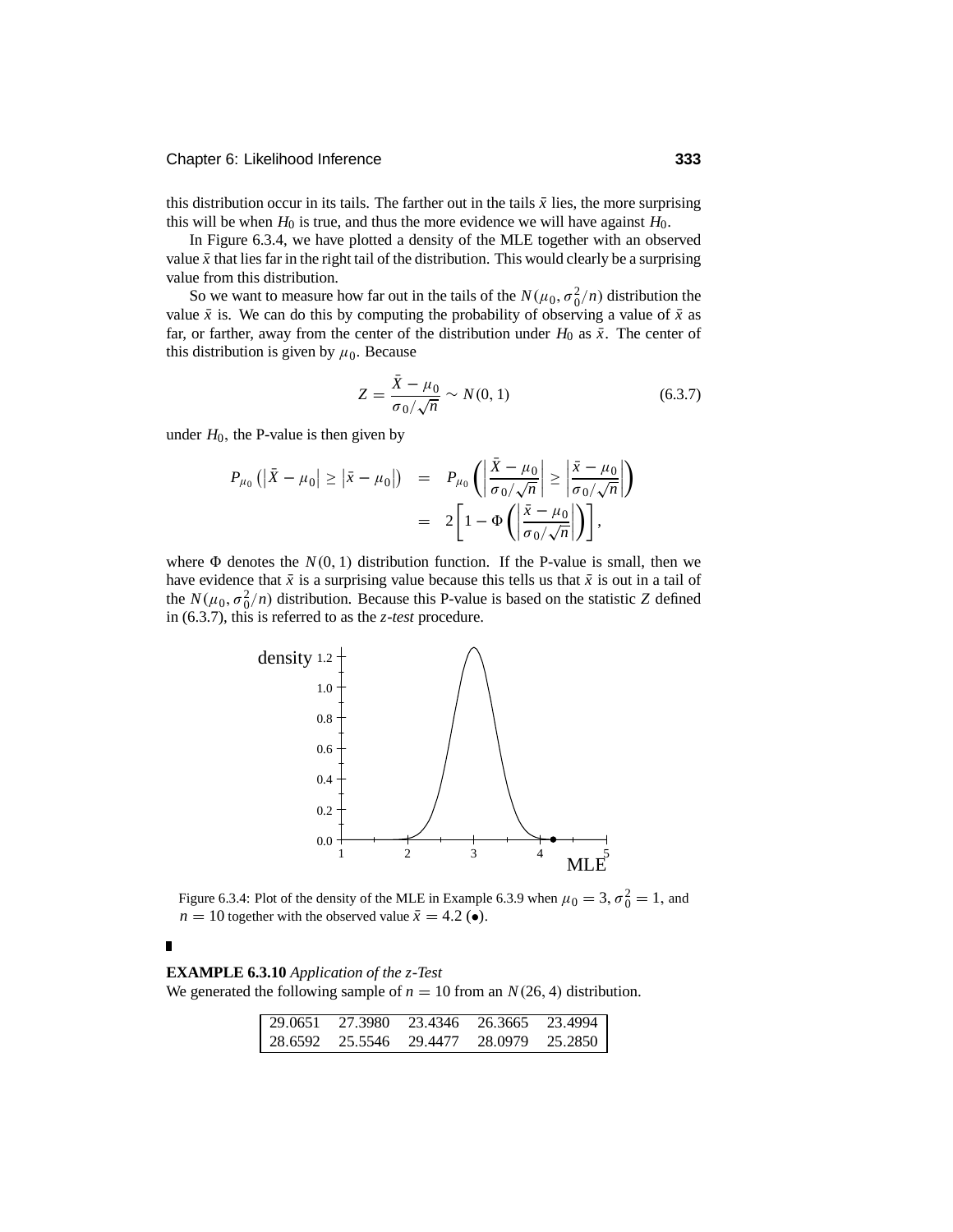Even though we know the true value of  $\mu$ , let us suppose we do not and test the hypothesis  $H_0$ :  $\mu = 25$ . To assess this, we compute (using a statistical package to evaluate 4) the P-value

$$
2\left[1 - \Phi\left(\frac{|\bar{x} - \mu_0|}{\sigma_0/\sqrt{n}}\right)\right] = 2\left[1 - \Phi\left(\frac{|26.6808 - 25|}{2/\sqrt{10}}\right)\right]
$$
  
= 2(1 - \Phi(2.6576)) = 0.0078,

which is quite small. For example, if the hypothesis  $H_0$  is correct, then, in repeated sampling, we would see data giving a value of  $\bar{x}$  at least as surprising as what we have observed only 0.78% of the time. So we conclude that we have evidence against  $H_0$ being true, which, of course, is appropriate in this case.

If you do not use a statistical package for the evaluation of  $\Phi(2.6576)$ , then you will have to use Table D.2 of Appendix D to get an approximation. For example, rounding 2.6576 to 2.66, Table D.2 gives  $\Phi$  (2.66) = 0.9961 and the approximate P-value is  $2(1 - 0.9961) = 0.0078$ . In this case, the approximation is exact to four decimal places.

### **EXAMPLE 6.3.11** *Bernoulli Model*

Suppose that  $(x_1, \ldots, x_n)$  is a sample from a Bernoulli( $\theta$ ) distribution, where  $\theta \in$ [0, 1] is unknown, and we want to test  $H_0$  :  $\theta = \theta_0$ . As in Example 6.3.7, when  $H_0$  is true, we have

$$
Z = \frac{\sqrt{n} \left( \bar{X} - \theta_0 \right)}{\sqrt{\theta_0 \left( 1 - \theta_0 \right)}} \stackrel{D}{\rightarrow} N(0, 1)
$$

as  $n \to \infty$ . So we can test this hypothesis by computing the approximate P-value

$$
P\left(|Z| \ge \left|\frac{\sqrt{n}(\bar{x} - \theta_0)}{\sqrt{\theta_0(1 - \theta_0)}}\right|\right) \approx 2\left[1 - \Phi\left(\left|\frac{\sqrt{n}(\bar{x} - \theta_0)}{\sqrt{\theta_0(1 - \theta_0)}}\right|\right)\right]
$$

when *n* is large.

As a specific example, suppose that a psychic claims the ability to predict the value of a randomly tossed fair coin. To test this, a coin was tossed 100 times and the psychic's guesses were recorded as successes or failures. A total of 54 successes were observed.

If the psychic has no predictive ability, then we would expect the successes to occur randomly, just like heads occur when we toss the coin. Therefore, we want to test the null hypothesis that the probability  $\theta$  of a success occurring is equal to  $\theta_0 = 1/2$ . This is equivalent to saying that the psychic has no predictive ability. The MLE is 0.54 and the approximate P-value is given by

$$
2\left[1 - \Phi\left(\left|\frac{\sqrt{100}\left(0.54 - 0.5\right)}{\sqrt{0.5\left(1 - 0.5\right)}}\right|\right)\right] = 2\left(1 - \Phi\left(0.8\right)\right) = 2\left(1 - 0.7881\right) = 0.4238,
$$

and we would appear to have no evidence that  $H_0$  is false, i.e., no reason to doubt that the psychic has no predictive ability.

Often cutoff values like 0.05 or 0.01 are used to determine whether the results of a test are significant or not. For example, if the P-value is less than 0.05, then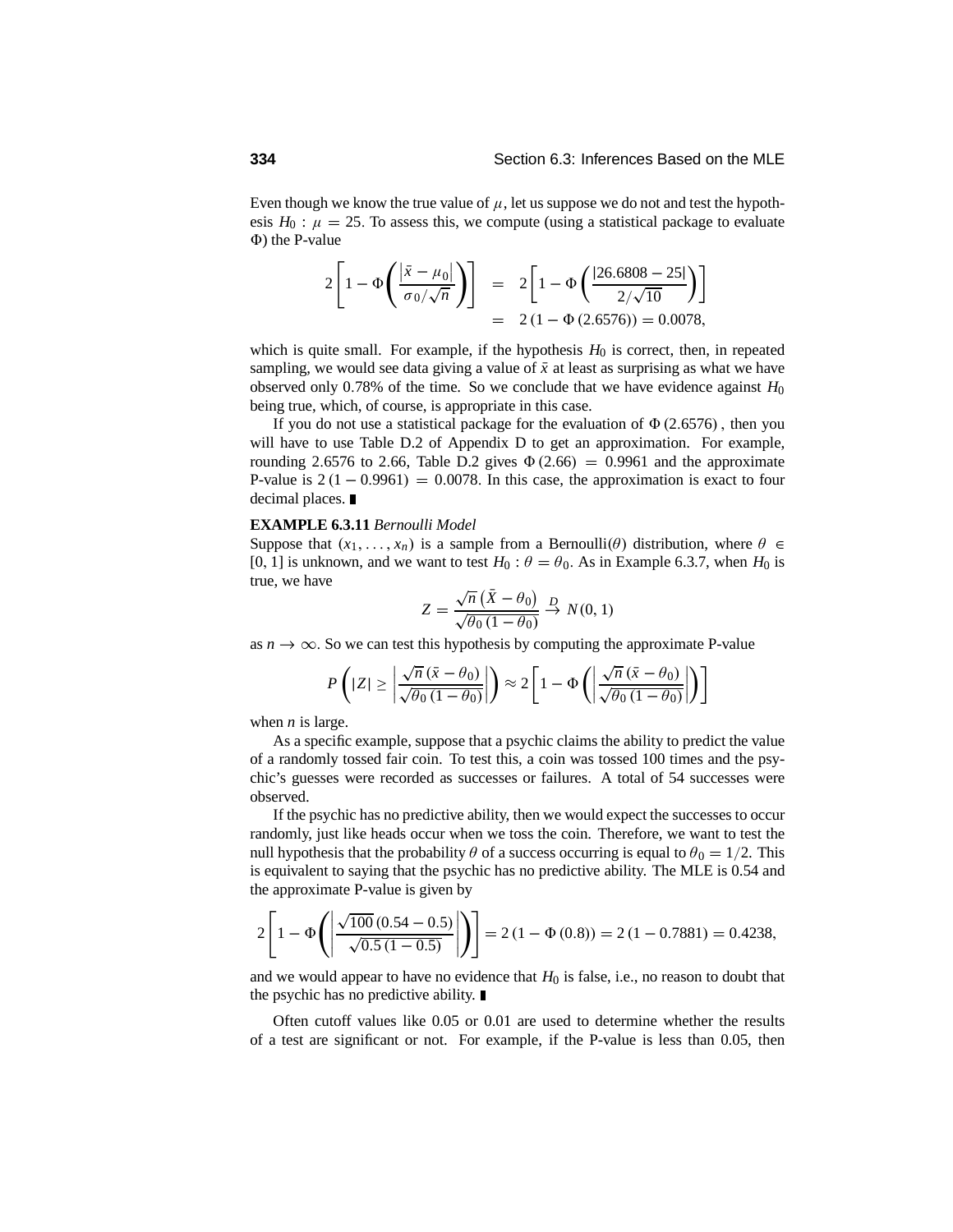the results are said to be *statistically significant* at the 5% level. There is nothing sacrosanct about the 0.05 level, however, and different values can be used depending on the application. For example, if the result of concluding that we have evidence against *H*<sup>0</sup> is that something very expensive or important will take place, then naturally we might demand that the cutoff value be much smaller than 0.05.

### **When is Statistical Significance Practically Significant?**

It is also important to point out here the difference between statistical significance and *practical significance*. Consider the situation in Example 6.3.9, when the true value of  $\mu$  is  $\mu_1 \neq \mu_0$ , but  $\mu_1$  is so close to  $\mu_0$  that, practically speaking, they are indistinguishable. By the strong law of large numbers, we have that  $\bar{X} \stackrel{a.s.}{\rightarrow} \mu_1$  as  $n \to \infty$  and therefore

$$
\left|\frac{\bar{X} - \mu_0}{\sigma_0/\sqrt{n}}\right| \stackrel{a.s.}{\to} \infty.
$$

This implies that

$$
2\left[1 - \Phi\left(\left|\frac{\bar{X} - \mu_0}{\sigma_0/\sqrt{n}}\right|\right)\right] \stackrel{a.s.}{\to} 0.
$$

We conclude that, if we take a large enough sample size *n*, we will inevitably conclude that  $\mu \neq \mu_0$  because the P-value of the *z*-test goes to 0. Of course, this is correct because the hypothesis is false.

In spite of this, we do not want to conclude that just because we have statistical significance, the difference between the true value and  $\mu_0$  is of any practical importance. If we examine the observed absolute difference  $|\bar{x} - \mu_0|$  as an estimate of  $|\mu - \mu_0|$ , however, we will not make this mistake. If this absolute difference is smaller than some threshold  $\delta$  that we consider represents a practically significant difference, then even if the P-value leads us to conclude that difference exists, we might conclude that no difference of any importance exists. Of course, the value of  $\delta$  is application dependent. For example, in coin tossing, where we are testing  $\theta = 1/2$ , we might not care if the coin is slightly unfair, say,  $|\theta - \theta_0| \le 0.01$ . In testing the abilities of a psychic, as in Example 6.3.11, however, we might take  $\delta$  much lower, as any evidence of psychic powers would be an astounding finding. The issue of practical significance is something we should always be aware of when conducting a test of significance.

### **Hypothesis Assessment via Confidence Intervals**

Another approach to testing hypotheses is via confidence intervals. For example, if we have a *γ*-confidence interval  $C(s)$  for  $\psi(\theta)$  and  $\psi_0 \notin C(s)$ , then this seems like clear evidence against  $H_0$ :  $\psi(\theta) = \psi_0$ , at least when  $\gamma$  is close to 1. It turns out that in many problems, the approach to testing via confidence intervals is equivalent to using P-values with a specific cutoff for the P-value to determine statistical significance. We illustrate this equivalence using the *z*-test and *z*-confidence intervals.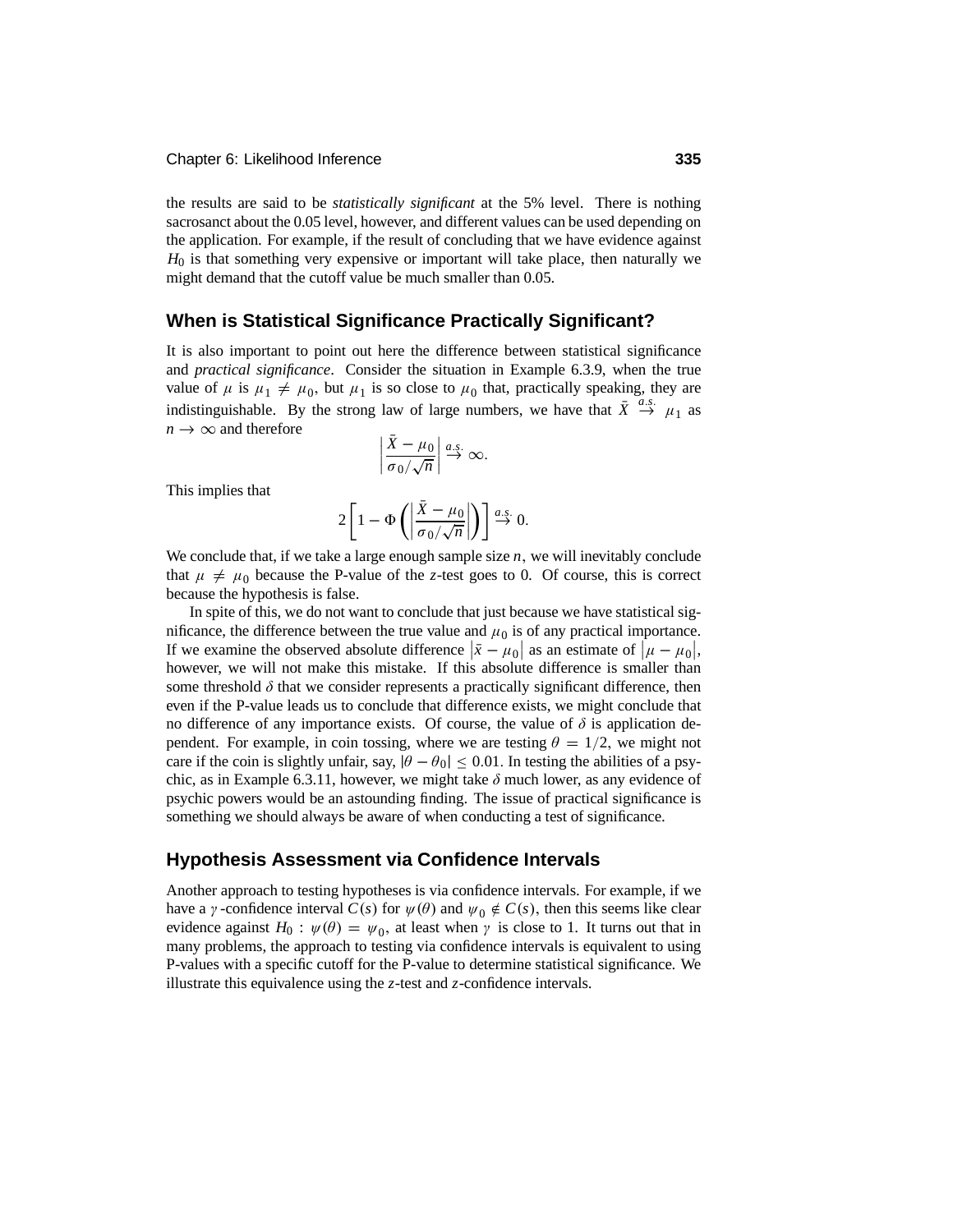.

**EXAMPLE 6.3.12** *An Equivalence Between z-Tests and z-Confidence Intervals* We develop this equivalence by showing that obtaining a P-value less than  $1 - \gamma$  for *H*<sub>0</sub> :  $\mu = \mu_0$  is equivalent to  $\mu_0$  not being in a *γ*-confidence interval for  $\mu$ . Observe that

$$
1 - \gamma \le 2 \left[ 1 - \Phi\left( \left| \frac{\bar{x} - \mu_0}{\sigma_0 / \sqrt{n}} \right| \right) \right]
$$

if and only if

$$
\Phi\left(\left|\frac{\bar{x} - \mu_0}{\sigma_0/\sqrt{n}}\right|\right) \le \frac{1 + \gamma}{2}.
$$

This is true if and only if

$$
\frac{\left|\bar{x} - \mu_0\right|}{\sigma_0/\sqrt{n}} \leq z_{(1+\gamma)/2},
$$

which holds if and only if

$$
\mu_0\in \left[\bar{x}-z_{(1+\gamma)/2}\frac{\sigma_0}{\sqrt{n}}, \bar{x}+z_{(1+\gamma)/2}\frac{\sigma_0}{\sqrt{n}}\right]
$$

This implies that the  $\gamma$ -confidence interval for  $\mu$  comprises those values  $\mu_0$  for which the P-value for the hypothesis  $H_0: \mu = \mu_0$  is greater than  $1 - \gamma$ .

Therefore, the P-value, based on the *z*-statistic, for the null hypothesis  $H_0$ :  $\mu$  =  $\mu_0$ , will be smaller than  $1 - \gamma$  if and only if  $\mu_0$  is not in the  $\gamma$ -confidence interval for  $\mu$  derived in Example 6.3.6. For example, if we decide that for any P-values less than  $1 - \gamma = 0.05$ , we will declare the results statistically significant, then we know the results will be significant whenever the 0.95-confidence interval for  $\mu$  does not contain  $\mu_0$ . For the data of Example 6.3.10, a 0.95-confidence interval is given by [25.441, 27.920]. As this interval does not contain  $\mu_0 = 25$ , we have evidence against the null hypothesis at the 0.05 level.

We can apply the same reasoning for tests about  $\theta$  when we are sampling from a Bernoulli( $\theta$ ) model. For the data in Example 6.3.11, we obtain the 0.95-confidence interval

$$
\bar{x} \pm z_{0.975} \sqrt{\frac{\bar{x}(1-\bar{x})}{n}} = 0.54 \pm 1.96 \sqrt{\frac{0.54(1-0.54)}{100}} = [0.44231, 0.63769],
$$

which includes the value  $\theta_0 = 0.5$ . So we have no evidence against the null hypothesis of no predictive ability for the psychic at the 0.05 level.

### *t-***Tests**

We now consider an example pertaining to the important location-scale normal model.

### **EXAMPLE 6.3.13** *Location-Scale Normal Model and t-Tests*

Suppose that  $(x_1, \ldots, x_n)$  is a sample from an  $N(\mu, \sigma^2)$  distribution, where  $\mu \in R^1$ and  $\sigma > 0$  are unknown, and suppose we want to test the null hypothesis  $H_0: \mu = \mu_0$ . In Example 6.3.8, we obtained a  $\gamma$ -confidence interval for  $\mu$ . This was based on the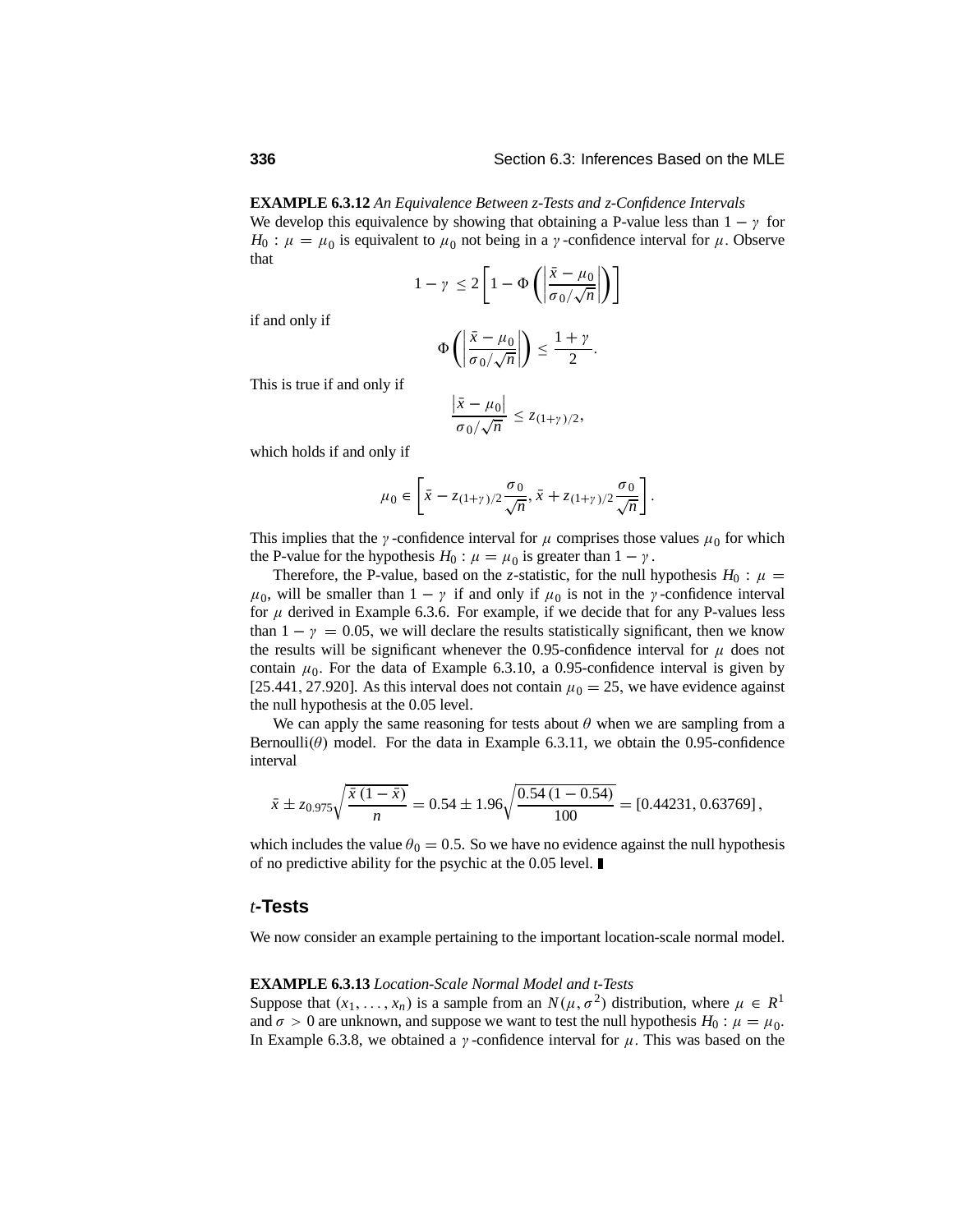*t*-statistic given by (6.3.6). So we base our test on this statistic also. In fact, it can be shown that the test we derive here is equivalent to using the confidence intervals to assess the hypothesis as described in Example 6.3.12.

As in Example 6.3.8, we can prove that when the null hypothesis is true, then

$$
T = \frac{\bar{X} - \mu_0}{S/\sqrt{n}}\tag{6.3.8}
$$

is distributed  $t(n-1)$ . The  $t$  distributions are unimodal, with the mode at 0, and the regions of low probability are given by the tails. So we test, or assess, this hypothesis by computing the probability of observing a value as far or farther away from 0 as (6.3.8). Therefore, the P-value is given by

$$
P_{(\mu_0, \sigma^2)}\left(|T| \geq \left|\frac{\bar{x} - \mu_0}{s/\sqrt{n}}\right|\right) = 2\left[1 - G\left(\left|\frac{\bar{x} - \mu_0}{s/\sqrt{n}}\right|; n - 1\right)\right],
$$

where  $G(\cdot; n-1)$  is the distribution function of the  $t(n-1)$  distribution. We then have evidence against  $H_0$  whenever this probability is small. This procedure is called the *t*-test. Again, it is a good idea to look at the difference  $|\bar{x} - \mu_0|$ , when we conclude that *H*<sup>0</sup> is false, to determine whether or not the detected difference is of practical importance.

Consider now the data in Example 6.3.10 and let us pretend that we do not know  $\mu$ or  $\sigma^2$ . Then we have  $\bar{x} = 26.6808$  and  $s = \sqrt{4.8620} = 2.2050$ , so to test  $H_0 : \mu = 25$ , the value of the *t*-statistic is

$$
t = \frac{\bar{x} - \mu_0}{s / \sqrt{n}} = \frac{26.6808 - 25}{2.2050 / \sqrt{10}} = 2.4105.
$$

From a statistics package (or Table D.4) we obtain  $t_{0.975}(9) = 2.2622$ , so we have a statistically significant result at the 5% level and conclude that we have evidence against  $H_0$ :  $\mu = 25$ . Using a statistical package, we can determine the precise value of the P-value to be 0.039 in this case.

### **One-Sided Tests**

All the tests we have discussed so far in this section for a characteristic of interest  $\psi(\theta)$ have been *two-sided tests*. This means that the null hypothesis specified the value of  $\psi(\theta)$  to be a single value  $\psi_0$ . Sometimes, however, we want to test a null hypothesis of the form  $H_0: \psi(\theta) \leq \psi_0$  or  $H_0: \psi(\theta) \geq \psi_0$ . To carry out such tests, we use the same test statistics as we have developed in the various examples here but compute the P-value in a way that reflects the one-sided nature of the null. These are known as *one-sided tests*. We illustrate a one-sided test using the location normal model.

### **EXAMPLE 6.3.14** *One-Sided Tests*

Suppose we have a sample  $(x_1, \ldots, x_n)$  from the  $N(\mu, \sigma_0^2)$  model, where  $\mu \in R^1$  is unknown and  $\sigma_0^2 > 0$  is known. Suppose further that it is hypothesized that  $H_0: \mu \leq$  $\mu_0$  is true, and we wish to assess this after observing the data.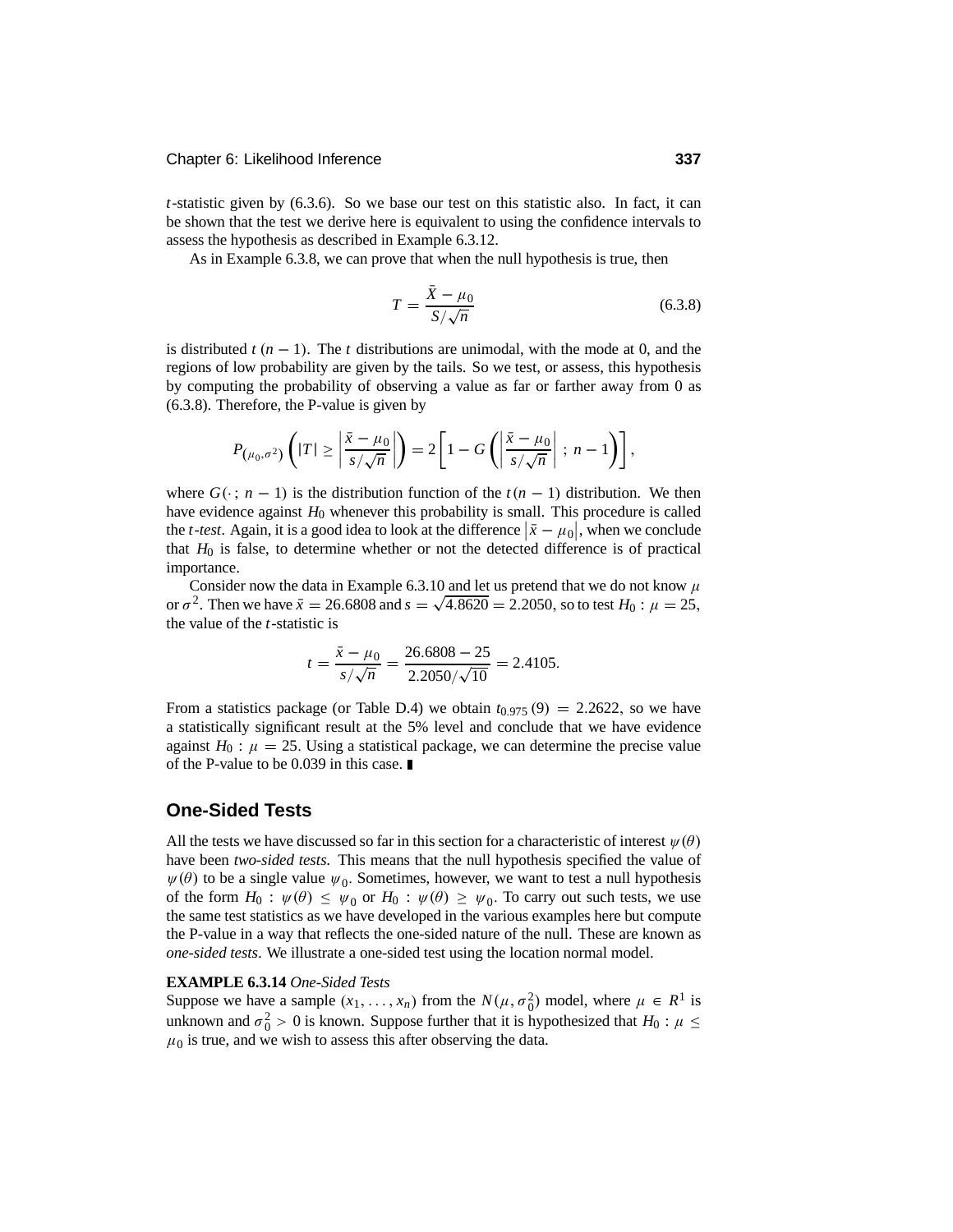We will base our test on the *z*-statistic

$$
Z = \frac{\bar{X} - \mu_0}{\sigma_0 / \sqrt{n}} = \frac{\bar{X} - \mu + \mu - \mu_0}{\sigma_0 / \sqrt{n}} = \frac{\bar{X} - \mu}{\sigma_0 / \sqrt{n}} + \frac{\mu - \mu_0}{\sigma_0 / \sqrt{n}}.
$$

So  $Z$  is the sum of a random variable having an  $N(0, 1)$  distribution and the constant  $\sqrt{n}(\mu - \mu_0)/\sigma_0$ , which implies that

$$
Z \sim N\left(\frac{\mu - \mu_0}{\sigma_0/\sqrt{n}}, 1\right).
$$

Note that

$$
\frac{\mu-\mu_0}{\sigma_0/\sqrt{n}}\leq 0
$$

if and only if  $H_0$  is true.

This implies that, when the null hypothesis is false, we will tend to see values of *Z* in the right tail of the *N*(0, 1) distribution; when the null hypothesis is true, we will tend to see values of Z that are reasonable for the  $N(0, 1)$  distribution, or in the left tail of this distribution. Accordingly, to test  $H_0$ , we compute the P-value

$$
P\left(Z \ge \frac{\bar{x} - \mu_0}{\sigma_0/\sqrt{n}}\right) = 1 - \Phi\left(\frac{\bar{x} - \mu_0}{\sigma_0/\sqrt{n}}\right),
$$

with  $Z \sim N(0, 1)$  and conclude that we have evidence against  $H_0$  when this is small. Using the same reasoning, the P-value for the null hypothesis  $H_0: \mu \geq \mu_0$  equals

$$
P\left(Z \leq \frac{\bar{x} - \mu_0}{\sigma_0/\sqrt{n}}\right) = \Phi\left(\frac{\bar{x} - \mu_0}{\sigma_0/\sqrt{n}}\right).
$$

For more discussion of one-sided tests and confidence intervals, see Problems 6.3.25 through 6.3.32.  $\blacksquare$ 

## **6.3.4 Inferences for the Variance**

In Sections 6.3.1, 6.3.2, and 6.3.3, we focused on inferences for the unknown mean of a distribution, e.g., when we are sampling from an  $N(\mu, \sigma^2)$  distribution or a Bernoulli( $\theta$ ) distribution and our interest is in  $\mu$  or  $\theta$ , respectively. In general, location parameters tend to play a much more important role in a statistical analysis than other characteristics of a distribution. There are logical reasons for this, discussed in Chapter 10, when we consider regression models. Sometimes we refer to a parameter such as  $\sigma^2$  as a *nuisance parameter* because our interest is in  $\mu$ . Note that the variance of a Bernoulli( $\theta$ ) distribution is  $\theta(1 - \theta)$  so that inferences about  $\theta$  are logically inferences about the variance too, i.e., there are no nuisance parameters.

But sometimes we are primarily interested in making inferences about  $\sigma^2$  in the  $N(\mu, \sigma^2)$  distribution when it is unknown. For example, suppose that previous experience with a system under study indicates that the true value of the variance is wellapproximated by  $\sigma_0^2$ , i.e., the true value does not differ from  $\sigma_0^2$  by an amount having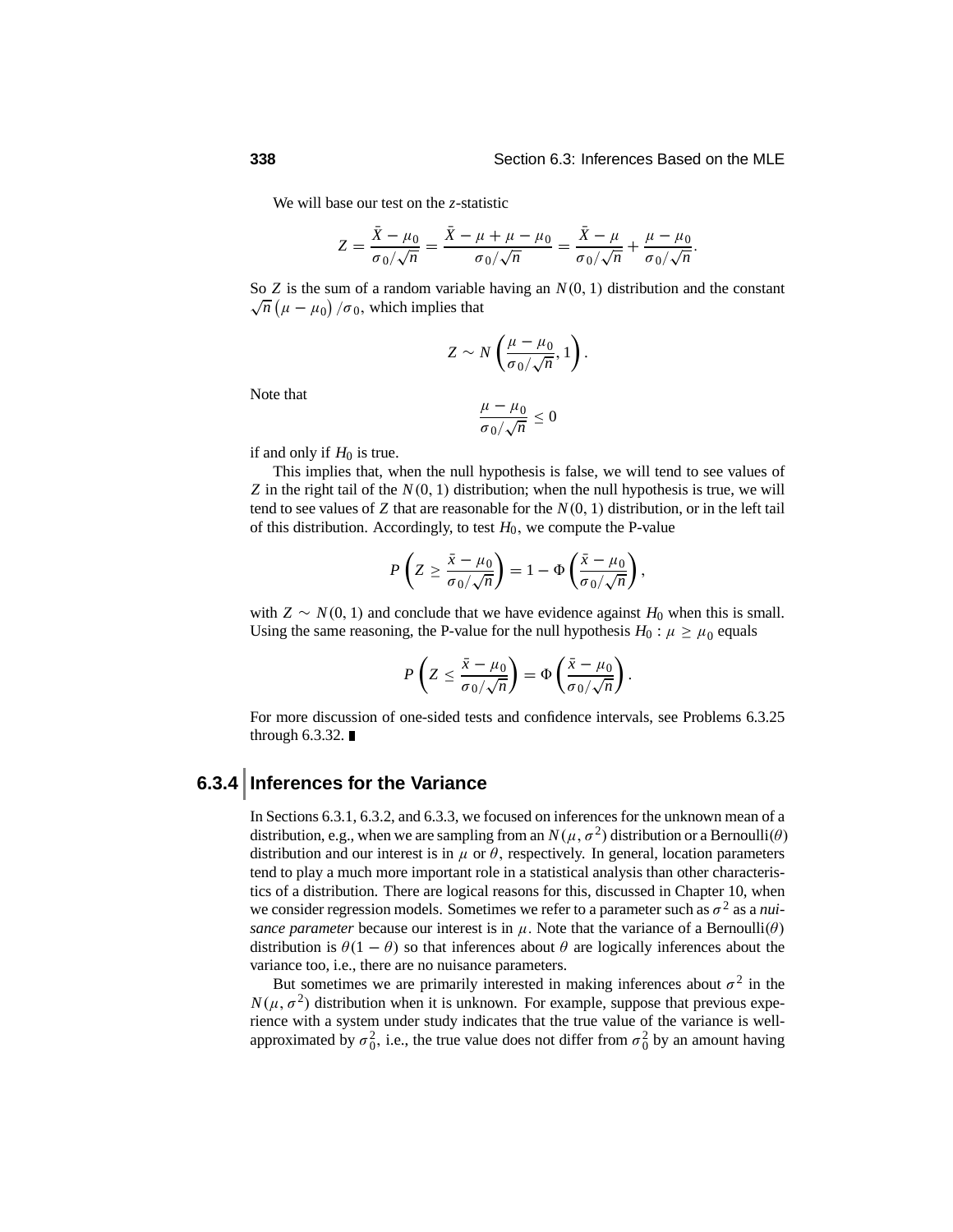any practical significance. Now based on the new sample,3 we may want to assess the hypothesis  $H_0$ :  $\sigma^2 = \sigma_0^2$ , i.e., we wonder whether or not the basic variability in the process has changed.

The discussion in Section 6.3.1 led to consideration of the standard error  $s/\sqrt{n}$  as an estimate of the standard deviation  $\sigma/\sqrt{n}$  of  $\bar{x}$ . In many ways  $s^2$  seems like a very natural estimator of  $\sigma^2$ , even when we aren't sampling from a normal distribution.

The following example develops confidence intervals and P-values for  $\sigma^2$ .

**EXAMPLE 6.3.15** *Location-Scale Normal Model and Inferences for the Variance* Suppose that  $(x_1, \ldots, x_n)$  is a sample from an  $N(\mu, \sigma^2)$  distribution, where  $\mu \in R^1$ and  $\sigma > 0$  are unknown, and we want to make inferences about the population variance  $\sigma^2$ . The plug-in MLE is given by  $(n-1) s^2/n$ , which is the average of the squared deviations of the data values from  $\bar{x}$ . Often  $s^2$  is recommended as the estimate because it has the unbiasedness property, and we will use this here. An expression can be determined for the standard error of this estimate, but, as it is somewhat complicated, we will not pursue this further here.

We can form a *γ*-confidence interval for  $\sigma^2$  using  $(n-1) S^2/\sigma^2 \sim \chi^2(n-1)$ (Theorem 4.6.6). There are a number of possibilities for this interval, but one is to note that, letting  $\chi^2_{\alpha}(\lambda)$  denote the  $\alpha$ th quantile for the  $\chi^2(\lambda)$  distribution, then

$$
\gamma = P_{(\mu,\sigma^2)} \left( \chi^2_{(1-\gamma)/2} (n-1) \le \frac{(n-1) S^2}{\sigma^2} \le \chi^2_{(1+\gamma)/2} (n-1) \right)
$$
  
=  $P_{(\mu,\sigma^2)} \left( \frac{(n-1) S^2}{\chi^2_{(1+\gamma)/2} (n-1)} \le \sigma^2 \le \frac{(n-1) S^2}{\chi^2_{(1-\gamma)/2} (n-1)} \right)$ 

for every  $(\mu, \sigma^2) \in R^1 \times (0, \infty)$ . So

$$
\left[\frac{(n-1) s^2}{\chi^2_{(1+\gamma)/2} (n-1)}, \frac{(n-1) s^2}{\chi^2_{(1-\gamma)/2} (n-1)}\right]
$$

is an exact *γ* -confidence interval for  $\sigma^2$ . To test a hypothesis such as  $H_0$ :  $\sigma = \sigma_0$  at the  $1 - \gamma$  level, we need only see whether or not  $\sigma_0^2$  is in the interval. The smallest value of  $\gamma$  such that  $\sigma_0^2$  is in the interval is the P-value for this hypothesis assessment procedure.

For the data in Example 6.3.10, let us pretend that we do not know that  $\sigma^2 = 4$ . Here,  $n = 10$  and  $s^2 = 4.8620$ . From a statistics package (or Table D.3 in Appendix D) we obtain  $\chi^2_{0.025}(9) = 2.700$ ,  $\chi^2_{0.975}(9) = 19.023$ . So a 0.95-confidence interval for  $\sigma^2$  is given by

$$
\left[\frac{(n-1) s^2}{\chi^2_{(1+\gamma)/2} (n-1)}, \frac{(n-1) s^2}{\chi^2_{(1-\gamma)/2} (n-1)}\right] = \left[\frac{9 (4.8620)}{19.023}, \frac{9 (4.8620)}{2.700}\right]
$$
  
= [2.3003, 16.207].

The length of the interval indicates that there is a reasonable degree of uncertainty concerning the true value of  $\sigma^2$ . We see, however, that a test of  $H_0$ :  $\sigma^2 = 4$  would not reject this hypothesis at the 5% level because the value 4 is in the 0.95-confidence interval.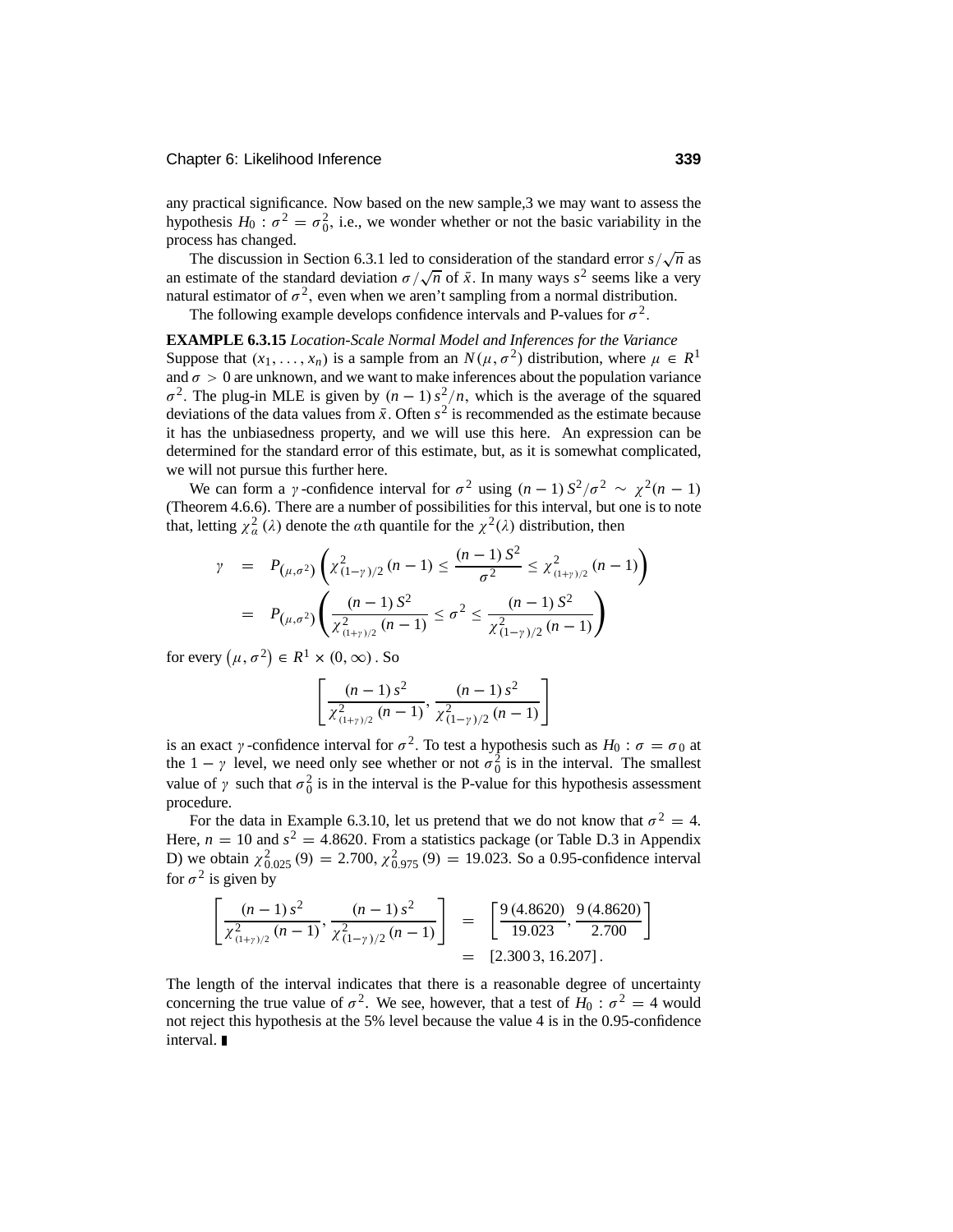### **6.3.5 Sample-Size Calculations: Confidence Intervals**

Quite often a statistician is asked to determine the sample size *n* to ensure that with a very high probability the results of a statistical analysis will yield definitive results. For example, suppose we are going to take a sample of size *n* from a population  $\Pi$  and want to estimate the population mean  $\mu$  so that the estimate is within 0.5 of the true mean with probability at least 0.95. This means that we want the half-length, or margin of error, of the 0.95-confidence interval for the mean to be guaranteed to be less than 0.5.

We consider such problems in the following examples. Note that in general, *samplesize calculations* are the domain of experimental design, which we will discuss more extensively in Chapter 10.

First, we consider the problem of selecting the sample size to ensure that a confidence interval is shorter than some prescribed value.

### **EXAMPLE 6.3.16** *The Length of a Confidence Interval for a Mean*

Suppose we are in the situation described in Example 6.3.6, in which we have a sample  $(x_1, \ldots, x_n)$  from the  $N(\mu, \sigma_0^2)$  model, with  $\mu \in R^1$  unknown and  $\sigma_0^2 > 0$  known. Further suppose that the statistician is asked to determine *n* so that the margin of error for a  $\gamma$ -confidence interval for the population mean  $\mu$  is no greater than a prescribed value  $\delta > 0$ . This entails that *n* be chosen so that

$$
z_{(1+\gamma)/2} \frac{\sigma_0}{\sqrt{n}} \le \delta
$$

or, equivalently, so that

which entails

$$
n \geq \sigma_0^2 \left( \frac{z_{(1+\gamma)/2}}{\delta} \right)^2.
$$

For example, if  $\sigma_0^2 = 10$ ,  $\gamma = 0.95$ , and  $\delta = 0.5$ , then the smallest possible value for *n* is 154.

Now consider the situation described in Example 6.3.8, in which we have a sample  $(x_1,...,x_n)$  from the  $N(\mu, \sigma^2)$  model with  $\mu \in R^1$  and  $\sigma^2 > 0$  both unknown. In this case, we want *n* so that

$$
t_{(1+\gamma)/2} (n-1) \frac{s}{\sqrt{n}} \le \delta,
$$
  

$$
n \ge s^2 \left( \frac{t_{(1+\gamma)/2} (n-1)}{\delta} \right)^2.
$$

But note this also depends on the unobserved value of *s*, so we cannot determine an appropriate value of *n*.

Often, however, we can determine an upper bound on the population standard deviation, say,  $\sigma \leq b$ . For example, suppose we are measuring human heights in centimeters. Then we have a pretty good idea of upper and lower bounds on the possible heights we will actually obtain. Therefore, with the normality assumption, the interval given by the population mean, plus or minus three standard deviations, must be contained within the interval given by the upper and lower bounds. So dividing the length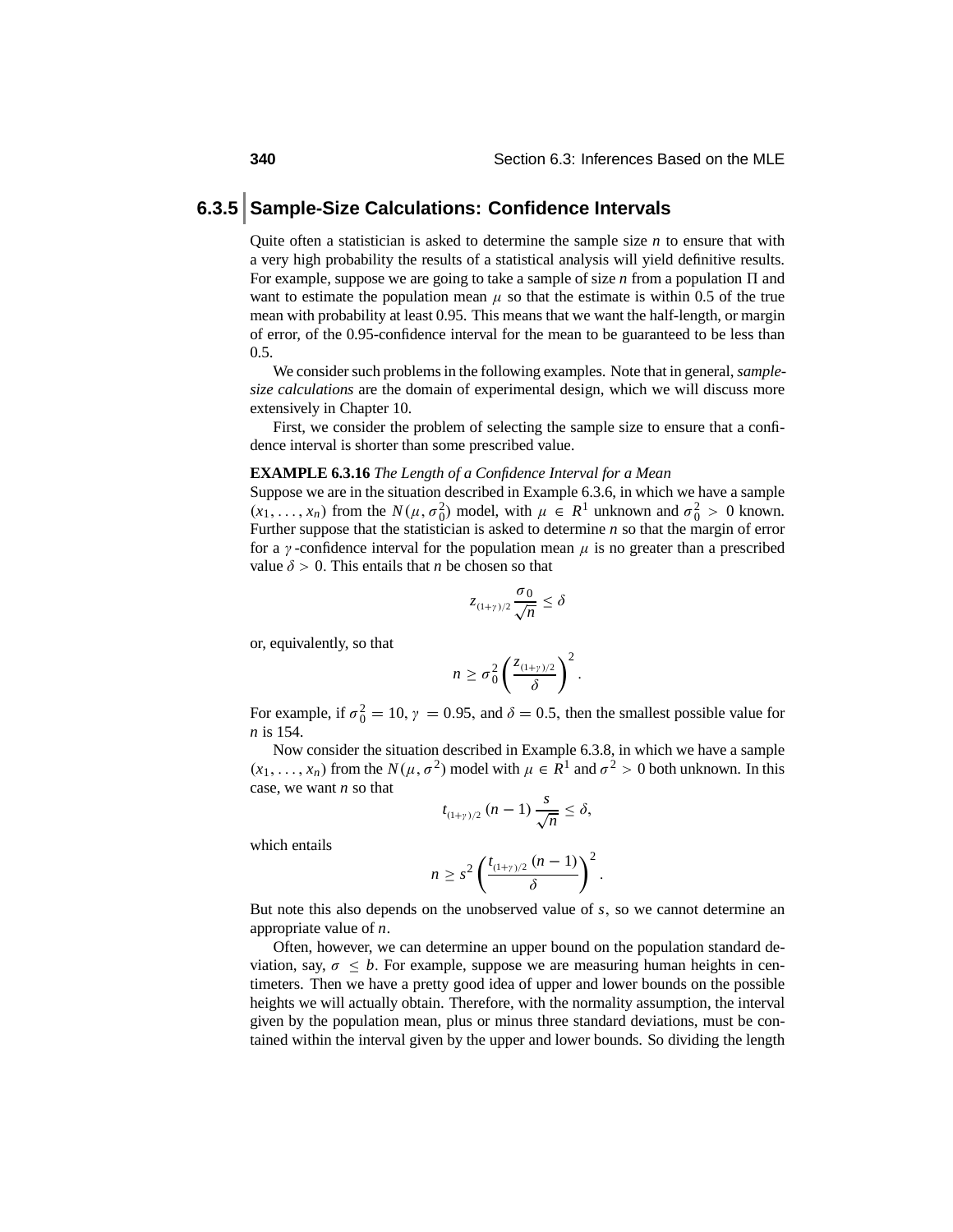of this interval by 6 gives a plausible upper bound *b* for the value of  $\sigma$ . In any case, when we have such an upper bound, we can expect that  $s \leq b$ , at least if we choose *b* conservatively. Therefore, we take *n* to satisfy

$$
n \ge b^2 \left( \frac{t_{(1+\gamma)/2} (n-1)}{\delta} \right)^2.
$$

Note that we need to evaluate  $t_{(1+\gamma)/2}$   $(n-1)$  for each *n* as well. It is wise to be fairly conservative in our choice of *n* in this case, i.e., do not choose the smallest possible value.

### **EXAMPLE 6.3.17** *The Length of a Confidence Interval for a Proportion*

Suppose we are in the situation described in Example 6.3.2, in which we have a sample  $(x_1, \ldots, x_n)$  from the Bernoulli( $\theta$ ) model and  $\theta \in [0, 1]$  is unknown. The statistician is required to specify the sample size  $n$  so that the margin of error of a  $\gamma$ -confidence interval for  $\theta$  is no greater than a prescribed value  $\delta$ . So, from Example 6.3.7, we want *n* to satisfy

$$
z_{(1+\gamma)/2}\sqrt{\frac{\bar{x}(1-\bar{x})}{n}} \le \delta,\tag{6.3.9}
$$

and this entails

$$
n \geq \bar{x} \left(1 - \bar{x}\right) \left(\frac{z_{(1+\gamma)/2}}{\delta}\right)^2.
$$

Because this also depends on the unobserved  $\bar{x}$ , we cannot determine *n*. Note, however, that  $0 \le \bar{x} (1 - \bar{x}) \le 1/4$  for every  $\bar{x}$  (plot this function) and that this upper bound is achieved when  $\bar{x} = 1/2$ . Therefore, if we determine *n* so that

$$
n \geq \frac{1}{4} \left( \frac{z_{(1+\gamma)/2}}{\delta} \right)^2,
$$

then we know that (6.3.9) is satisfied. For example, if  $\gamma = 0.95, \delta = 0.1$ , the smallest possible value of *n* is 97; if  $\gamma = 0.95$ ,  $\delta = 0.01$ , the smallest possible value of *n* is 9604.

## **6.3.6 Sample-Size Calculations: Power**

Suppose the purpose of a study is to assess a specific hypothesis  $H_0: \psi(\theta) = \psi_0$  and it is has been decided that the results will be declared statistically significant whenever the P-value is less than  $\alpha$ . Suppose that the statistician is asked to choose  $n$ , so that the P-value obtained is smaller than  $\alpha$ , with probability at least  $\beta_0$ , at some specific  $\theta_1$  such that  $\psi(\theta_1) \neq \psi_0$ . The probability that the P-value is less than  $\alpha$  for a specific value of  $\theta$  is called the *power* of the test at  $\theta$ . We will denote this by  $\beta(\theta)$  and call  $\beta$ the *power function* of the test. The notation  $\beta$  is not really complete, as it suppresses the dependence of  $\beta$  on  $\psi$ ,  $\psi_0$ ,  $\alpha$ ,  $n$ , and the test procedure, but we will assume that these are clear in a particular context. The problem the statistician is presented with can then be stated as: Find *n* so that  $\beta(\theta_1) \geq \beta_0$ .

The power function of a test is a measure of the sensitivity of the test to detect departures from the null hypothesis. We choose  $\alpha$  small ( $\alpha = 0.05, 0.01$ , etc.) so that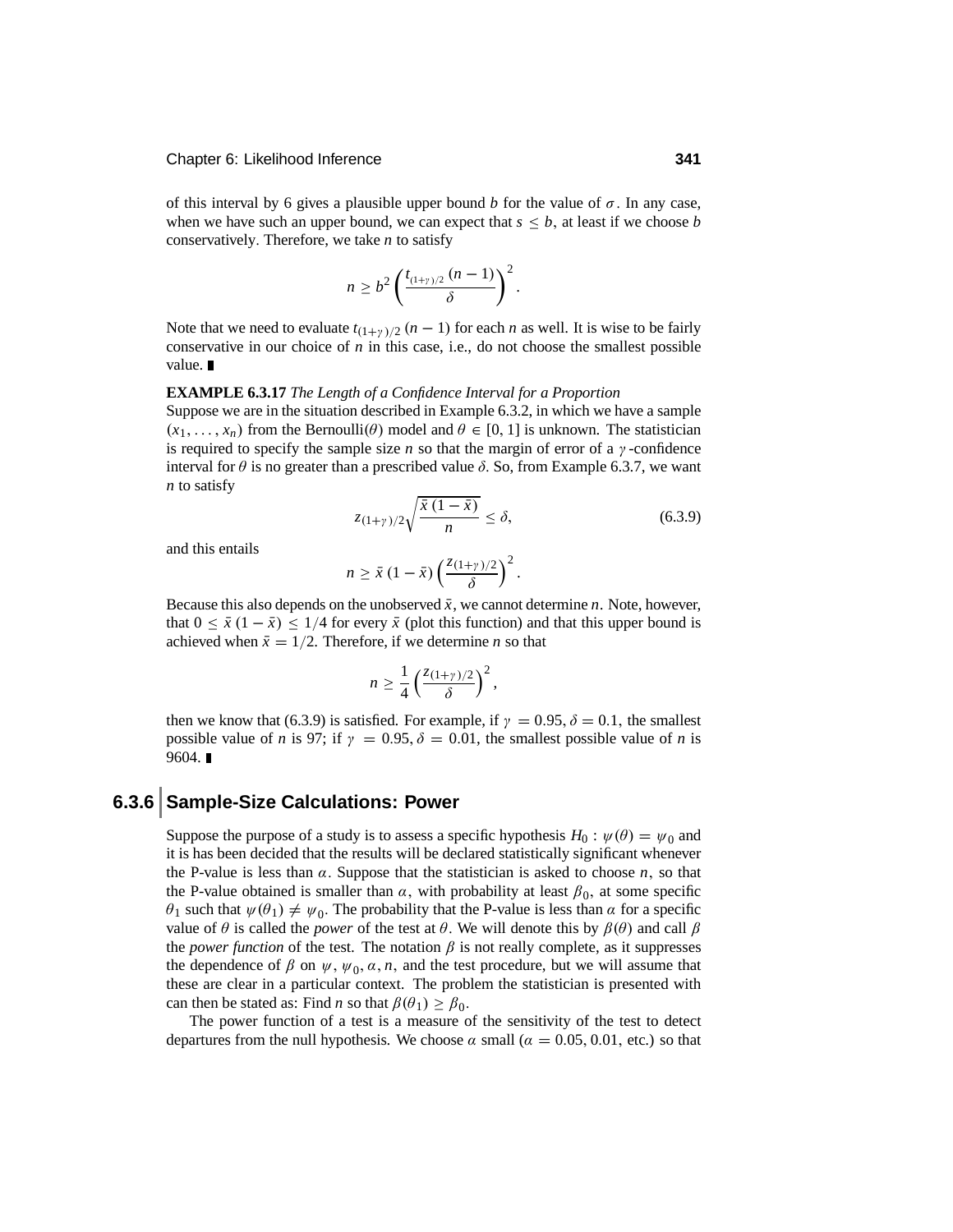we do not erroneously declare that we have evidence against the null hypothesis when the null hypothesis is in fact true. When  $\psi(\theta) \neq \psi_0$ , then  $\beta(\theta)$  is the probability that the test does the right thing and detects that  $H_0$  is false.

For any test procedure, it is a good idea to examine its power function, perhaps for several choices of  $\alpha$ , to see how good the test is at detecting departures. For it can happen that we do not find any evidence against a null hypothesis when it is false because the sample size is too small. In such a case, the power will be small at  $\theta$  values that represent practically significant departures from *H*0. To avoid this problem, we should always choose a value  $\psi_1$  that represents a practically significant departure from  $\psi_0$  and then determine *n* so that we reject  $H_0$  with high probability when  $\psi(\theta) = \psi_1$ .

We consider the computation and use of the power function in several examples.

**EXAMPLE 6.3.18** *The Power Function in the Location Normal Model* For the two-sided *z*-test in Example 6.3.9, we have

$$
\beta(\mu) = P_{\mu} \left( 2 \left[ 1 - \Phi \left( \left| \frac{\bar{X} - \mu_0}{\sigma_0 / \sqrt{n}} \right| \right) \right] < \alpha \right)
$$
\n
$$
= P_{\mu} \left( \Phi \left( \left| \frac{\bar{X} - \mu_0}{\sigma_0 / \sqrt{n}} \right| \right) > 1 - \frac{\alpha}{2} \right) = P_{\mu} \left( \left| \frac{\bar{X} - \mu_0}{\sigma_0 / \sqrt{n}} \right| > z_{(1 - \alpha/2)} \right)
$$
\n
$$
= P_{\mu} \left( \frac{\bar{X} - \mu_0}{\sigma_0 / \sqrt{n}} > z_{(1 - \alpha/2)} \right) + P_{\mu} \left( \frac{\bar{X} - \mu_0}{\sigma_0 / \sqrt{n}} < -z_{(1 - \alpha/2)} \right)
$$
\n
$$
= P_{\mu} \left( \frac{\bar{X} - \mu}{\sigma_0 / \sqrt{n}} > \frac{\mu_0 - \mu}{\sigma_0 / \sqrt{n}} + z_{(1 - \alpha/2)} \right) + P_{\mu} \left( \frac{\bar{X} - \mu}{\sigma_0 / \sqrt{n}} < \frac{\mu_0 - \mu}{\sigma_0 / \sqrt{n}} - z_{(1 - \alpha/2)} \right)
$$
\n
$$
= 1 - \Phi \left( \frac{\mu_0 - \mu}{\sigma_0 / \sqrt{n}} + z_{(1 - \alpha/2)} \right) + \Phi \left( \frac{\mu_0 - \mu}{\sigma_0 / \sqrt{n}} - z_{(1 - \alpha/2)} \right). \tag{6.3.10}
$$

Notice that

$$
\beta(\mu) = \beta(\mu_0 + (\mu - \mu_0)) = \beta(\mu_0 - (\mu - \mu_0)),
$$

so  $\beta$  is symmetric about  $\mu_0$  (put  $\delta = \mu - \mu_0$  and  $\mu = \mu_0 + \delta$  in the expression for  $\beta(\mu)$  and we get the same value).

Differentiating (6.3.10) with respect to  $\sqrt{n}$ , we obtain

$$
\left[\varphi\left(\frac{\mu_0 - \mu}{\sigma_0/\sqrt{n}} - z_{(1 - \alpha/2)}\right) - \varphi\left(\frac{\mu_0 - \mu}{\sigma_0/\sqrt{n}} + z_{(1 - \alpha/2)}\right)\right] \frac{\mu_0 - \mu}{\sigma_0} \tag{6.3.11}
$$

where  $\varphi$  is the density of the  $N(0, 1)$  distribution. We can establish that (6.3.11) is always nonnegative (see Challenge 6.3.34). This implies that  $\beta(\mu)$  is increasing in *n*, so we need only solve  $\beta(\mu_1) = \beta_0$  for *n* (the solution may not be an integer) to determine a suitable sample size (all larger values of *n* will give a larger power).

For example, when  $\sigma_0 = 1, \alpha = 0.05, \beta_0 = 0.99$ , and  $\mu_1 = \mu_0 \pm 0.1$ , we must find *n* satisfying

$$
1 - \Phi\left(\sqrt{n}(0.1) + 1.96\right) + \Phi\left(\sqrt{n}(0.1) - 1.96\right) = 0.99. \tag{6.3.12}
$$

(Note the symmetry of  $\beta$  about  $\mu_0$  means we will get the same answer if we use  $\mu_0$ –0.1 here instead of  $\mu_0 + 0.1$ .) Tabulating (6.3.12) as a function of *n* using a statistical package determines that  $n = 785$  is the smallest value achieving the required bound.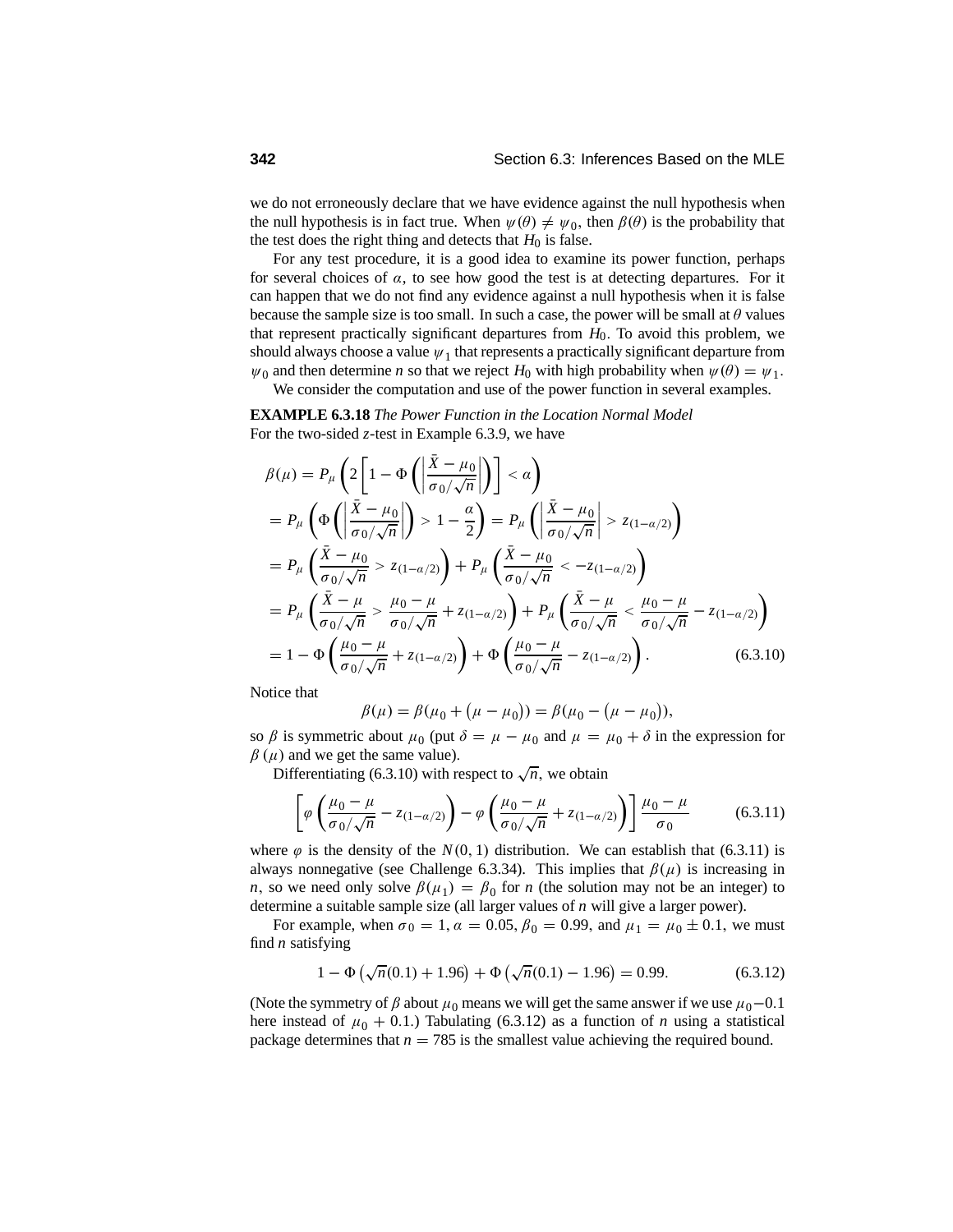Also observe that the derivative of (6.3.10) with respect to  $\mu$  is given by

$$
\left[\varphi\left(\frac{\mu_0-\mu}{\sigma_0/\sqrt{n}}+z_{(1-a/2)}\right)-\varphi\left(\frac{\mu_0-\mu}{\sigma_0/\sqrt{n}}-z_{(1-a/2)}\right)\right]\frac{\sqrt{n}}{\sigma_0}.\tag{6.3.13}
$$

This is positive when  $\mu > \mu_0$ , negative when  $\mu < \mu_0$ , and takes the value 0 when  $\mu = \mu_0$  (see Challenge 6.3.35). From (6.3.10) we have that  $\beta(\mu) \rightarrow 1$  as  $\mu \rightarrow \pm \infty$ . These facts establish that  $\beta$  takes its minimum value at  $\mu_0$  and that it is increasing as we move away from  $\mu_0$ . Therefore, once we have determined *n* so that the power is at least  $\beta_0$  at some  $\mu_1$ , we know that the power is at least  $\beta_0$  for all values of  $\mu$  satisfying  $|\mu_0 - \mu| \geq |\mu_0 - \mu_1|.$ 

As an example of this, consider Figure 6.3.5, where we have plotted the power function when  $n = 10$ ,  $\mu_0 = 0$ ,  $\sigma_0 = 1$ , and  $\alpha = 0.05$  so that

$$
\beta(\mu) = 1 - \Phi\left(\sqrt{10}\mu + 1.96\right) + \Phi\left(\sqrt{10}\mu - 1.96\right).
$$

Notice the symmetry about  $\mu_0 = 0$  and the fact that  $\beta(\mu)$  increases as  $\mu$  moves away from 0. We obtain  $\beta(1.2) = 0.967$  so that when  $\mu = \pm 1.2$ , the probability that the P-value for testing  $H_0$ :  $\mu = 0$  will be less than 0.05 is 0.967. Of course, as we increase *n*, this graph will rise even more steeply to 1 as we move away from 0.



Figure 6.3.5: Plot of the power function  $\beta(\mu)$  for Example 6.3.18 when  $\alpha = 0.05$ ,  $\mu_0 = 0$ , and  $\sigma_0 = 1$  is assumed known.

Many statistical packages contain the power function as a built-in function for various tests. This is very convenient for examining the sensitivity of the test and determining sample sizes.

**EXAMPLE 6.3.19** *The Power Function for* θ *in the Bernoulli Model* For the two-sided test in Example 6.3.11, we have that the power function is given by

$$
\beta(\theta) = P_{\theta}\left(2\left[1 - \Phi\left(\left|\frac{\sqrt{n}(\bar{X} - \theta_0)}{\sqrt{\theta_0(1 - \theta_0)}}\right|\right) < \alpha\right]\right).
$$

Under the assumption that we choose *n* large enough so that  $\overline{X}$  is approximately distributed  $N(\theta, \theta (1 - \theta)/n)$ , the approximate calculation of this power function can be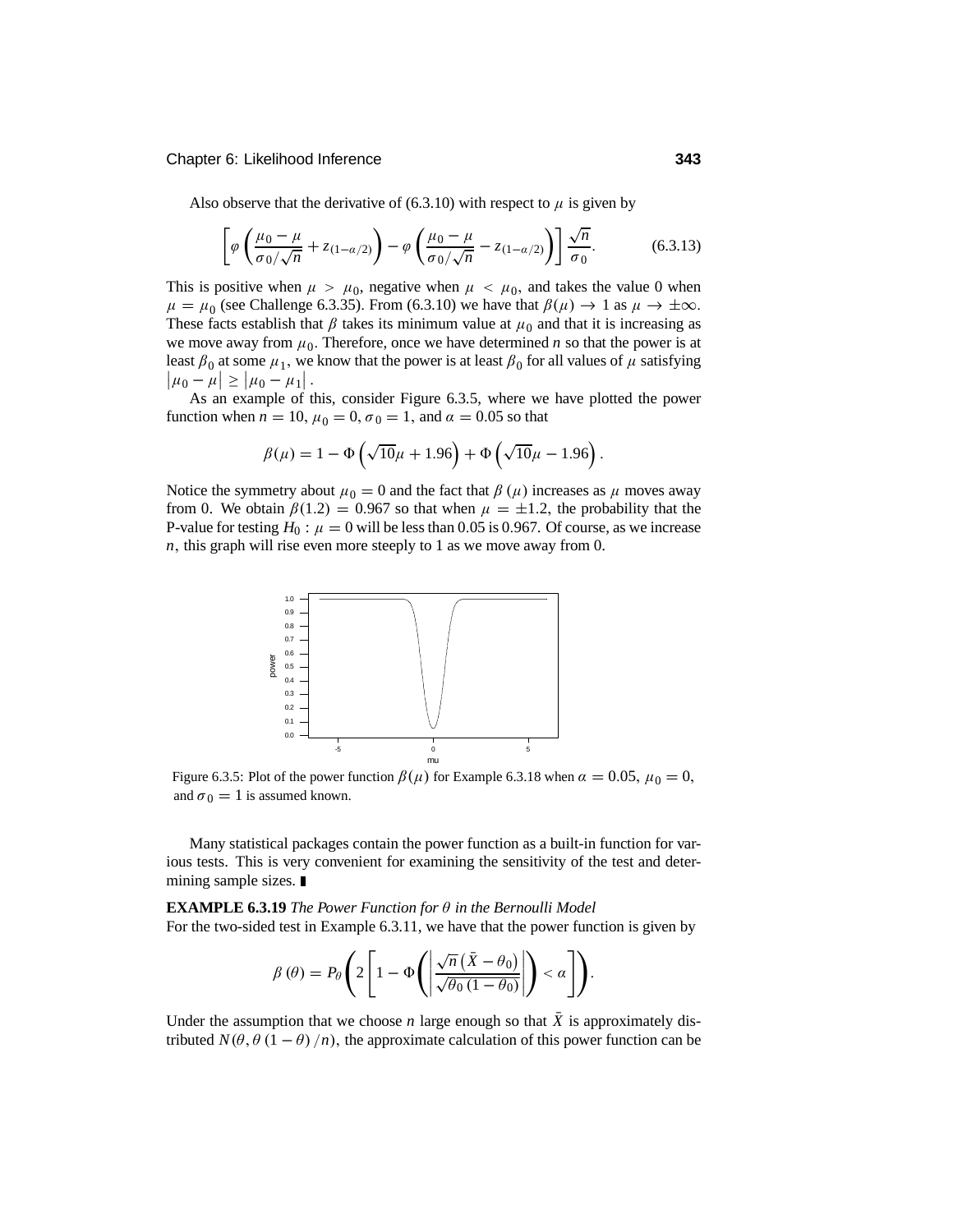approached as in Example 6.3.18, when we put  $\sigma_0 = \theta (1 - \theta)$ . We do not pursue this calculation further here but note that many statistical packages will evaluate  $\beta$  as a built-in function.

**EXAMPLE 6.3.20** *The Power Function in the Location-Scale Normal Model* For the two-sided *t*-test in Example 6.3.13, we have

$$
\beta_n(\mu, \sigma^2) = P_{(\mu, \sigma^2)} \left( 2 \left[ 1 - G \left( \left| \frac{\bar{X} - \mu_0}{S / \sqrt{n}} \right| ; n - 1 \right) \right] < \alpha \right)
$$
\n
$$
= P_{(\mu, \sigma^2)} \left( \left| \frac{\bar{X} - \mu_0}{S / \sqrt{n}} \right| > t_{(1 - \alpha/2)} (n - 1) \right),
$$

where  $G(\cdot; n-1)$  is the cumulative distribution function of the  $t(n-1)$  distribution. Notice that it is a function of both  $\mu$  and  $\sigma^2$ . In particular, we have to specify both  $\mu$  and  $\sigma^2$  and then determine *n* so that  $\beta_n(\mu, \sigma^2) \ge \beta_0$ . Many statistical packages will have the calculation of this power function built-in so that an appropriate *n* can be determined using this. Alternatively, we can use Monte Carlo methods to approximate the distribution function of

$$
\left| \frac{\bar{X} - \mu_0}{S / \sqrt{n}} \right|
$$

when sampling from the  $N(\mu, \sigma^2)$ , for a variety of values of *n*, to determine an appropriate value.

### **Summary of Section 6.3**

- The MLE  $\hat{\theta}$  is the best supported value of the parameter  $\theta$  by the model and data. As such, it makes sense to base the derivation of inferences about some characteristic  $\psi(\theta)$  on the MLE. These inferences include estimates and their standard errors, confidence intervals, and the assessment of hypotheses via Pvalues.
- An important aspect of the design of a sampling study is to decide on the size *<sup>n</sup>* of the sample to ensure that the results of the study produce sufficiently accurate results. Prescribing the half-lengths of confidence intervals (margins of error) or the power of a test are two techniques for doing this.

### **EXERCISES**

**6.3.1** Suppose measurements (in centimeters) are taken using an instrument. There is error in the measuring process and a measurement is assumed to be distributed  $N(\mu, \sigma_0^2)$ , where  $\mu$  is the exact measurement and  $\sigma_0^2 = 0.5$ . If the (*n* = 10) measurements 4.7, 5.5, 4.4, 3.3, 4.6, 5.3, 5.2, 4.8, 5.7, 5.3 were obtained, assess the hypothesis  $H_0$ :  $\mu = 5$  by computing the relevant P-value. Also compute a 0.95-confidence interval for the unknown  $\mu$ .

**6.3.2** Suppose in Exercise 6.3.1, we drop the assumption that  $\sigma_0^2 = 0.5$ . Then assess the hypothesis  $H_0$ :  $\mu = 5$  and compute a 0.95-confidence interval for  $\mu$ .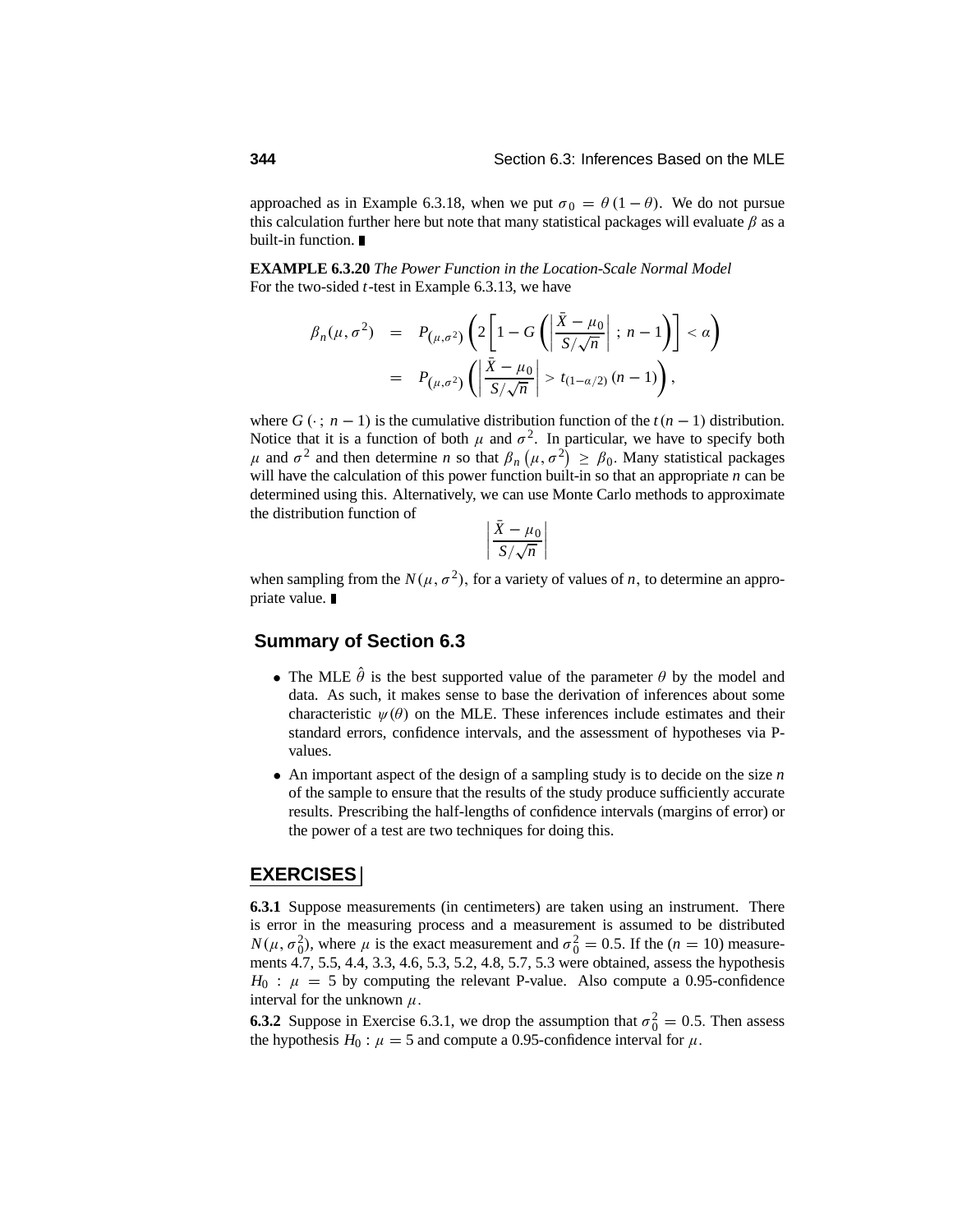### Chapter 6: Likelihood Inference **345**

**6.3.3** Marks on an exam in a statistics course are assumed to be normally distributed with unknown mean but with variance equal to 5. A sample of four students is selected, and their marks are 52, 63, 64, 84. Assess the hypothesis  $H_0$ :  $\mu = 60$  by computing the relevant P-value and compute a 0.95-confidence interval for the unknown  $\mu$ .

**6.3.4** Suppose in Exercise 6.3.3 that we drop the assumption that the population variance is 5. Assess the hypothesis  $H_0$ :  $\mu = 60$  by computing the relevant P-value and compute a 0.95-confidence interval for the unknown  $\mu$ .

**6.3.5** Suppose that in Exercise 6.3.3 we had only observed one mark and that this was 52. Assess the hypothesis  $H_0$ :  $\mu = 60$  by computing the relevant P-value and compute a 0.95-confidence interval for the unknown  $\mu$ . Is it possible to compute a P-value and construct a 0.95-confidence interval for  $\mu$  without the assumption that we know the population variance? Explain your answer and, if your answer is no, determine the minimum sample size *n* for which inference is possible without the assumption that the population variance is known.

**6.3.6** Assume that the speed of light data in Table 6.3.1 is a sample from an  $N(\mu, \sigma^2)$ distribution for some unknown values of  $\mu$  and  $\sigma^2$ . Determine a 0.99-confidence interval for  $\mu$ . Assess the null hypothesis  $H_0$ :  $\mu = 24$ .

**6.3.7** A manufacturer wants to assess whether or not rods are being constructed appropriately, where the diameter of the rods is supposed to be 1.0 cm and the variation in the diameters is known to be distributed  $N(\mu, 0.1)$ . The manufacturer is willing to tolerate a deviation of the population mean from this value of no more than 0.1 cm, i.e., if the population mean is within the interval  $1.0 \pm 0.1$  cm, then the manufacturing process is performing correctly. A sample of  $n = 500$  rods is taken, and the average diameter of these rods is found to be  $\bar{x} = 1.05$  cm, with  $s^2 = 0.083$  cm<sup>2</sup>. Are these results statistically significant? Are the results practically significant? Justify your answers.

**6.3.8** A polling firm conducts a poll to determine what proportion  $\theta$  of voters in a given population will vote in an upcoming election. A random sample of  $n = 250$  was taken from the population, and the proportion answering yes was 0.62. Assess the hypothesis  $H_0$ :  $\theta = 0.65$  and construct an approximate 0.90-confidence interval for  $\theta$ .

**6.3.9** A coin was tossed  $n = 1000$  times, and the proportion of heads observed was 0.51. Do we have evidence to conclude that the coin is unfair?

**6.3.10** How many times must we toss a coin to ensure that a 0.95-confidence interval for the probability of heads on a single toss has length less than 0.1, 0.05, and 0 .01, respectively?

**6.3.11** Suppose a possibly biased die is rolled 30 times and that the face containing two pips comes up 10 times. Do we have evidence to conclude that the die is biased?

**6.3.12** Suppose a measurement on a population is assumed to be distributed  $N(\mu, 2)$ where  $\mu \in R^1$  is unknown and that the size of the population is very large. A researcher wants to determine a 0.95-confidence interval for  $\mu$  that is no longer than 1. What is the minimum sample size that will guarantee this?

**6.3.13** Suppose  $(x_1, \ldots, x_n)$  is a sample from a Bernoulli $(\theta)$  with  $\theta \in [0, 1]$  unknown. (a) Show that  $\sum_{i=1}^{n} (x_i - \bar{x})^2 = n\bar{x}(1 - \bar{x})$ . (Hint:  $x_i^2 = x_i$ .)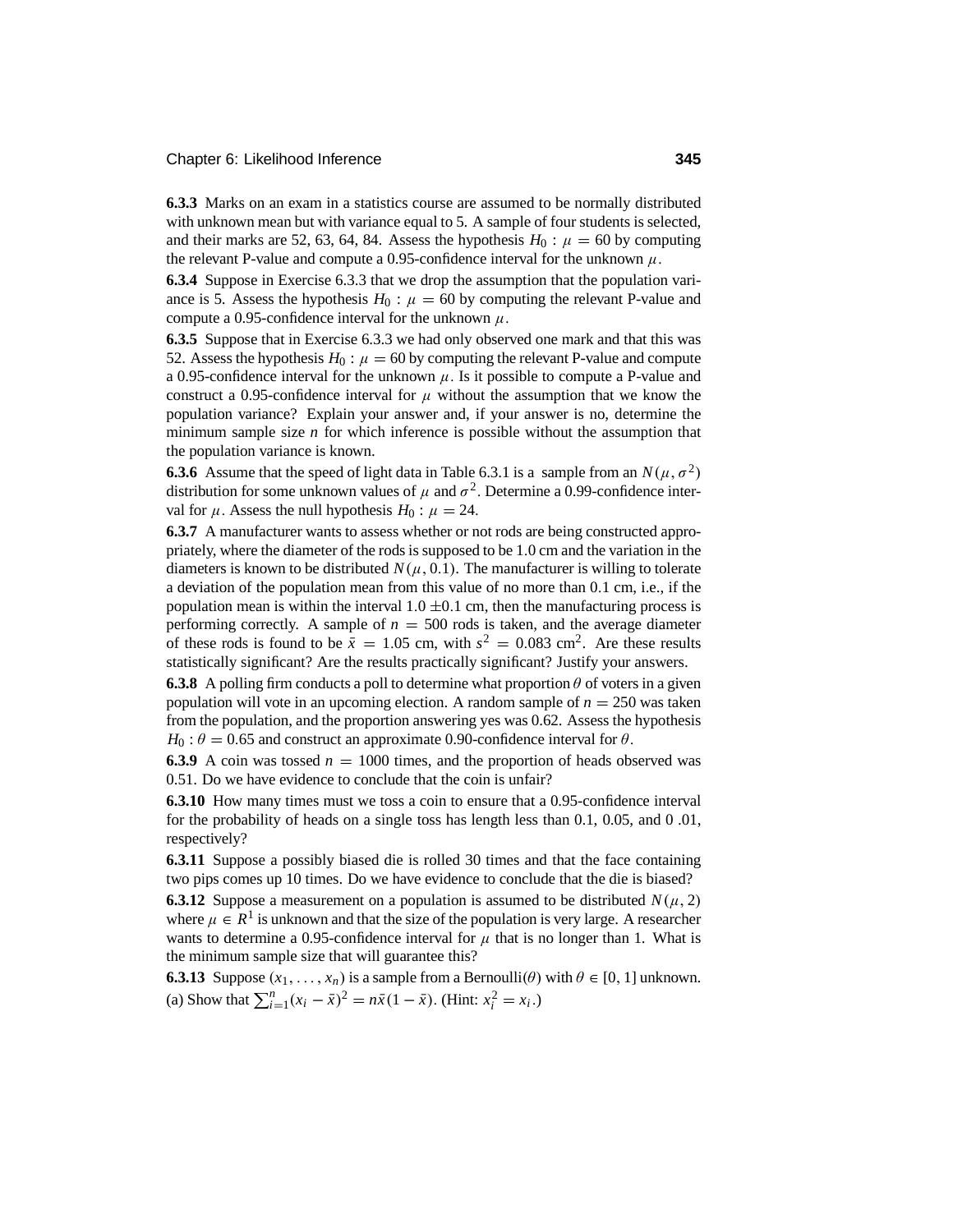(b) If *X* ∼ Bernoulli( $\theta$ ), then  $\sigma^2$  = Var(*X*) =  $\theta$ (1 −  $\theta$ ). Record the relationship between the plug-in estimate of  $\sigma^2$  and that given by  $s^2$  in (5.5.5).

(c) Since  $s^2$  is an unbiased estimator of  $\sigma^2$  (see Problem 6.3.23), use the results in part (b) to determine the bias in the plug-in estimate. What happens to this bias as  $n \to \infty$ ? **6.3.14** Suppose you are told that, based on some data, a 0.95-confidence interval for a characteristic  $\psi(\theta)$  is given by (1.23, 2.45). You are than asked if there is any evidence against the hypothesis  $H_0$ :  $\psi(\theta) = 2$ . State your conclusion and justify your reasoning.

**6.3.15** Suppose that  $x_1$  is a value from a Bernoulli( $\theta$ ) with  $\theta \in [0, 1]$  unknown.

(a) Is  $x_1$  an unbiased estimator of  $\theta$ ?

(a) Is  $x_1^2$  an unbiased estimator of  $\theta^2$ ?

**6.3.16** Suppose a plug-in MLE of a characteristic  $\psi(\theta)$  is given by 5.3. Also a P-value was computed to assess the hypothesis  $H_0$ :  $\psi(\theta) = 5$  and the value was 0.000132. If you are told that differences among values of  $\psi(\theta)$  less than 0.5 are of no importance as far as the application is concerned, then what do you conclude from these results? Suppose instead you were told that differences among values of  $\psi(\theta)$  less than 0.25 are of no importance as far as the application is concerned, then what do you conclude from these results?

**6.3.17** A P-value was computed to assess the hypothesis  $H_0: \psi(\theta) = 0$  and the value 0.22 was obtained. The investigator says this is strong evidence that the hypothesis is correct. How do you respond?

**6.3.18** A P-value was computed to assess the hypothesis  $H_0: \psi(\theta) = 1$  and the value 0.55 was obtained. You are told that differences in  $\psi(\theta)$  greater than 0.5 are considered to be practically significant but not otherwise. The investigator wants to know if enough data were collected to reliably detect a difference of this size or greater. How would you respond?

### **COMPUTER EXERCISES**

**6.3.19** Suppose a measurement on a population can be assumed to follow the  $N(\mu, \sigma^2)$ distribution, where  $(\mu, \sigma^2) \in R^1 \times (0, \infty)$  is unknown and the size of the population is very large. A very conservative upper bound on  $\sigma$  is given by 5. A researcher wants to determine a 0.95-confidence interval for  $\mu$  that is no longer than 1. Determine a sample size that will guarantee this. (Hint: Start with a large sample approximation.)

**6.3.20** Suppose a measurement on a population is assumed to be distributed  $N(\mu, 2)$ , where  $\mu \in R^1$  is unknown and the size of the population is very large. A researcher wants to assess a null hypothesis  $H_0$ :  $\mu = \mu_0$  and ensure that the probability is at least 0.80 that the P-value is less than 0.05 when  $\mu = \mu_0 \pm 0.5$ . What is the minimum sample size that will guarantee this? (Hint: Tabulate the power as a function of the sample size *n*.)

**6.3.21** Generate  $10^3$  samples of size  $n = 5$  from the Bernoulli(0.5) distribution. For each of these samples, calculate (6.3.5) with  $\gamma = 0.95$  and record the proportion of intervals that contain the true value. What do you notice? Repeat this simulation with  $n = 20$ . What do you notice?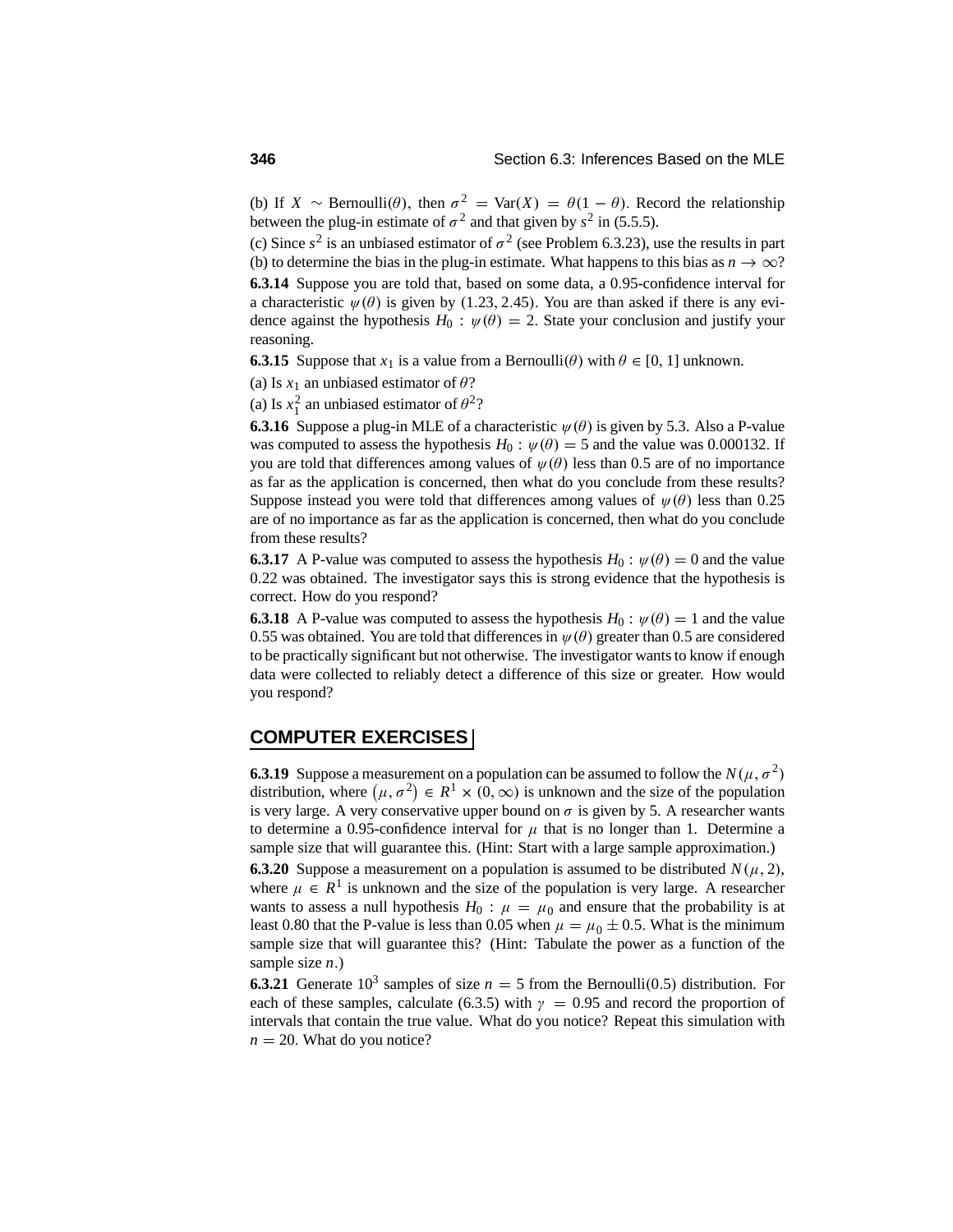**6.3.22** Generate  $10^4$  samples of size  $n = 5$  from the  $N(0, 1)$  distribution. For each of these samples, calculate the interval  $(\bar{x} - s/\sqrt{5}, \bar{x} + s/\sqrt{5})$ , where *s* is the sample standard deviation, and compute the proportion of times this interval contains  $\mu$ . Repeat this simulation with  $n = 10$  and 100 and compare your results.

### **PROBLEMS**

**6.3.23** Suppose that  $(x_1, \ldots, x_n)$  is a sample from a distribution with mean  $\mu$  and variance  $\sigma^2$ .

(a) Prove that  $s^2$  given by (5.5.5) is an unbiased estimator of  $\sigma^2$ .

(b) If instead we estimate  $\sigma^2$  by  $(n-1)s^2/n$ , then determine the bias in this estimate and what happens to it as  $n \to \infty$ .

**6.3.24** Suppose we have two unbiased estimators  $T_1$  and  $T_2$  of  $\psi(\theta) \in R^1$ .

(a) Show that  $\alpha T_1 + (1 - \alpha)T_2$  is also an unbiased estimator of  $\psi(\theta)$  whenever  $\alpha \in$ [0, 1].

(b) If *T*<sup>1</sup> and *T*<sup>2</sup> are also independent, e.g., determined from independent samples, then calculate Var $_{\theta}$ ( $\alpha T_1 + (1 - \alpha)T_2$ ) in terms of Var $_{\theta}$ ( $T_1$ ) and Var $_{\theta}$ ( $T_2$ ).

(c) For the situation in part (b), determine the best choice of  $\alpha$  in the sense that for this choice Var $\theta(\alpha T_1 + (1-\alpha)T_2)$  is smallest. What is the effect on this combined estimator of  $T_1$  having a very large variance relative to  $T_2$ ?

(d) Repeat part (b) and (c), but now do not assume that  $T_1$  and  $T_2$  are independent so  $\text{Var}_{\theta}(\alpha T_1 + (1 - \alpha)T_2)$  will also involve  $\text{Cov}_{\theta}(T_1, T_2)$ .

**6.3.25** (*One-sided confidence intervals for means*) Suppose that  $(x_1, \ldots, x_n)$  is a sample from an  $N(\mu, \sigma_0^2)$  distribution, where  $\mu \in R^1$  is unknown and  $\sigma_0^2$  is known. Suppose we want to make inferences about the interval  $\psi(\mu) = (-\infty, \mu)$ . Consider the problem of finding an interval  $C(x_1, \ldots, x_n) = (-\infty, u(x_1, \ldots, x_n))$  that covers the interval  $(-\infty, \mu)$  with probability at least  $\gamma$ . So we want  $\mu$  such that for every  $\mu$ ,

$$
P_{\mu}(\mu \leq u(X_1,\ldots,X_n))\geq \gamma.
$$

Note that  $(-\infty, \mu)$  ⊂  $(-\infty, u(x_1,...,x_n))$  if and only if  $\mu \leq u(x_1,...,x_n)$ , so  $C(x_1, \ldots, x_n)$  is called a left-sided  $\gamma$ -confidence interval for  $\mu$ . Obtain an exact leftsided *γ*-confidence interval for *μ* using  $u(x_1,...,x_n) = \bar{x} + k(\sigma_0/\sqrt{n})$ , i.e., find the *k* that gives this property.

**6.3.26** (*One-sided hypotheses for means*) Suppose that  $(x_1, \ldots, x_n)$  is a sample from a  $N(\mu, \sigma_0^2)$  distribution, where  $\mu$  is unknown and  $\sigma_0^2$  is known. Suppose we want to assess the hypothesis  $H_0$ :  $\mu \leq \mu_0$ . Under these circumstances, we say that the observed value  $\bar{x}$  is surprising if  $\bar{x}$  occurs in a region of low probability for every distribution in *H*<sub>0</sub>. Therefore, a sensible P-value for this problem is max<sub> $\mu \in H_0$ </sub>  $P_{\mu}$  (*X* > *x*). Show that this leads to the P-value  $1 - \Phi((\bar{x} - \mu_0)/(\sigma_0/\sqrt{n}))$ .

**6.3.27** Determine the form of the power function associated with the hypothesis assessment procedure of Problem 6.3.26, when we declare a test result as being statistically significant whenever the P-value is less than  $\alpha$ .

**6.3.28** Repeat Problems 6.3.25 and 6.3.26, but this time obtain a right-sided γ -confidence interval for  $\mu$  and assess the hypothesis  $H_0: \mu \geq \mu_0$ .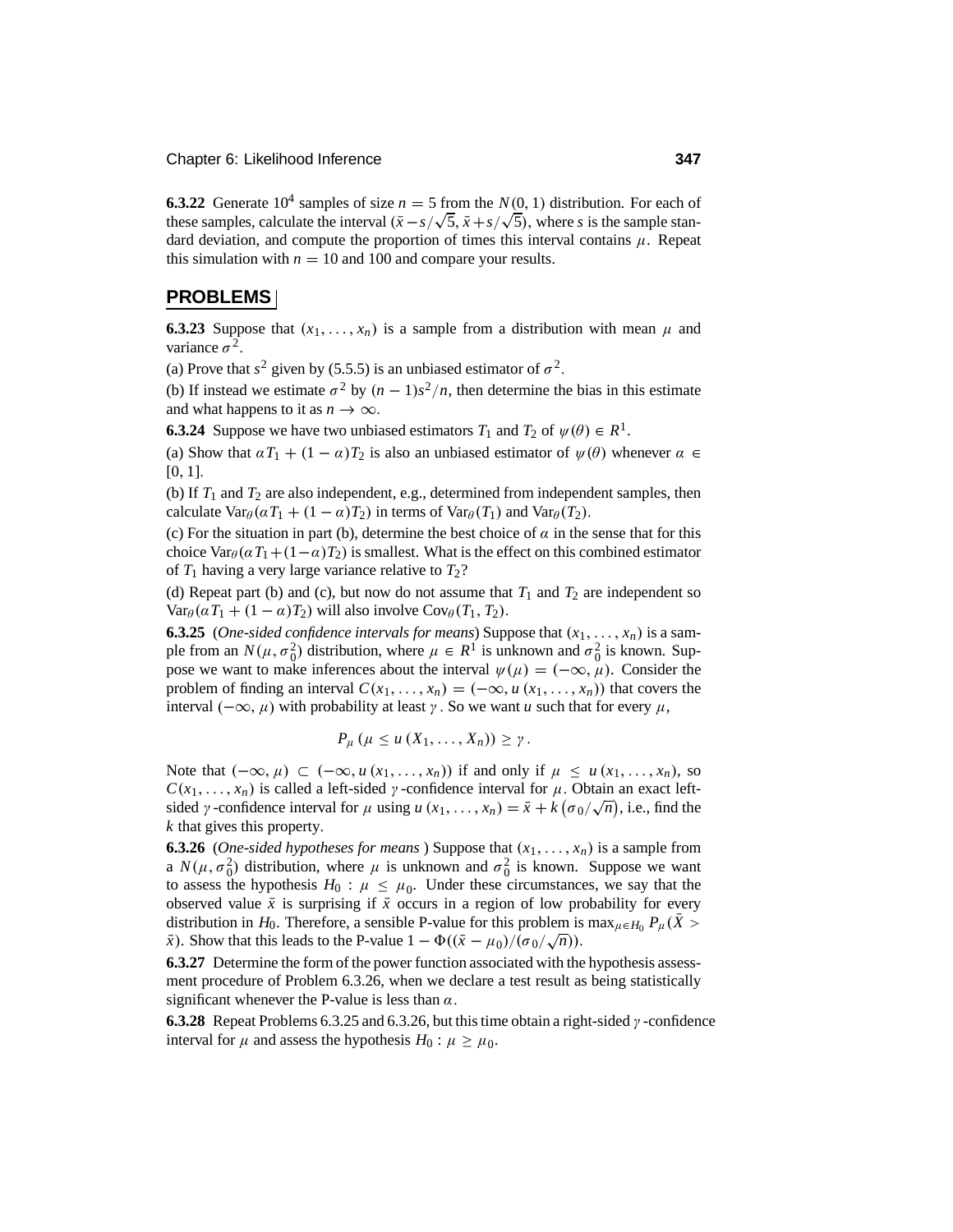**6.3.29** Repeat Problems 6.3.25 and 6.3.26, but this time do not assume the population variance is known. In particular, determine *k* so that  $u(x_1, ..., x_n) = \bar{x} + k(s/\sqrt{n})$ gives an exact left-sided  $\gamma$ -confidence interval for  $\mu$  and show that the P-value for testing  $H_0: \mu \leq \mu_0$  is given by

$$
1-G\left(\frac{\bar{x} - \mu_0}{\sigma_0/\sqrt{n}} \, ; \, n-1\right).
$$

**6.3.30** (*One-sided confidence intervals for variances*) Suppose that  $(x_1, \ldots, x_n)$  is a sample from the  $N(\mu, \sigma^2)$  distribution, where  $(\mu, \sigma^2) \in R^T \times (0, \infty)$  is unknown, and we want a  $\gamma$ -confidence interval of the form

$$
C(x_1,\ldots,x_n)=(0,u(x_1,\ldots,x_n))
$$

for  $\sigma^2$ . If  $u(x_1,...,x_n) = ks^2$ , then determine k so that this interval is an exact  $\gamma$ confidence interval.

**6.3.31** (*One-sided hypotheses for variances*) Suppose that  $(x_1, \ldots, x_n)$  is a sample from the  $N(\mu, \sigma^2)$  distribution, where  $(\mu, \sigma^2) \in R^1 \times (0, \infty)$  is unknown, and we want to assess the hypothesis  $H_0$ :  $\sigma^2 \le \sigma_0^2$ . Argue that the sample variance  $s^2$  is surprising if  $s^2$  is large and that, therefore, a sensible P-value for this problem is to compute  $\max_{(\mu,\sigma^2)\in H_0} P_{\mu} (S^2 > s^2)$ . Show that this leads to the P-value

$$
1-H\left(\frac{(n-1)s^2}{\sigma_0^2}\,;\,n-1\right),
$$

where *H* (·; *n* − 1) is the distribution function of the  $\chi^2$  (*n* − 1) distribution.

**6.3.32** Determine the form of the power function associated with the hypothesis assessment procedure of Problem 6.3.31, for computing the probability that the P-value is less than  $\alpha$ .

**6.3.33** Repeat Exercise 6.3.7, but this time do not assume that the population variance is known. In this case, the manufacturer deems the process to be under control if the population standard deviation is less than or equal to 0.1 and the population mean is in the interval  $1.0 \pm 0.1$  cm. Use Problem 6.3.31 for the test concerning the population variance.

### **CHALLENGES**

**6.3.34** Prove that (6.3.11) is always nonnegative. (Hint: Use the facts that  $\varphi$  is symmetric about 0, increases to the left of 0, and decreases to the right of 0.)

**6.3.35** Establish that (6.3.13) is positive when  $\mu > \mu_0$ , negative when  $\mu < \mu_0$ , and takes the value 0 when  $\mu = \mu_0$ .

### **DISCUSSION TOPICS**

**6.3.36** Discuss the following statement: The accuracy of the results of a statistical analysis are so important that we should always take the largest possible sample size.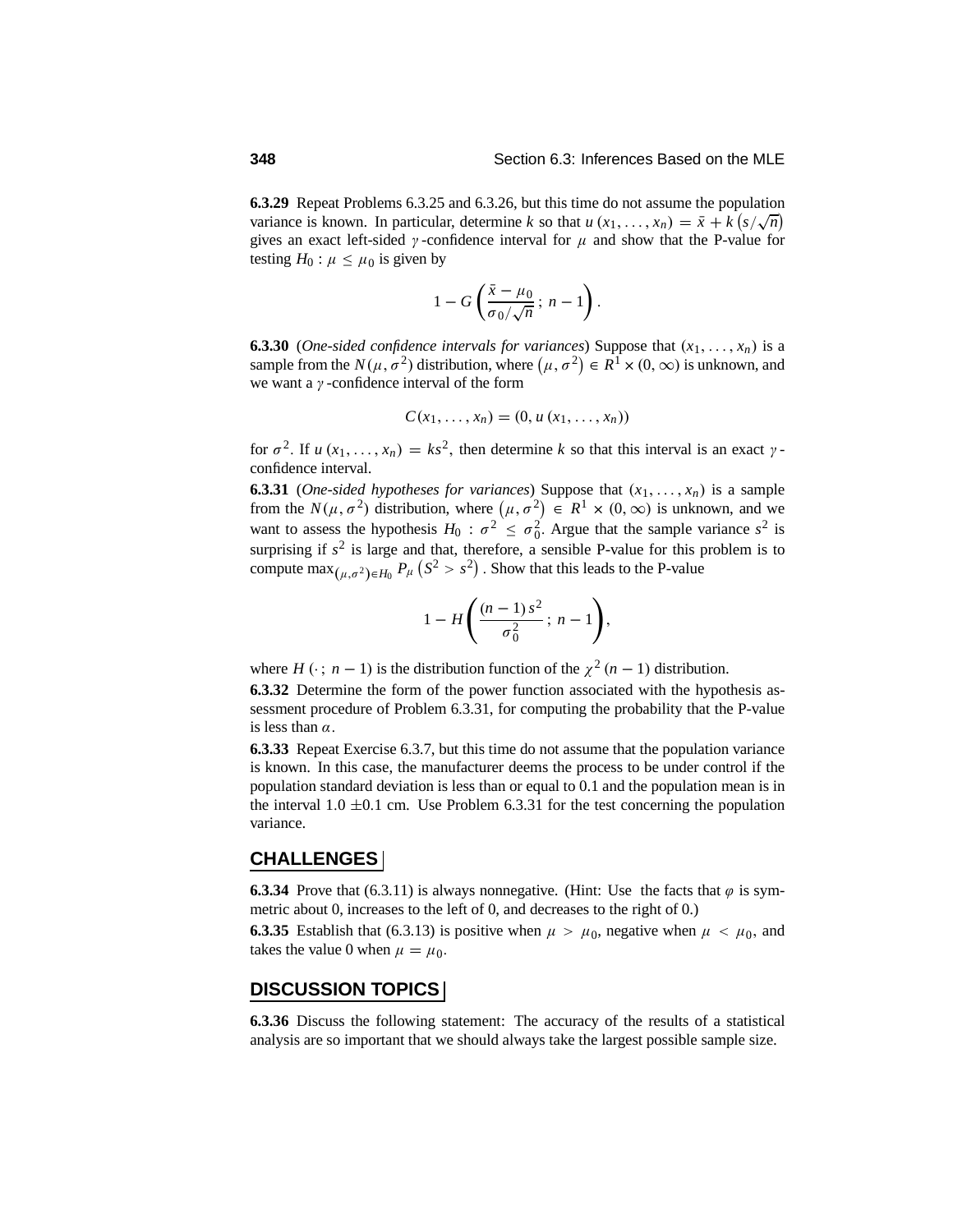**6.3.37** Suppose we have a sequence of estimators  $T_1, T_2, \ldots$  for  $\psi(\theta)$  and  $T_n \stackrel{P}{\rightarrow}$  $\psi(\theta) + \epsilon(\theta)$  as  $n \to \infty$  for each  $\theta \in \Omega$ . Discuss under what circumstances you might consider  $T_n$  a useful estimator of  $\psi(\theta)$ .

# **6.4 Distribution-Free Methods**

The likelihood methods we have been discussing all depend on the assumption that the true distribution lies in  $\{P_{\theta} : \theta \in \Omega\}$ . There is typically nothing that guarantees that the assumption  $\{P_{\theta} : \theta \in \Omega\}$  is correct. If the distribution we are sampling from is far different from any of the distributions in  $\{P_{\theta} : \theta \in \Omega\}$ , then methods of inference that depend on this assumption, such as likelihood methods, can be very misleading. So it is important in any application to check that our assumptions make sense. We will discuss the topic of model checking in Chapter 9.

Another approach to this problem is to take the model  $\{P_{\theta} : \theta \in \Omega\}$  as large as possible, reflecting the fact that we may have very little information about what the true distribution is like. For example, inferences based on the Bernoulli( $\theta$ ) model with  $\theta \in \Omega = [0, 1]$  really specify no information about the true distribution because this model includes all the possible distributions on the sample space  $S = \{0, 1\}$ . Inference methods that are suitable when  $\{P_{\theta} : \theta \in \Omega\}$  is very large are sometimes called *distribution-free*, to reflect the fact that very little information is specified in the model about the true distribution.

For finite sample spaces, it is straightforward to adopt the distribution-free approach, as with the just cited Bernoulli model, but when the sample space is infinite, things are more complicated. In fact, sometimes it is very difficult to determine inferences about characteristics of interest when the model is very big. Furthermore, if we have

$$
\{P_{\theta}:\theta\in\Omega_1\}\subset\{P_{\theta}:\theta\in\Omega\},\
$$

then, when the smaller model contains the true distribution, methods based on the smaller model will make better use of the information in the data about the true value in  $\Omega_1$  than will methods using the bigger model  $\{P_\theta : \theta \in \Omega\}$ . So there is a trade-off between taking too big a model and taking too precise a model. This is an issue that a statistician must always address.

We now consider some examples of distribution-free inferences. In some cases, the inferences have approximate sampling properties, while in other cases the inferences have exact sampling properties for very large models.

## **6.4.1 Method of Moments**

Suppose we take  $\{P_\theta : \theta \in \Omega\}$  to be the set of all distributions on  $R^1$  that have their first *l* moments, and we want to make inferences about the moments

$$
\mu_i = E_{\theta}(X^i),
$$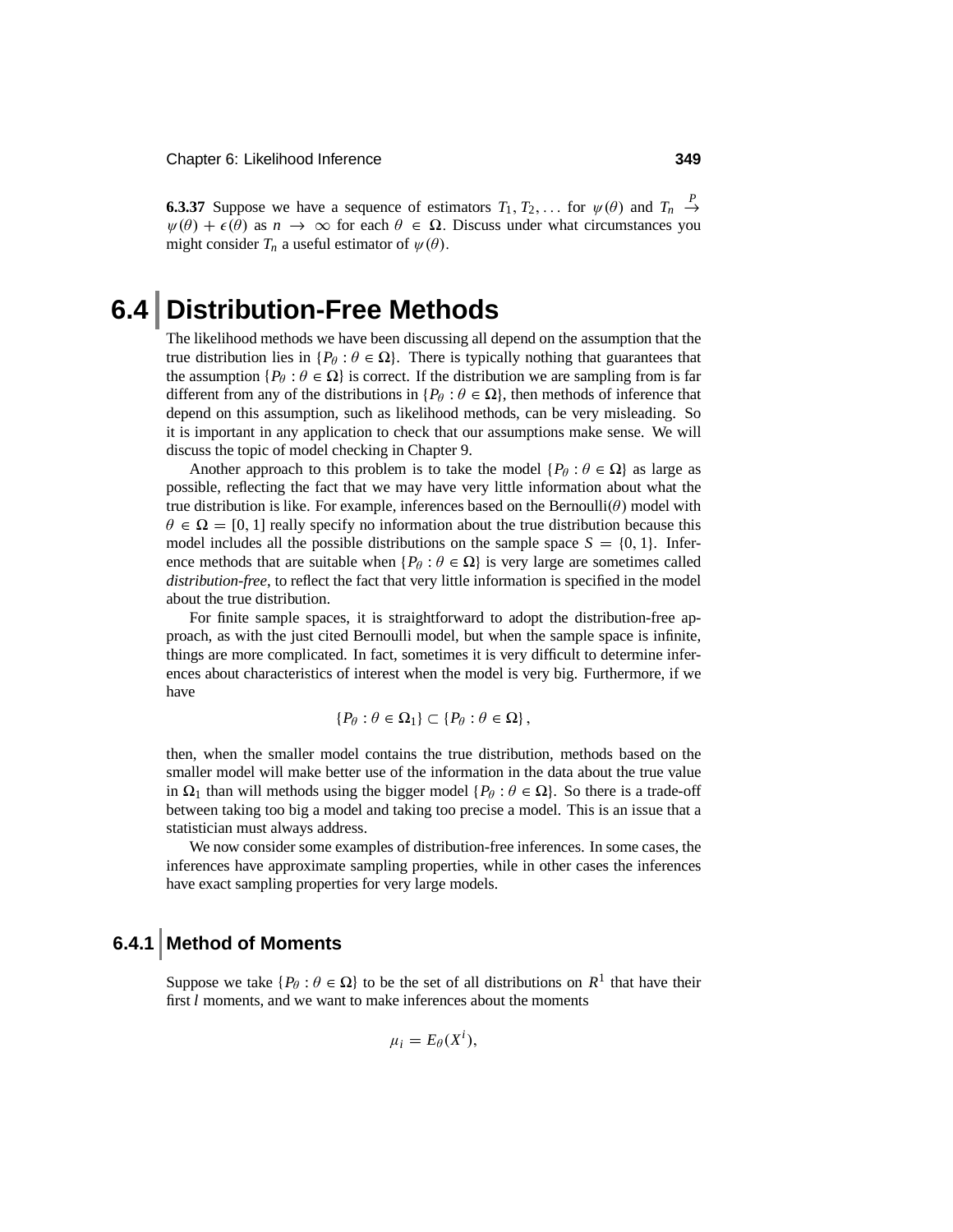for  $i = 1, \ldots, l$  based on a sample  $(x_1, \ldots, x_n)$ . The natural sample analog of the population moment  $\mu_i$  is the *i*th *sample moment* 

$$
m_i = \frac{1}{n} \sum_{j=1}^n x_j^i,
$$

which would seem to be a sensible estimator.

In particular, we have that  $E_{\theta}(M_i) = \mu_i$  for every  $\theta \in \Omega$ , so  $m_i$  is unbiased, and the weak and strong laws of large numbers establish that  $m_i$  converges to  $\mu_i$  as *n* increases. Furthermore, the central limit theorem establishes that

$$
\frac{M_i - \mu_i}{\sqrt{\text{Var}_{\theta}\left(M_i\right)}} \stackrel{D}{\to} N(0, 1)
$$

as  $n \to \infty$ , provided that  $\text{Var}_{\theta}(M_i) < \infty$ . Now, because  $X_1, \ldots, X_n$  are i.i.d., we have that

$$
\text{Var}_{\theta}(M_i) = \frac{1}{n^2} \sum_{j=1}^n \text{Var}_{\theta}(X_j^i) = \frac{1}{n} \text{Var}_{\theta}\left(X_1^i\right) = \frac{1}{n} E_{\theta}\left(\left(X_1^i - \mu_i\right)^2\right)
$$

$$
= \frac{1}{n} E_{\theta}\left(X_1^{2i} - 2\mu_i X_1^i + \mu_i^2\right) = \frac{1}{n} (\mu_{2i} - \mu_i^2),
$$

so we have that  $Var_{\theta}(M_i) < \infty$ , provided that  $i \leq l/2$ . In this case, we can estimate  $\mu_{2i} - \mu_i^2$  by

$$
s_i^2 = \frac{1}{n-1} \sum_{j=1}^n (x_j^i - m_i)^2,
$$

as we can simply treat  $(x_1^i, \ldots, x_n^i)$  as a sample from a distribution with mean  $\mu_i$ and variance  $\mu_{2i} - \mu_i^2$ . Problem 6.3.23 establishes that  $s_i^2$  is an unbiased estimate of Var $\theta(M_i)$ . So, as with inferences for the population mean based on the *z*-statistic, we have that

$$
m_i \pm z_{(1+\gamma)/2} \frac{s_i}{\sqrt{n}}
$$

is an approximate *γ*-confidence interval for  $\mu_i$  whenever  $i \leq l/2$  and *n* is large. Also, we can test hypotheses  $H_0$ :  $\mu_i = \mu_{i0}$  in exactly the same fashion, as we did this for the population mean using the *z*-statistic.

Notice that the model  $\{P_{\theta} : \theta \in \Omega\}$  is very large (all distributions on  $R^1$  having their first  $l/2$  moments finite), and these approximate inferences are appropriate for every distribution in the model. A cautionary note is that estimation of moments becomes more difficult as the order of the moments rises. Very large sample sizes are required for the accurate estimation of high-order moments.

The general *method of moments principle* allows us to make inference about characteristics that are functions of moments. This takes the following form:

*Method of moments principle:* A function  $\psi(\mu_1, \ldots, \mu_k)$  of the first  $k \leq l$ moments is estimated by  $\psi(m_1, \ldots, m_k)$ .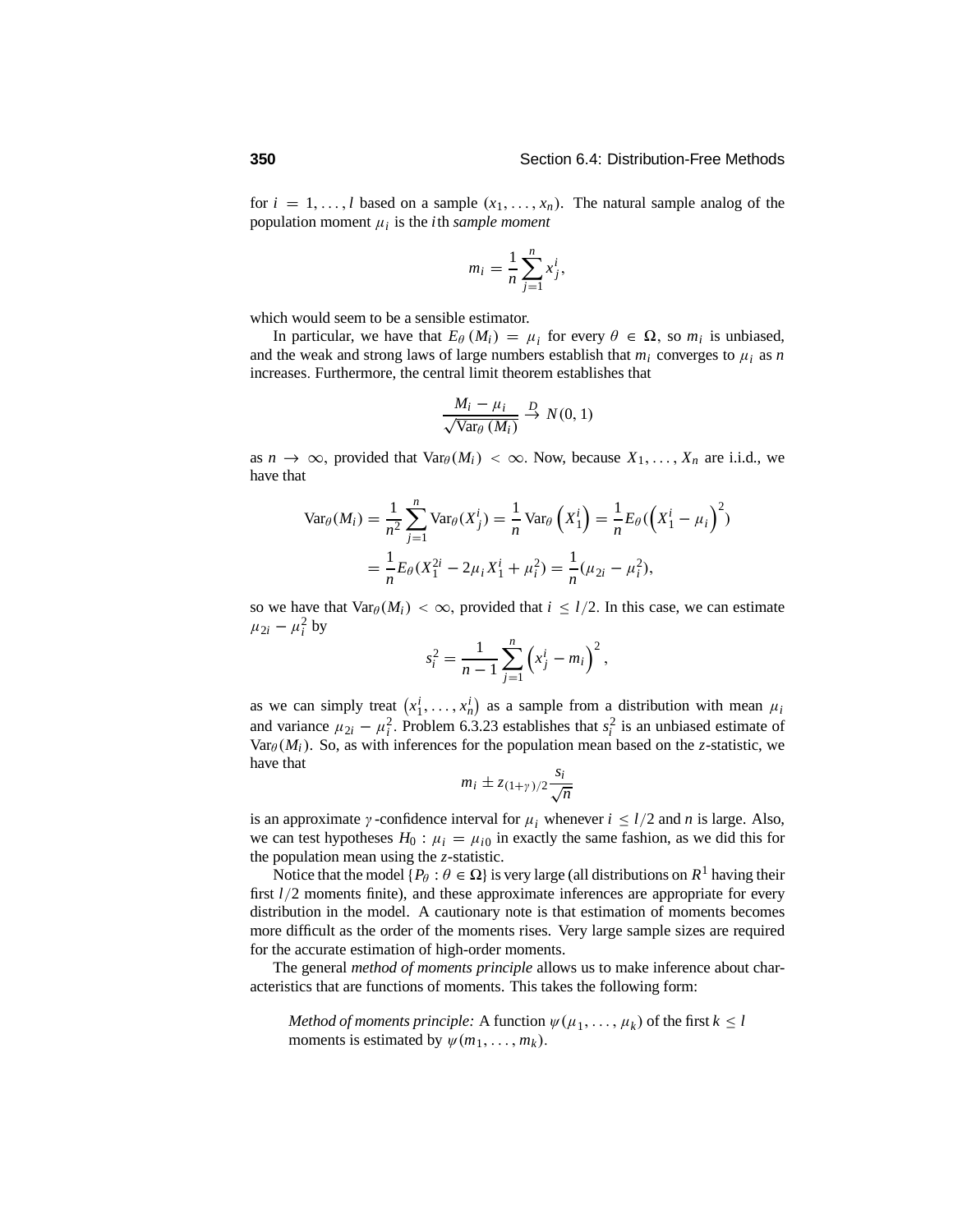When  $\psi$  is continuously differentiable and nonzero at  $(\mu_1, \dots, \mu_k)$ , and  $k \le l/2$ , then it can be proved that  $\psi(M_1,\ldots,M_k)$  converges in distribution to a normal with mean given by  $\psi(\mu_1,\ldots,\mu_k)$  and variance given by an expression involving the variances and covariances of  $M_1, \ldots, M_k$  and the partial derivatives of  $\psi$ . We do not pursue this topic further here but note that, in the case  $k = 1$  and  $l = 2$ , these conditions lead to the so-called *delta theorem*, which says that

$$
\frac{\sqrt{n}\left(\psi(\bar{X}) - \psi(\mu_1)\right)}{\left|\psi'(\bar{X})\right|s} \stackrel{D}{\to} N(0, 1) \tag{6.4.1}
$$

as  $n \to \infty$ , provided that  $\psi$  is continuously differentiable at  $\mu_1$  and  $\psi'(\mu_1) \neq 0$ ; see *Approximation Theorems of Mathematical Statistics*, by R. J. Serfling (John Wiley & Sons, New York, 1980), for a proof of this result. This result provides approximate confidence intervals and tests for  $\psi(\mu_1)$ .

**EXAMPLE 6.4.1** *Inference about a Characteristic Using the Method of Moments* Suppose  $(x_1, \ldots, x_n)$  is a sample from a distribution with unknown mean  $\mu$  and variance  $\sigma^2$ , and we want to construct a *γ*-confidence interval for  $\psi(\mu) = 1/\mu^2$ . Then  $\psi'(\mu) = -2/\mu^3$ , so the delta theorem says that

$$
\frac{\sqrt{n}\left(1/\bar{X}^2 - 1/\mu^2\right)}{2s/\bar{X}^3} \stackrel{D}{\rightarrow} N(0, 1)
$$

as  $n \to \infty$ . Therefore,

$$
\left(\frac{1}{\bar{x}}\right)^2 \pm 2\frac{s}{\sqrt{n}\bar{x}^3}z_{(1+\gamma)/2}
$$

is an approximate  $\gamma$ -confidence interval for  $\psi(\mu) = 1/\mu^2$ .

Notice that if  $\mu = 0$ , then this confidence interval is not valid because  $\psi$  is not continuously differentiable at 0. So if you think the population mean could be 0, or even close to 0, this would not be an appropriate choice of confidence interval for  $\psi$ .

## **6.4.2 Bootstrapping**

Suppose that  $\{P_{\theta} : \theta \in \Omega\}$  is the set of all distributions on  $R^1$  and that  $(x_1, \ldots, x_n)$  is a sample from some unknown distribution with cdf  $F_{\theta}$ . Then the empirical distribution function

$$
\hat{F}(x) = \frac{1}{n} \sum_{i=1}^{n} I_{(-\infty, x]}(x_i),
$$

introduced in Section 5.4.1, is a natural estimator of the cdf  $F(x)$ .

We have

$$
E_{\theta}(\hat{F}(x)) = \frac{1}{n} \sum_{i=1}^{n} E_{\theta}(I_{(-\infty, x]}(X_i)) = \frac{1}{n} \sum_{i=1}^{n} F_{\theta}(x) = F_{\theta}(x)
$$

for every  $\theta \in \Omega$  so that  $\hat{F}$  is unbiased for  $F_{\theta}$ . The weak and strong laws of large numbers then establish the consistency of  $\hat{F}(x)$  for  $F_{\theta}(x)$  as  $n \to \infty$ . Observing that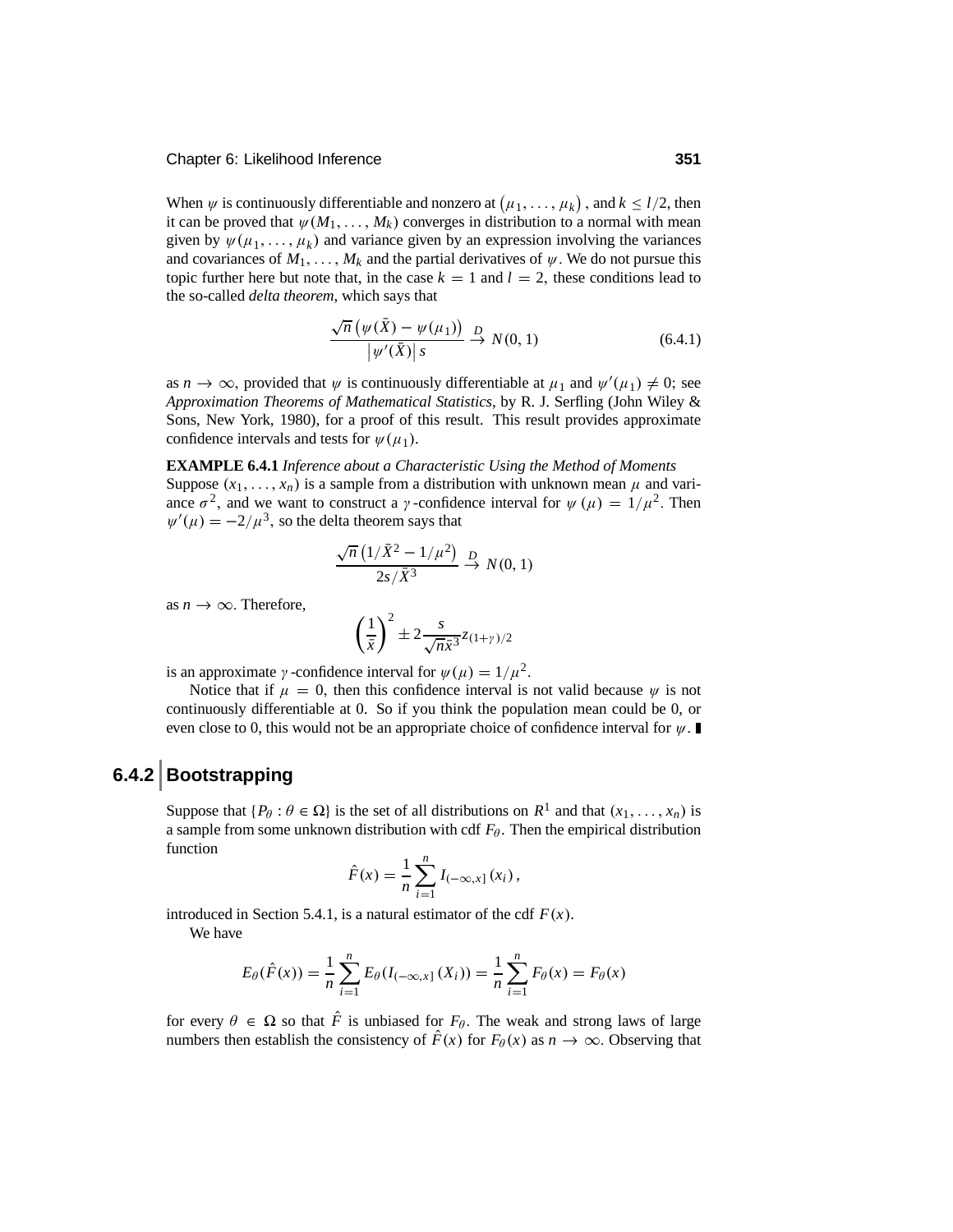the *I*<sub>( $-\infty$ ,*x*] (*x<sub>i</sub>*) constitute a sample from the Bernoulli( $F_{\theta}(x)$ ) distribution, we have</sub> that the standard error of  $\hat{F}(x)$  is given by

$$
\sqrt{\frac{\hat{F}(x)(1-\hat{F}(x))}{n}}.
$$

These facts can be used to form approximate confidence intervals and test hypotheses for  $F_{\theta}(x)$ , just as in Examples 6.3.7 and 6.3.11.

Observe that  $\hat{F}(x)$  prescribes a distribution on the set  $\{x_1, \ldots, x_n\}$ , e.g., if the sample values are distinct, this probability distribution puts mass  $1/n$  on each  $x_i$ . Note that it is easy to sample a value from  $\hat{F}$ , as we just select a value from  $\{x_1, \ldots, x_n\}$  where each point has probability  $1/n$  of occurring. When the  $x_i$  are not distinct, then this is changed in an obvious way, namely,  $x_i$  has probability  $f_i/n$ , where  $f_i$  is the number of times  $x_i$  occurs in  $x_1, \ldots, x_n$ .

Suppose we are interested in estimating  $\psi(\theta) = T(F_{\theta})$ , where *T* is a function of the distribution  $F_{\theta}$ . We use this notation to emphasize that  $\psi(\theta)$  corresponds to some characteristic of the distribution rather than just being an arbitrary mathematical function of  $\theta$ . For example,  $T(F_{\theta})$  could be a moment of  $F_{\theta}$ , a quantile of  $F_{\theta}$ , etc.

Now suppose we have an estimator  $\psi(x_1, \ldots, x_n)$  that is being proposed for inferences about  $\psi(\theta)$ . Naturally, we are interested in the accuracy of  $\psi$ , and we could choose to measure this by

$$
MSE_{\theta}(\hat{\psi}) = (E_{\theta}(\hat{\psi}) - \psi(\theta))^{2} + Var_{\theta}(\hat{\psi}).
$$
\n(6.4.2)

Then, to assess the accuracy of our estimate  $\hat{\psi}(x_1,\ldots,x_n)$ , we need to estimate (6.4.2).

When *n* is large, we expect  $\hat{F}$  to be close to  $F_{\theta}$ , so a natural estimate of  $\psi(\theta)$  is  $T(\hat{F})$ , i.e., simply compute the same characteristic of the empirical distribution. This is the approach adopted in Chapter 5 when we discussed descriptive statistics. Then we estimate the square of the bias in  $\psi$  by

$$
(\hat{\psi} - T(\hat{F}))^2.
$$
 (6.4.3)

To estimate the variance of  $\hat{\psi}$ , we use

$$
\begin{split} \text{Var}_{\hat{F}}(\hat{\psi}) &= E_{\hat{F}}(\hat{\psi}^2) - E_{\hat{F}}^2(\hat{\psi}) \\ &= \frac{1}{n^n} \sum_{i_1=1}^n \cdots \sum_{i_n=1}^n \hat{\psi}^2(x_{i_1}, \ldots, x_{i_n}) - \left(\frac{1}{n^n} \sum_{i_1=1}^n \cdots \sum_{i_n=1}^n \hat{\psi}(x_{i_1}, \ldots, x_{i_n})\right)^2, \quad (6.4.4) \end{split}
$$

i.e., we treat  $x_1, \ldots, x_n$  as i.i.d. random values with cdf given by  $\hat{F}$ . So to calculate an estimate of (6.4.2), we simply have to calculate Var $_{\hat{F}}(\hat{\psi})$ . This is rarely feasible, however, because the sums in  $(6.4.4)$  involve  $n<sup>n</sup>$  terms. For even very modest sample sizes, like  $n = 10$ , this cannot be carried out, even on a computer.

The solution to this problem is to approximate (6.4.4) by drawing *m* independent samples of size *n* from  $\hat{F}$ , evaluating  $\hat{\psi}$  for each of these samples to obtain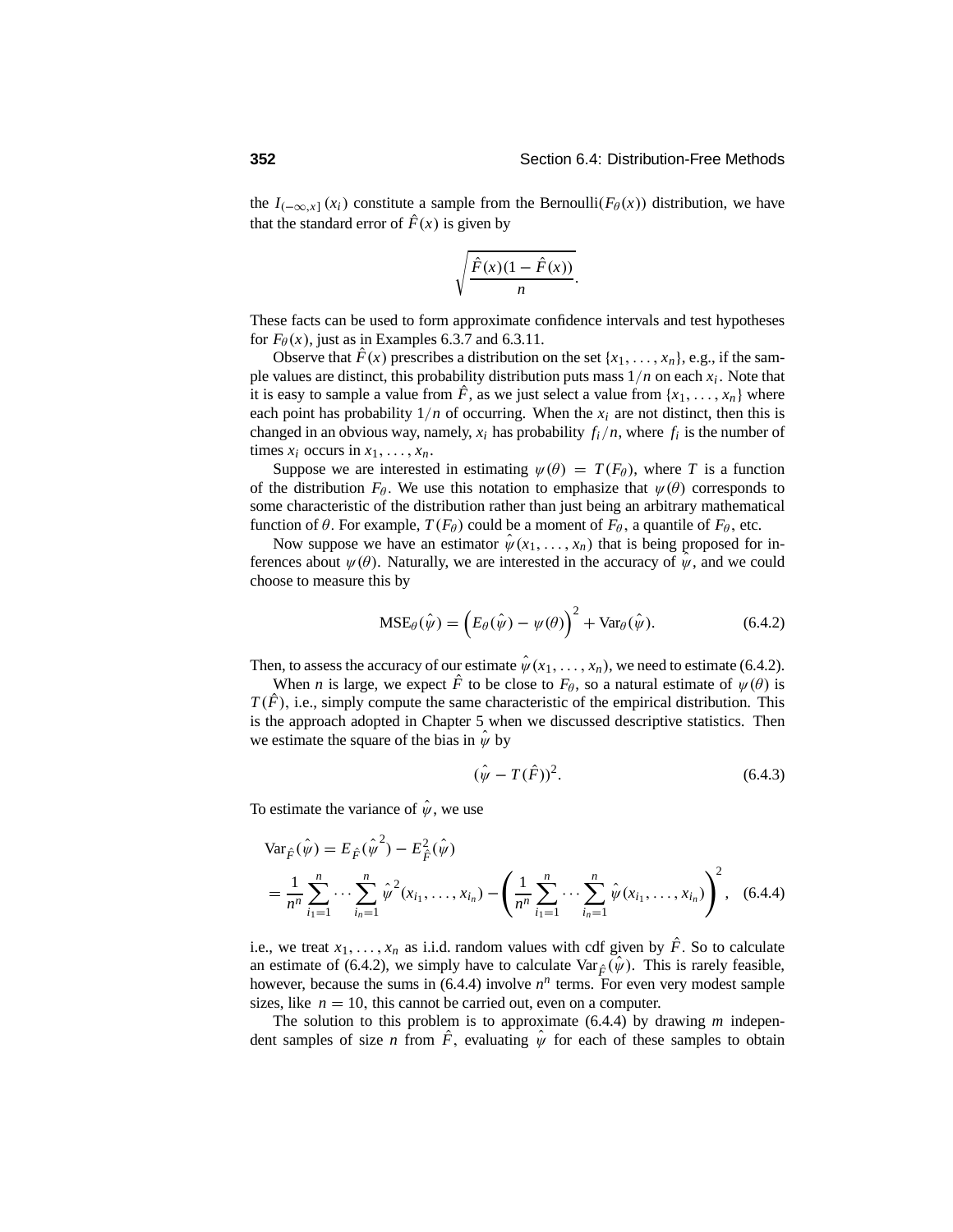### Chapter 6: Likelihood Inference **353**

 $\hat{\psi}_1, \ldots, \hat{\psi}_m$ , and then using the sample variance

$$
\widehat{\text{Var}}_{\hat{F}}(\hat{\psi}) = \frac{1}{m-1} \left\{ \sum_{i=1}^{m} \hat{\psi}_i^2 - \left( \frac{1}{m} \sum_{i=1}^{m} \hat{\psi}_i \right)^2 \right\}
$$
(6.4.5)

as the estimate. The  $m$  samples from  $\hat{F}$  are referred to as *bootstrap samples* or  $re$ *samples*, and this technique is referred to as *bootstrapping* or *resampling*. Combining (6.4.3) and (6.4.5) gives an estimate of  $MSE_{\theta}(\hat{\psi})$ . Furthermore,  $m^{-1} \sum_{i=1}^{m} \hat{\psi}_i$  is called the *bootstrap mean*, and

$$
\sqrt{\widehat{\text{Var}}_{\hat{F}}(\hat{\psi})}
$$

is the *bootstrap standard error*. Note that the bootstrap standard error is a valid estimate of the error in  $\psi$  whenever  $\psi$  has little or no bias.

Consider the following example.

#### **EXAMPLE 6.4.2** *The Sample Median as an Estimator of the Population Mean*

Suppose we want to estimate the location of a unimodal, symmetric distribution. While the sample mean might seem like the obvious choice for this, it turns out that for some distributions there are better estimators. This is because the distribution we are sampling may have long tails, i.e., may produce extreme values that are far from the center of the distribution. This implies that the sample average itself could be highly influenced by a few extreme observations and would thus be a poor estimate of the true mean.

Not all estimators suffer from this defect. For example, if we are sampling from a symmetric distribution, then either the sample mean or the sample median could serve as an estimator of the population mean. But, as we have previously discussed, the sample median is not influenced by extreme values, i.e., it does not change as we move the smallest (or largest) values away from the rest of the data, and this is not the case for the sample mean.

A problem with working with the sample median  $\hat{x}_{0.5}$ , rather than the sample mean  $\bar{x}$ , is that the sampling distribution for  $\hat{x}_{0.5}$  is typically more difficult to study than that of  $\bar{x}$ . In this situation, bootstrapping becomes useful. If we are estimating the population mean  $T(F_{\theta})$  by using the sample median (which is appropriate when we know the distribution we were sampling from is symmetric), then the estimate of the squared bias in the sample median is given by

$$
(\hat{\psi} - T(\hat{F}))^2 = (\hat{x}_{0.5} - \bar{x})^2
$$

because  $\hat{\psi} = \hat{x}_{0.5}$  and  $T(\hat{F}) = \bar{x}$  (the mean of the empirical distribution is  $\bar{x}$ ). This should be close to 0, or else our assumption of a symmetric distribution would seem to be incorrect. To calculate (6.4.5), we have to generate *m* samples of size *n* from  ${x_1, \ldots, x_n}$  (with replacement) and calculate  $\hat{x}_{0.5}$  for each sample.

To illustrate, suppose we have a sample of size  $n = 15$ , given by the following table.

| $\vert -2.0 \quad -0.2 \quad -5.2 \quad -3.5 \vert$ |  |        | $-3.9$  |
|-----------------------------------------------------|--|--------|---------|
| $\vert -0.6 \; -4.3 \; -1.7 \; \vert$               |  | $-9.5$ | $1.6-1$ |
| $1 - 2.9$ 0.9 $-1.0$ $-2.0$                         |  |        | 3.0     |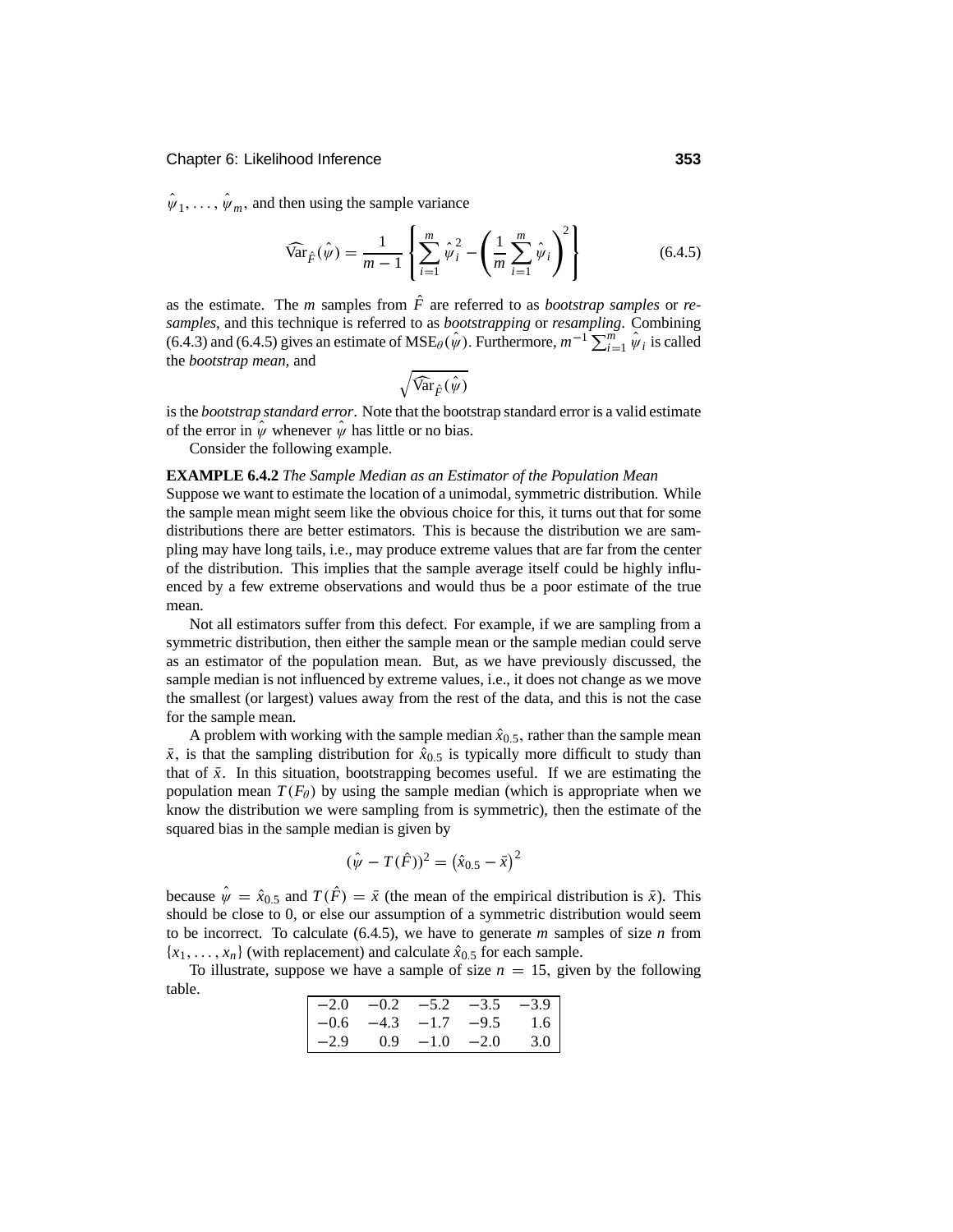Then, using the definition of  $\hat{x}_{0.5}$  given by (5.5.4) (denoted  $\check{x}_{0.5}$  there),  $\hat{\psi} = -2.000$ and  $\bar{x} = -2.087$ . The estimate of the squared bias (6.4.3) equals  $(-2.000 + 2.087)^2 =$ 7.569  $\times$  10<sup>-3</sup>, which is appropriately small. Using a statistical package, we generated  $m = 10<sup>3</sup>$  samples of size  $n = 15$  from the distribution that has probability 1/15 at each of the sample points and obtained

$$
\widehat{\text{Var}}_{\hat{F}}(\hat{\psi}) = 0.770866.
$$

Based on  $m = 10<sup>4</sup>$  samples, we obtained

$$
\widehat{\text{Var}}_{\hat{F}}(\hat{\psi}) = 0.718612,
$$

and based on  $m = 10^5$  samples we obtained

$$
\widehat{\text{Var}}_{\hat{F}}(\hat{\psi}) = 0.704928.
$$

Because these estimates appear to be stabilizing, we take this as our estimate. So in this case, the bootstrap estimate of the MSE of the sample median at the true value of  $\theta$  is given by

$$
\text{MSE}_{\theta}(\hat{\psi}) = 0.007569 + 0.704928 = 0.71250.
$$

Note that the estimated MSE of the sample average is given by  $s^2 = 0.62410$ , so the sample mean and sample median appear to be providing similar accuracy in this problem. In Figure 6.4.1, we have plotted a density histogram of the sample medians obtained from the  $m = 10^5$  bootstrap samples. Note that the histogram is very skewed. See Appendix B for more details on how these computations were carried out.



Figure 6.4.1: A density histogram of  $m = 10^5$  sample medians, each obtained from a bootstrap sample of size  $n = 15$  from the data in Example 6.4.2.

Even with the very small sample size here, it was necessary to use the computer to carry out our calculations. To evaluate (6.4.4) exactly would have required computing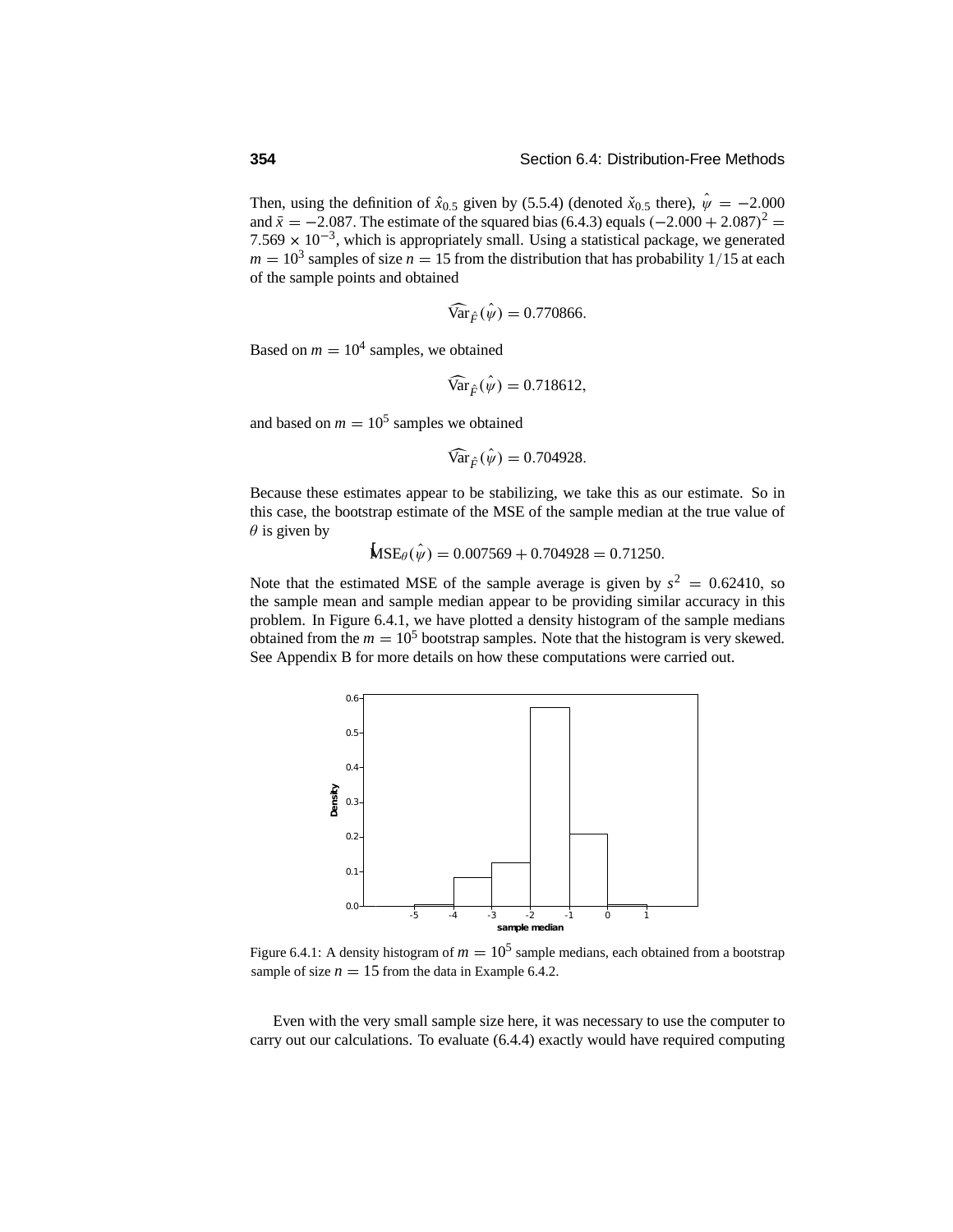the median of  $15^{15}$  (roughly  $4.4 \times 10^{17}$ ) samples, which is clearly impossible even using a computer. So the bootstrap is a very useful device.

The validity of the bootstrapping technique depends on  $\hat{\psi}$  having its first two moments. So the family  $\{P_{\theta} : \theta \in \Omega\}$  must be appropriately restricted, but we can see that the technique is very general.

Broadly speaking, it is not clear how to choose *m*. Perhaps the most direct method is to implement bootstrapping for successively higher values of *m* and stop when we see that the results stabilize for several values. This is what we did in Example 6.4.2, but it must be acknowledged that this approach is not foolproof, as we could have a sample  $(x_1, \ldots, x_n)$  such that the estimate (6.4.5) is very slowly convergent.

### **Bootstrap Confidence Intervals**

Bootstrap methods have also been devised to obtain approximate  $\gamma$ -confidence intervals for characteristics such as  $\psi(\theta) = T(F_{\theta})$ . One very simple method, is to simply form the *bootstrap t* γ *-confidence interval*

$$
\hat{\psi} \pm t_{(1+\gamma)/2}(n-1)\sqrt{\widehat{\text{Var}}_{\hat{F}}(\hat{\psi})},
$$

where  $t_{(1+\gamma)/2}(n-1)$  is the  $(1+\gamma)/2$ th quantile of the  $t(n-1)$  distribution. Another possibility is to compute a *bootstrap percentile confidence interval* given by

$$
(\hat{\psi}_{(1+\gamma)/2},\hat{\psi}_{(1+\gamma)/2}),
$$

where  $\hat{\psi}_p$  denotes the *p*th empirical quantile of  $\hat{\psi}$  in the bootstrap sample of *m*.

It should be noted that to be applicable, these intervals require some conditions to hold. In particular,  $\psi$  should be at least approximately unbiased for  $\psi(\theta)$  and the bootstrap distribution should be approximately normal. Looking at the plot of the bootstrap distribution in Figure 6.4.1 we can see that the median does not have an approximately normal bootstrap distribution, so these intervals are not applicable with the median.

Consider the following example.

**EXAMPLE 6.4.3** *The 0.25-Trimmed Mean as an Estimator of the Population Mean* One of the virtues of the sample median as an estimator of the population mean is that it is not affected by extreme values in the sample. On the other hand, the sample median discards all but one or two of the data values and so seems to be discarding a lot of information. Estimators known as trimmed means can be seen as an attempt at retaining the virtues of the median while at the same time not discarding too much information. Let  $|x|$  denote the greatest integer less than or equal to  $x \in R<sup>1</sup>$ .

**Definition 6.4.1** For  $\alpha \in [0, 1]$ , a *sample*  $\alpha$ *-trimmed mean* is given by

$$
\bar{x}_a = \frac{1}{n-2\lfloor a_n \rfloor} \sum_{i=\lfloor a_n \rfloor+1}^{n-\lfloor a_n \rfloor} x_{(i)},
$$

where  $x(i)$  is the *i*th-order statistic.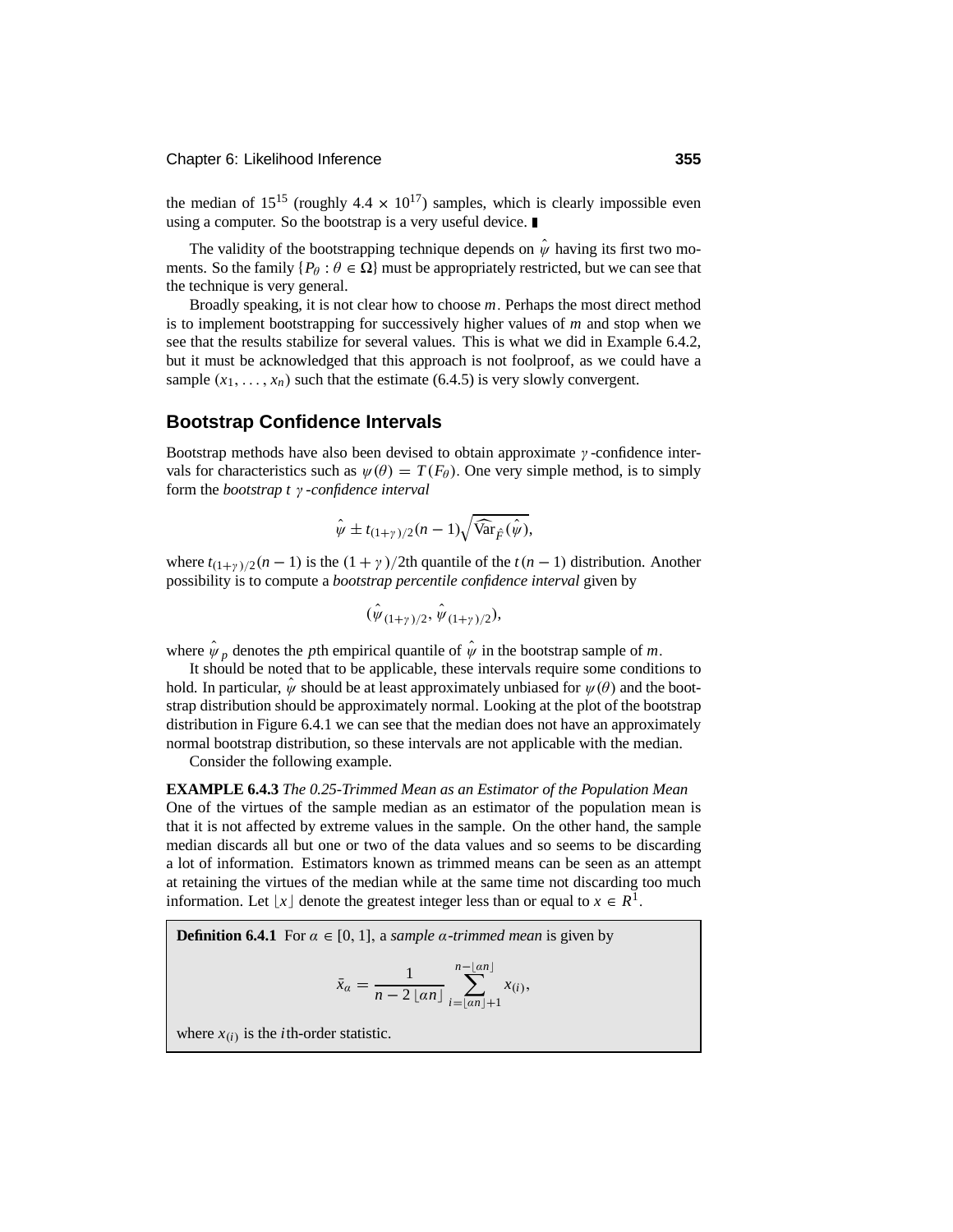Thus for a sample  $\alpha$ -trimmed mean, we toss out (approximately)  $\alpha n$  of the smallest data values and  $\alpha n$  of the largest data values and calculate the average of the  $n - 2\alpha n$ of the data values remaining. We need the greatest integer function because in general, *an* will not be an integer. Note that the sample mean arises with  $\alpha = 0$  and the sample median arises with  $\alpha = 0.5$ .

For the data in Example 6.4.1 and  $\alpha = 0.25$ , we have  $(0.25)15 = 3.75$ , so we discard the three smallest and three largest observations leaving the nine data values <sup>−</sup>3.9, <sup>−</sup>3.5, <sup>−</sup>2.9, <sup>−</sup>2.0, <sup>−</sup>2.0, <sup>−</sup>1.7, <sup>−</sup>1.0, <sup>−</sup>0.6, <sup>−</sup>0.2. The average of these nine values gives  $\hat{\psi} = \bar{x}_{0.25} = -1.97778$ , which we note is close to both the sample median and the sample mean.

Now suppose we use a 0.25-trimmed mean as an estimator  $\hat{\psi}$  of a population mean where we believe the population distribution is symmetric. Consider the data in Example 6.4.1 and suppose we generated  $m = 10<sup>4</sup>$  bootstrap samples. We have plotted a histogram of the 10<sup>4</sup> values of  $\hat{\psi}$  in Figure 6.4.2. Notice that it is very normal looking, so we feel justified in using the confidence intervals associated with the bootstrap. In this case, we obtained

$$
\sqrt{\widehat{\text{Var}}_{\hat{F}}(\hat{\psi})} = 0.7380,
$$

so the bootstrap *<sup>t</sup>* <sup>0</sup>.95-confidence interval for the mean is given by <sup>−</sup>1.<sup>97778</sup> <sup>+</sup>  $(2.14479)(0.7380) \simeq (-3.6, -0.4)$ . Sorting the bootstrap sample gives a bootstrap percentile 0.95-confidence interval as  $(-3.36667, -0.488889)$   $\simeq (-3.4, -0.5)$  which shows that the two intervals are very similar.



Figure 6.4.2: A density histogram of  $m = 10^4$  sample 0.25-trimmed means, each obtained from a bootstrap sample of size  $n = 15$  from the data in Example 6.4.3

п

More details about the bootstrap can be found in *An Introduction to the Bootstrap,* by B. Efron and R. J. Tibshirani (Chapman and Hall, New York, 1993).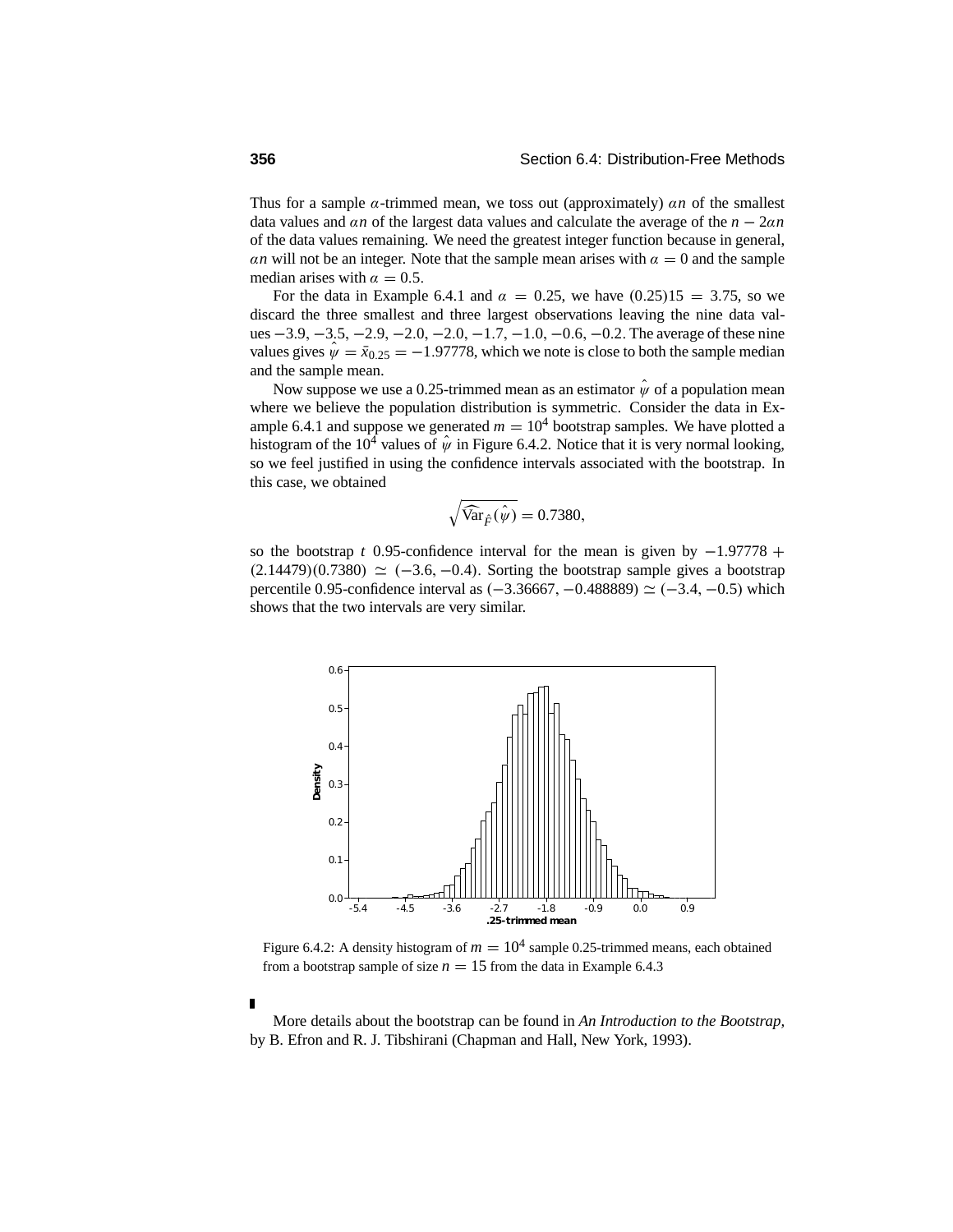Chapter 6: Likelihood Inference **357**

## **6.4.3 The Sign Statistic and Inferences about Quantiles**

Suppose that  $\{P_{\theta} : \theta \in \Omega\}$  is the set of all distributions on  $R^1$  such that the associated distribution functions are continuous. Suppose we want to make inferences about a *p*th quantile of  $P_{\theta}$ . We denote this quantile by  $x_p(\theta)$  so that, when the distribution function associated with  $P_{\theta}$  is denoted by  $F_{\theta}$ , we have  $p = F_{\theta}(x_p(\theta))$ . Note that continuity implies there is always a solution in *x* to  $p = F_{\theta}(x)$ , and that  $x_p(\theta)$  is the smallest solution.

Recall the definitions and discussion of estimation of these quantities in Example 5.5.2 based on a sample  $(x_1, \ldots, x_n)$ . For simplicity, let us restrict attention to the cases where  $p = i/n$  for some  $i \in \{1, ..., n\}$ . In this case, we have that  $\hat{x}_p = x_{(i)}$  is the natural estimate of  $x_p$ .

Now consider assessing the evidence in the data concerning the hypothesis  $H_0$ :  $x_p(\theta) = x_0$ . For testing this hypothesis, we can use the *sign test statistic*, given by  $S = \sum_{i=1}^{n} I_{(-\infty, x_0]}(x_i)$ . So *S* is the number of sample values less than or equal to *x*<sub>0</sub>. Notice that when *H*<sup>0</sup> is true, *I*<sub>( $-\infty$ ,*x*<sup>0</sup>]</sub>(*x*<sub>1</sub>), ..., *I*<sub>( $-\infty$ ,*x*<sup>0</sup>](*x*<sub>*n*</sub>)</sub> is a sample from the

Bernoulli(*p*) distribution. This implies that, when *H*<sup>0</sup> is true, *S* ∼ Binomial(*n*, *p*). Therefore, we can test  $H_0$  by computing the observed value of *S*, denoted  $S_0$ , and seeing whether this value lies in a region of low probability for the Binomial(*n*, *p*) distribution. Because the binomial distribution is unimodal, the regions of low probability correspond to the left and right tails of this distribution. See, for example, Figure 6.4.3,

where we have plotted the probability function of a Binomial(20, 0.7) distribution.

The P-value is therefore obtained by computing the probability of the set

$$
\left\{ i : \binom{n}{i} p^i (1-p)^{n-i} \le \binom{n}{S_o} p^{S_o} (1-p)^{n-S_o} \right\}
$$
(6.4.6)

using the Binomial $(n, p)$  probability distribution. This is a measure of how far out in the tails the observed value  $S<sub>o</sub>$  is (see Figure 6.4.3). Notice that this P-value is completely independent of  $\theta$  and is thus valid for the entire model. Tables of binomial probabilities (Table D.6 in Appendix D), or built-in functions available in most statistical packages, can be used to calculate this P-value.



Figure 6.4.3: Plot of the Binomial(20, 0.7) probability function.

When *n* is large, we have that, under  $H_0$ ,

$$
Z = \frac{S - np}{\sqrt{np(1 - p)}} \stackrel{D}{\to} N(0, 1)
$$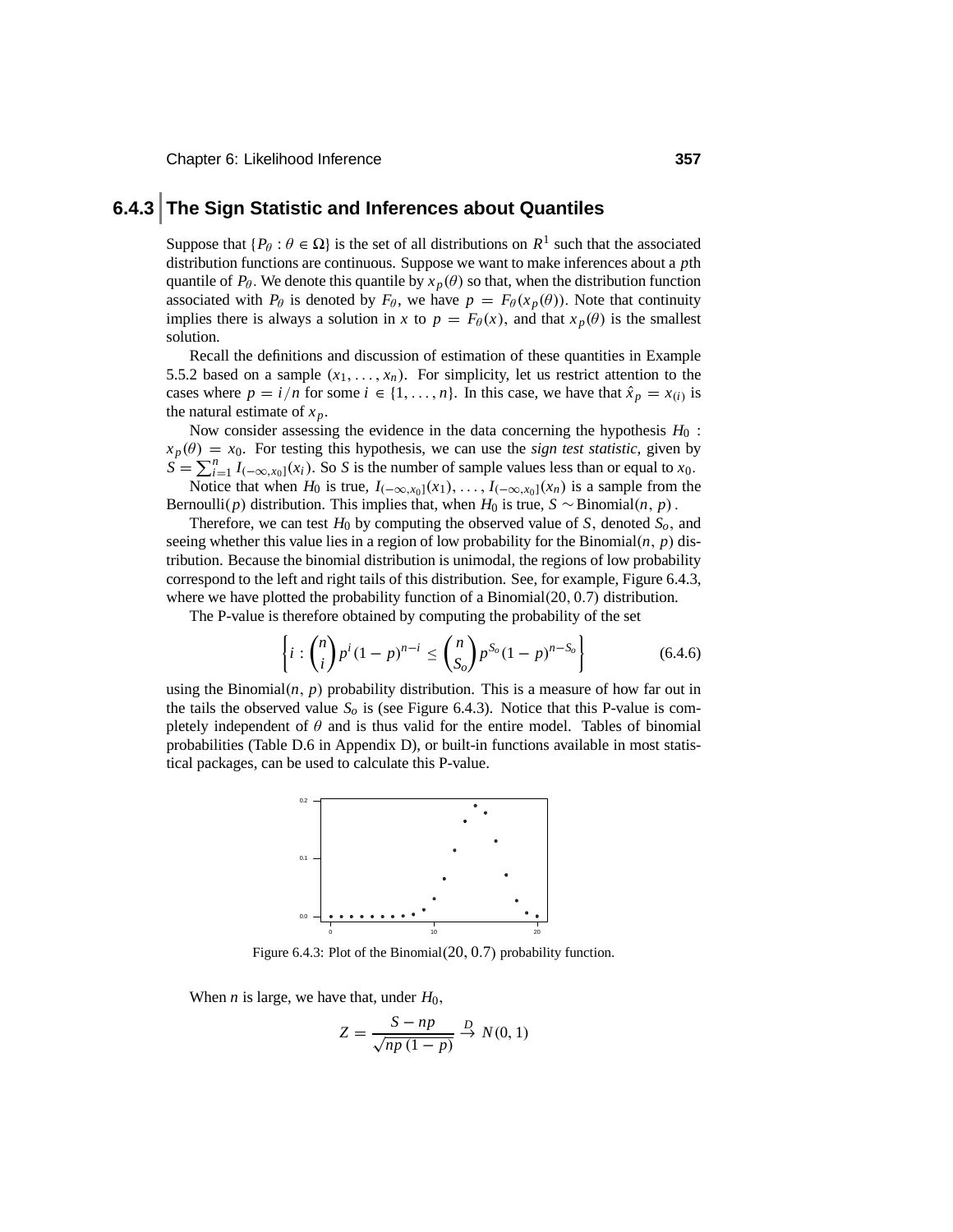as  $n \to \infty$ . Therefore, an approximate P-value is given by

$$
2\left\{1-\Phi\left(\left|\frac{S_o-0.5-np}{\sqrt{np(1-p)}}\right|\right)\right\}
$$

(as in Example 6.3.11), where we have replaced  $S_0$  by  $S_0 - 0.5$  as a correction for continuity (see Example 4.4.9 for discussion of the correction for continuity).

A special case arises when  $p = 1/2$ , i.e., when we are making inferences about an unknown population median  $x_{0.5}(\theta)$ . In this case, the distribution of *S* under  $H_0$  is Binomial $(n, 1/2)$ . Because the Binomial $(n, 1/2)$  is unimodal and symmetrical about *n*/2, (6.4.6) becomes

$$
\{i: |S_o - n/2| \le |i - n/2|\}.
$$

If we want a *γ*-confidence interval for  $x_{0.5}(\theta)$ , then we can use the equivalence between tests, which we always reject when the P-value is less than or equal to  $1 - \gamma$ , and γ -confidence intervals (see Example 6.3.12). For this, let *j* be the smallest integer greater than *n*/2 satisfying

$$
P\left(\{i : |i - n/2| \ge j - n/2\}\right) \le 1 - \gamma\,,\tag{6.4.7}
$$

where *P* is the Binomial $(n, 1/2)$  distribution. If  $S \in \{i : |i - n/2| \geq j - n/2\}$ , we will reject  $H_0$ :  $x_{0.5}(\theta) = x_0$  at the  $1 - \gamma$  level and will not otherwise. This leads to the  $\gamma$ -confidence interval, namely, the set of all those values  $x_{0.5}$  such that the null hypothesis  $H_0$ :  $x_{0.5}(\theta) = x_{0.5}$  is not rejected at the  $1 - \gamma$  level, equaling

$$
C(x_1, ..., x_n) = \left\{ x_0 : \left| \sum_{i=1}^n I_{(-\infty, x_0]}(x_i) - \frac{n}{2} \right| < j - \frac{n}{2} \right\}
$$
\n
$$
= \left\{ x_0 : n - j < \sum_{i=1}^n I_{(-\infty, x_0]}(x_i) < j \right\} = [x_{(n-j+1)}, x_{(j)}) \tag{6.4.8}
$$

because, for example,  $n - j < \sum_{i=1}^{n} I_{(-\infty, x_0]}(x_i)$  if and only if  $x_0 \ge x_{(n-j+1)}$ .

### **EXAMPLE 6.4.4** *Application of the Sign Test*

Suppose we have the following sample of size  $n = 10$  from a continuous random variable *X*, and we wish to test the hypothesis  $H_0: x_{0.5}(\theta) = 0$ .

| 0.44 | $-0.06$ 0.43 |           | $-0.16$ | $-2.13$ |
|------|--------------|-----------|---------|---------|
| 1.15 |              | 1.08 5.67 | $-4.97$ | 0.11    |

The boxplot in Figure 6.4.4 indicates that it is very unlikely that this sample came from a normal distribution, as there are two extreme observations. So it is appropriate to measure the location of the distribution of *X* by the median.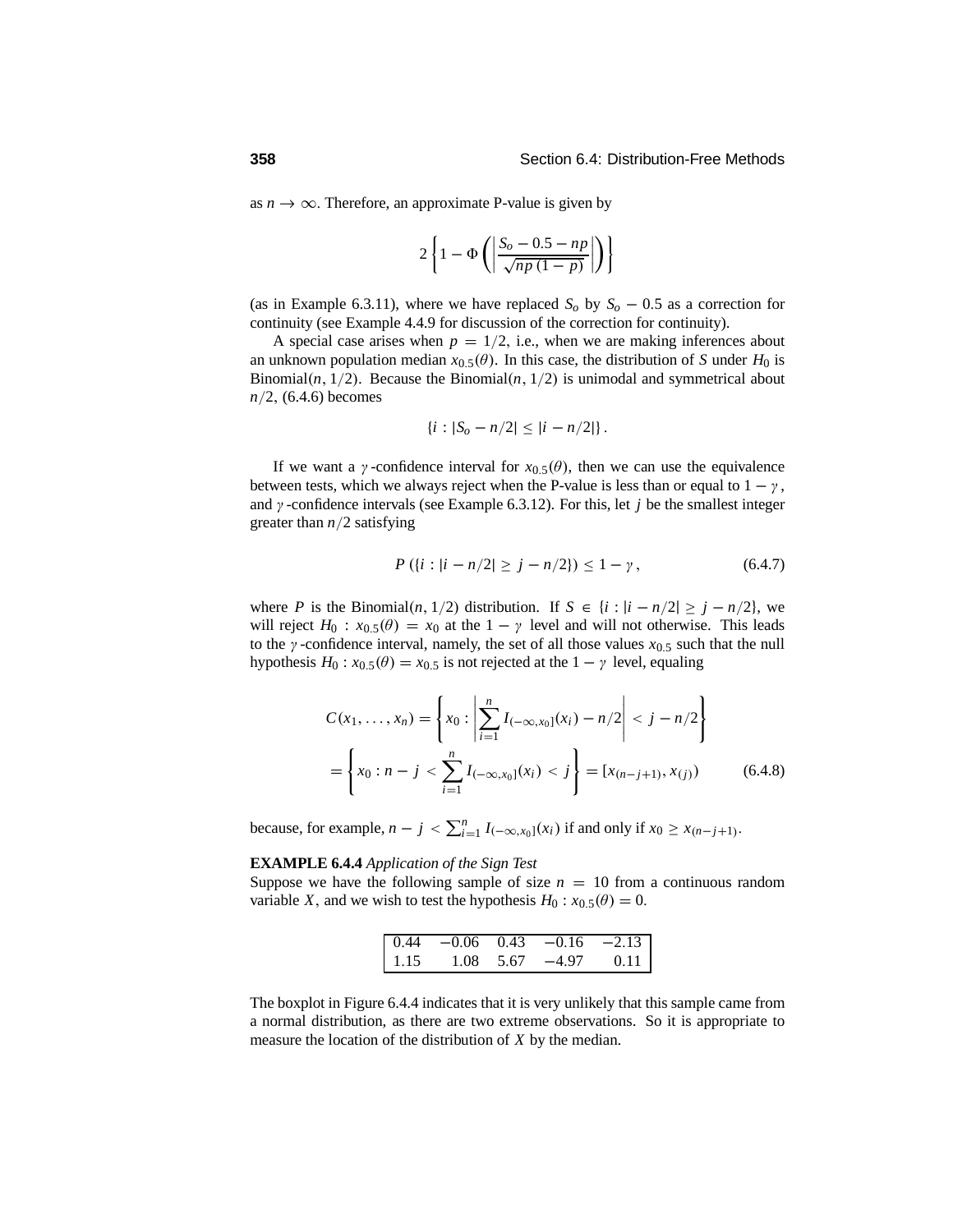

Figure 6.4.4: Boxplot of the data in Example 6.4.4.

In this case, the sample median (using  $(5.5.4)$ ) is given by  $(0.11 + 0.43) / 2 = 0.27$ . The sign statistic for the null is given by

$$
S = \sum_{i=1}^{10} I_{(-\infty,0]}(x_i) = 4.
$$

The P-value is given by

$$
P({i : |4 - 5| \le |i - 5|}) = P({i : |i - 5| \ge 1}) = 1 - P({i : |i - 5| < 1})
$$
\n
$$
= 1 - P({5}) = 1 - {10 \choose 5} \left(\frac{1}{2}\right)^{10} = 1 - 0.24609 = 0.75391,
$$

and we have no reason to reject the null hypothesis.

Now suppose that we want a 0.95-confidence interval for the median. Using software (or Table D.6), we calculate

$$
\begin{aligned}\n\binom{10}{5} \binom{1}{2}^{10} &= 0.24609 & \binom{10}{4} \binom{1}{2}^{10} &= 0.20508 \\
\binom{10}{3} \binom{1}{2}^{10} &= 0.11719 & \binom{10}{2} \binom{1}{2}^{10} &= 4.3945 \times 10^{-2} \\
\binom{10}{1} \binom{1}{2}^{10} &= 9.7656 \times 10^{-3} & \binom{10}{0} \binom{1}{2}^{10} &= 9.7656 \times 10^{-4}.\n\end{aligned}
$$

We will use these values to compute the value of *j* in (6.4.7).

We can use the symmetry of the Binomial(10,  $1/2$ ) distribution about  $n/2$  to compute the values of *P* ({ $i : |i - n/2| \ge j - n/2$ }) as follows. For  $j = 10$ , we have that (6.4.7) equals

$$
P(\{i : |i - 5| \ge 5\}) = P(\{0, 10\}) = 2 {10 \choose 0} \left(\frac{1}{2}\right)^{10} = 1.9531 \times 10^{-3},
$$

and note that  $1.9531 \times 10^{-3} < 1-0.95 = 0.05$ . For  $j = 9$ , we have that (6.4.7) equals

$$
P(\lbrace i : |i - 5| \ge 4 \rbrace) = P(\lbrace 0, 1, 9, 10 \rbrace) = 2 {10 \choose 0} \left(\frac{1}{2}\right)^{10} + 2 {10 \choose 1} \left(\frac{1}{2}\right)^{10}
$$
  
= 2.1484 × 10<sup>-2</sup>,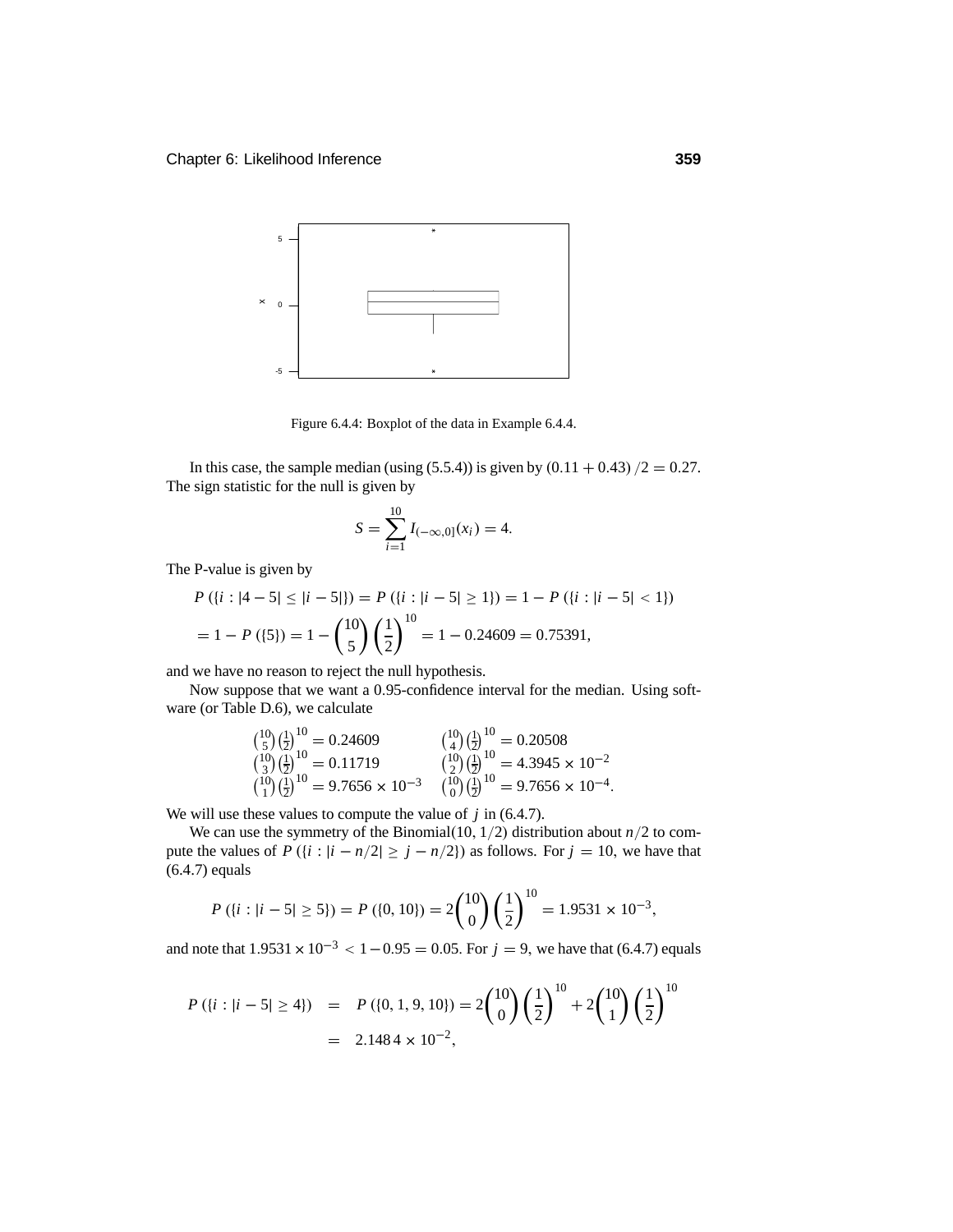which is also less than 0.05. For  $j = 8$ , we have that (6.4.7) equals

$$
P(\{i : |i - 5| \ge 3\}) = P(\{0, 1, 2, 8, 9, 10\})
$$
  
=  $2\binom{10}{0}\left(\frac{1}{2}\right)^{10} + 2\binom{10}{1}\left(\frac{1}{2}\right)^{10} + 2\binom{10}{2}\left(\frac{1}{2}\right)^{10}$   
= 0.10938,

and this is greater than 0.05. Therefore, the appropriate value is  $j = 9$ , and a 0.95confidence interval for the median is given by  $\left[x_{(2)}, x_{(9)}\right] = [-0.16, 1.15)$ .

There are many other distribution-free methods for a variety of statistical situations. While some of these are discussed in the problems, we leave a thorough study of such methods to further courses in statistics.

### **Summary of Section 6.4**

- Distribution-free methods of statistical inference are appropriate methods when we feel we can make only very minimal assumptions about the distribution from which we are sampling.
- The method of moments, bootstrapping, and methods of inference based on the sign statistic are three distribution-free methods that are applicable in different circumstances.

### **EXERCISES**

**6.4.1** Suppose we obtained the following sample from a distribution that we know has its first six moments. Determine an approximate 0.95-confidence interval for  $\mu_3$ .

|  |  | $3.27$ $-1.24$ $3.97$ $2.25$ $3.47$ $-0.09$ $7.45$ $6.20$ $3.74$ $4.12$ |  |  |  |
|--|--|-------------------------------------------------------------------------|--|--|--|
|  |  | $1.42$ $2.75$ $-1.48$ $4.97$ $8.00$ $3.26$ $0.15$ $-3.64$ $4.88$ $4.55$ |  |  |  |

**6.4.2** Determine the method of moments estimator of the population variance. Is this estimator unbiased for the population variance? Justify your answer.

**6.4.3** (*Coefficient of variation*) The coefficient of variation for a population measurement with nonzero mean is given by  $\sigma/\mu$ , where  $\mu$  is the population mean and  $\sigma$  is the population standard deviation. What is the method of moments estimate of the coefficient of variation? Prove that the coefficient of variation is invariant under rescalings of the distribution, i.e., under transformations of the form  $T(x) = cx$  for constant  $c > 0$ . It is this invariance that leads to the coefficient of variation being an appropriate measure of sampling variability in certain problems, as it is independent of the units we use for the measurement.

**6.4.4** For the context described in Exercise 6.4.1, determine an approximate 0.95 confidence interval for  $\exp(\mu_1)$ .

**6.4.5** Verify that the third moment of an  $N(\mu, \sigma^2)$  distribution is given by  $\mu_3$  =  $\mu^3 + 3\mu\sigma^2$ . Because the normal distribution is specified by its first two moments, any characteristic of the normal distribution can be estimated by simply plugging in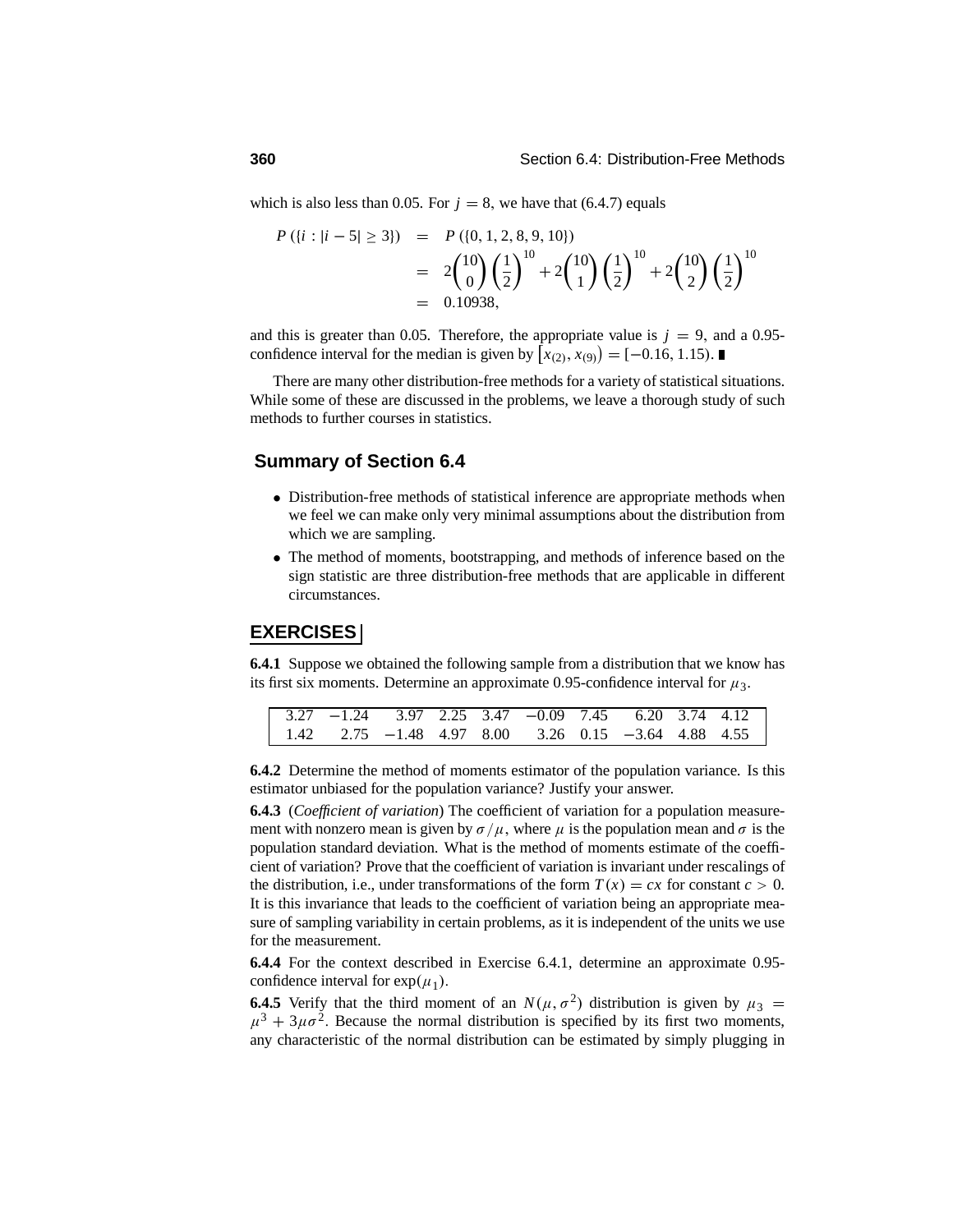the MLE estimates of  $\mu$  and  $\sigma^2$ . Compare the method of moments estimator of  $\mu_3$ with this plug-in MLE estimator, i.e., determine whether they are the same or not.

**6.4.6** Suppose we have the sample data 1.48, 4.10, 2.02, 56.59, 2.98, 1.51, 76.49, 50.25, 43.52, 2.96. Consider this as a sample from a normal distribution with unknown mean and variance, and assess the hypothesis that the population median (which is the same as the mean in this case) is 3. Also carry out a sign test that the population median is 3 and compare the results. Plot a boxplot for these data. Does this support the assumption that we are sampling from a normal distribution? Which test do you think is more appropriate? Justify your answer.

**6.4.7** Determine the empirical distribution function based on the sample given below.

|         | $1.06 = 1.28$ | 0.40                     |               | $1.36 - 0.35$ |  |
|---------|---------------|--------------------------|---------------|---------------|--|
| $-1.42$ |               | $0.44 -0.58 -0.24 -1.34$ |               |               |  |
| 0.00    |               | $-1.02 -1.35$            | 2.05          | -1.06         |  |
| 0.98    | 0.38          |                          | $2.13 - 0.03$ | $-1.29$       |  |
|         |               |                          |               |               |  |

Using the empirical cdf, determine the sample median, the first and third quartiles, and the interquartile range. What is your estimate of  $F(2)$ ?

**6.4.8** Suppose you obtain the sample of  $n = 3$  distinct values given by 1, 2, and 3.

(a) Write down all possible bootstrap samples.

(b) If you are bootstrapping the sample median, what are the possible values for the sample median for a bootstrap sample?

(c) If you are bootstrapping the sample mean, what are the possible values for the sample mean for a bootstrap sample?

(d) What do you conclude about the bootstrap distribution of the sample median compared to the bootstrap distribution of the sample mean?

**6.4.9** Explain why the central limit theorem justifies saying that the bootstrap distribution of the sample mean is approximately normal when *n* and *m* are large. What result justifies the approximate normality of the bootstrap distribution of a function of the sample mean under certain conditions?

**6.4.10** For the data in Exercise 6.4.1, determine an approximate 0.95-confidence interval for the population median when we assume the distribution we are sampling from is symmetric with finite first and second moments. (Hint: Use large sample results.)

**6.4.11** Suppose you have a sample of *n* distinct values and are interested in the bootstrap distribution of the *sample range* given by  $x_{(n)} - x_{(1)}$ . What is the maximum number of values that this statistic can take over all bootstrap samples? What are the largest and smallest values that the sample range can take in a bootstrap sample? Do you think the bootstrap distribution of the sample range will be approximately normal? Justify your answer.

**6.4.12** Suppose you obtain the data 1.1, −1.0, 1.1, 3.1, 2.2, and 3.1. How many distinct bootstrap samples are there?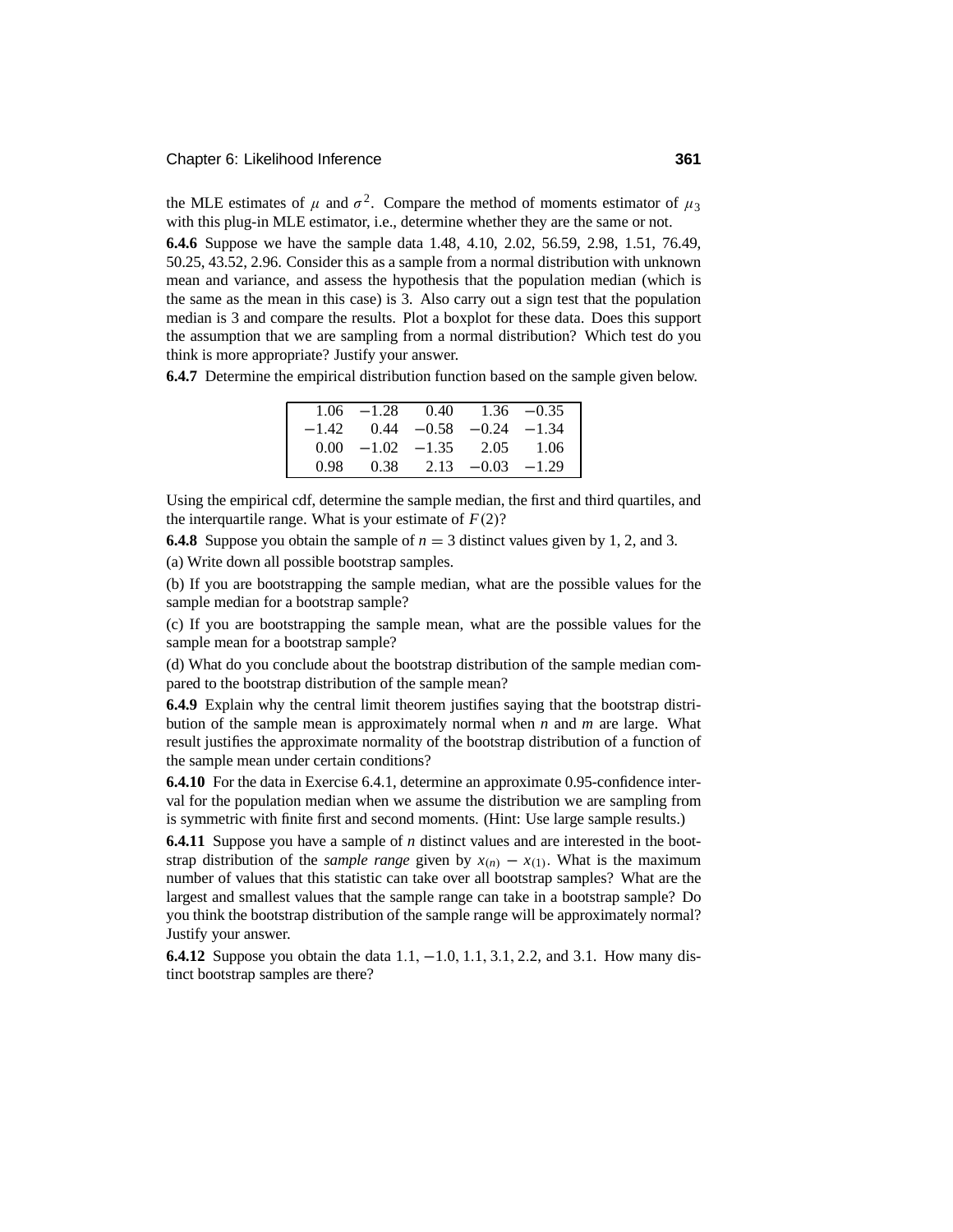### **COMPUTER EXERCISES**

**6.4.13** For the data of Exercise 6.4.7, assess the hypothesis that the population median is 0. State a 0.95-confidence interval for the population median. What is the exact coverage probability of this interval?

**6.4.14** For the data of Exercise 6.4.7, assess the hypothesis that the first quartile of the distribution we are sampling from is  $-1.0$ .

**6.4.15** With a bootstrap sample size of  $m = 1000$ , use bootstrapping to estimate the MSE of the plug-in MLE estimator of  $\mu_3$  for the normal distribution, using the sample data in Exercise 6.4.1. Determine whether  $m = 1000$  is a large enough sample for accurate results.

**6.4.16** For the data of Exercise 6.4.1, use the plug-in MLE to estimate the first quartile of an  $N(\mu, \sigma^2)$  distribution. Use bootstrapping to estimate the MSE of this estimate for  $m = 10^3$  and  $m = 10^4$  (use (5.5.3) to compute the first quartile of the empirical distribution).

**6.4.17** For the data of Exercise 6.4.1, use the plug-in MLE to estimate  $F(3)$  for an  $N(\mu, \sigma^2)$  distribution. Use bootstrapping to estimate the MSE of this estimate for  $m = 10^3$  and  $m = 10^4$ .

**6.4.18** For the data of Exercise 6.4.1, form a 0.95-confidence interval for  $\mu$  assuming that this is a sample from an  $N(\mu, \sigma^2)$  distribution. Also compute a 0.95-confidence interval for  $\mu$  based on the sign statistic, a bootstrap  $t$  0.95-confidence interval, and a bootstrap percentile 0.95-confidence interval using  $m = 10^3$  for the bootstrapping. Compare the four intervals.

**6.4.19** For the data of Exercise 6.4.1, use the plug-in MLE to estimate the first *quintile*, i.e.,  $x_{0,2}$ , of an  $N(\mu, \sigma^2)$  distribution. Plot a density histogram estimate of the bootstrap distribution of this estimator for  $m = 10<sup>3</sup>$  and compute a bootstrap *t* 0.95-confidence interval for  $x_{0,2}$ , if you think it is appropriate.

**6.4.20** For the data of Exercise 6.4.1, use the plug-in MLE to estimate  $\mu_3$  of an  $N(\mu, \sigma^2)$  distribution. Plot a density histogram estimate of the bootstrap distribution of this estimator for  $m = 10<sup>3</sup>$  and compute a bootstrap percentile 0.95-confidence interval for  $\mu_3$ , if you think it is appropriate.

### **PROBLEMS**

**6.4.21** Prove that when  $(x_1, \ldots, x_n)$  is a sample of distinct values from a distribution on  $R<sup>1</sup>$ , then the *i*th moment of the empirical distribution on  $R<sup>1</sup>$  (i.e., the distribution with cdf given by  $\ddot{F}$ ) is  $m_i$ .

**6.4.22** Suppose that  $(x_1, \ldots, x_n)$  is a sample from a distribution on  $R^1$ . Determine the general form of the *i*th moment of  $\hat{F}$ , i.e., in contrast to Problem 6.4.21, we are now allowing for several of the data values to be equal.

**6.4.23** (*Variance stabilizing transformations*) From the delta theorem, we have that  $\psi(M_1)$  is asymptotically normal with mean  $\psi(\mu_1)$  and variance  $(\psi'(\mu_1))^2 \sigma^2/n$  when  $\psi$  is continuously differentiable,  $\psi'(\mu_1) \neq 0$ , and  $M_1$  is asymptotically normal with mean  $\mu_1$  and variance  $\sigma^2/n$ . In some applications, it is important to choose the transformation  $\psi$  so that the asymptotic variance does not depend on the mean  $\mu_1$ , i.e.,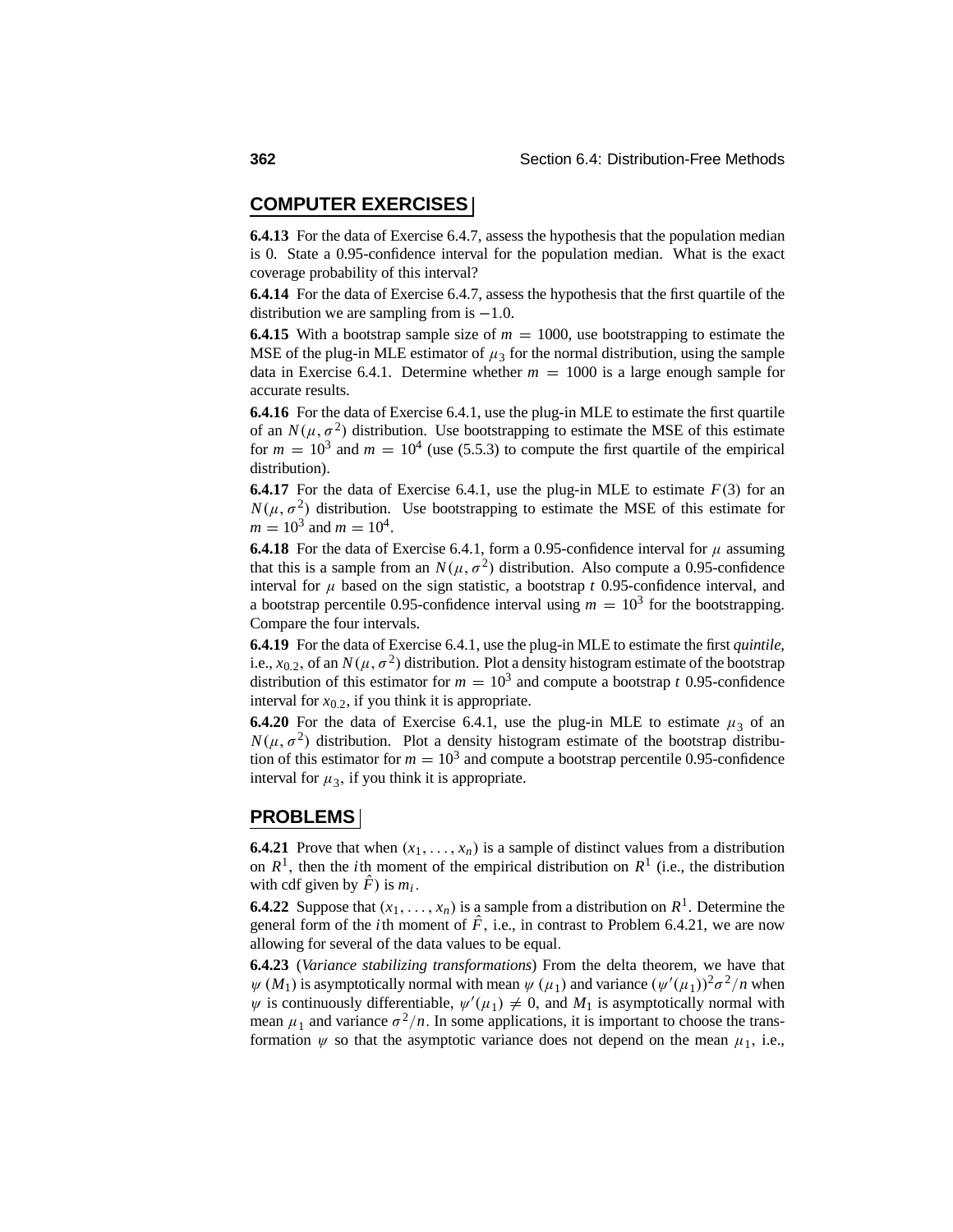$(\psi'(\mu_1))^2 \sigma^2$  is constant as  $\mu_1$  varies (note that  $\sigma^2$  may change as  $\mu_1$  changes). Such transformations are known as variance stabilizing transformations.

(a) If we are sampling from a Poisson( $\lambda$ ) distribution, then show that  $\psi(x) = \sqrt{x}$  is variance stabilizing.

(b) If we are sampling from a Bernoulli( $\theta$ ) distribution, show that  $\psi(x) = \arcsin \sqrt{x}$ is variance stabilizing.

(c) If we are sampling from a distribution on  $(0, \infty)$  whose variance is proportional to the square of its mean (like the Gamma $(\alpha, \beta)$  distribution), then show that  $\psi(x) =$  $ln(x)$  is variance stabilizing.

### **CHALLENGES**

**6.4.24** Suppose that *X* has an absolutely continuous distribution on  $R<sup>1</sup>$  with density *f* that is symmetrical about its median. Assuming that the median is 0, prove that <sup>|</sup>*X*<sup>|</sup> and

$$
sgn(X) = \begin{cases} -1 & x < 0\\ 0 & x = 0\\ 1 & x > 0 \end{cases}
$$

are independent, with |*X*| having density  $2f$  and sgn(*X*) uniformly distributed on  $\{-1, 1\}$ .

**6.4.25** (*Fisher signed deviation statistic*) Suppose that  $(x_1, \ldots, x_n)$  is a sample from an absolutely continuous distribution on  $R<sup>1</sup>$  with density that is symmetrical about its median. Suppose we want to assess the hypothesis  $H_0$ :  $x_{0.5}(\theta) = x_0$ .

One possibility for this is to use the Fisher signed deviation test based on the statistic  $S^+$ . The observed value of  $S^+$  is given by  $S_o^+ = \sum_{i=1}^n |x_i - x_0| \operatorname{sgn}(x_i - x_0)$ .<br>We then assess  $H_0$  by comparing  $S_o^+$  with the conditional distribution of  $S^+$  given the absolute deviations  $|x_1 - x_0|, \ldots, |x_n - x_0|$ . If a value  $S_0^+$  occurs near the smallest or largest possible value for *S*+, under this conditional distribution, then we assert that we have evidence against  $H_0$ . We measure this by computing the P-value given by the conditional probability of obtaining a value as far, or farther, from the center of the conditional distribution of  $S^+$  using the conditional mean as the center. This is an example of a *randomization test*, as the distribution for the test statistic is determined by randomly modifying the observed data (in this case, by randomly changing the signs of the deviations of the  $x_i$  from  $x_0$ ).

(a) Prove that  $S_0^+ = n(\bar{x} - x_0)$ .

(b) Prove that the P-value described above does not depend on which distribution we are sampling from in the model. Prove that the conditional mean of  $S^+$  is 0 and the conditional distribution of  $S^+$  is symmetric about this value.

(c) Use the Fisher signed deviation test statistic to assess the hypothesis  $H_0: x_{0.5}(\theta) =$ 2 when the data are 2.2, 1.5, 3.4, 0.4, 5.3, 4.3, 2.1, with the results declared to be statistically significant if the P-value is less than or equal to 0.05. (Hint: Based on the results obtained in part (b), you need only compute probabilities for the extreme values of  $S^+$ .)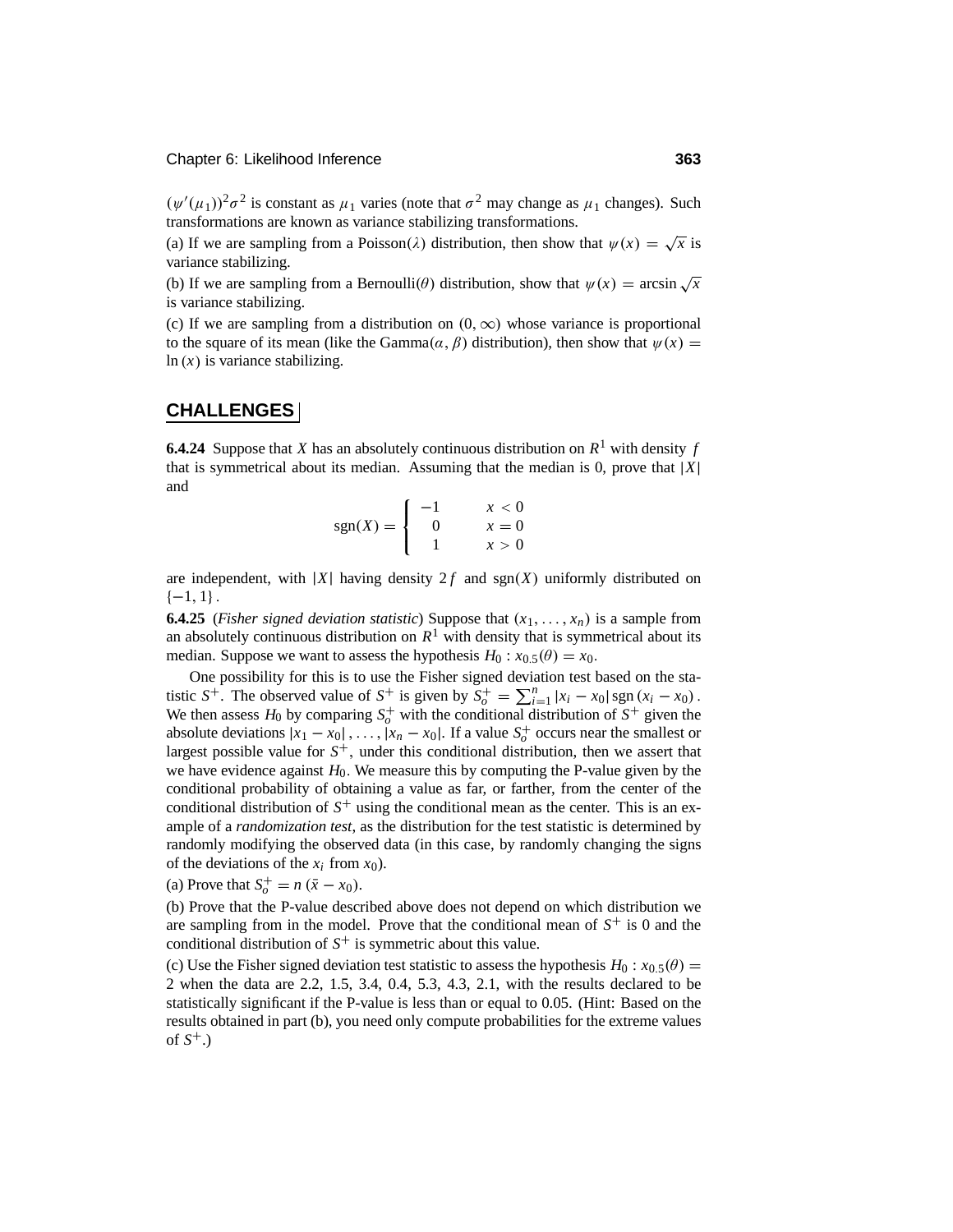(d) Show that using the Fisher signed deviation test statistic to assess the hypothesis  $H_0$ :  $x_{0.5}(\theta) = x_0$  is equivalent to the following randomized *t*-test statistic hypothesis assessment procedure. For this, we compute the conditional distribution of

$$
T = \frac{(\bar{X} - x_0)}{S/\sqrt{n}}
$$

when the  $|X_i - x_0| = |x_i - x_0|$  are fixed and the sgn  $(X_i - x_0)$  are i.i.d. uniform on {−1, <sup>1</sup>}. Compare the observed value of the *<sup>t</sup>*-statistic with this distribution, as we did for the Fisher signed deviation test statistic. (Hint: Show that  $\sum_{i=1}^{n} (x_i - \bar{x})^2 = \sum_{i=1}^{n} (x_i - x_0)^2 - n(\bar{x} - x_0)^2$  and that large absolute values of T correspond to large absolute values of *S*+.)

# **6.5 Large Sample Behavior of the MLE (Advanced)**

As we saw in Examples 6.3.7 and 6.3.11, implementing exact sampling procedures based on the MLE can be difficult. In those examples, because the MLE was the sample average and we could use the central limit theorem, large sample theory allowed us to work out approximate procedures. In fact, there is some general large sample theory available for the MLE that allows us to obtain approximate sampling inferences. This is the content of this section. The results we develop are all for the case when  $\theta$  is onedimensional. Similar results exist for the higher-dimensional problems, but we leave those to a later course.

In Section 6.3, the basic issue was the need to measure the accuracy of the MLE. One approach is to plot the likelihood and examine how concentrated it is about its peak, with a more highly concentrated likelihood implying greater accuracy for the MLE. There are several problems with this. In particular, the appearance of the likelihood will depend greatly on how we choose the scales for the axes. With appropriate choices, we can make a likelihood look as concentrated or as diffuse as we want. Also, when  $\theta$  is more than two-dimensional, we cannot even plot the likelihood. One solution, when the likelihood is a smooth function of  $\theta$ , is to compute a numerical measure of how concentrated the log-likelihood is at its peak. The quantity typically used for this is called the observed Fisher information.

**Definition 6.5.1** The *observed Fisher information* is given by  $\hat{I}(s) = -\frac{\partial^2 I(\theta \mid s)}{\partial \theta^2}$  $\Big|_{\theta = \hat{\theta}(s)}$  $(6.5.1)$ where  $\hat{\theta}(s)$  is the MLE.

The larger the observed Fisher information is, the more peaked the likelihood function is at its maximum value. We will show that the observed Fisher information is estimating a quantity of considerable importance in statistical inference.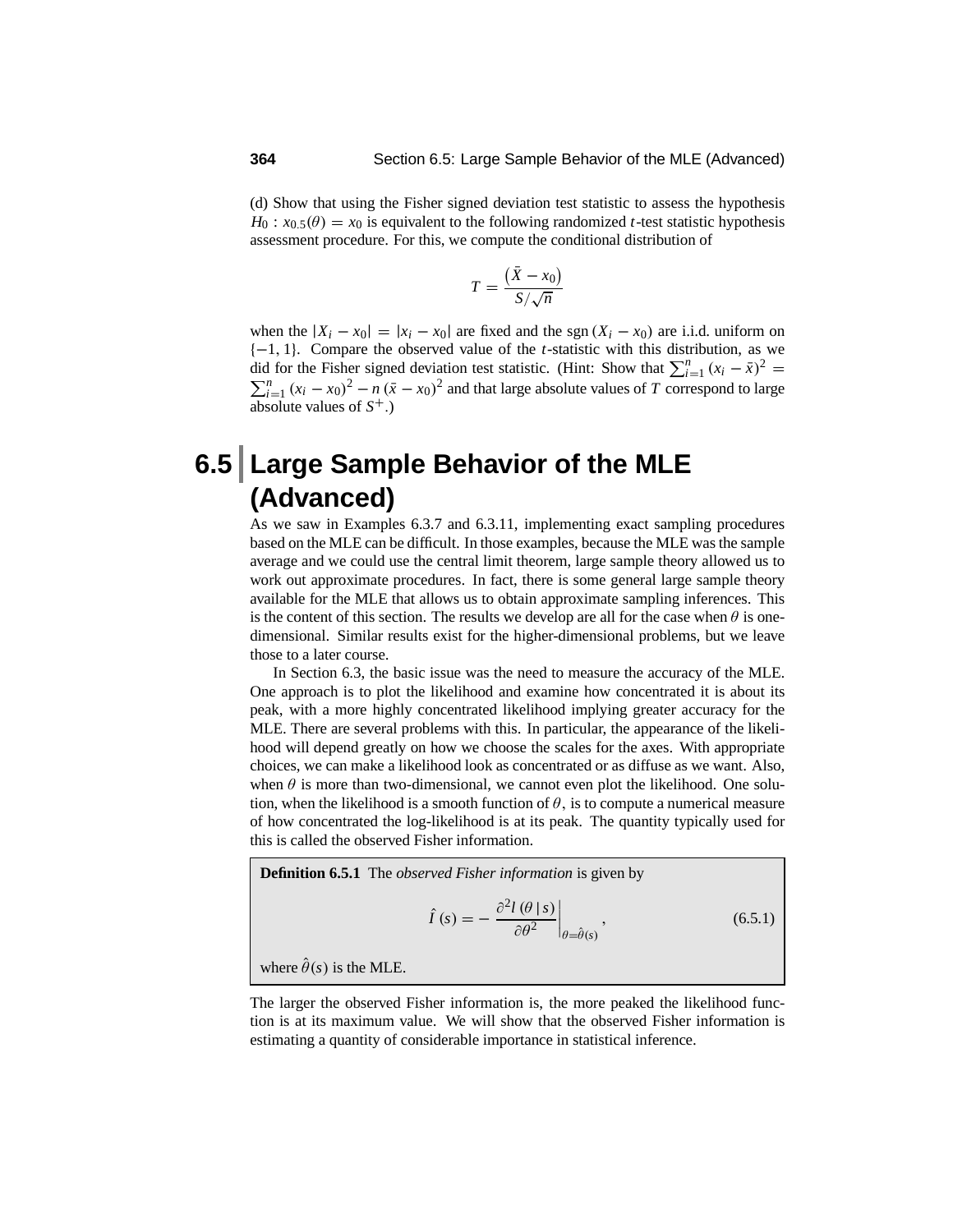### Chapter 6: Likelihood Inference **365**

Suppose that response *X* is real-valued,  $\theta$  is real-valued, and the model { $f_{\theta} : \theta \in \Omega$ } satisfies the following regularity conditions:

$$
\frac{\partial^2 \ln f_{\theta}(x)}{\partial \theta^2}
$$
 exists for each *x*, (6.5.2)

$$
E_{\theta}(S(\theta \mid X)) = \int_{-\infty}^{\infty} \frac{\partial \ln f_{\theta}(x)}{\partial \theta} f_{\theta}(x) dx = 0,
$$
 (6.5.3)

$$
\int_{-\infty}^{\infty} \frac{\partial}{\partial \theta} \left\{ \frac{\partial \ln f_{\theta}(x)}{\partial \theta} f_{\theta}(x) \right\} dx = 0, \tag{6.5.4}
$$

and

$$
\int_{-\infty}^{\infty} \left| \frac{\partial^2 \ln f_{\theta}(x)}{\partial \theta^2} \right| f_{\theta}(x) dx < \infty.
$$
 (6.5.5)

Note that we have

$$
\frac{\partial f_{\theta}(x)}{\partial \theta} = \frac{\partial \ln f_{\theta}(x)}{\partial \theta} f_{\theta}(x),
$$

so we can write (6.5.3) equivalently as

$$
\int_{-\infty}^{\infty} \frac{\partial f_{\theta}(x)}{\partial \theta} dx = 0.
$$

Also note that (6.5.4) can be written as

$$
0 = \int_{-\infty}^{\infty} \frac{\partial}{\partial \theta} \left\{ \frac{\partial l(\theta \mid x)}{\partial \theta} f_{\theta}(x) \right\} dx
$$
  
= 
$$
\int_{-\infty}^{\infty} \left\{ \frac{\partial^{2} l(\theta \mid x)}{\partial \theta^{2}} + \left( \frac{\partial l(\theta \mid x)}{\partial \theta} \right)^{2} \right\} f_{\theta}(x) dx
$$
  
= 
$$
\int_{-\infty}^{\infty} \left\{ \frac{\partial^{2} l(\theta \mid x)}{\partial \theta^{2}} + S^{2}(\theta \mid x) \right\} f_{\theta}(x) dx = E_{\theta} \left( \frac{\partial^{2} l(\theta \mid x)}{\partial \theta^{2}} + S^{2}(\theta \mid X) \right).
$$

This together with (6.5.3) and (6.5.5), implies that we can write (6.5.4) equivalently as

$$
\text{Var}_{\theta}(S(\theta \mid X)) = E_{\theta}(S^{2}(\theta \mid X)) = E_{\theta}\left(-\frac{\partial^{2}}{\partial \theta^{2}}l(\theta \mid X)\right).
$$

We give a name to the quantity on the left.

**Definition 6.5.2** The function  $I(\theta) = \text{Var}_{\theta}(S(\theta | X))$ , is called the *Fisher information* of the model.

Our developments above have proven the following result.

**Theorem 6.5.1** If (6.5.2) and (6.5.3) are satisfied, then  $E_{\theta}(S(\theta | X)) = 0$ . If, in addition, (6.5.4) and (6.5.5) are satisfied, then

$$
I(\theta) = \text{Var}_{\theta}(S(\theta \mid X)) = E_{\theta}\left(-\frac{\partial^2 I(\theta \mid X)}{\partial \theta^2}\right).
$$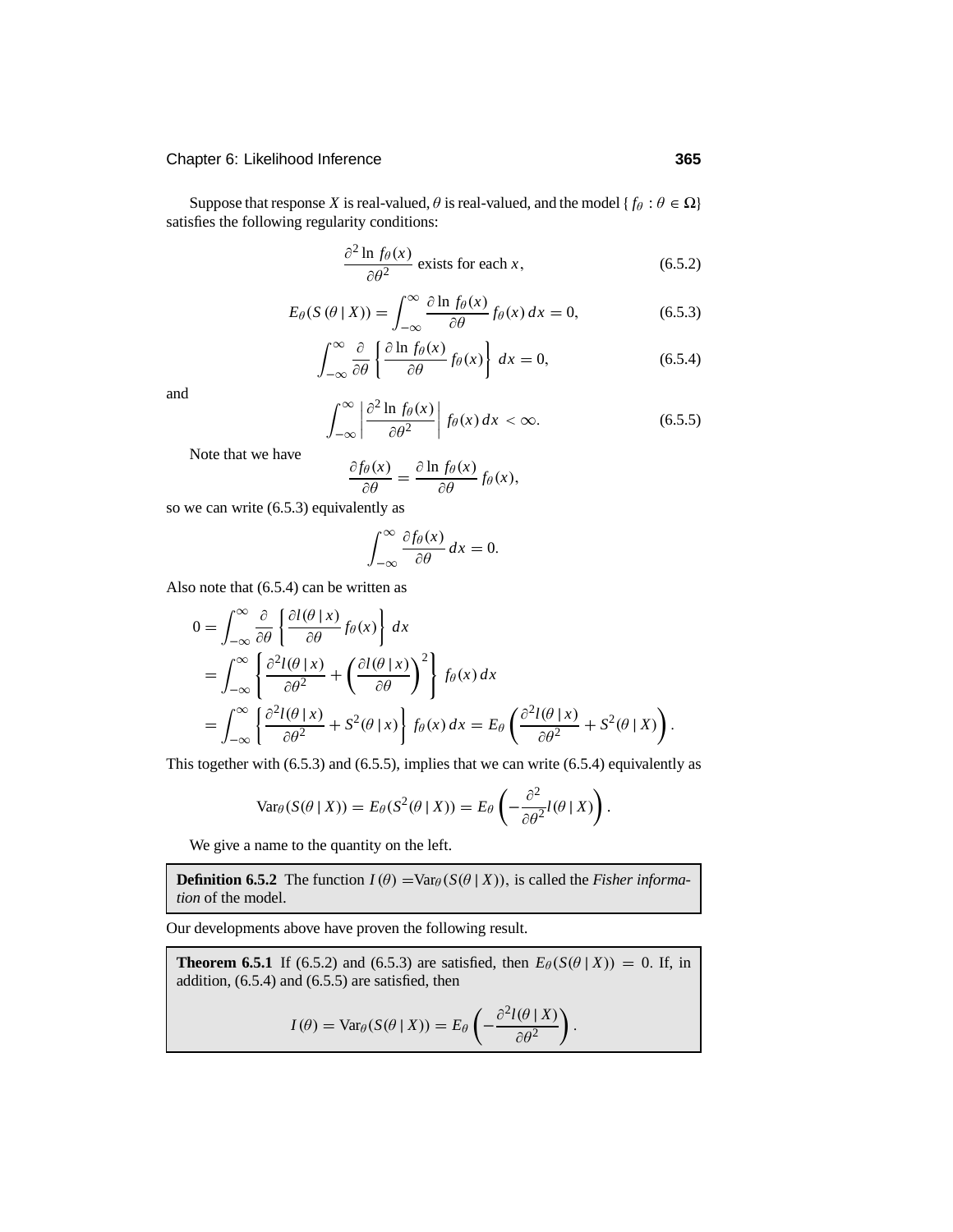Now we see why  $\hat{I}$  is called the observed Fisher information, as it is a natural estimate of the Fisher information at the true value  $\theta$ . We note that there is another natural estimate of the Fisher information at the true value, given by  $I(\hat{\theta})$ . We call this the *plug-in Fisher information*.

When we have a sample  $(x_1, \ldots, x_n)$  from  $f_\theta$ , then

$$
S(\theta \mid x_1, \ldots, x_n) = \frac{\partial}{\partial \theta} \ln \prod_{i=1}^n f_\theta(x_i) = \sum_{i=1}^n \frac{\partial \ln f_\theta(x_i)}{\partial \theta} = \sum_{i=1}^n S(\theta \mid x_i).
$$

So, if (6.5.3) holds for the basic model, then  $E_{\theta}(S(\theta | X_1, \ldots, X_n)) = 0$  and (6.5.3) also holds for the sampling model. Furthermore, if (6.5.4) holds for the basic model, then

$$
0 = \sum_{i=1}^{n} E_{\theta} \left( \frac{\partial^2}{\partial \theta^2} \ln f_{\theta}(X_i) \right) + \sum_{i=1}^{n} E_{\theta} (S^2(\theta \mid X_i))
$$
  
= 
$$
E_{\theta} \left( \frac{\partial^2}{\partial \theta^2} l(\theta \mid X_1, \dots, X_n) \right) + \text{Var}_{\theta} (S(\theta \mid X_1, \dots, X_n)),
$$

which implies

$$
\text{Var}_{\theta}(S(\theta \mid X_1, \ldots, X_n)) = -E_{\theta}\left(\frac{\partial^2}{\partial \theta^2} l(\theta \mid X_1, \ldots, X_n)\right) = nI(\theta),
$$

because  $l(\theta | x_1, ..., x_n) = \sum_{i=1}^n \ln f_\theta(x_i)$ . Therefore, (6.5.4) holds for the sampling<br>model as well, and the Fisher information for the sampling model is given by the same model as well, and the Fisher information for the sampling model is given by the sample size times the Fisher information for the basic model. We have established the following result.

**Corollary 6.5.1** Under i.i.d. sampling from a model with Fisher information  $I(\theta)$ . the Fisher information for a sample of size *n* is given by  $nI(\theta)$ .

The conditions necessary for Theorem 6.5.1 to apply do not hold in general and have to be checked in each example. There are, however, many models where these conditions do hold.

### **EXAMPLE 6.5.1** *Nonexistence of the Fisher Information*

If  $X \sim U[0, \theta]$ , then  $f_{\theta}(x) = \theta^{-1} I_{[0, \theta]}(x)$ , which is not differentiable at  $\theta = x$  for any *x*. Indeed, if we ignored the lack of differentiability at  $\theta = x$  and wrote

$$
\frac{\partial f_{\theta}(x)}{\partial \theta} = -\frac{1}{\theta^2} I_{[0,\theta]}(x),
$$

then

$$
\int_{-\infty}^{\infty} \frac{\partial f_{\theta}(x)}{\partial \theta} dx = -\int_{-\infty}^{\infty} \frac{1}{\theta^2} I_{[0,\theta]}(x) dx = -\frac{1}{\theta} \neq 0.
$$

So we cannot define the Fisher information for this model.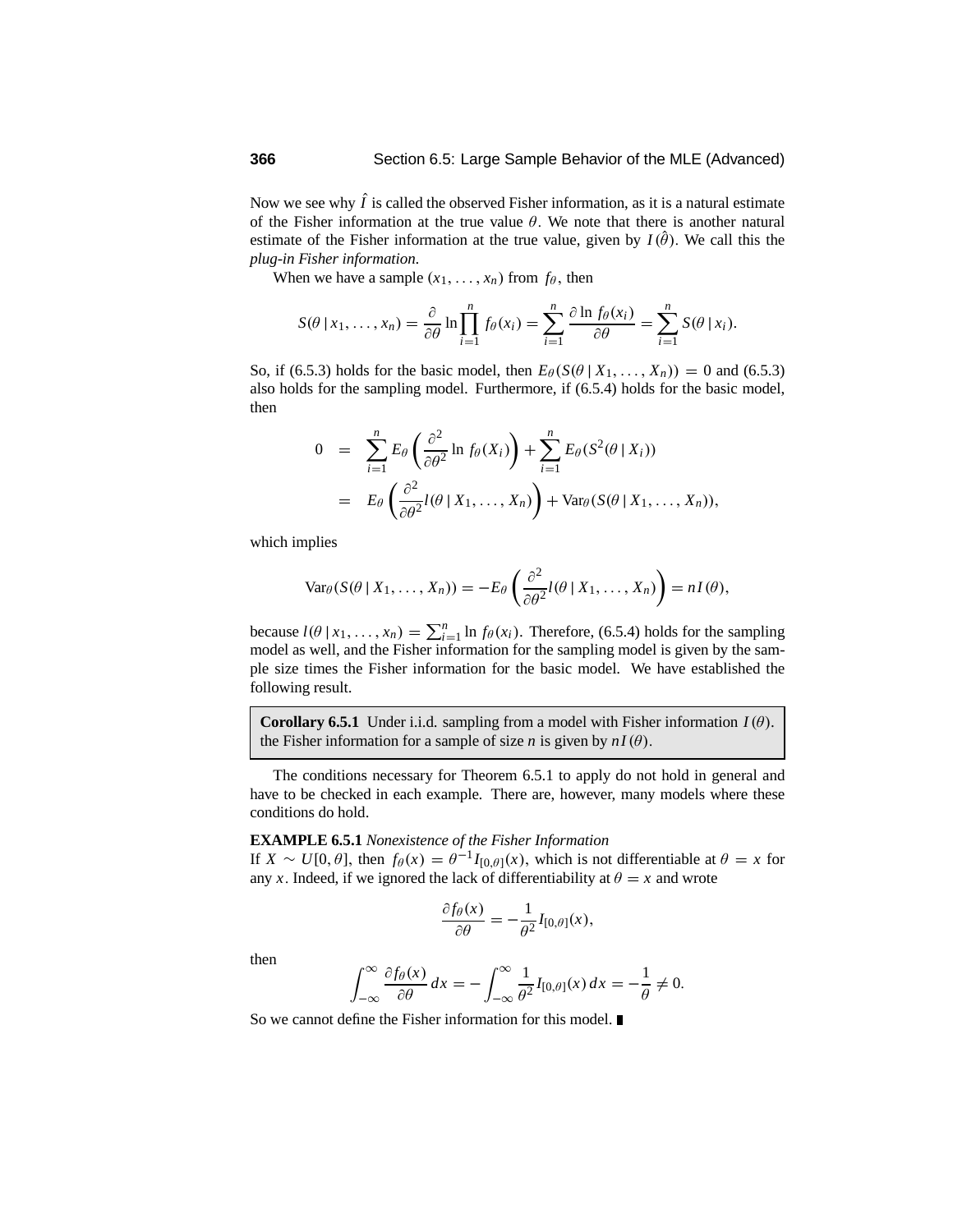Chapter 6: Likelihood Inference **367**

### **EXAMPLE 6.5.2** *Location Normal*

Suppose we have a sample  $(x_1, \ldots, x_n)$  from an  $N(\theta, \sigma_0^2)$  distribution where  $\theta \in R^1$ is unknown and  $\sigma_0^2$  is known. We saw in Example 6.2.2 that

$$
S(\theta \mid x_1, \ldots, x_n) = \frac{n}{\sigma_0^2} (\bar{x} - \theta)
$$

and therefore

$$
\frac{\partial^2}{\partial \theta^2} l(\theta \mid x_1, \dots, x_n) = -\frac{n}{\sigma_0^2},
$$
  

$$
nI(\theta) = E_\theta \left( -\frac{\partial^2}{\partial \theta^2} l(\theta \mid X_1, \dots, X_n) \right) = \frac{n}{\sigma_0^2}
$$

.

We also determined in Example 6.2.2 that the MLE is given by  $\hat{\theta}(x_1, \ldots, x_n) = \bar{x}$ . Then the plug-in Fisher information is

$$
nI(\bar{x}) = \frac{n}{\sigma_0^2},
$$

while the observed Fisher information is

$$
\hat{I}(x_1,\ldots,x_n)=-\left.\frac{\partial^2 I(\theta\,|\,x_1,\ldots,x_n)}{\partial\theta^2}\right|_{\theta=\bar{x}}=\frac{n}{\sigma_0^2}.
$$

In this case, there is no need to estimate the Fisher information, but it is comforting that both of our estimates give the exact value.

We now state, without proof, some theorems about the large sample behavior of the MLE under repeated sampling from the model. First, we have a result concerning the consistency of the MLE as an estimator of the true value of  $\theta$ .

**Theorem 6.5.2** Under regularity conditions (like those specified above) for the model  ${f_{\theta}: \theta \in \Omega}$ , the MLE  $\hat{\theta}$  exists a.s. and  $\hat{\theta} \stackrel{a.s.}{\rightarrow} \theta$  as  $n \rightarrow \infty$ .

**PROOF** See *Approximation Theorems of Mathematical Statistics*, by R. J. Serfling (John Wiley & Sons, New York, 1980), for the proof of this result.

We see that Theorem 6.5.2 serves as a kind of strong law for the MLE. It also turns out that when the sample size is large, the sampling distribution of the MLE is approximately normal.

**Theorem 6.5.3** Under regularity conditions (like those specified above) for the model { $f_{\theta}$  :  $\theta \in \Omega$ }, then  $(nI(\theta))^{1/2} (\hat{\theta} - \theta) \stackrel{D}{\rightarrow} N(0, 1)$  as  $n \rightarrow \infty$ .

**PROOF** See *Approximation Theorems of Mathematical Statistics*, by R. J. Serfling (John Wiley & Sons, New York, 1980), for the proof of this result.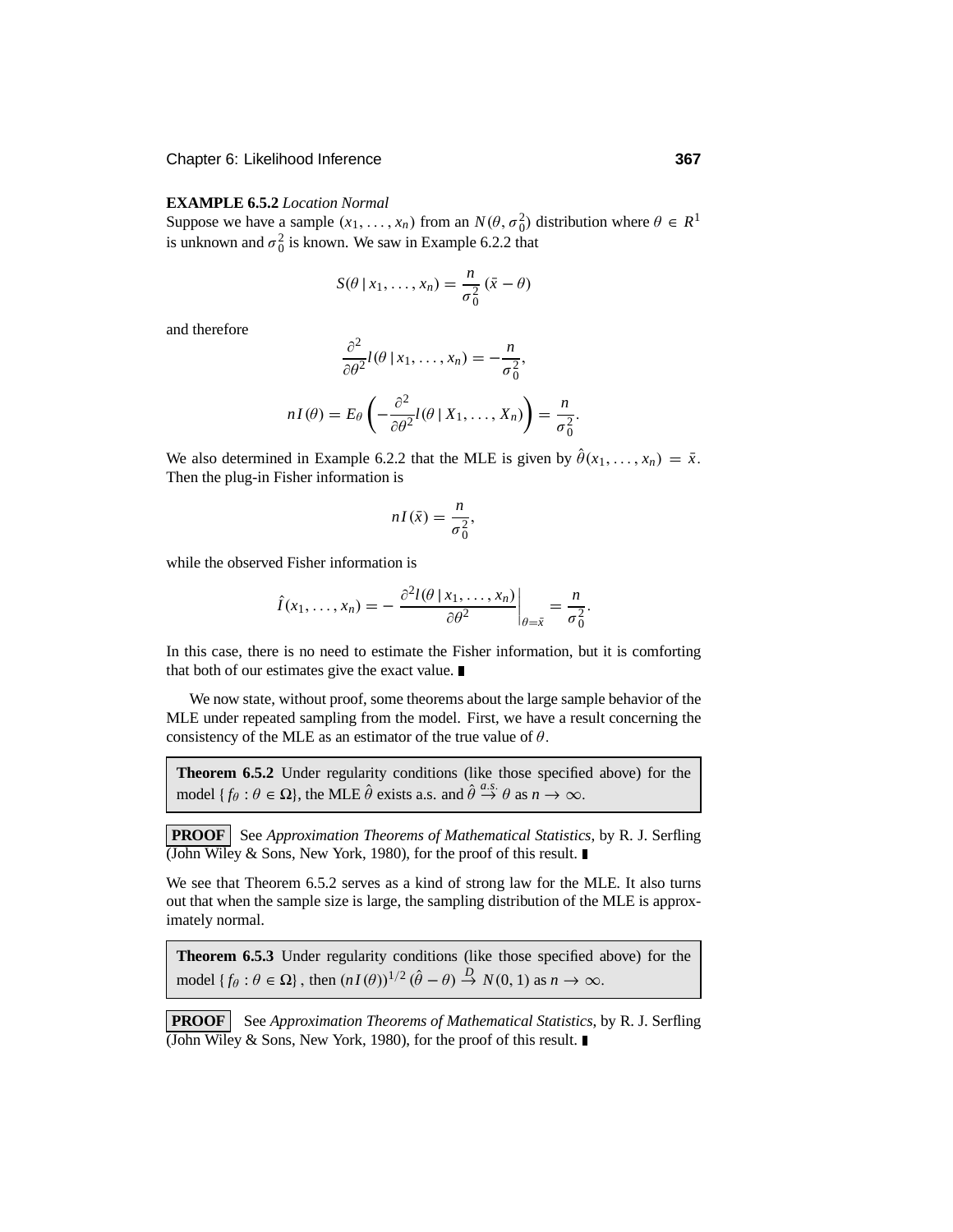We see that Theorem 6.5.3 serves as a kind of central limit theorem for the MLE. To make this result fully useful to us for inference, we need the following corollary to this theorem.

**Corollary 6.5.2** When *I* is a continuous function of 
$$
\theta
$$
, then  
\n
$$
\left(nI(\hat{\theta})\right)^{1/2} \left(\hat{\theta} - \theta\right) \stackrel{D}{\rightarrow} N(0, 1).
$$

In Corollary 6.5.2, we have estimated the Fisher information  $I(\theta)$  by the plug-in Fisher estimation  $I(\hat{\theta})$ . Often it is very difficult to evaluate the function *I*. In such a case, we instead estimate  $nI(\theta)$  by the observed Fisher information  $\hat{I}(x_1, \ldots, x_n)$ . A result such as Corollary 6.5.2 again holds in this case.

From Corollary 6.5.2, we can devise large sample approximate inference methods based on the MLE. For example, the approximate standard error of the MLE is

$$
(nI(\hat{\theta}))^{-1/2}.
$$

An approximate  $\gamma$ -confidence interval is given by

$$
\hat{\theta} \pm (nI(\hat{\theta}))^{-1/2} z_{(1+\gamma)/2}.
$$

Finally, if we want to assess the hypothesis  $H_0$ :  $\theta = \theta_0$ , we can do this by computing the approximate P-value

$$
2\left\{1-\Phi\left((nI(\theta_0))^{1/2}\left|\hat{\theta}-\theta_0\right|\right)\right\}.
$$

Notice that we are using Theorem 6.5.3 for the P-value, rather than Corollary 6.5.2, as, when *H*<sub>0</sub> is true, we know the asymptotic variance of the MLE is  $(nI(\theta_0))^{-1}$ . So we do not have to estimate this quantity.

When evaluating *I* is difficult, we can replace  $n I(\hat{\theta})$  by  $\hat{I}(x_1, \ldots, x_n)$  in the above expressions for the confidence interval and P-value. We now see very clearly the significance of the observed information. Of course, as we move from using  $nI(\theta)$  to  $nI(\hat{\theta})$  to  $\tilde{I}(x_1,...,x_n)$ , we expect that larger sample sizes *n* are needed to make the normality approximation accurate.

We consider some examples.

### **EXAMPLE 6.5.3** *Location Normal Model*

Using the Fisher information derived in Example 6.5.2, the approximate  $\gamma$ -confidence interval based on the MLE is

$$
\hat{\theta} \pm (nI(\hat{\theta}))^{-1/2} z_{(1+\gamma)/2} = \bar{x} \pm (\sigma_0/\sqrt{n}) z_{(1+\gamma)/2}.
$$

This is just the *z*-confidence interval derived in Example 6.3.6. Rather than being an approximate  $\gamma$ -confidence interval, the coverage is exact in this case. Similarly, the approximate P-value corresponds to the *z*-test and the P-value is exact.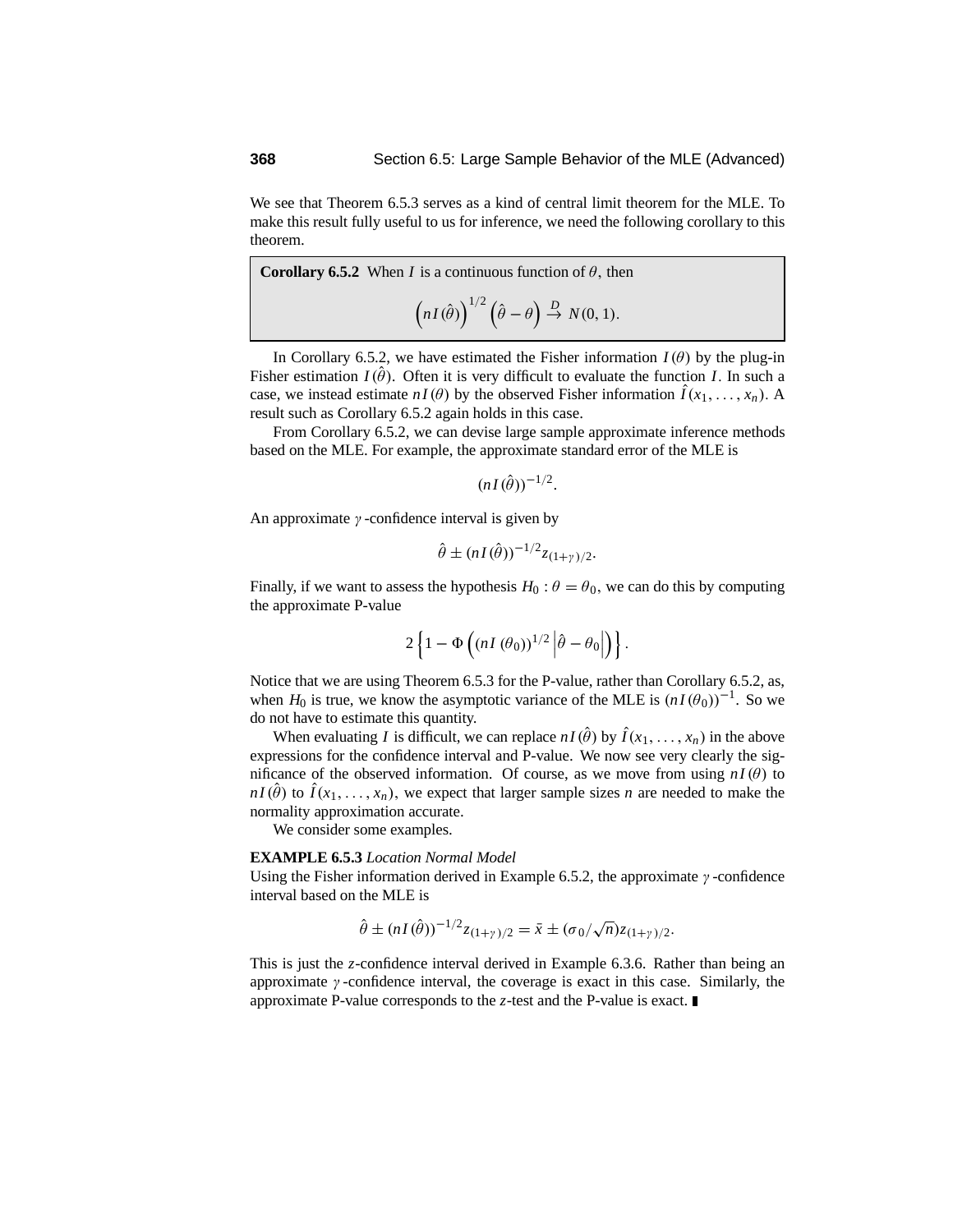Chapter 6: Likelihood Inference **369**

#### **EXAMPLE 6.5.4** *Bernoulli Model*

Suppose that  $(x_1, \ldots, x_n)$  is a sample from a Bernoulli( $\theta$ ) distribution, where  $\theta \in$  $[0, 1]$  is unknown. The likelihood function is given by

$$
L(\theta \mid x_1,\ldots,x_n)=\theta^{n\bar{x}}(1-\theta)^{n(1-\bar{x})},
$$

and the MLE of  $\theta$  is  $\bar{x}$ . The log-likelihood is

$$
l(\theta | x_1,\ldots,x_n)=n\bar{x}\ln\theta+n(1-\bar{x})\ln(1-\theta),
$$

the score function is given by

$$
S(\theta \mid x_1,\ldots,x_n) = \frac{n\bar{x}}{\theta} - \frac{n(1-\bar{x})}{1-\theta},
$$

and

$$
\frac{\partial}{\partial \theta} S(\theta \mid x_1, \ldots, x_n) = -\frac{n\bar{x}}{\theta^2} - \frac{n(1-\bar{x})}{(1-\theta)^2}.
$$

Therefore, the Fisher information for the sample is

$$
nI(\theta) = E_{\theta}\left(-\frac{\partial}{\partial \theta}S(\theta \mid X_1,\ldots,X_n)\right) = E_{\theta}\left(\frac{n\bar{X}}{\theta^2} + \frac{n(1-\bar{X})}{(1-\theta)^2}\right) = \frac{n}{\theta(1-\theta)},
$$

and the plug-in Fisher information is

$$
nI(\bar{x}) = \frac{n}{\bar{x}(1-\bar{x})}.
$$

Note that the plug-in Fisher information is the same as the observed Fisher information in this case.

So an approximate  $\gamma$ -confidence interval is given by

$$
\hat{\theta} \pm (nI(\hat{\theta}))^{-1/2} z_{(1+\gamma)/2} = \bar{x} \pm z_{(1+\gamma)/2} \sqrt{\bar{x}(1-\bar{x})/n},
$$

which is precisely the interval obtained in Example 6.3.7 using large sample considerations based on the central limit theorem. Similarly, we obtain the same P-value as in Example 6.3.11 when testing  $H_0: \theta = \theta_0$ .

#### **EXAMPLE 6.5.5** *Poisson Model*

Suppose that  $(x_1, \ldots, x_n)$  is a sample from a Poisson( $\lambda$ ) distribution, where  $\lambda > 0$  is unknown. The likelihood function is given by

$$
L(\lambda | x_1, \ldots, x_n) = \lambda^{n \bar{x}} e^{-n \lambda}.
$$

The log-likelihood is

$$
l(\lambda \mid x_1,\ldots,x_n)=n\bar{x}\ln\lambda-n\lambda,
$$

the score function is given by

$$
S(\lambda \mid x_1, \ldots, x_n) = \frac{n\bar{x}}{\lambda} - n,
$$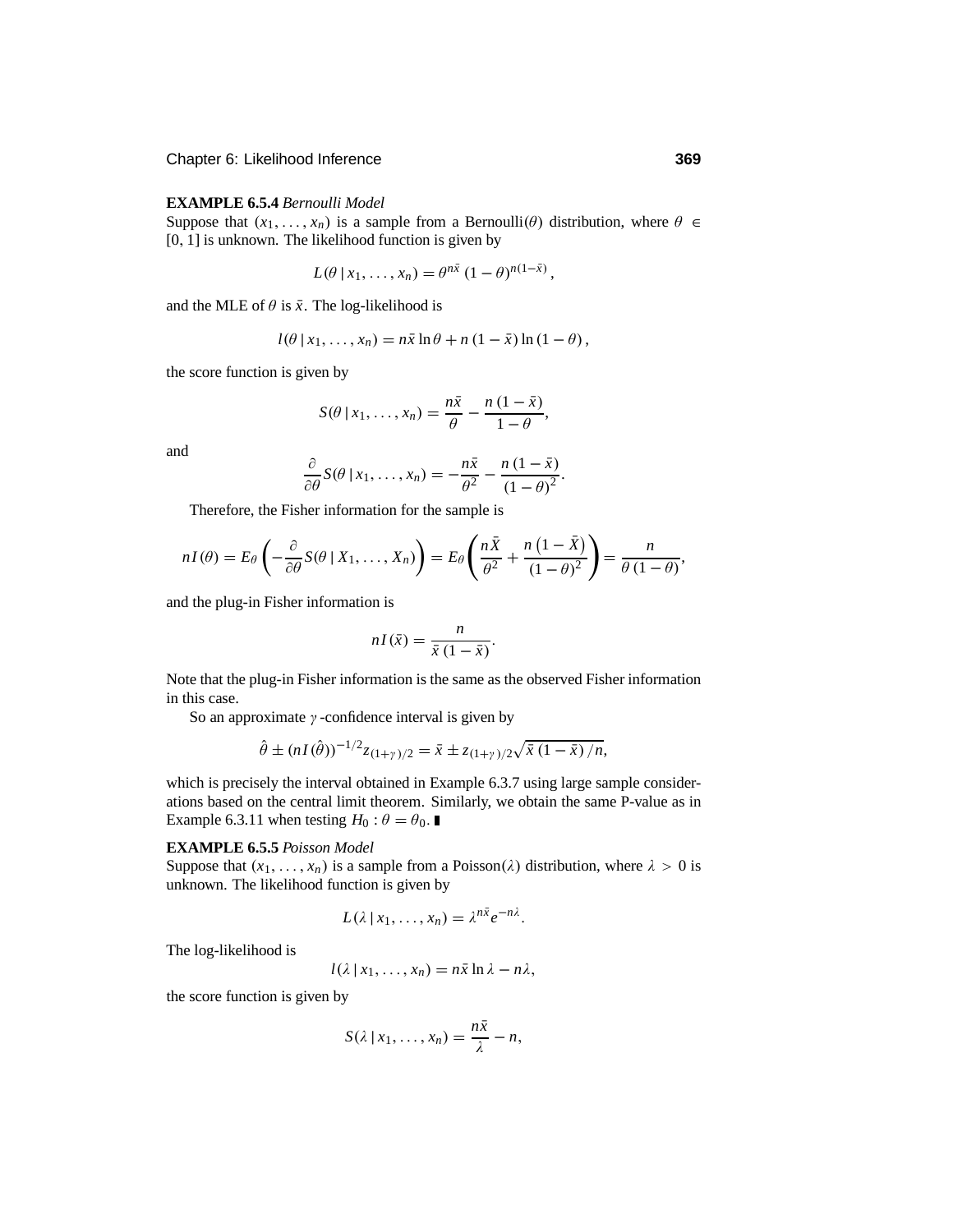and

$$
\frac{\partial}{\partial \lambda} S(\lambda \mid x_1, \ldots, x_n) = -\frac{n\bar{x}}{\lambda^2}.
$$

From this we deduce that the MLE of  $\lambda$  is  $\hat{\lambda} = \bar{x}$ .

Therefore, the Fisher information for the sample is

$$
nI(\lambda) = E_{\lambda}\left(-\frac{\partial}{\partial \lambda}S(\lambda \mid X_1,\ldots,X_n)\right) = E_{\lambda}\left(\frac{n\bar{X}}{\lambda^2}\right) = \frac{n}{\lambda},
$$

and the plug-in Fisher information is

$$
nI(\bar{x}) = \frac{n}{\bar{x}}.
$$

Note that the plug-in Fisher information is the same as the observed Fisher information in this case.

So an approximate  $\gamma$ -confidence interval is given by

$$
\hat{\lambda} \pm (nI(\hat{\lambda}))^{-1/2} z_{(1+\gamma)/2} = \bar{x} \pm z_{(1+\gamma)/2} \sqrt{\bar{x}/n}.
$$

Similarly, the approximate P-value for testing  $H_0$ :  $\lambda = \lambda_0$  is given by

$$
2\left\{1-\Phi\left((nI(\lambda_0))^{1/2}\left|\hat{\lambda}-\lambda_0\right|\right)\right\}=2\left\{1-\Phi\left((n/\lambda_0)^{1/2}\left|\bar{x}-\lambda_0\right|\right)\right\}.
$$

Note that we have used the Fisher information evaluated at  $\lambda_0$  for this test.

### **Summary of Section 6.5**

- Under regularity conditions on the statistical model with parameter  $\theta$ , we can define the Fisher information  $I(\theta)$  for the model.
- Under regularity conditions on the statistical model, it can be proved that, when  $\theta$  is the true value of the parameter, the MLE is consistent for  $\theta$  and the MLE is approximately normally distributed with mean given by  $\theta$  and with variance given by  $(nI(\theta))^{-1}$ .
- The Fisher information  $I(\theta)$  can be estimated by plugging in the MLE or by using the observed Fisher information. These estimates lead to practically useful inferences for  $\theta$  in many problems.

# **EXERCISES**

**6.5.1** If  $(x_1, \ldots, x_n)$  is a sample from an  $N(\mu_0, \sigma^2)$  distribution, where  $\mu_0$  is known and  $\sigma^2 \in (0, \infty)$  is unknown, determine the Fisher information.

**6.5.2** If  $(x_1, \ldots, x_n)$  is a sample from a Gamma $(\alpha_0, \theta)$  distribution, where  $\alpha_0$  is known and  $\theta \in (0, \infty)$  is unknown, determine the Fisher information.

**6.5.3** If  $(x_1, \ldots, x_n)$  is a sample from a Pareto( $\alpha$ ) distribution (see Exercise 6.2.9), where  $\alpha > 0$  is unknown, determine the Fisher information.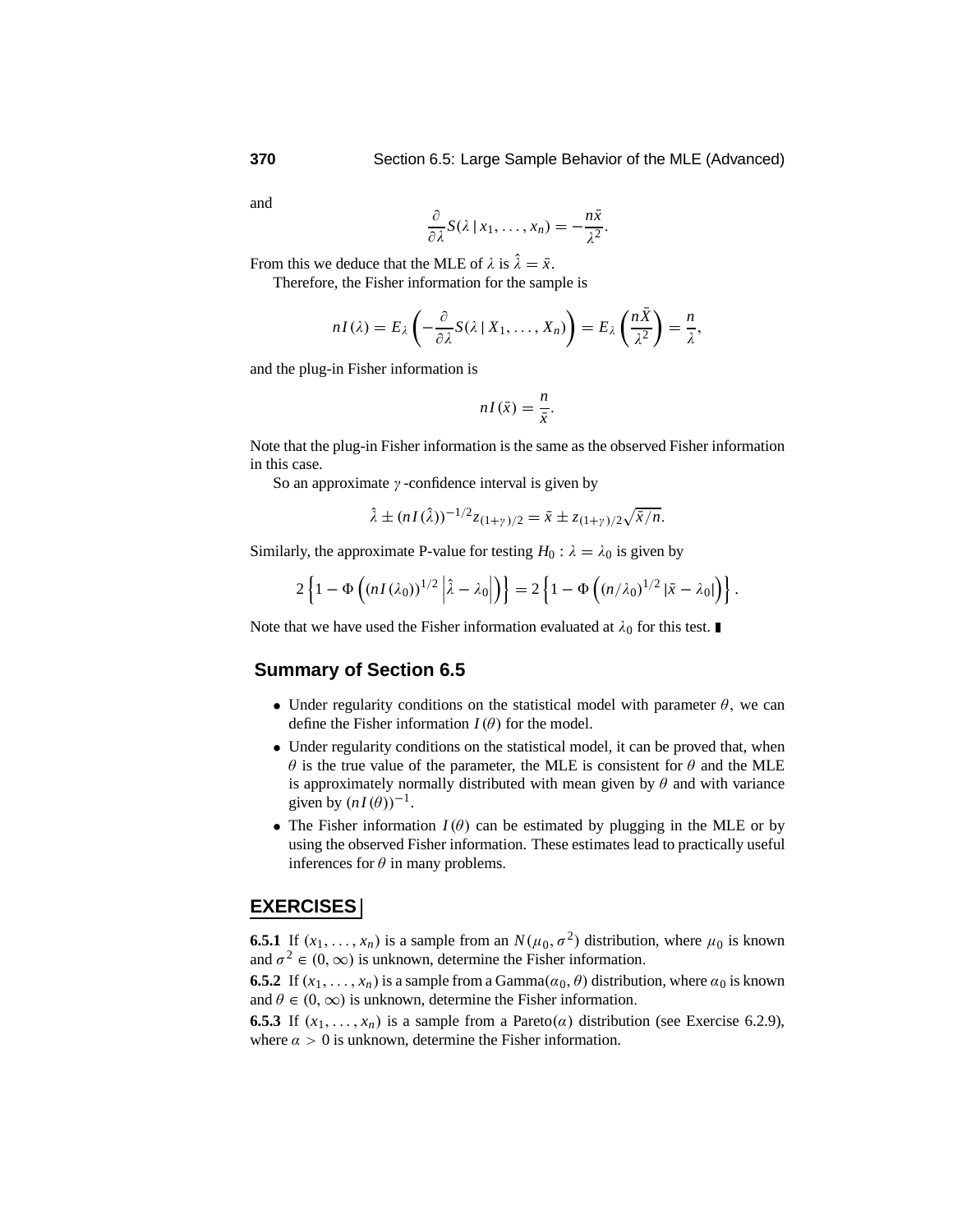**6.5.4** Suppose the number of calls arriving at an answering service during a given hour of the day is Poisson( $\lambda$ ), where  $\lambda \in (0, \infty)$  is unknown. The number of calls actually received during this hour was recorded for 20 days and the following data were obtained.

|  |  |  |  | 9 10 8 12 11 12 5 13 9 9<br>7 5 16 13 9 5 13 8 9 10 |
|--|--|--|--|-----------------------------------------------------|

Construct an approximate 0.95-confidence interval for  $\lambda$ . Assess the hypothesis that this is a sample from a Poisson(11) distribution. If you are going to decide that the hypothesis is false when the P-value is less than 0.05, then compute an approximate power for this procedure when  $\lambda = 10$ .

**6.5.5** Suppose the lifelengths in hours of lightbulbs from a manufacturing process are known to be distributed Gamma $(2, \theta)$ , where  $\theta \in (0, \infty)$  is unknown. A random sample of 27 bulbs was taken and their lifelengths measured with the following data obtained.

| 336.87 2750.71 2199.44 292.99 1835.55 1385.36 2690.52 |  |  |  |
|-------------------------------------------------------|--|--|--|
| 710.64 2162.01 1856.47 2225.68 3524.23 2618.51 361.68 |  |  |  |
| 979.54 2159.18 1908.94 1397.96 914.41 1548.48 1801.84 |  |  |  |
| 1016.16 1666.71 1196.42 1225.68 2422.53 753.24        |  |  |  |

Determine an approximate 0.90-confidence interval for  $\theta$ .

**6.5.6** Repeat the analysis of Exercise 6.5.5, but this time assume that the lifelengths are distributed Gamma $(1, \theta)$ . Comment on the differences in the two analyses.

**6.5.7** Suppose that incomes (measured in thousands of dollars) above \$20K can be assumed to be Pareto( $\alpha$ ), where  $\alpha > 0$  is unknown, for a particular population. A sample of 20 is taken from the population and the following data obtained.

| 21.265 20.857 21.090 20.047 20.019 32.509 21.622 20.693 |                                                         |  |  |  |
|---------------------------------------------------------|---------------------------------------------------------|--|--|--|
|                                                         | 20.109 23.182 21.199 20.035 20.084 20.038 22.054 20.190 |  |  |  |
| 20.488 20.456 20.066 20.302                             |                                                         |  |  |  |

Construct an approximate 0.95-confidence interval for  $\alpha$ . Assess the hypothesis that the mean income in this population is \$25K.

**6.5.8** Suppose that  $(x_1, \ldots, x_n)$  is a sample from an Exponential( $\theta$ ) distribution. Construct an approximate left-sided  $\gamma$ -confidence interval for  $\theta$ . (See Problem 6.3.25.)

**6.5.9** Suppose that  $(x_1, \ldots, x_n)$  is a sample from a Geometric( $\theta$ ) distribution. Construct an approximate left-sided  $\gamma$  -confidence interval for  $\theta$ . (See Problem 6.3.25.)

**6.5.10** Suppose that  $(x_1, \ldots, x_n)$  is a sample from a Negative-Binomial $(r, \theta)$  distribution. Construct an approximate left-sided  $\gamma$ -confidence interval for  $\theta$ . (See Problem 6.3.25.)

### **PROBLEMS**

**6.5.11** In Exercise 6.5.1, verify that (6.5.2), (6.5.3), (6.5.4), and (6.5.5) are satisfied. **6.5.12** In Exercise 6.5.2, verify that (6.5.2), (6.5.3), (6.5.4), and (6.5.5) are satisfied.